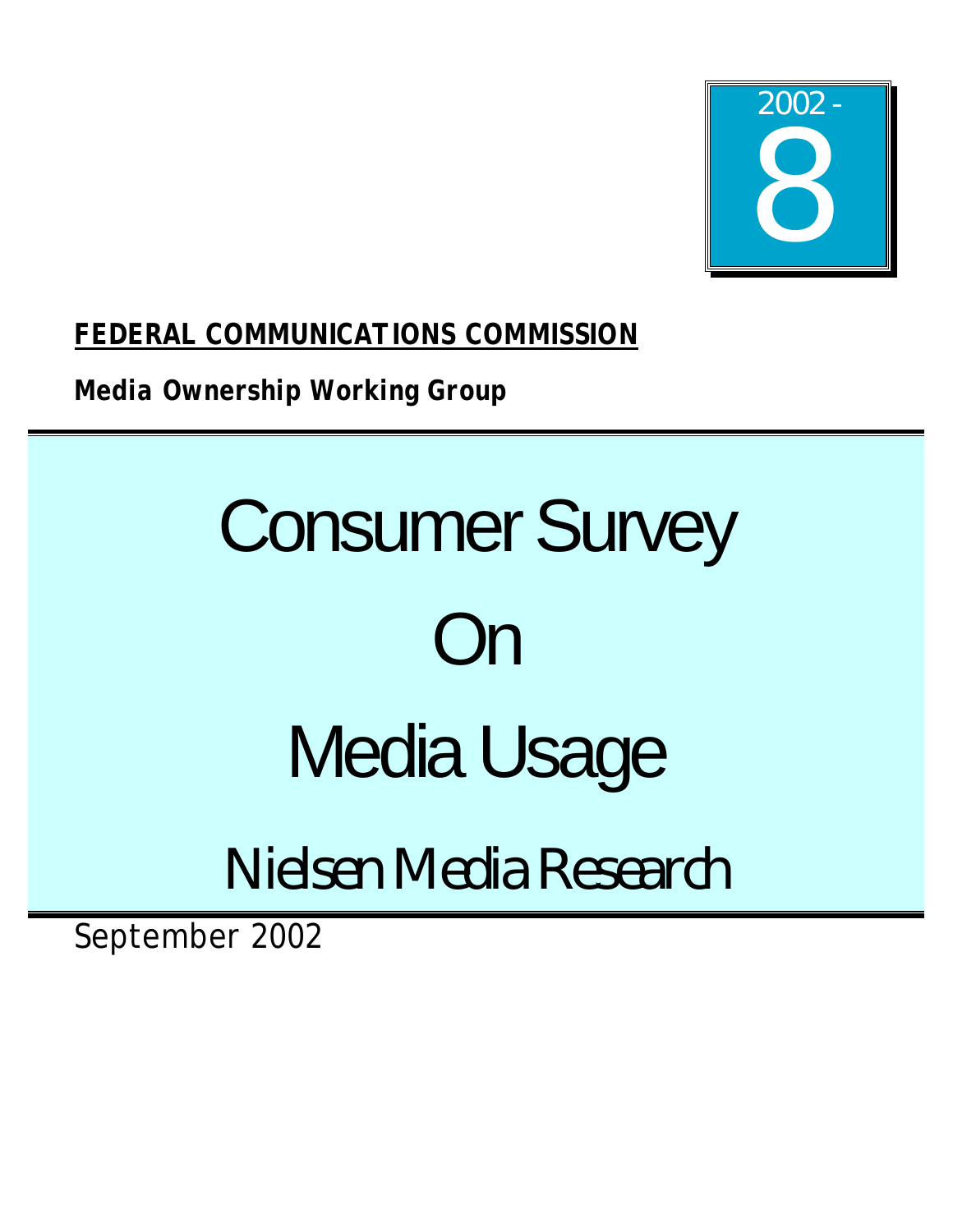# **FCC PHONE SURVEY**

# INTRODUCTION:

#### BASE: ALL RESPONDENTS

Good (morning/afternoon/evening), this is (GIVE FIRST AND LAST NAME) of Nielsen Media Research. Today we are calling to conduct a special survey among a select group of households. This is not a sales call.

\_\_\_\_\_\_\_\_\_\_\_\_\_\_\_\_\_\_\_\_\_\_\_\_\_\_\_\_\_\_\_\_\_\_\_\_\_\_\_\_\_\_\_\_\_\_\_\_\_\_\_\_\_\_\_\_\_\_\_\_\_\_\_\_\_\_\_\_\_\_\_\_\_\_\_\_\_\_\_\_\_\_\_\_\_\_

# BASE: ALL RESPONDENTS

# QA. Have I reached the (READ NAME) residence?

| YES (CORRECT RESIDENCE)    | 1 (GO TO OC)          |
|----------------------------|-----------------------|
| NO (NOT CORRECT RESIDENCE) | 2 (GO TO OB)          |
| <b>REFUSE</b>              | 9 (GO TO PERSUADER 1) |
|                            |                       |

#### BASE: QA=2

QB. Is this (READ PHONE NUMBER)?

| YES (CORRECT NUMBER)    | 1 (GO TO CLOSE) |
|-------------------------|-----------------|
| NO (NOT CORRECT NUMBER) | 2 (GO TO CLOSE) |
| <b>REFUSE</b>           | 9 (GO TO CLOSE) |
|                         |                 |

# BASE: QA=9

PERSUADER 1:

We are conducting a survey to find out your opinions. The interview will only take a few minutes. We really appreciate your help.

| <b>AGREE TO CONTINUE</b> | (GO TO OA)      |  |
|--------------------------|-----------------|--|
| <b>REFUSE</b>            | 9 (GO TO CLOSE) |  |
|                          |                 |  |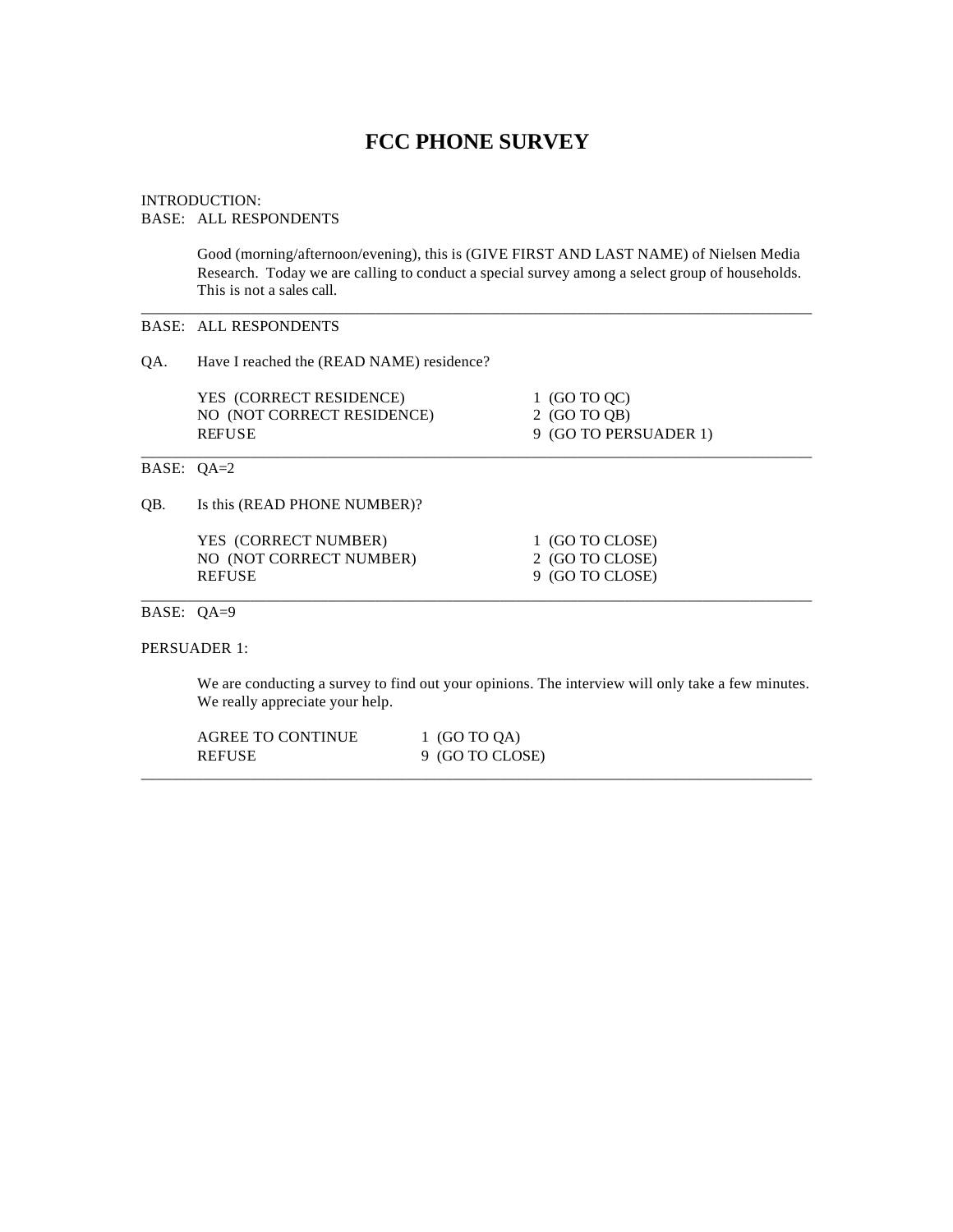# BASE: QA = 1 (CORRECT HOUSEHOLD)

QC. Some time ago, your household was kind enough to participate in a Nielsen Media Research diary study. We are now conducting a brief telephone survey in your area. In order to be sure we are representing all age groups in our survey (may I speak/am I speaking with/insert gender) household member who was (INSERT AGE) in (INSERT NSI DIARY MONTH/YEAR)?

\_\_\_\_\_\_\_\_\_\_\_\_\_\_\_\_\_\_\_\_\_\_\_\_\_\_\_\_\_\_\_\_\_\_\_\_\_\_\_\_\_\_\_\_\_\_\_\_\_\_\_\_\_\_\_\_\_\_\_\_\_\_\_\_\_\_\_\_\_\_\_\_\_\_\_\_\_\_\_\_\_\_\_\_\_\_

SAME RESPONDENT 1 (GO TO Q1) NEW RESPONDENT COMES TO PHONE 2 (REINTRO. & REREAD QC) RESPONDENT UNAVAILABLE 3 (ARRANGE CALLBACK) NO SUCH PERSON 4 (GO TO CLOSE) RESPONDENT NOT AVAILABLE DURING CALLING DATES 5 (GO TO CLOSE) REFUSE 9 (GO TO PERSUADER 2)

BASE: QC=9

PERSUADER 2:

Since yours was one of only a few households selected for this survey, your participation is very important to us.

\_\_\_\_\_\_\_\_\_\_\_\_\_\_\_\_\_\_\_\_\_\_\_\_\_\_\_\_\_\_\_\_\_\_\_\_\_\_\_\_\_\_\_\_\_\_\_\_\_\_\_\_\_\_\_\_\_\_\_\_\_\_\_\_\_\_\_\_\_\_\_\_\_\_\_\_\_\_\_\_\_\_\_\_\_\_

\_\_\_\_\_\_\_\_\_\_\_\_\_\_\_\_\_\_\_\_\_\_\_\_\_\_\_\_\_\_\_\_\_\_\_\_\_\_\_\_\_\_\_\_\_\_\_\_\_\_\_\_\_\_\_\_\_\_\_\_\_\_\_\_\_\_\_\_\_\_\_\_\_\_\_\_\_\_\_\_\_\_\_\_\_\_

| AGREE         | 1 (GO TO QC)    |
|---------------|-----------------|
| <b>REFUSE</b> | 9 (GO TO CLOSE) |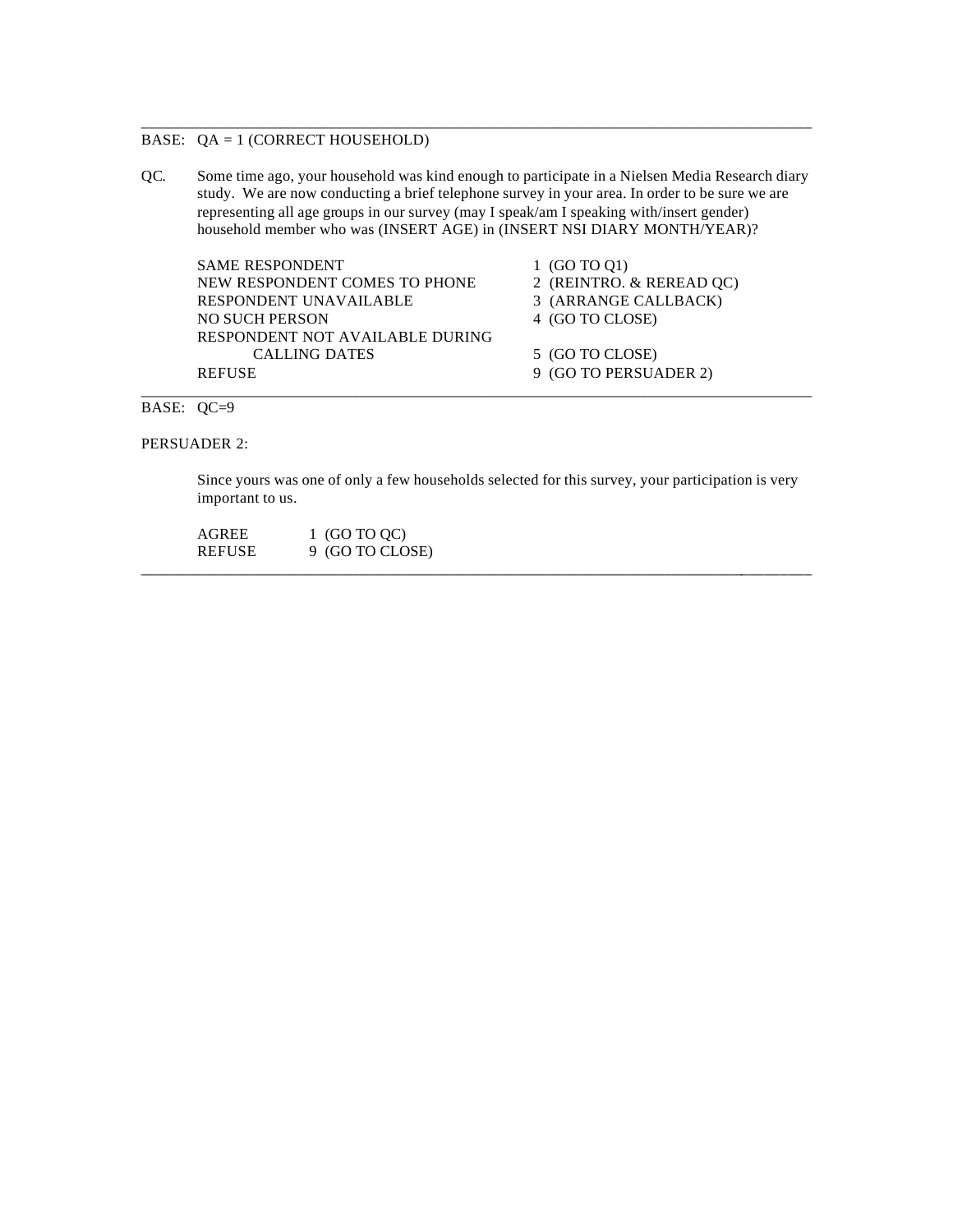Q1. What sources, if any, have you used in the past 7 days for LOCAL news and current affairs?

\_\_\_\_\_\_\_\_\_\_\_\_\_\_\_\_\_\_\_\_\_\_\_\_\_\_\_\_\_\_\_\_\_\_\_\_\_\_\_\_\_\_\_\_\_\_\_\_\_\_\_\_\_\_\_\_\_\_\_\_\_\_\_\_\_\_\_\_\_\_\_\_\_\_\_\_\_\_\_\_\_\_\_\_\_\_

| (DON'T READ)          | (MULTIPLE RESPONSE) |
|-----------------------|---------------------|
| <b>NONE</b>           | 0 <sup>0</sup>      |
| <b>INTERNET</b>       | 01                  |
| <b>MAGAZINES</b>      | 02                  |
| <b>NEWSPAPER</b>      | 03                  |
| <b>RADIO</b>          | 04                  |
| <b>TELEVISION</b>     | 05                  |
| <b>FRIENDS/FAMILY</b> | 06                  |
| <b>OTHER</b>          | 77 (SPECIFIY)       |
| <b>DON'T KNOW</b>     | 88                  |
| <b>REFUSE</b>         | 99                  |
|                       |                     |

#### BASE: Q1 NE 01-05 (ANY)

Q2. In the past 7 days, have you used (INSERT CHOICE) for LOCAL news and current affairs?

| YES        |  |
|------------|--|
| NО         |  |
| DON'T KNOW |  |
| REFUSE     |  |

#### LIST: (SCRAMBLE/ROTATE)

- A. The Internet<br>B. Magazines
- B. Magazines<br>C. A Newspap
- A Newspaper
- D. Radio<br>E. Televi
- Television

# BASE: Q1=03 OR Q2C=1 (GET LOCAL NEWS FROM NEWSPAPER)

Q3A. Is the newspaper you read in the past 7 days for LOCAL news and current affairs a DAILY newspaper or a LOCAL WEEKLY newspaper or both?

\_\_\_\_\_\_\_\_\_\_\_\_\_\_\_\_\_\_\_\_\_\_\_\_\_\_\_\_\_\_\_\_\_\_\_\_\_\_\_\_\_\_\_\_\_\_\_\_\_\_\_\_\_\_\_\_\_\_\_\_\_\_\_\_\_\_\_\_\_\_\_\_\_\_\_\_\_\_\_\_\_\_\_\_\_\_

| (DON'T READ)        | (SINGLE RESPONSE) |  |
|---------------------|-------------------|--|
| <b>DAILY</b>        |                   |  |
| <b>LOCAL WEEKLY</b> |                   |  |
| <b>BOTH</b>         |                   |  |
| <b>DON'T KNOW</b>   |                   |  |
| <b>REFUSE</b>       |                   |  |
|                     |                   |  |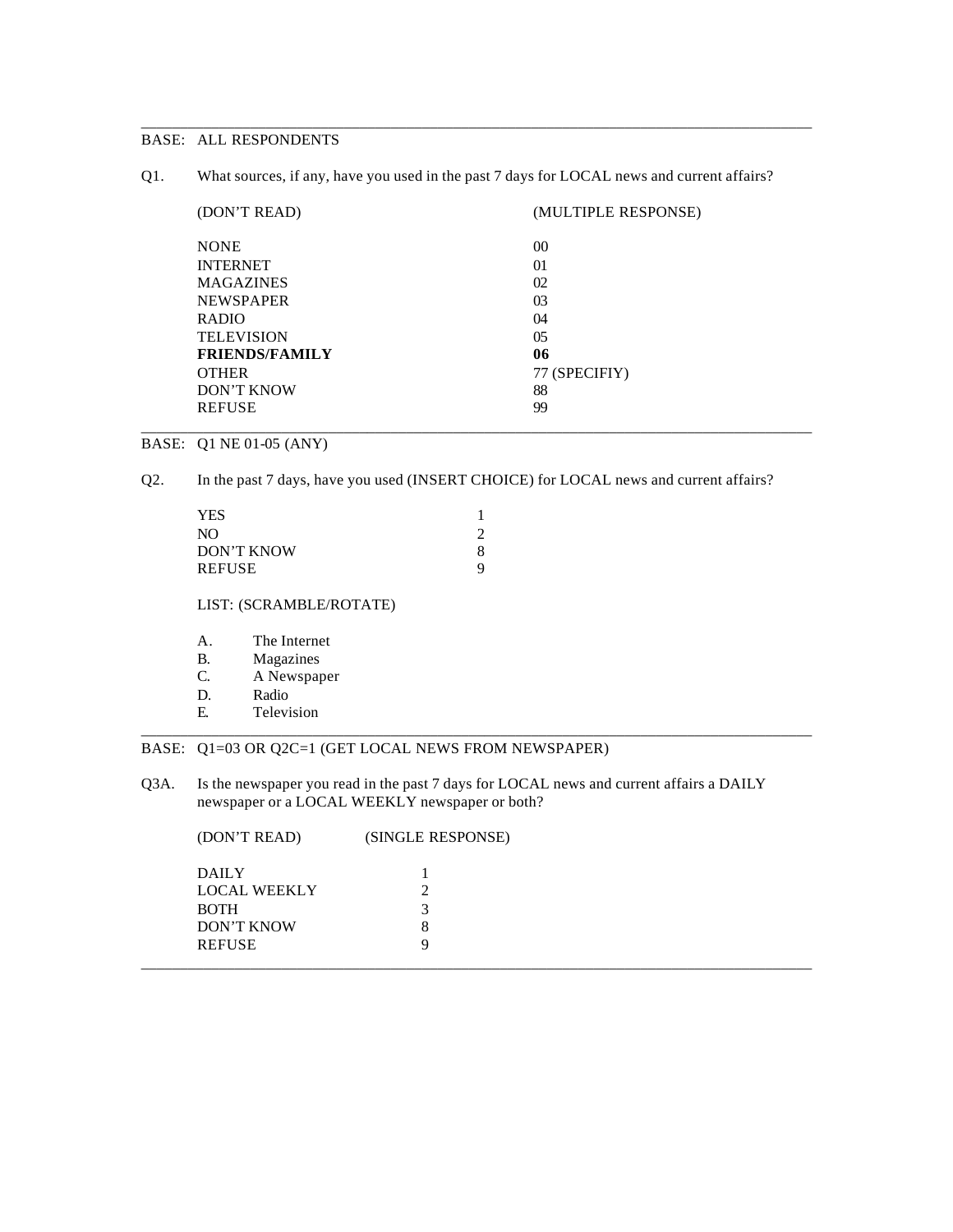#### BASE: Q1=05 OR Q2E=1 (GET LOCAL NEWS FROM TELEVISION)

Q3B. In the past 7 days did you watch LOCAL news and current affairs on…?

| (READ LIST)                          | (MULTIPLE RESPONSE) |  |
|--------------------------------------|---------------------|--|
| <b>Broadcast Television Channels</b> | 01                  |  |
| Cable or Satellite News Channels     | 02                  |  |
| Some Other Channel                   | 77 (SPECIFY)        |  |
| DON'T KNOW                           | 88                  |  |
| <b>REFUSE</b>                        | 99                  |  |

\_\_\_\_\_\_\_\_\_\_\_\_\_\_\_\_\_\_\_\_\_\_\_\_\_\_\_\_\_\_\_\_\_\_\_\_\_\_\_\_\_\_\_\_\_\_\_\_\_\_\_\_\_\_\_\_\_\_\_\_\_\_\_\_\_\_\_\_\_\_\_\_\_\_\_\_\_\_\_\_\_\_\_\_\_\_

# BASE: ALL RESPONDENTS

Q4. What sources, if any, have you used in the past 7 days for NATIONAL news and current affairs?

| (DON'T READ)      | (MULTIPLE RESPONSE) |  |
|-------------------|---------------------|--|
| <b>NONE</b>       | $00\,$              |  |
| <b>INTERNET</b>   | 01                  |  |
| <b>MAGAZINES</b>  | 02                  |  |
| <b>NEWSPAPER</b>  | 03                  |  |
| <b>RADIO</b>      | 04                  |  |
| <b>TELEVISION</b> | 05                  |  |
| <b>OTHER</b>      | 77 (SPECIFY)        |  |
| <b>DON'T KNOW</b> | 88                  |  |
| <b>REFUSE</b>     | 99                  |  |
|                   |                     |  |

BASE: Q4 NE 01-05 (ANY)

Q5. In the past 7 days, have you used (INSERT CHOICE) for NATIONAL news and current affairs?

\_\_\_\_\_\_\_\_\_\_\_\_\_\_\_\_\_\_\_\_\_\_\_\_\_\_\_\_\_\_\_\_\_\_\_\_\_\_\_\_\_\_\_\_\_\_\_\_\_\_\_\_\_\_\_\_\_\_\_\_\_\_\_\_\_\_\_\_\_\_\_\_\_\_\_\_\_\_\_\_\_\_\_\_\_\_

| <b>YES</b>        |  |
|-------------------|--|
| NO.               |  |
| <b>DON'T KNOW</b> |  |
| <b>REFUSE</b>     |  |

LIST: (SCRAMBLE/ROTATE)

| $\mathsf{A}$ . | The Internet |
|----------------|--------------|
| B.             | Magazines    |
| $\mathcal{C}$  | Newspaper    |
| $D_{\cdot}$    | Radio        |

E. Television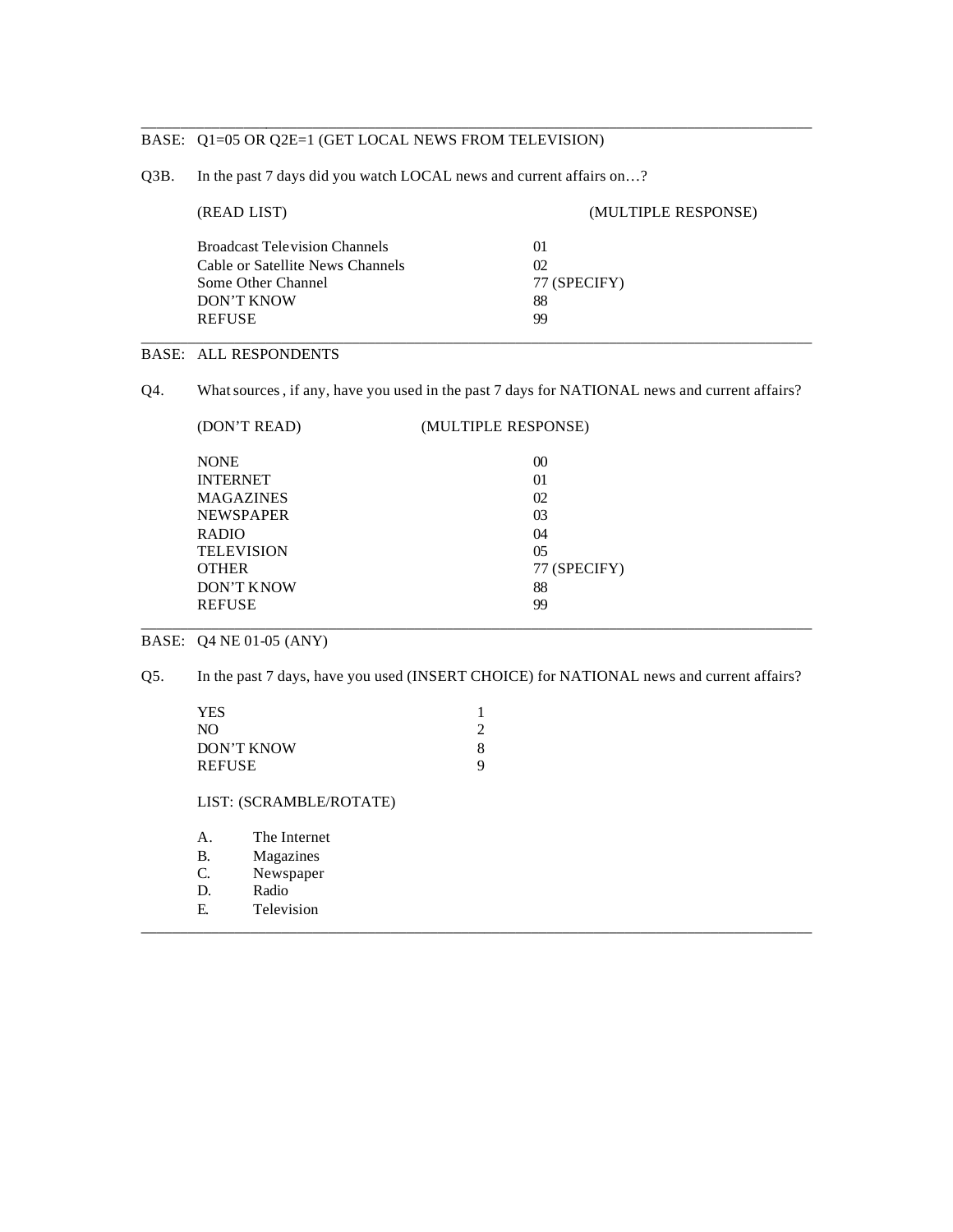# BASE: Q4=03 OR Q5C=1 (GET NATIONAL NEWS FROM NEWSPAPER)

Q6A. Is the newspaper you read in the past 7 days for NATIONAL news and current affairs a DAILY newspaper, a LOCAL WEEKLY newspaper or both?

\_\_\_\_\_\_\_\_\_\_\_\_\_\_\_\_\_\_\_\_\_\_\_\_\_\_\_\_\_\_\_\_\_\_\_\_\_\_\_\_\_\_\_\_\_\_\_\_\_\_\_\_\_\_\_\_\_\_\_\_\_\_\_\_\_\_\_\_\_\_\_\_\_\_\_\_\_\_\_\_\_\_\_\_\_\_

| (DON'T READ)        | (SINGLE RESPONSE) |  |
|---------------------|-------------------|--|
| <b>DAILY</b>        |                   |  |
| <b>LOCAL WEEKLY</b> |                   |  |
| <b>BOTH</b>         |                   |  |
| <b>DON'T KNOW</b>   |                   |  |
| <b>REFUSE</b>       |                   |  |
|                     |                   |  |

# BASE: Q4=05 OR Q5E=1 (GET NATIONAL NEWS FROM TELEVISION)

Q6B. In the past 7 days did you watch NATIONAL news and current affairs on…?

# (READ LIST) (MULTIPLE RESPONSE)

| <b>Broadcast Television Channels</b> | 01           |
|--------------------------------------|--------------|
| Cable or Satellite News Channels     | 02           |
| Some Other Channel                   | 77 (SPECIFY) |
| DON'T KNOW                           | 88           |
| <b>REFUSE</b>                        | 99           |
|                                      |              |

#### BASE: Q3B=01 OR Q6B=01 (GET NEWS FROM BROADCAST TELEVISION)

Q7. What are the names of the LOCAL OR NATIONAL news or current affairs programs you watched in the past 7 days on BROADCAST television channels?

| (DON'T READ)                  | (MULTIPLE RESPONSE) |
|-------------------------------|---------------------|
| 20/20                         | 01                  |
| <b>48 HOURS</b>               | 02                  |
| <b>60 MINUTES</b>             | 03                  |
| ABC NIGHTLY NEWS              | 04                  |
| <b>CBS EVENING NEWS</b>       | 0 <sub>5</sub>      |
| <b>LOCAL NEWS</b>             | 06                  |
| NBC NIGHTLY NEWS              | 07                  |
| NEWSHOUR WITH JIM LEHRER      | 08                  |
| <b>NIGHTLINE</b>              | 09                  |
| <b>DATELINE NBC</b>           | 10                  |
| <b>FOX NEWS</b>               | 11                  |
| <b>GOOD MORNING AMERICA</b>   | 12                  |
| <b>TODAY SHOW</b>             | 13                  |
| <b>ABC WORLD NEWS TONIGHT</b> | 14                  |
| <b>OTHER</b>                  | 77 (SPECIFY)        |
| <b>DON'T KNOW</b>             | 88                  |
| <b>REFUSE</b>                 | 99                  |
|                               |                     |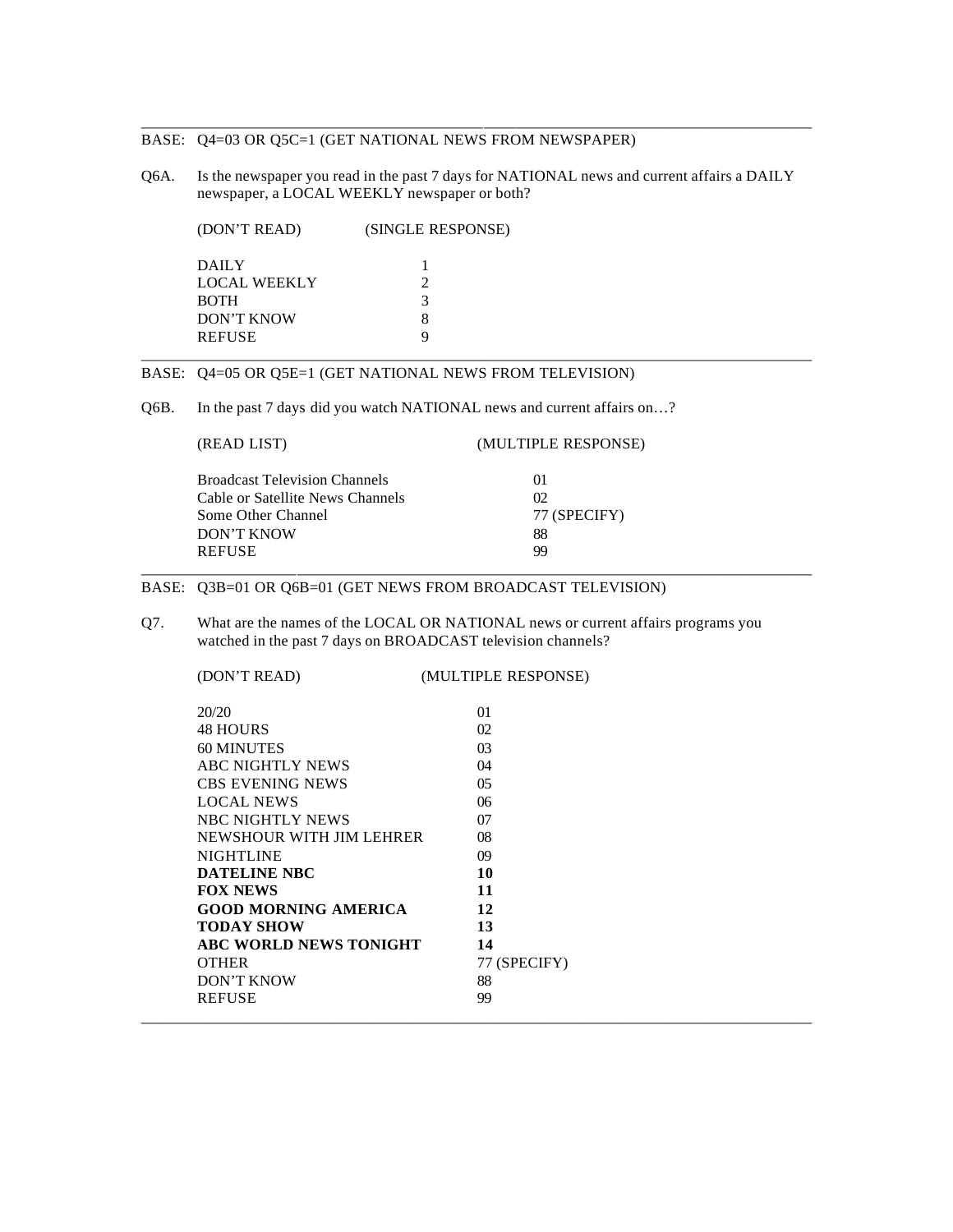#### BASE: Q3B=02 OR Q6B=02 (GET NEWS FROM CABLE TELEVISION)

Q8. What are the names of the News Channels you watched in the past 7 days on cable or satellite for LOCAL OR NATIONAL news or current affairs?

\_\_\_\_\_\_\_\_\_\_\_\_\_\_\_\_\_\_\_\_\_\_\_\_\_\_\_\_\_\_\_\_\_\_\_\_\_\_\_\_\_\_\_\_\_\_\_\_\_\_\_\_\_\_\_\_\_\_\_\_\_\_\_\_\_\_\_\_\_\_\_\_\_\_\_\_\_\_\_\_\_\_\_\_\_\_

| (DON'T READ)             | (MULTIPLE RESPONSE) |
|--------------------------|---------------------|
| <b>CNN</b>               | 01                  |
| FOX NEWS CHANNEL         | 02                  |
| <b>HEADLINE NEWS</b>     | 03                  |
| LOCAL CABLE NEWS CHANNEL | 04                  |
| <b>MSNBC</b>             | 05                  |
| <b>CNBC</b>              | 06                  |
| <b>OTHER</b>             | 77 (SPECIFY)        |
| <b>DON'T KNOW</b>        | 88                  |
| <b>REFUSE</b>            | 99                  |
|                          |                     |

BASE: Q1=01 OR Q2A=1 OR Q4=01 OR Q5A=1

Q9. Which Internet sites, if any, have you used in the past 7 days as a source of LOCAL OR NATIONAL news and current affairs?

\_\_\_\_\_\_\_\_\_\_\_\_\_\_\_\_\_\_\_\_\_\_\_\_\_\_\_\_\_\_\_\_\_\_\_\_\_\_\_\_\_\_\_\_\_\_\_\_\_\_\_\_\_\_\_\_\_\_\_\_\_\_\_\_\_\_\_\_\_\_\_\_\_\_\_\_\_\_\_\_\_\_\_\_\_\_

\_\_\_\_\_\_\_\_\_\_\_\_\_\_\_\_\_\_\_\_\_\_\_\_\_\_\_\_\_\_\_\_\_\_\_\_\_\_\_\_\_\_\_\_\_\_\_\_\_\_\_\_\_\_\_\_\_\_\_\_\_\_\_\_\_\_\_\_\_\_\_\_\_\_\_\_\_\_\_\_\_\_\_\_\_\_

| <b>NONE</b>            | $\Omega$     |
|------------------------|--------------|
| AOL.COM                | 01           |
| <b>CBSNEWS.COM</b>     | 02           |
| CNN.COM                | 03           |
| MSN.COM                | $\Omega$ 4   |
| NEWYORKTIMES.COM       | 05           |
| YAHOO.COM              | 06           |
| <b>ABCNEWS.COM</b>     | 07           |
| <b>ATT.NET</b>         | 08           |
| <b>ESPN.COM</b>        | 09           |
| <b>EXCITE.COM</b>      | 10           |
| <b>FOXNEWS.COM</b>     | 11           |
| <b>IWON.COM</b>        | 12           |
| <b>MSNBC.COM</b>       | 13           |
| NETSCAPE.COM           | 14           |
| <b>USATO DAY.COM</b>   | 15           |
| WALLSTREET.IOURNAL.COM | 16           |
| WASHINGTONPOST.COM     | 17           |
| <b>OTHER</b>           | 77 (SPECIFY) |
| <b>DON'T KNOW</b>      | 88           |
| <b>REFUSE</b>          | 99           |

# (DON'T READ) (MULTIPLE RESPONSE)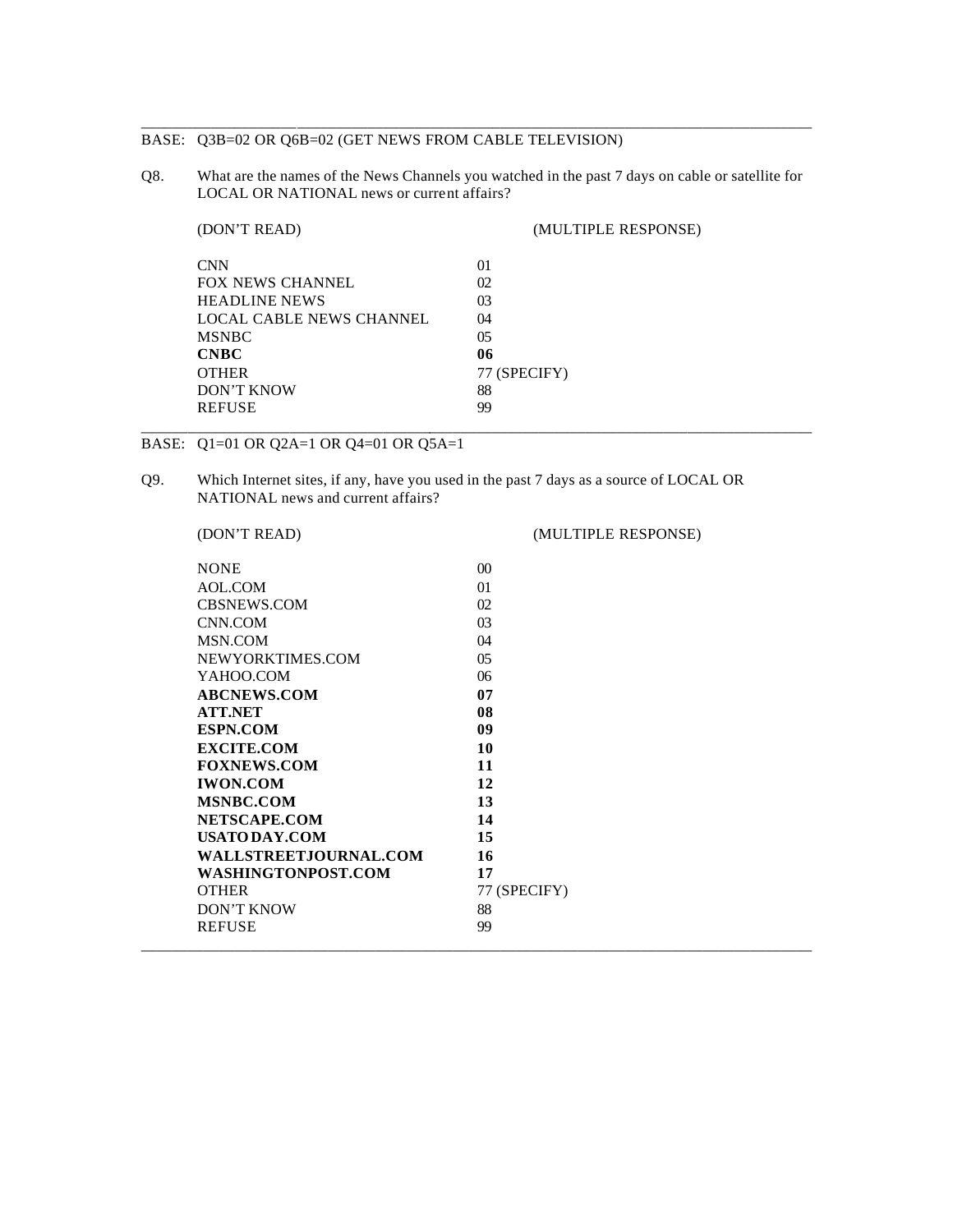BASE: Q1=01-05, 77, 88, 99 OR Q2A -E=1, 8, 9 OR Q4=01-05, 77, 88, 99 OR Q5A-E=1, 8, 9

Q10. What single source do you use MOST OFTEN for LOCAL OR NATIONAL news and current affairs? Do you use…?

\_\_\_\_\_\_\_\_\_\_\_\_\_\_\_\_\_\_\_\_\_\_\_\_\_\_\_\_\_\_\_\_\_\_\_\_\_\_\_\_\_\_\_\_\_\_\_\_\_\_\_\_\_\_\_\_\_\_\_\_\_\_\_\_\_\_\_\_\_\_\_\_\_\_\_\_\_\_\_\_\_\_\_\_\_

(ROTATE)

| (READ ENTIRE LIST)               | (SINGLE RESPONSE) |  |
|----------------------------------|-------------------|--|
| <b>NONE</b>                      | $\Omega$          |  |
| <b>Broadcast TV Channels</b>     | 01                |  |
| Cable or Satellite News Channels | 02                |  |
| The Internet                     | 03                |  |
| Magazines                        | 04                |  |
| A Daily Newspaper                | 05                |  |
| A Local Weekly Newspaper         | 06                |  |
| Radio                            | 07                |  |
| Some Other Source                | 77 (SPECIFY)      |  |
| <b>DON'T KNOW</b>                | 88                |  |
| <b>REFUSE</b>                    | 99                |  |
|                                  |                   |  |

# CATI NOTE: DO NOT READ RESPONSE FROM Q10 AS PART OF LIST

#### BASE: Q10=01-77

Q11. Using a scale of 1 to 5, with 1 meaning NO MORE LIKELY and 5 meaning MUCH MORE LIKELY, if (INSERT RESPONSE Q10) were no longer available, how much more likely would you be to use (INSERT LIST) for LOCAL OR NATIONAL news and current affairs?

\_\_\_\_\_\_\_\_\_\_\_\_\_\_\_\_\_\_\_\_\_\_\_\_\_\_\_\_\_\_\_\_\_\_\_\_\_\_\_\_\_\_\_\_\_\_\_\_\_\_\_\_\_\_\_\_\_\_\_\_\_\_\_\_\_\_\_\_\_\_\_\_\_\_\_\_\_\_\_\_\_\_\_\_\_\_

# (DON'T READ) (SINGLE RESPONSE)

1 NO MORE LIKELY 2 3  $\frac{4}{5}$ **MUCH MORE LIKELY** 8 DON'T KNOW 9 REFUSE

# LIST: (SCRAMBLE/ROTATE)

- A. Broadcast TV Channels
- B. Cable or Satellite News Channels
- C. The Internet
- D. Magazines
- E. A Daily Newspaper
- F. A Local Weekly Newspaper
- G. Radio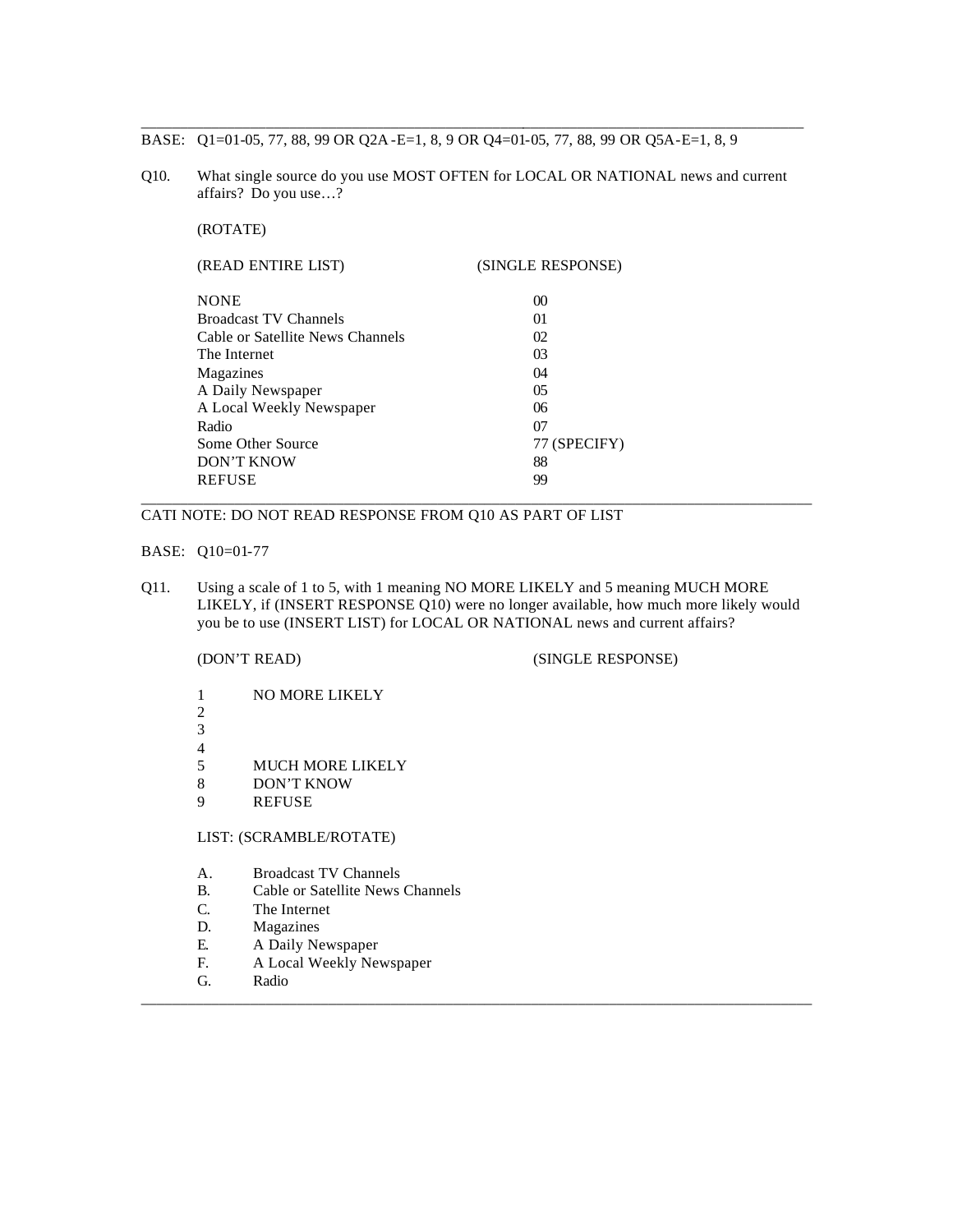Q12. In the future, for LOCAL OR NATIONAL news and information about current affairs, would you say you expect to use (INSERT CHOICE) MORE OFTEN, LESS OFTEN OR ABOUT THE SAME amount as you do today?

\_\_\_\_\_\_\_\_\_\_\_\_\_\_\_\_\_\_\_\_\_\_\_\_\_\_\_\_\_\_\_\_\_\_\_\_\_\_\_\_\_\_\_\_\_\_\_\_\_\_\_\_\_\_\_\_\_\_\_\_\_\_\_\_\_\_\_\_\_\_\_\_\_\_\_\_\_\_\_\_\_\_\_\_\_\_

| (DON'T READ)          | (SINGLE RESPONSE) |
|-----------------------|-------------------|
| <b>MORE OFTEN</b>     |                   |
| <b>LESS OFTEN</b>     |                   |
| <b>ABOUT THE SAME</b> | 3                 |
| DON'T KNOW            |                   |
| <b>REFUSE</b>         |                   |

LIST: (SCRAMBLE/ROTATE)

- A. The Radio
- B. The Internet<br>C. Magazines
- Magazines
- D. Broadcast Television Channels
- E. Cable or Satellite News Channels<br>F. A Daily Newspaper
- A Daily Newspaper
- G. A Local Weekly Newspaper

# BASE: ALL RESPONDENTS

Q13. Do you currently have access to the Internet at home, at work or both?

| (DON'T READ)          | (SINGLE RESPONSE) |
|-----------------------|-------------------|
| NO ACCESS TO INTERNET |                   |
| HOME                  |                   |
| <b>WORK</b>           |                   |
| <b>BOTH</b>           |                   |
| <b>DON'T KNOW</b>     | 8                 |
| <b>REFUSE</b>         |                   |
|                       |                   |

\_\_\_\_\_\_\_\_\_\_\_\_\_\_\_\_\_\_\_\_\_\_\_\_\_\_\_\_\_\_\_\_\_\_\_\_\_\_\_\_\_\_\_\_\_\_\_\_\_\_\_\_\_\_\_\_\_\_\_\_\_\_\_\_\_\_\_\_\_\_\_\_\_\_\_\_\_\_\_\_\_\_\_\_\_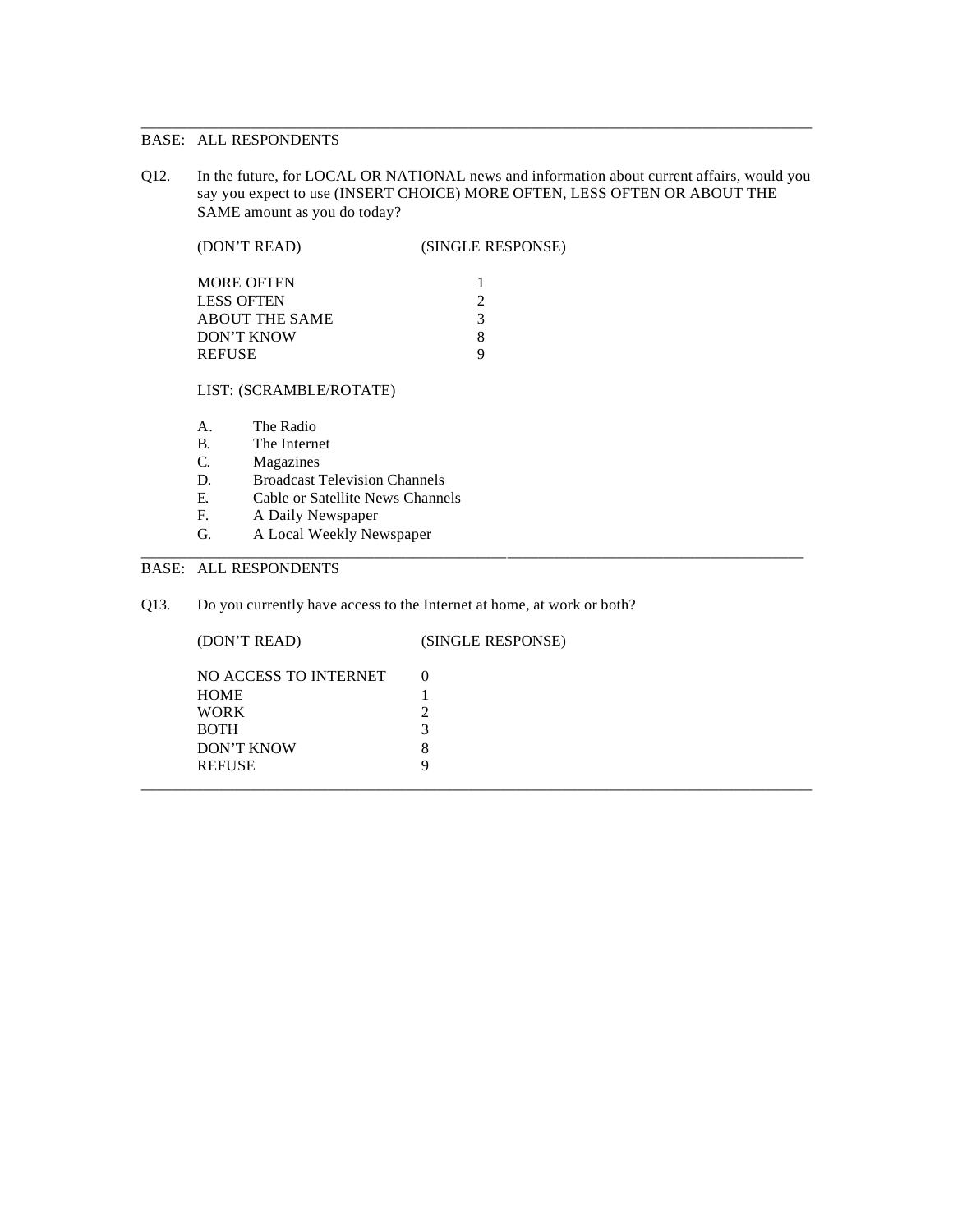# BASE: Q13 NE 0

Q14. How do you normally access the Internet and the World Wide Web? Do you access it through your cable company along their cable line, through a telephone company using a DSL line, or through your phone company using a standard telephone line?

\_\_\_\_\_\_\_\_\_\_\_\_\_\_\_\_\_\_\_\_\_\_\_\_\_\_\_\_\_\_\_\_\_\_\_\_\_\_\_\_\_\_\_\_\_\_\_\_\_\_\_\_\_\_\_\_\_\_\_\_\_\_\_\_\_\_\_\_\_\_\_\_\_\_\_\_\_\_\_\_\_\_\_\_\_\_

| (DON'T READ)                                                                                | (MULTIPLE RESPONSE) |
|---------------------------------------------------------------------------------------------|---------------------|
| <b>CABLE LINE</b><br><b>DSL LINE</b><br><b>TELEPHONE LINE</b><br><b>OTHER</b><br>DON'T KNOW | 7 (SPECIFY)<br>8    |
| <b>REFUSE</b>                                                                               | a                   |

# BASE: ALL RESPONDENTS

Q15. To which, if any, of the following does your household currently subscribe?

| (READ ENTIRE LIST)         | (MULTIPLE RESPONSE) |  |
|----------------------------|---------------------|--|
| <b>NONE</b>                | 0                   |  |
| A Cable Television Service |                     |  |
| A Satellite Service        |                     |  |
| A Daily Newspaper          |                     |  |
| A Local Weekly Newspaper   | 4                   |  |
| <b>DON'T KNOW</b>          | 8                   |  |
| <b>REFUSE</b>              | Q                   |  |
|                            |                     |  |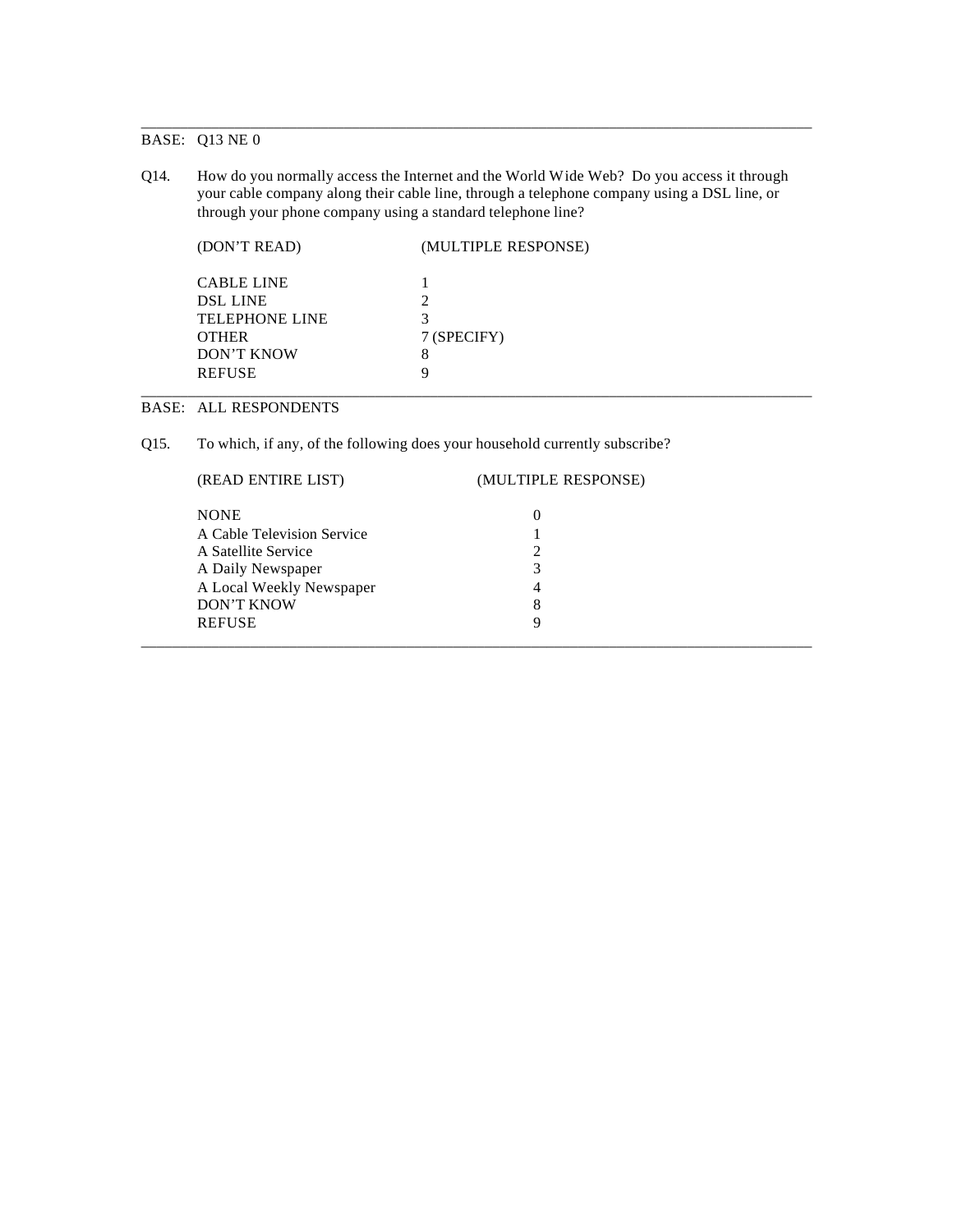Q16A. Which, if any, DAILY newspapers have you read in the past 7 days?

| (DON'T READ)                   | (MULTIPLE RESPONSE) |
|--------------------------------|---------------------|
| <b>NONE</b>                    | $\Omega$            |
| <b>ARIZONA REPUBLIC</b>        | 01                  |
| ATLANTA JOURNAL CONSTITUTIONAL | 02                  |
| <b>BOSTON GLOBE</b>            | 0 <sub>3</sub>      |
| CHICAGO SUN-TIMES              | 04                  |
| <b>CHICAGO TRIBUNE</b>         | 05                  |
| DAILY NEWS, NEW YORK           | 06                  |
| <b>DALLAS MORNING NEWS</b>     | 07                  |
| DENVER ROCKY MOUNTAIN NEWS     | 08                  |
| <b>HOUSTON CHRONICLE</b>       | 09                  |
| <b>MIAMI HERALD</b>            | 10                  |
| <b>LOS ANGELES TIMES</b>       | 11                  |
| NEW YORK POST                  | 12                  |
| <b>NEW YORK TIMES</b>          | 13                  |
| <b>NEWSDAY</b>                 | 14                  |
| PHILADELPHIA INQUIRER          | 15                  |
| PLAIN DEALER, CLEVLAND         | 16                  |
| SAN DIEGO UNION-TRIBUNE        | 17                  |
| <b>SAN FRANCISCO CHRONICLE</b> | 18                  |
| STAR-LEDGER, NEWARK            | 19                  |
| <b>USA TODAY</b>               | 20                  |
| <b>WALL STREET JOURNAL</b>     | 21                  |
| <b>WASHINGTON POST</b>         | 22                  |
| <b>OTHER</b>                   | 77 (SPECIFY)        |
| <b>DON'T KNOW</b>              | 88                  |
| <b>REFUSE</b>                  | 99                  |
|                                |                     |

\_\_\_\_\_\_\_\_\_\_\_\_\_\_\_\_\_\_\_\_\_\_\_\_\_\_\_\_\_\_\_\_\_\_\_\_\_\_\_\_\_\_\_\_\_\_\_\_\_\_\_\_\_\_\_\_\_\_\_\_\_\_\_\_\_\_\_\_\_\_\_\_\_\_\_\_\_\_\_\_\_\_\_\_\_\_

BASE: Q3A NE 2 OR 3 AND Q6A NE 2 OR 3 AND Q10 NE 06

Q16B. In the past 7 days, have you read a local weekly newspaper, that is a newspaper that may serve a smaller area such as a county, suburb or neighborhood, than a daily newspaper?

| YES           |   |  |
|---------------|---|--|
| NO            |   |  |
| DON'T KNOW    | Ω |  |
| <b>REFUSE</b> |   |  |
|               |   |  |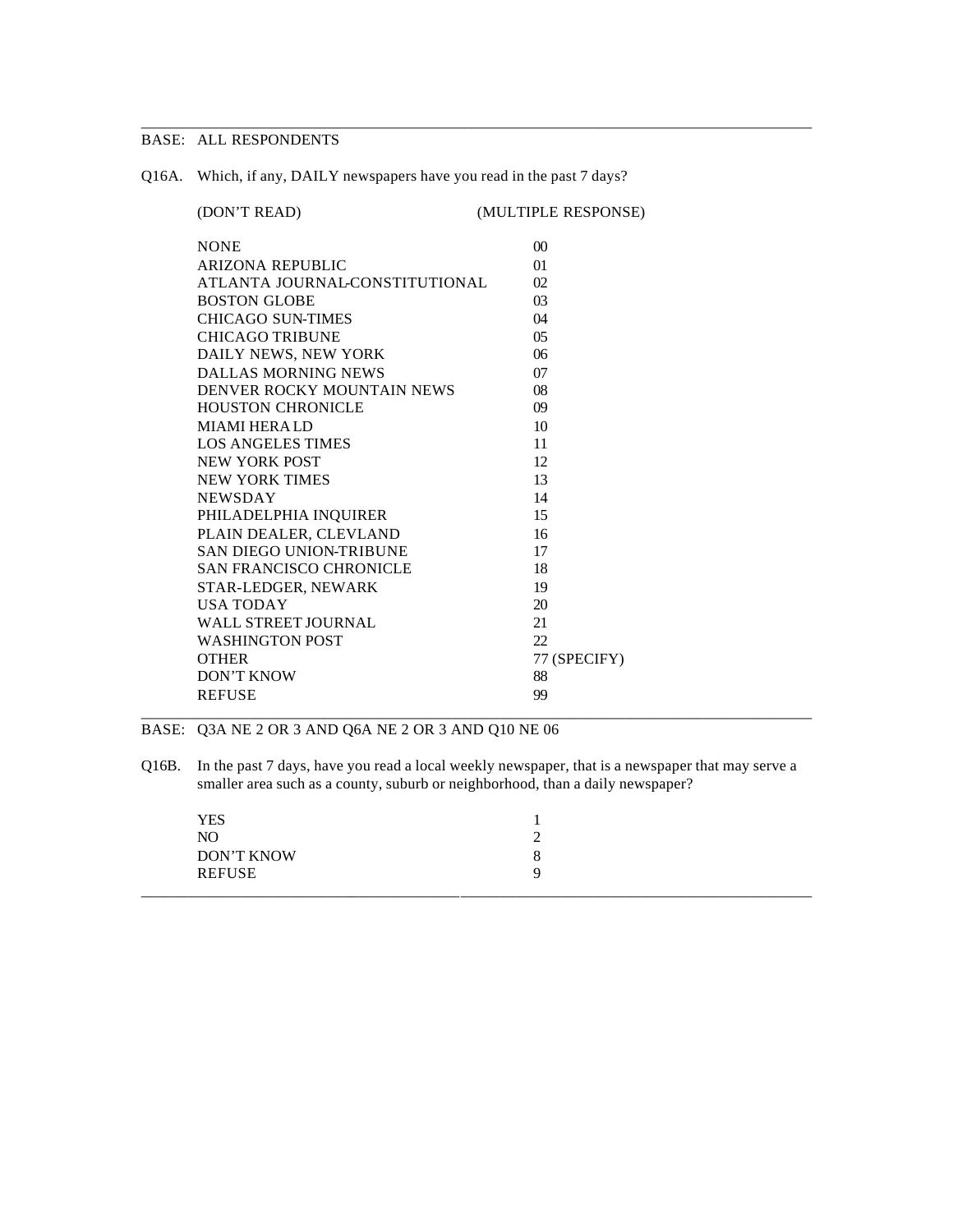Q17. In the past 7 days, which, if any, magazines have you read?

| (DON'T READ)           |                                   | (MULTIPLE RESPONSE) |
|------------------------|-----------------------------------|---------------------|
| <b>NONE</b>            |                                   | $\Omega$            |
|                        | AMERICAN LEGION MAGAZINE          | 01                  |
|                        | BETTER HOMES & GARDENS            | 02                  |
| <b>CABLE GUIDE</b>     |                                   | 0 <sub>3</sub>      |
| <b>COSMOPOLITAN</b>    |                                   | 04                  |
| <b>FAMILY CIRCLE</b>   |                                   | 05                  |
|                        | <b>GOOD HOUSEKEEPING</b>          | 06                  |
|                        | <b>LADIES' HOME JOURNAL</b>       | 07                  |
|                        | <b>MODERN MATURITY</b>            | 08                  |
|                        | NATIONAL GEOGRAPHIC               | 09                  |
| <b>NEWSWEEK</b>        |                                   | 10                  |
| <b>PEOPLE</b>          |                                   | 11                  |
| <b>PLAYBOY</b>         |                                   | 12                  |
| <b>PREVENTION</b>      |                                   | 13                  |
| <b>READER'S DIGEST</b> |                                   | 14                  |
| <b>REDBOOK</b>         |                                   | 15                  |
|                        | <b>SPORTS ILLUSTRATED</b>         | 16                  |
| <b>TIME</b>            |                                   | 17                  |
| <b>TV GUIDE</b>        |                                   | 18                  |
| <b>VIA MAGAZINE</b>    |                                   | 19                  |
|                        | <b>SOUTHERN LIVING</b>            | 20                  |
|                        | <b>US NEWS &amp; WORLD REPORT</b> | 21                  |
| <b>WOMENS DAY</b>      |                                   | 22                  |
| <b>OTHER</b>           |                                   | 77 (SPECIFY)        |
| DON'T KNOW             |                                   | 88                  |
| <b>REFUSE</b>          |                                   | 99                  |
|                        |                                   |                     |

\_\_\_\_\_\_\_\_\_\_\_\_\_\_\_\_\_\_\_\_\_\_\_\_\_\_\_\_\_\_\_\_\_\_\_\_\_\_\_\_\_\_\_\_\_\_\_\_\_\_\_\_\_\_\_\_\_\_\_\_\_\_\_\_\_\_\_\_\_\_\_\_\_\_\_\_\_\_\_\_\_\_\_\_\_\_

# BASE: ALL RESPONDENTS

Q18. On a typical weekday, that is MONDAY through FRIDAY, how much time would you say you currently spend…?

\_\_\_\_\_\_\_\_\_\_\_\_\_\_\_\_\_\_\_\_\_\_\_\_\_\_\_\_\_\_\_\_\_\_\_\_\_\_\_\_\_\_\_\_\_\_\_\_\_\_\_\_\_\_\_\_\_\_\_\_\_\_\_\_\_\_\_\_\_\_\_\_\_\_\_\_\_\_\_\_\_\_\_\_\_\_

(IVR: ENTER HOURS, MINUTES)

| DON'T KNOW | 88 |
|------------|----|
| REFUSE     | 99 |

LIST: (SCRAMBLE/ROTATE)

- A. Listening To The Radio
- B. Accessing The Internet
- C. Reading Magazines
- D. Watching Broadcast Television Channels
- E. Watching Cable or Satellite News Channels<br>F. Reading a Daily Newspaper
- Reading a Daily Newspaper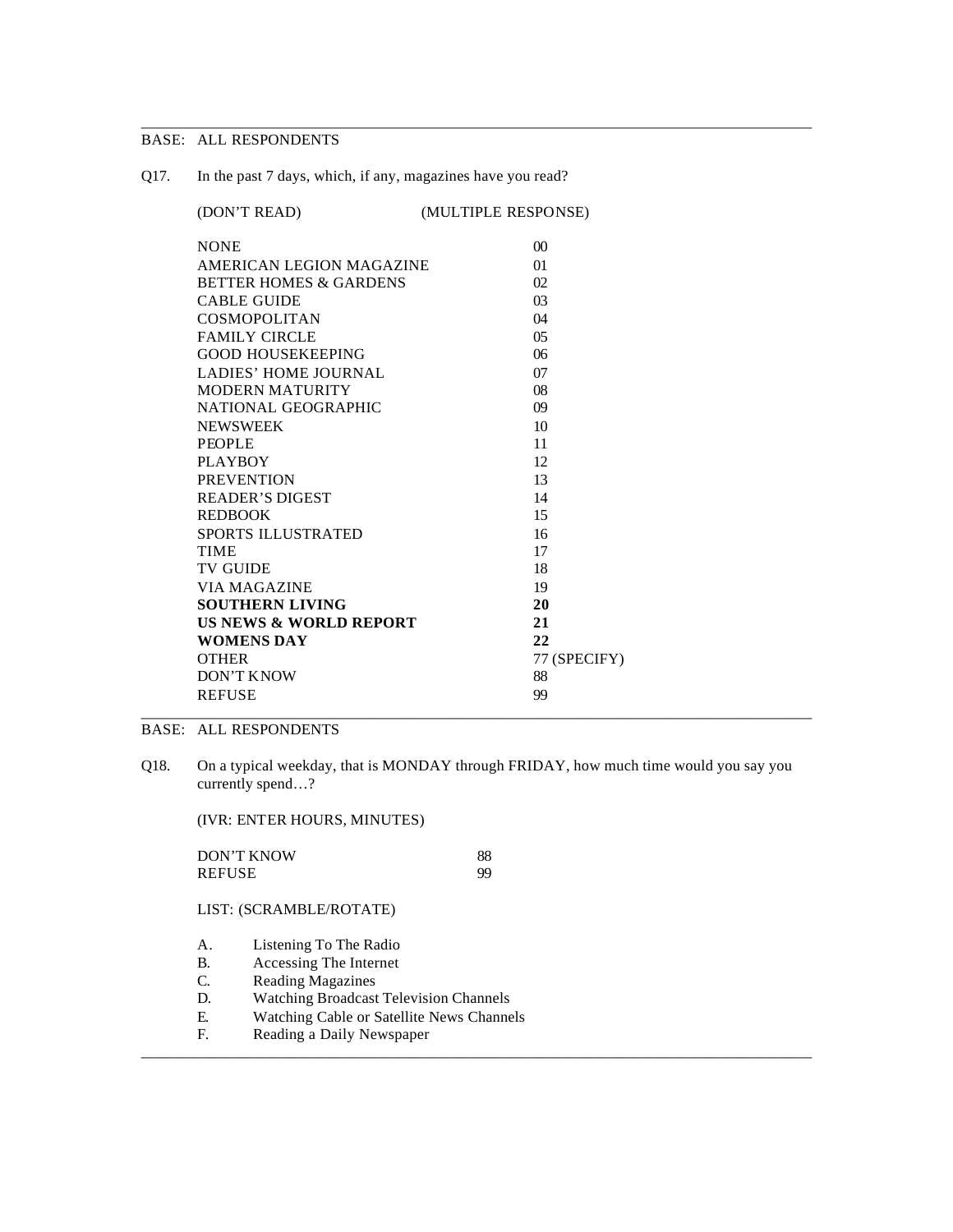Q19. On a typical weekend, that is SATURDAY AND SUNDAY, how much time would you say you currently spend…?

\_\_\_\_\_\_\_\_\_\_\_\_\_\_\_\_\_\_\_\_\_\_\_\_\_\_\_\_\_\_\_\_\_\_\_\_\_\_\_\_\_\_\_\_\_\_\_\_\_\_\_\_\_\_\_\_\_\_\_\_\_\_\_\_\_\_\_\_\_\_\_\_\_\_\_\_\_\_\_\_\_\_\_\_\_\_

\_\_\_\_\_\_\_\_\_\_\_\_\_\_\_\_\_\_\_\_\_\_\_\_\_\_\_\_\_\_\_\_\_\_\_\_\_\_\_\_\_\_\_\_\_\_\_\_\_\_\_\_\_\_\_\_\_\_\_\_\_\_\_\_\_\_\_\_\_\_\_\_\_\_\_\_\_\_\_\_\_\_\_\_\_\_

(IVR: ENTER FOUR DIGIT HOURS, MINUTES)

| DON'T KNOW | 88 |
|------------|----|
| REFUSE     | 99 |

LIST: (SCRAMBLE/ROTATE)

- A. Listening To The Radio
- B. Accessing The Internet
- C. Reading Magazines
- D. Watching Broadcast Television Channels
- E. Watching Cable or Satellite News Channels<br>F. Reading a Daily Newspaper
- Reading a Daily Newspaper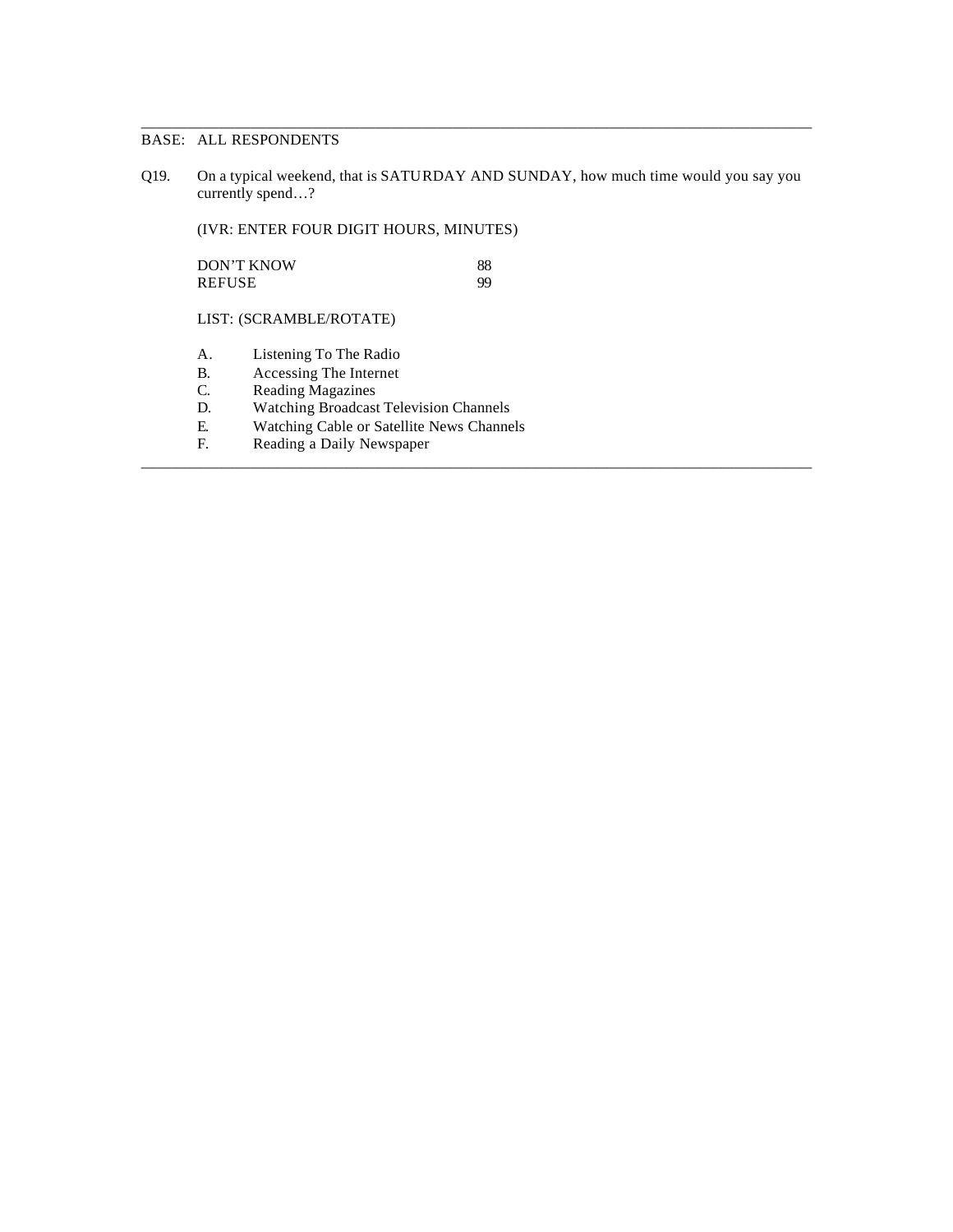Q20. In what month and year were you born?

(IVR: ENTER 2-DIGIT MONTH, XX)

(IVR: ENTER 4-DIGIT YEAR, XXXX)

RF REFUSE

# BASE: ALL RESPONDENTS

Q21. (IVR: ENTER RESPONDENT SEX)

1 MALE

2 FEMALE

# CLOSE:

Again, my name is (INSERT FIRST AND LAST NAME), and I want to thank you for taking part in our survey. Good-bye.

\_\_\_\_\_\_\_\_\_\_\_\_\_\_\_\_\_\_\_\_\_\_\_\_\_\_\_\_\_\_\_\_\_\_\_\_\_\_\_\_\_\_\_\_\_\_\_\_\_\_\_\_\_\_\_\_\_\_\_\_\_\_\_\_\_\_\_\_\_\_\_\_\_\_\_\_\_\_\_\_\_\_\_\_\_\_

\_\_\_\_\_\_\_\_\_\_\_\_\_\_\_\_\_\_\_\_\_\_\_\_\_\_\_\_\_\_\_\_\_\_\_\_\_\_\_\_\_\_\_\_\_\_\_\_\_\_\_\_\_\_\_\_\_\_\_\_\_\_\_\_\_\_\_\_\_\_\_\_\_\_\_\_\_\_\_\_\_\_\_\_\_\_

\_\_\_\_\_\_\_\_\_\_\_\_\_\_\_\_\_\_\_\_\_\_\_\_\_\_\_\_\_\_\_\_\_\_\_\_\_\_\_\_\_\_\_\_\_\_\_\_\_\_\_\_\_\_\_\_\_\_\_\_\_\_\_\_\_\_\_\_\_\_\_\_\_\_\_\_\_\_\_\_\_\_\_\_\_\_

**\*\*\*ITEMS IN BOLD PRINT ARE ADDITIONAL CATEGORIES ADDED AFTER PHONING\*\*\*** 

\_\_\_\_\_\_\_\_\_\_\_\_\_\_\_\_\_\_\_\_\_\_\_\_\_\_\_\_\_\_\_\_\_\_\_\_\_\_\_\_\_\_\_\_\_\_\_\_\_\_\_\_\_\_\_\_\_\_\_\_\_\_\_\_\_\_\_\_\_\_\_\_\_\_\_\_\_\_\_\_\_\_\_\_\_\_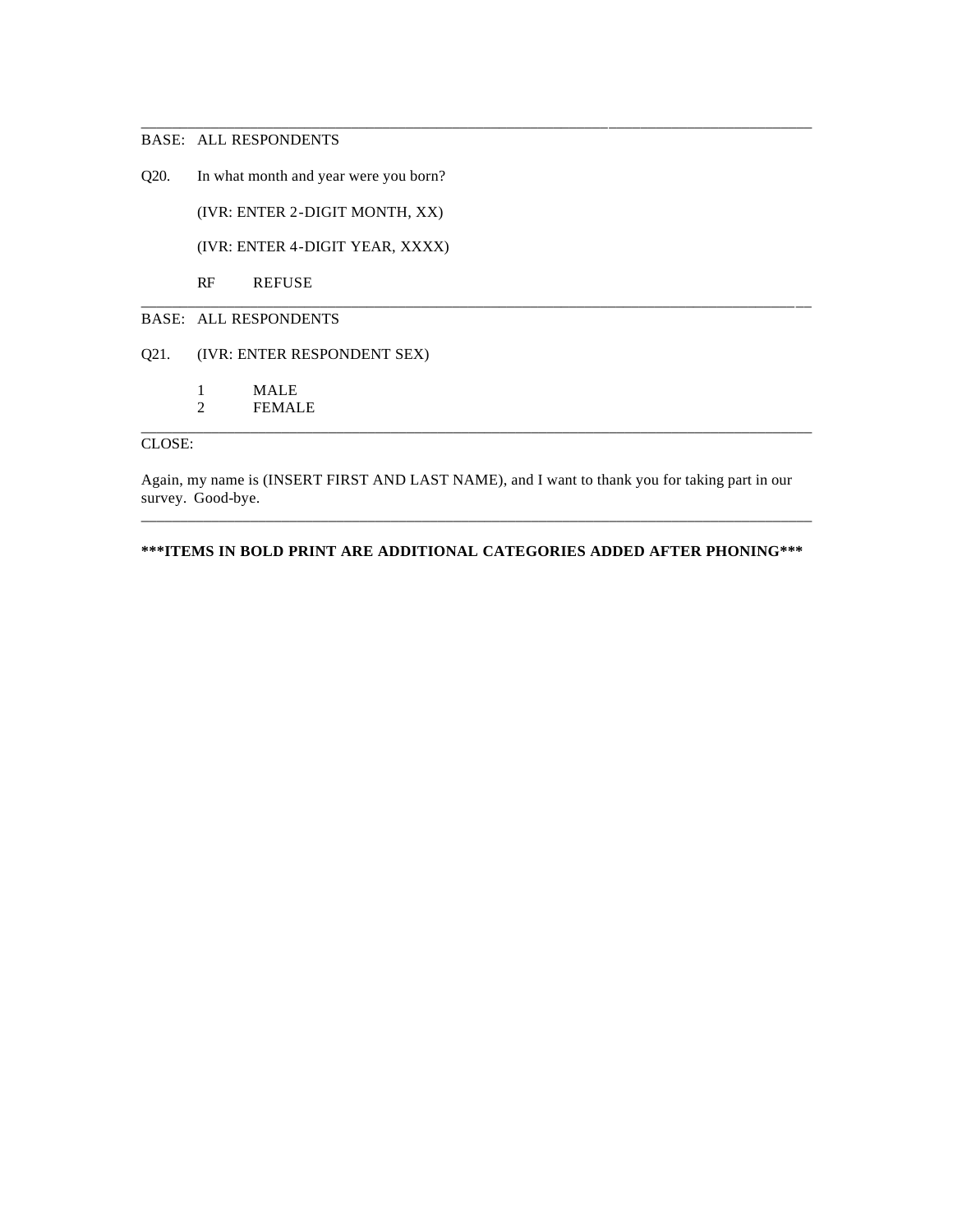**Q1. WHAT SOURCES, IF ANY, HAVE YOU USED IN THE PAST 7 DAYS FOR LOCAL NEWS AND CURRENT AFFAIRS?**

 **BASE: ALL RESPONDENTS**

 **TOTAL -----**

**WEIGHTED TOTAL 205510**<br>(000) 100.0 **(000) 100.0 TELEVISION 84.8 NEWSPAPER 62.8**

**UNWEIGHTED TOTAL 3136**

**RADIO 35.3 INTERNET 18.8**

**MAGAZINES 6.4** FRIENDS/FAMILY 1.1 **OTHER 0.6**

**NONE 4.4 DON'T KNOW 0.7**

**REFUSE 0.3**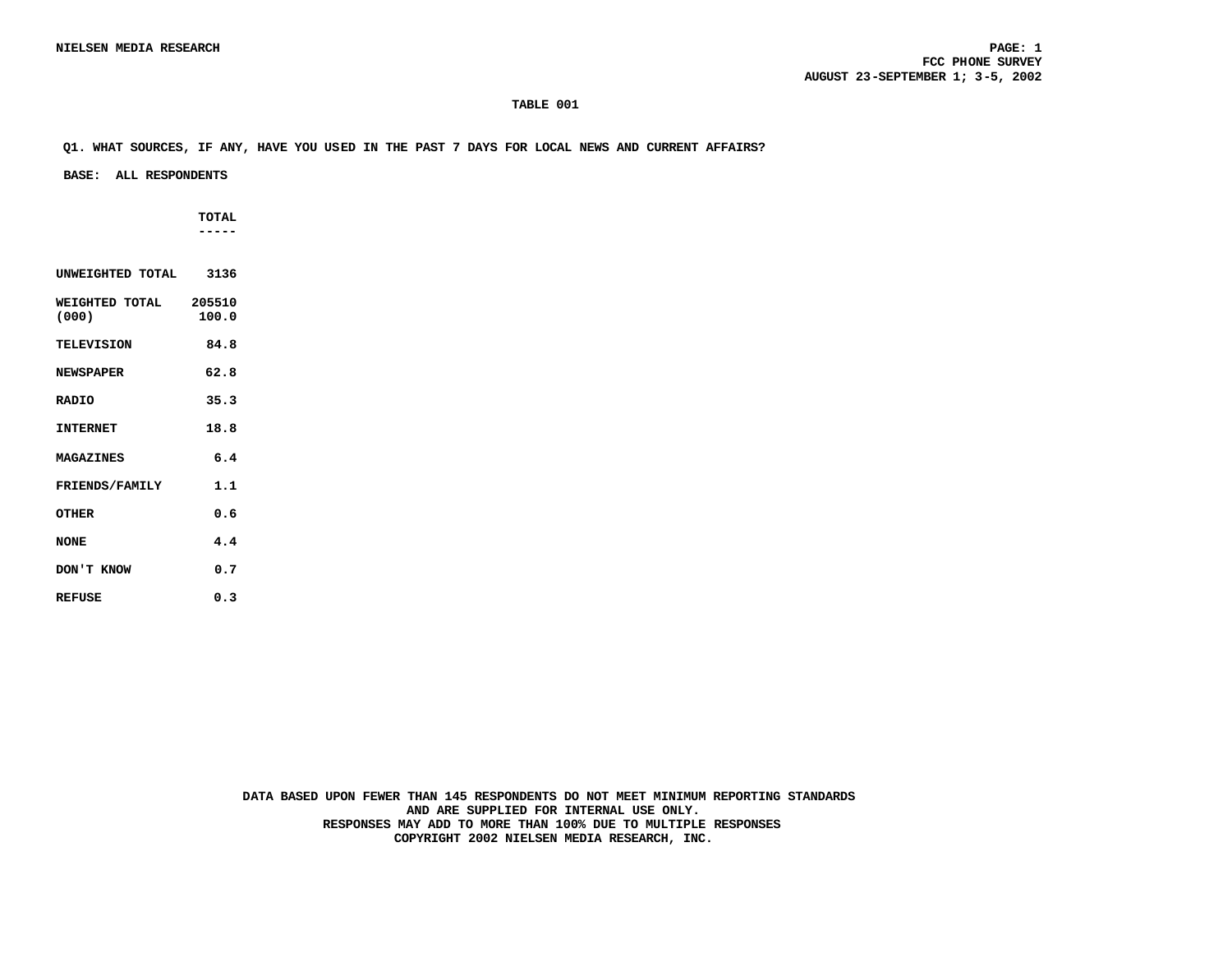**Q2A. IN THE PAST 7 DAYS, HAVE YOU USED...**

 **\*\*\* THE INTERNET \*\*\***

 **FOR LOCAL NEWS AND CURRENT AFFAIRS?**

 **BASE: RESPONDENTS WHO DID NOT MENTION THE INTERNET**

 **TOTAL -----**

| UNWEIGHTED TOTAL        | 2614            |
|-------------------------|-----------------|
| WEIGHTED TOTAL<br>(000) | 167093<br>100.0 |
| YES                     | 18.5            |
| NΟ                      | 81.2            |
| DON'T KNOW              | 0.1             |
| <b>REFUSE</b>           | 0.2             |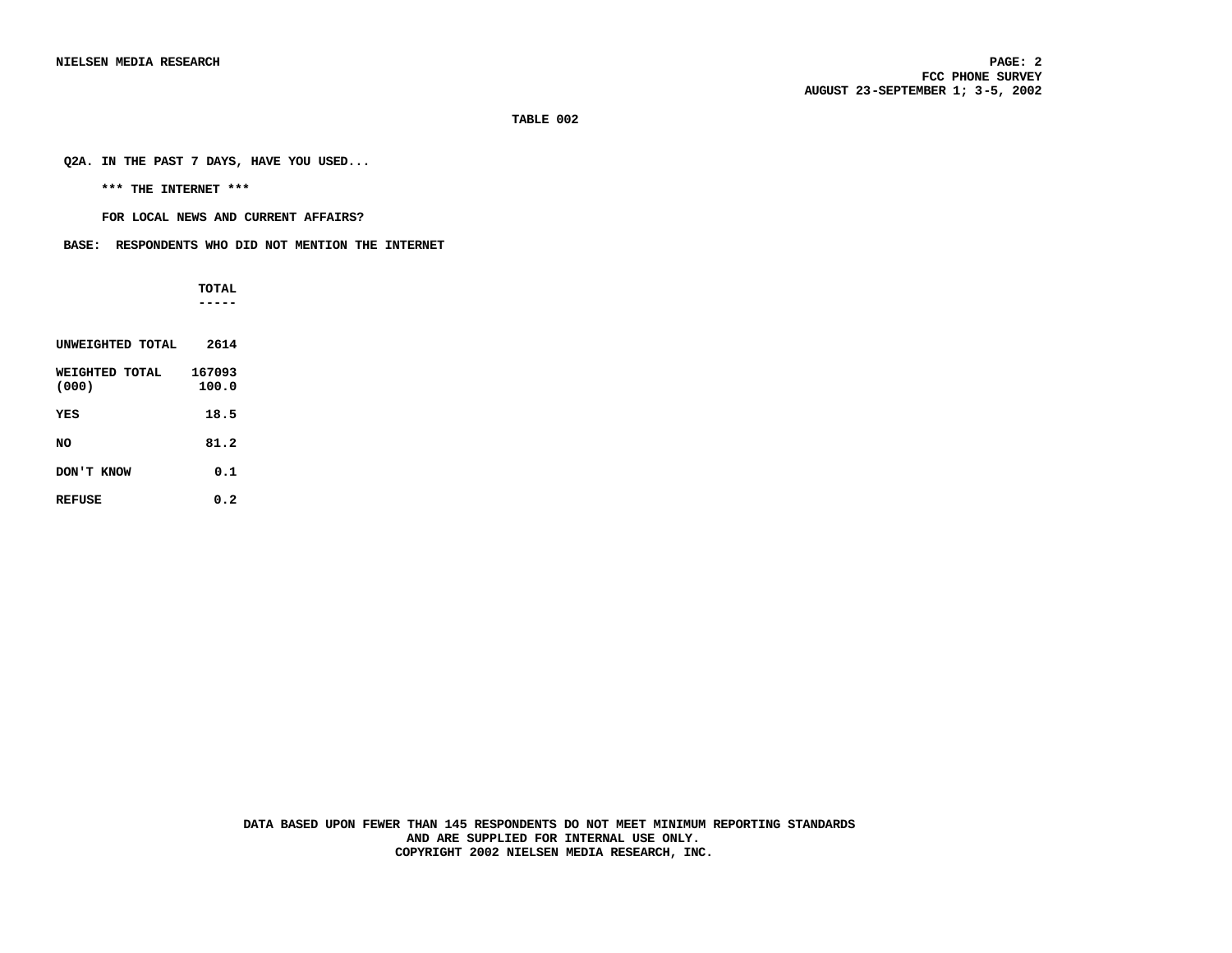**Q2B. IN THE PAST 7 DAYS, HAVE YOU USED...**

 **\*\*\* MAGAZINES \*\*\***

 **FOR LOCAL NEWS AND CURRENT AFFAIRS?**

 **BASE: RESPONDENTS WHO DID NOT MENTION MAGAZINES**

 **TOTAL -----**

| INWETCHTED TOTAL        | 2928            |
|-------------------------|-----------------|
| WEIGHTED TOTAL<br>(000) | 192744<br>100.0 |
| YES                     | 14.4            |
| NΟ                      | 85.6            |
| DON'T KNOW              | 0.0             |
| <b>REFUSE</b>           |                 |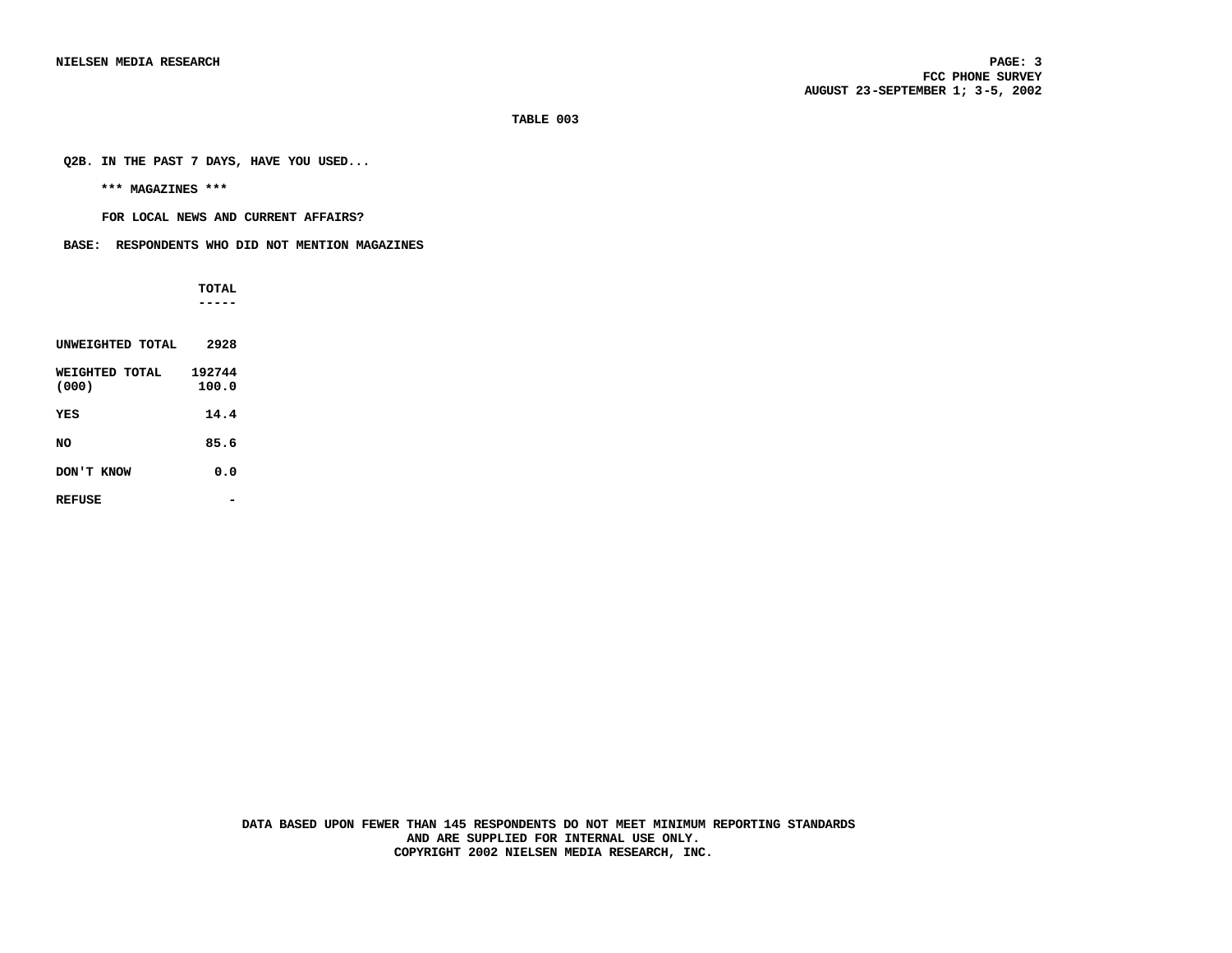**Q2C. IN THE PAST 7 DAYS, HAVE YOU USED...**

 **\*\*\* A NEWSPAPER \*\*\***

 **FOR LOCAL NEWS AND CURRENT AFFAIRS?**

 **BASE: RESPONDENTS WHO DID NOT MENTION A NEWSPAPER**

 **TOTAL -----**

| UNWEIGHTED TOTAL        | 1111           |
|-------------------------|----------------|
| WEIGHTED TOTAL<br>(000) | 76767<br>100.0 |
| YES                     | 39.9           |
| NΟ                      | 59.8           |
| <b>DON 'T KNOW</b>      |                |
| <b>REFUSE</b>           | 0.2            |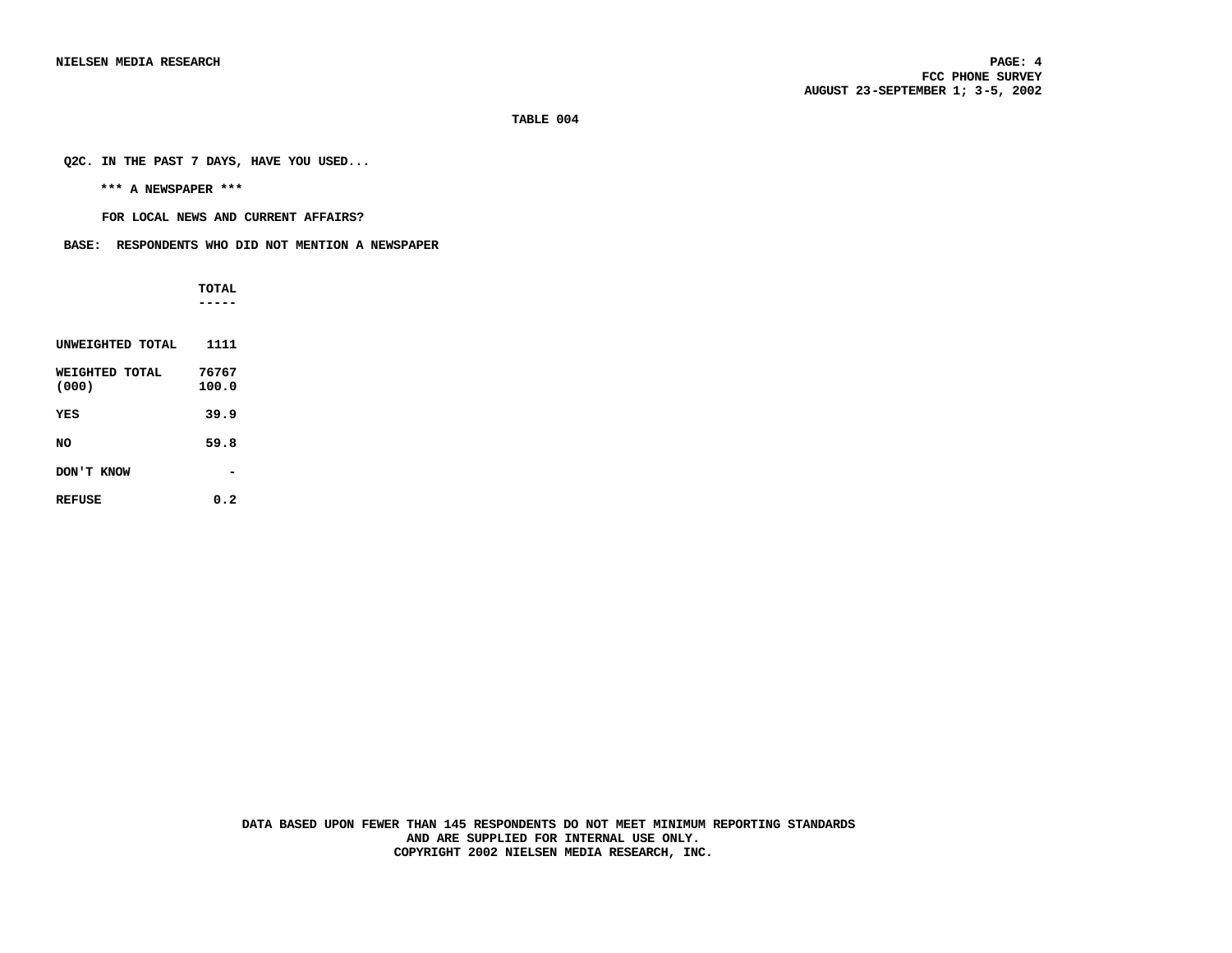**Q2D. IN THE PAST 7 DAYS, HAVE YOU USED...**

 **\*\*\* A RADIO \*\*\***

 **FOR LOCAL NEWS AND CURRENT AFFAIRS?**

 **BASE: RESPONDENTS WHO DID NOT MENTION RADIO**

 **TOTAL -----**

| UNWEIGHTED TOTAL        | 1980            |
|-------------------------|-----------------|
| WEIGHTED TOTAL<br>(000) | 132912<br>100.0 |
| YES                     | 48.8            |
| NΟ                      | 51.1            |
| DON'T KNOW              | 0.0             |
| <b>REFUSE</b>           | 0.1             |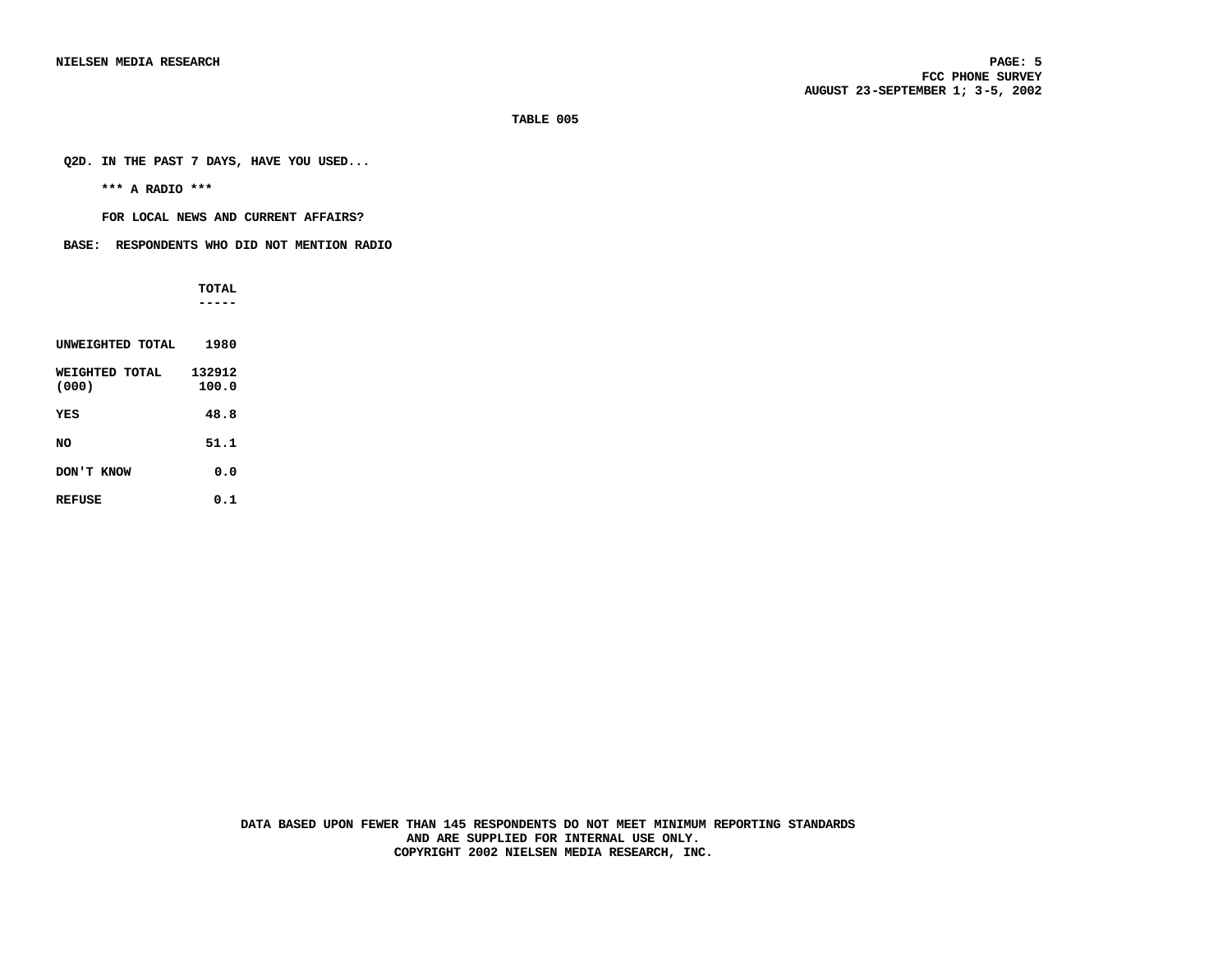**Q2E. IN THE PAST 7 DAYS, HAVE YOU USED...**

 **\*\*\* TELEVISION \*\*\***

 **FOR LOCAL NEWS AND CURRENT AFFAIRS?**

 **BASE: RESPONDENTS WHO DID NOT MENTION TELEVISION**

 **TOTAL -----**

| UNWEIGHTED TOTAL        | 497            |  |
|-------------------------|----------------|--|
| WEIGHTED TOTAL<br>(000) | 35609<br>100.0 |  |
| YES                     | 46.2           |  |
| NΟ                      | 53.7           |  |
| DON'T KNOW              | 0.1            |  |
| <b>REFUSE</b>           |                |  |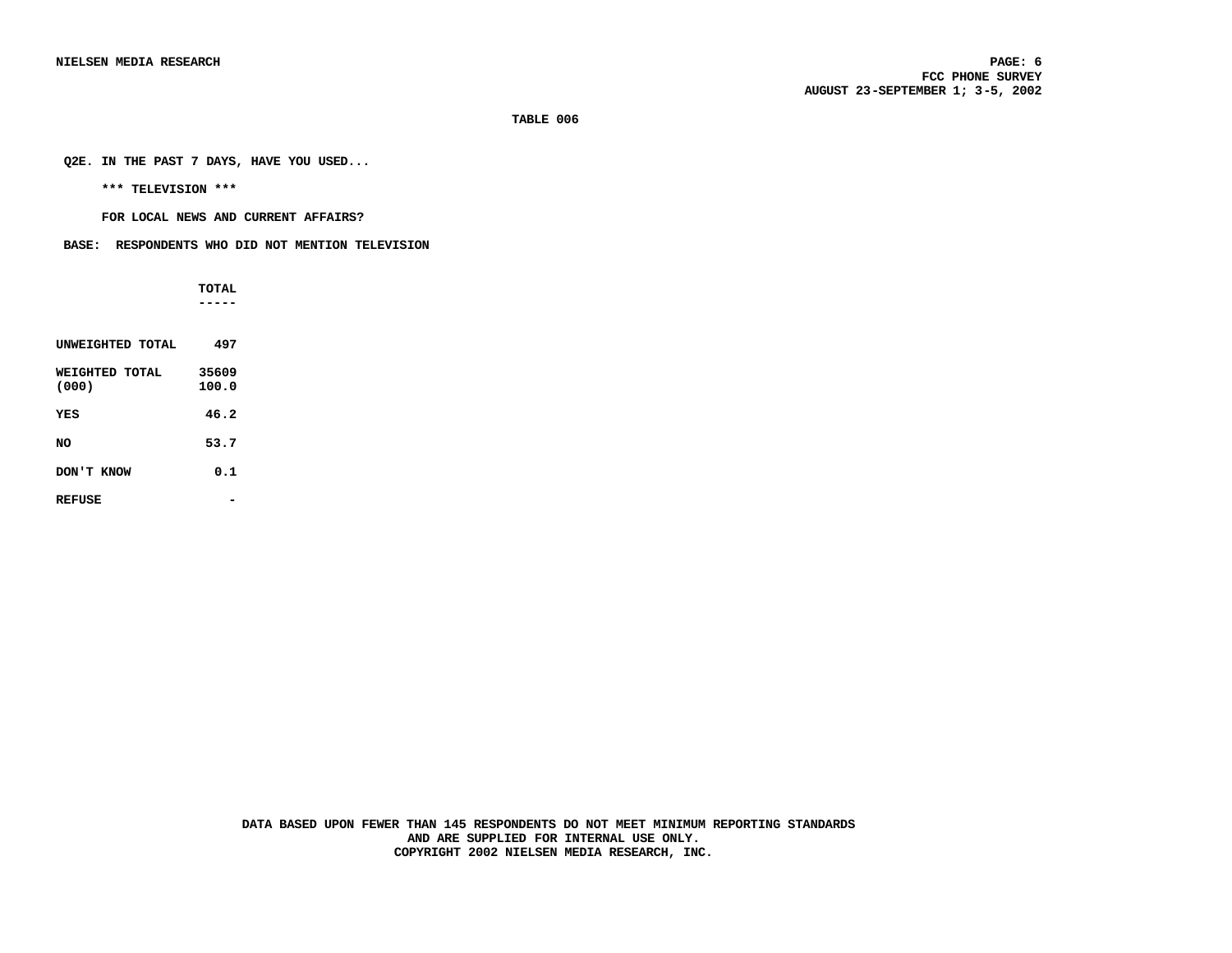#### **Q3A. IS THE NEWSPAPER YOU READ IN THE PAST 7 DAYS FOR LOCAL NEWS AND CURRENT AFFAIRS A DAILY NEWSPAPER OR A LOCAL WEEKLY NEWSPAPER OR BOTH?**

 **BASE: RESPONDENTS WHO GET THEIR LOCAL NEWS FROM NEWSPAPER**

 **TOTAL -----**

| UNWEIGHTED TOTAL        | 2500            |
|-------------------------|-----------------|
| WETCHTED TOTAL<br>(000) | 159391<br>100.0 |
| <b>DATT.Y</b>           | 61.5            |
| LOCAL WEEKLY            | 10.2            |
| <b>BOTH</b>             | 27.3            |
| ארא יימסמ               | 0.3             |
|                         |                 |

REFUSE 0.7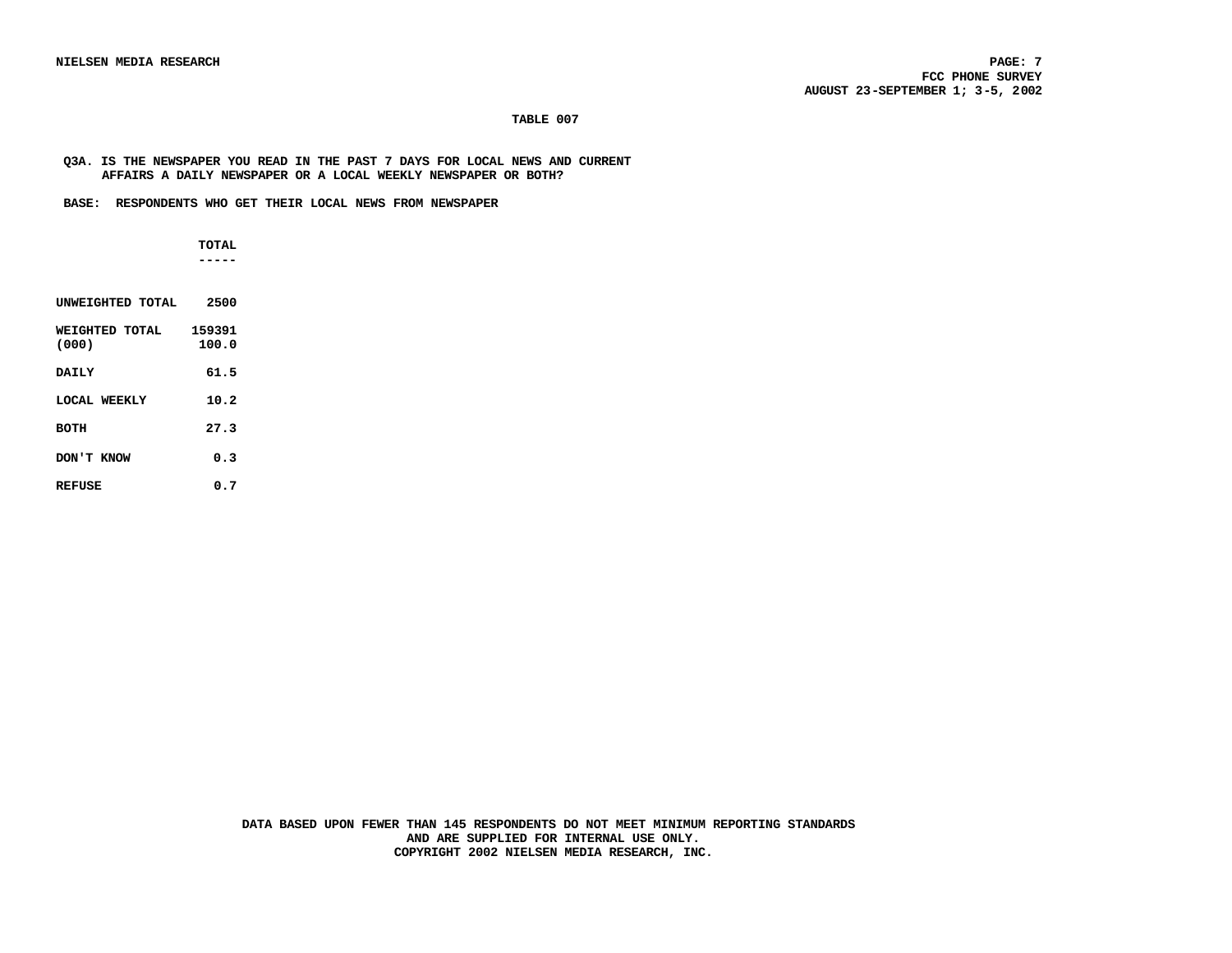#### **Q3B. IN THE PAST 7 DAYS DID YOU WATCH LOCAL NEWS AND CURRENT AFFAIRS ON...?**

#### **BASE: RESPONDENTS WHO GET THEIR LOCAL NEWS FROM TELEVISION**

 **TOTAL -----**

| UNWEIGHTED TOTAL                                         | 2876            |
|----------------------------------------------------------|-----------------|
| WETCHTED TOTAL<br>(000)                                  | 186340<br>100.0 |
| <b>BROADCAST</b><br><b>TELEVISION</b><br><b>CHANNELS</b> | 67.0            |
| CABLE OR SATELLITE<br><b>NEWS CHANNELS</b>               | 58.0            |
| SOME OTHER CHANNEL                                       | 4.0             |
| <b>EXNOW</b> T                                           | 0.9             |
| <b>REFUSE</b>                                            | 2.1             |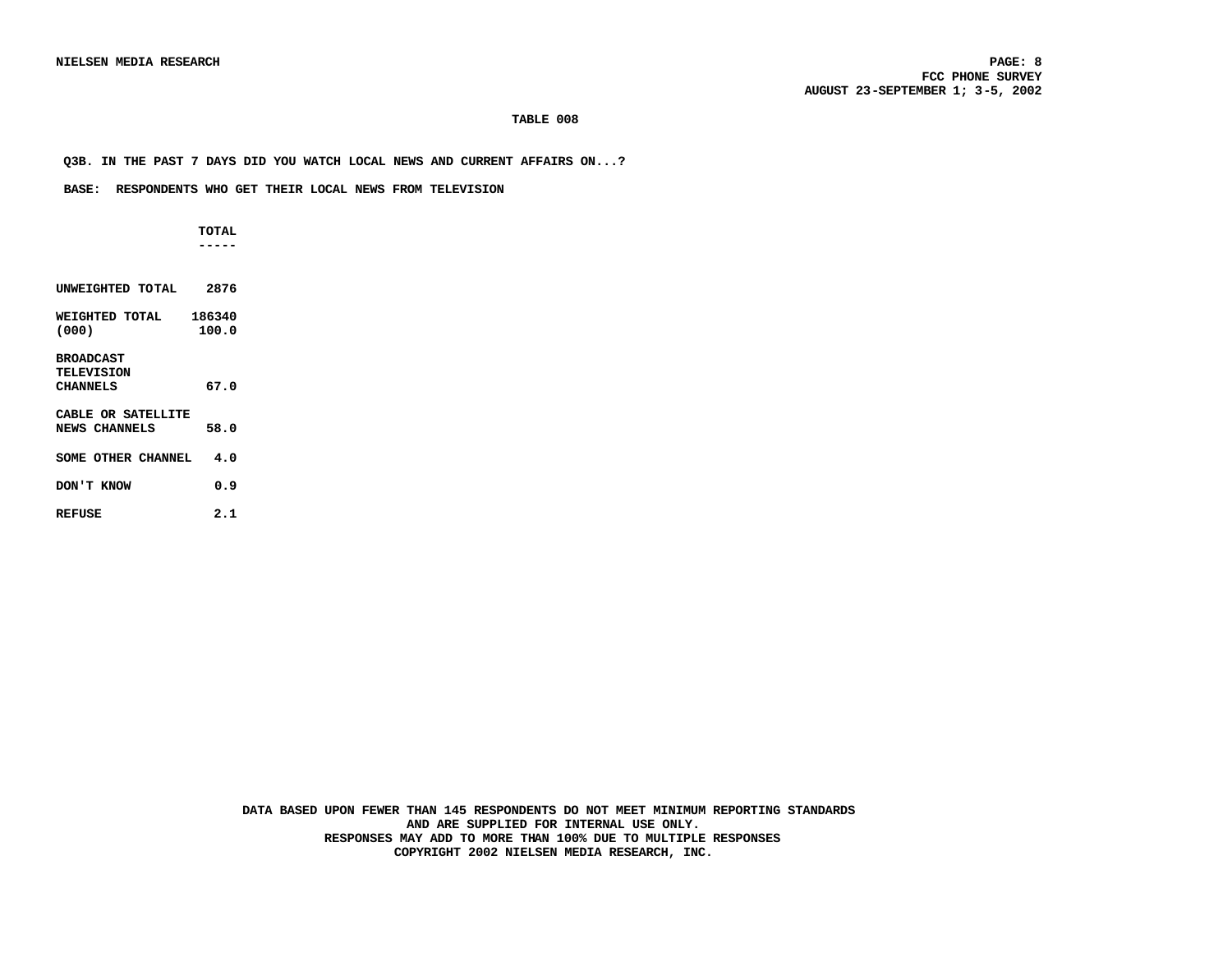#### **Q4. WHAT SOURCES, IF ANY, HAVE YOU USED IN THE PAST 7 DAYS FOR NATIONAL NEWS AND CURRENT AFFAIRS?**

#### **BASE: ALL RESPONDENTS**

 **TOTAL -----**

**UNWEIGHTED TOTAL 3136 WEIGHTED TOTAL 205510**<br>(000) 100.0 **(000) 100.0 TELEVISION 83.4 NEWSPAPER 49.6 RADIO 30.2 INTERNET 21.3 MAGAZINES 8.4 OTHER 0.7 NONE 5.2 DON'T KNOW 0.6 REFUSE 0.3**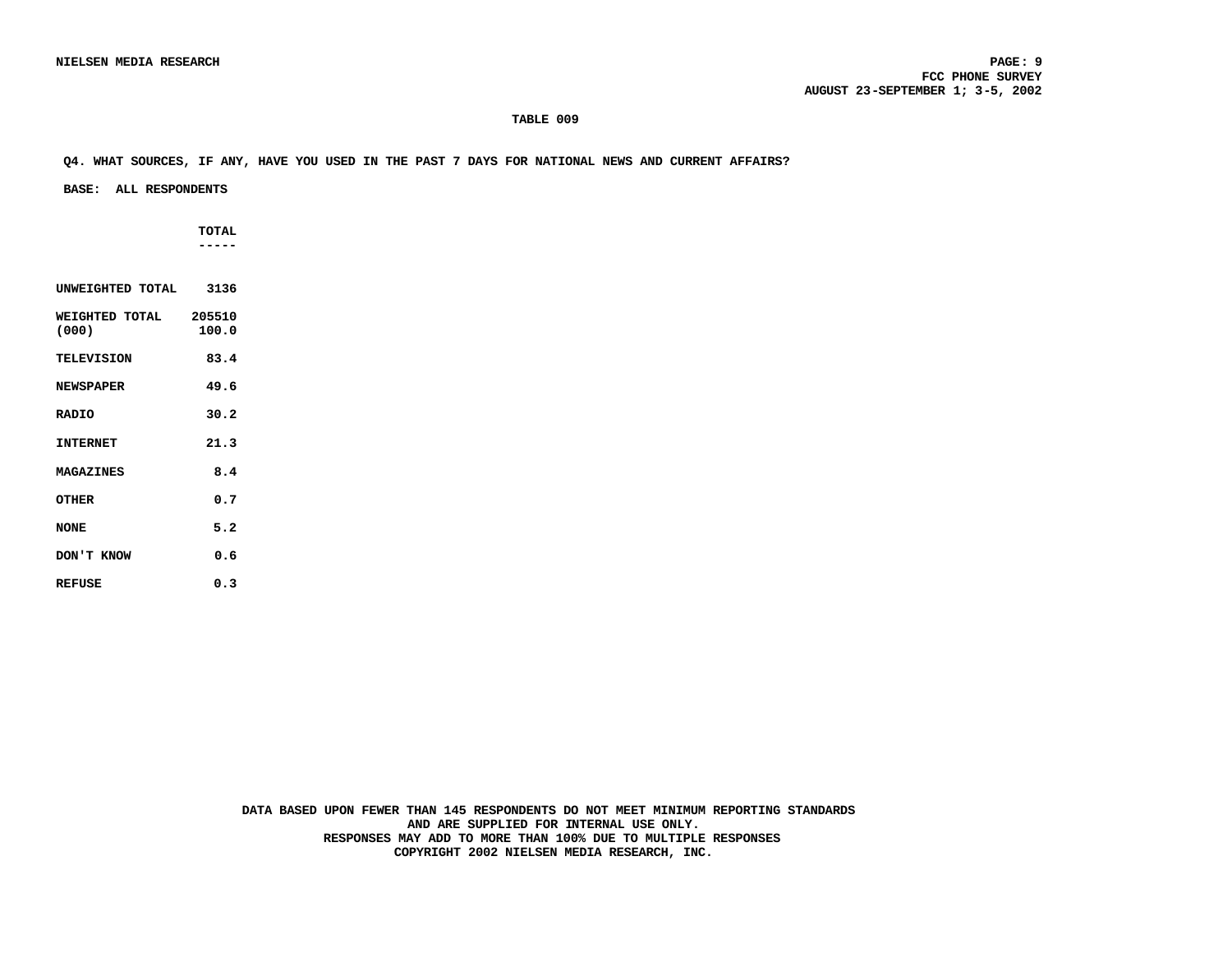**Q5A. IN THE PAST 7 DAYS, HAVE YOU USED...**

 **\*\*\* THE INTERNET \*\*\***

 **FOR NATIONAL NEWS AND CURRENT AFFAIRS?**

 **BASE: RESPONDENTS WHO DID NOT MENTION THE INTERNET**

 **TOTAL -----**

| UNWEIGHTED TOTAL        | 2543            |
|-------------------------|-----------------|
| WEIGHTED TOTAL<br>(000) | 161955<br>100.0 |
| YES                     | 12.7            |
| NO                      | 87.2            |
| DON'T KNOW              | 0.1             |
| <b>REFUSE</b>           | 0.1             |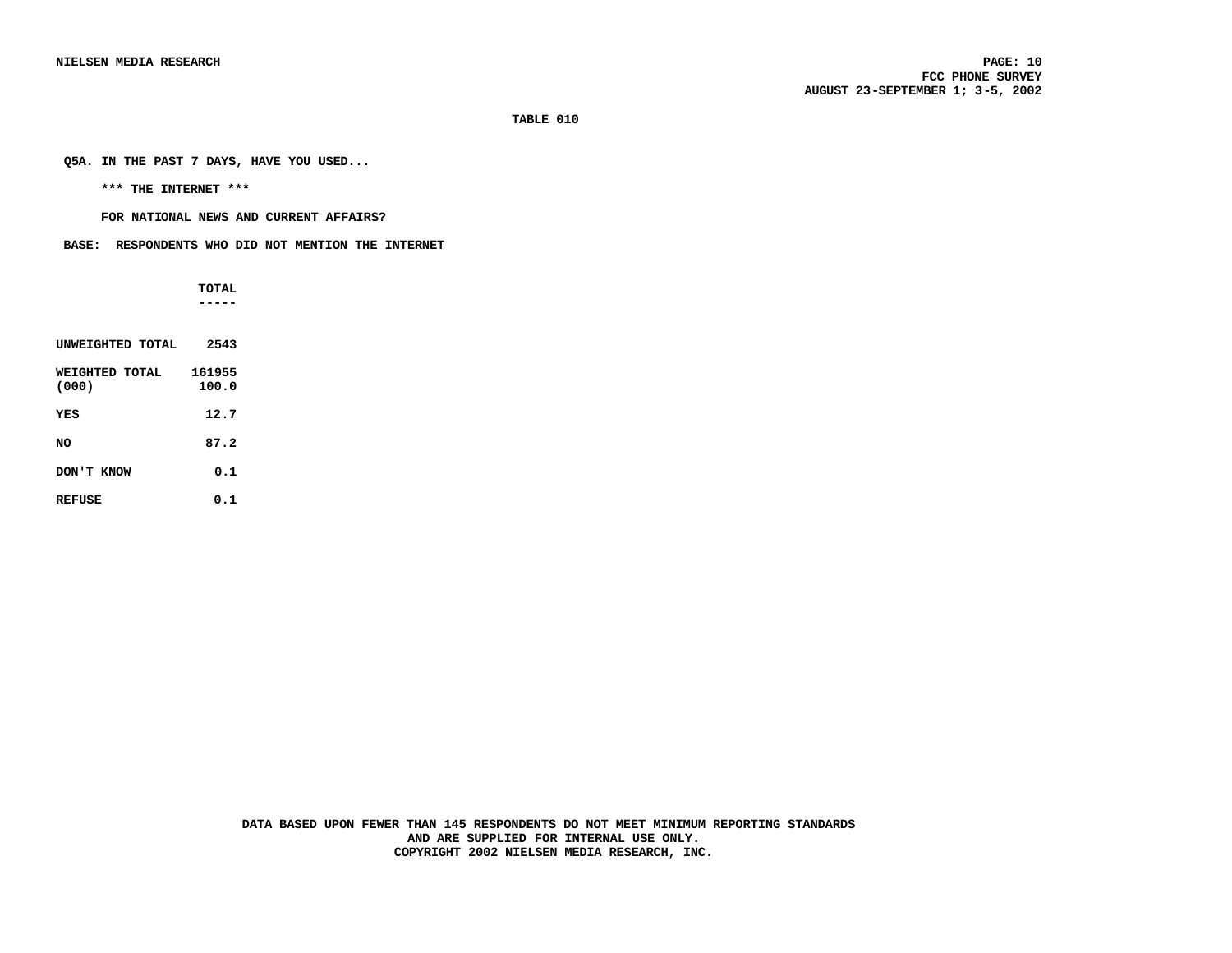**Q5B. IN THE PAST 7 DAYS, HAVE YOU USED...**

 **\*\*\* MAGAZINES \*\*\***

 **FOR NATIONAL NEWS AND CURRENT AFFAIRS?**

 **BASE: RESPONDENTS WHO DID NOT MENTION MAGAZINES**

 **TOTAL -----**

| UNWEIGHTED TOTAL        | 2870            |
|-------------------------|-----------------|
| WEIGHTED TOTAL<br>(000) | 188501<br>100.0 |
| YES                     | 11.6            |
| NΟ                      | 88.3            |
| DON'T KNOW              |                 |
| <b>REFUSE</b>           | 0.1             |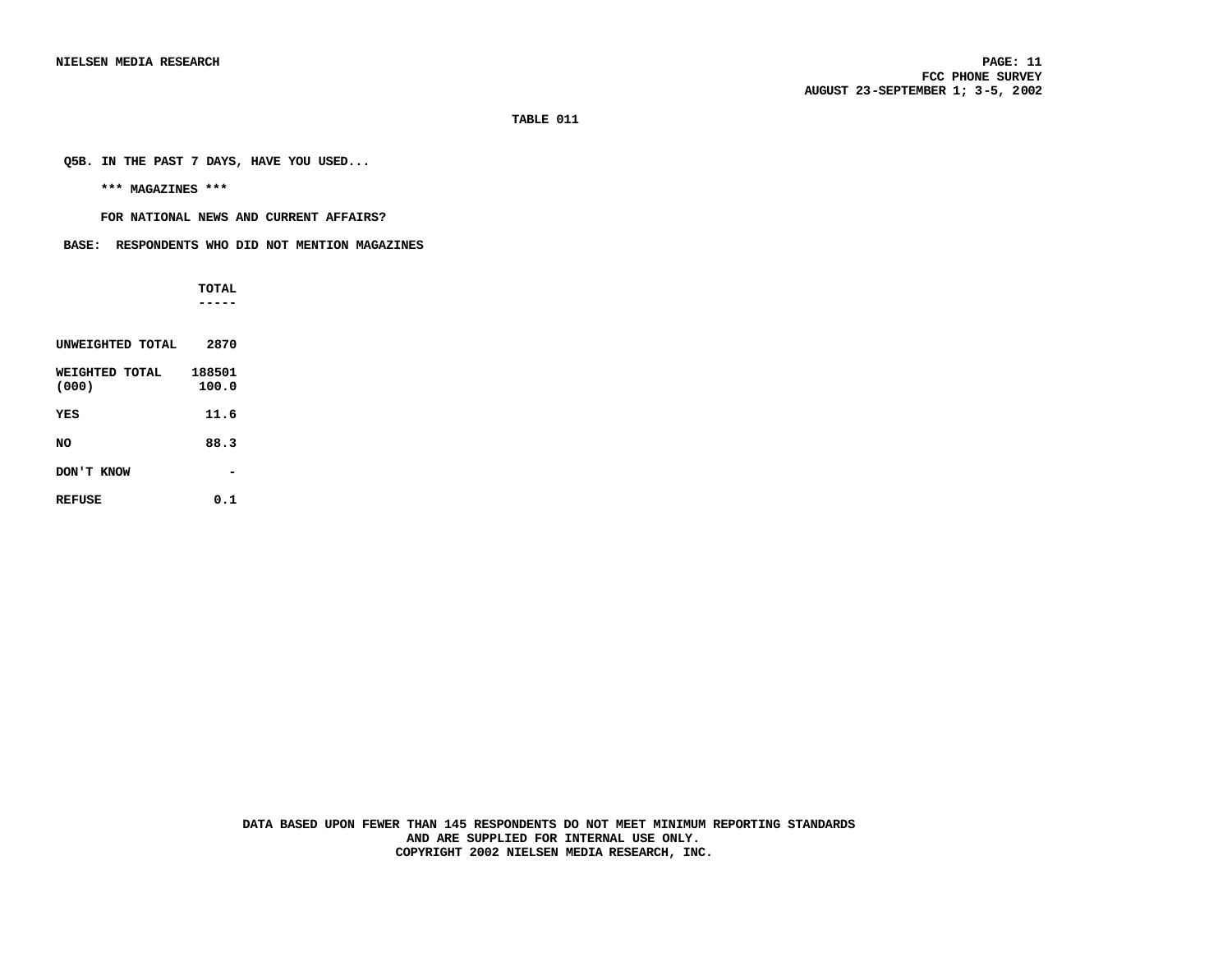**Q5C. IN THE PAST 7 DAYS, HAVE YOU USED...**

 **\*\*\* A NEWSPAPER \*\*\***

 **FOR NATIONAL NEWS AND CURRENT AFFAIRS?**

 **BASE: RESPONDENTS WHO DID NOT MENTION NEWSPAPER**

 **TOTAL -----**

| INWETCHTED TOTAL        | 1525            |
|-------------------------|-----------------|
| WEIGHTED TOTAL<br>(000) | 103934<br>100.0 |
| YES                     | 38.9            |
| NO                      | 61.0            |
| DON'T KNOW              | 0.1             |
| <b>REFUSE</b>           | 0.O             |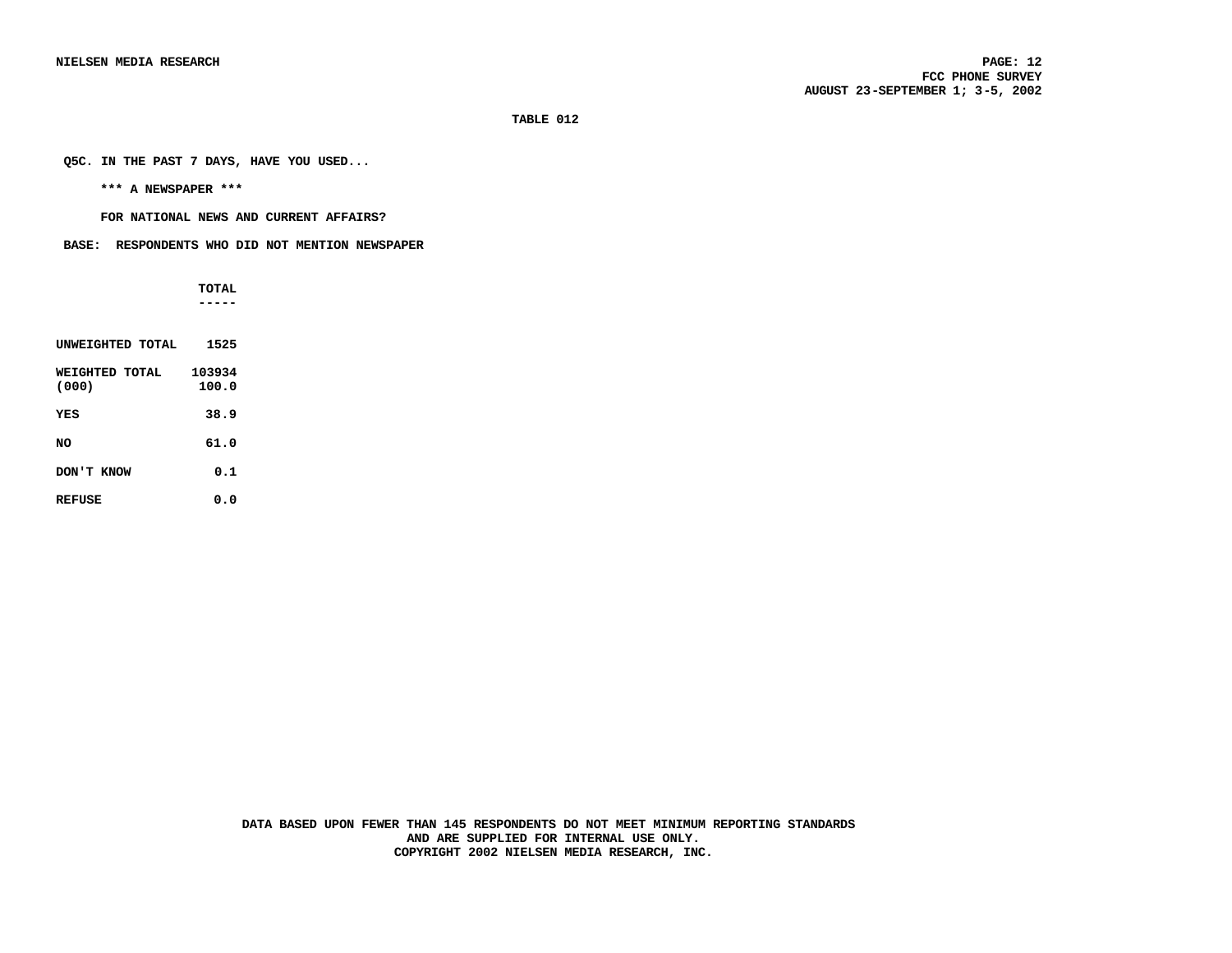**Q5D. IN THE PAST 7 DAYS, HAVE YOU USED...**

 **\*\*\* RADIO \*\*\***

 **FOR NATIONAL NEWS AND CURRENT AFFAIRS?**

 **BASE: RESPONDENTS WHO DID NOT MENTION RADIO**

 **TOTAL -----**

| INWETCHTED TOTAL        | 2167            |
|-------------------------|-----------------|
| WEIGHTED TOTAL<br>(000) | 143473<br>100.0 |
| YES                     | 34.6            |
| NΟ                      | 65.1            |
| <b>EXNOW</b> T          | 0.2             |
| <b>REFUSE</b>           | 0.1             |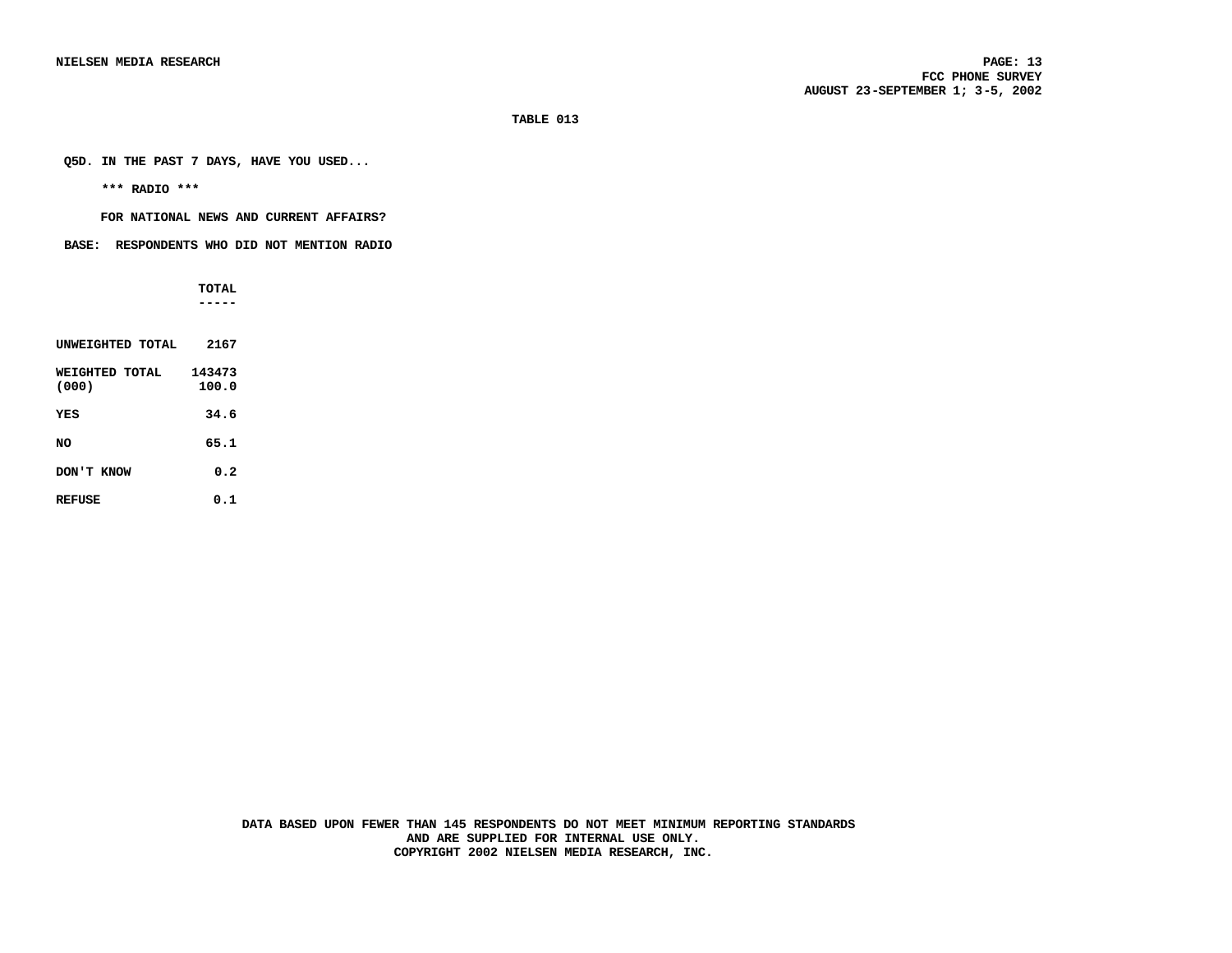**Q5E. IN THE PAST 7 DAYS, HAVE YOU USED...**

 **\*\*\* TELEVISION \*\*\***

 **FOR NATIONAL NEWS AND CURRENT AFFAIRS?**

 **BASE: RESPONDENTS WHO DID NOT MENTION TELEVISION**

 **TOTAL -----**

| UNWEIGHTED TOTAL        | 554            |
|-------------------------|----------------|
| WEIGHTED TOTAL<br>(000) | 40178<br>100.0 |
| YES                     | 43.1           |
| NΟ                      | 56.9           |
| DON'T KNOW              |                |
| <b>REFUSE</b>           |                |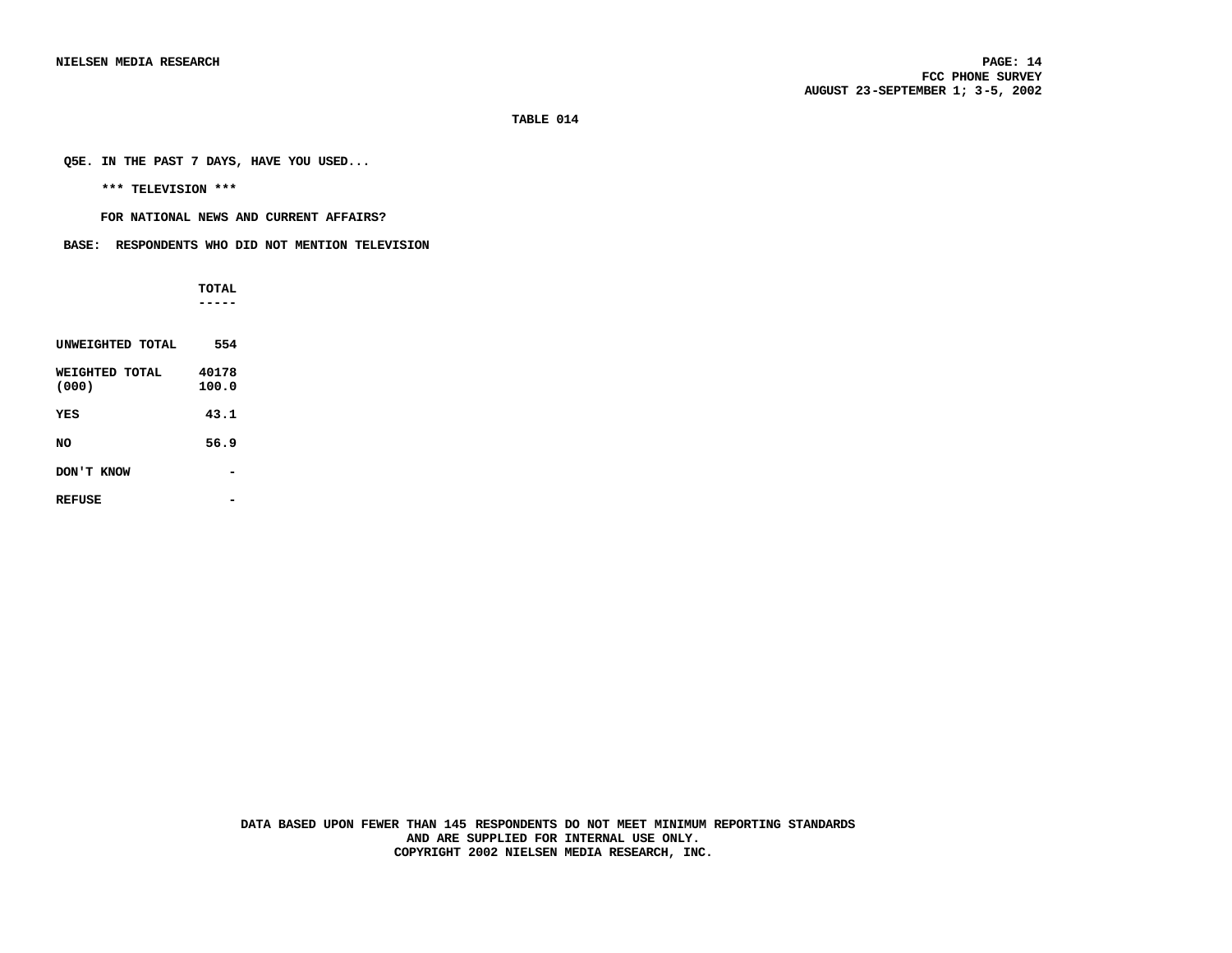#### **Q6A. IS THE NEWSPAPER YOU READ IN THE PAST 7 DAYS FOR NATIONAL NEWS AND CURRENT AFFAIRS A DAILY NEWSPAPER, A LOCAL WEEKLY NEWSPAPER OR BOTH?**

 **BASE: RESPONDENTS WHO GET NATIONAL NEWS FROM NEWSPAPER**

 **TOTAL -----**

| INWETGHTED TOTAL        | 2259            |
|-------------------------|-----------------|
| WEIGHTED TOTAL<br>(000) | 142012<br>100.0 |
| <b>DATT.Y</b>           | 69.6            |
| LOCAL WEEKLY            | 5.8             |
| <b>BOTH</b>             | 24.2            |
| <b>DON'T KNOW</b>       | 0.1             |
| <b>REFUSE</b>           | 0.3             |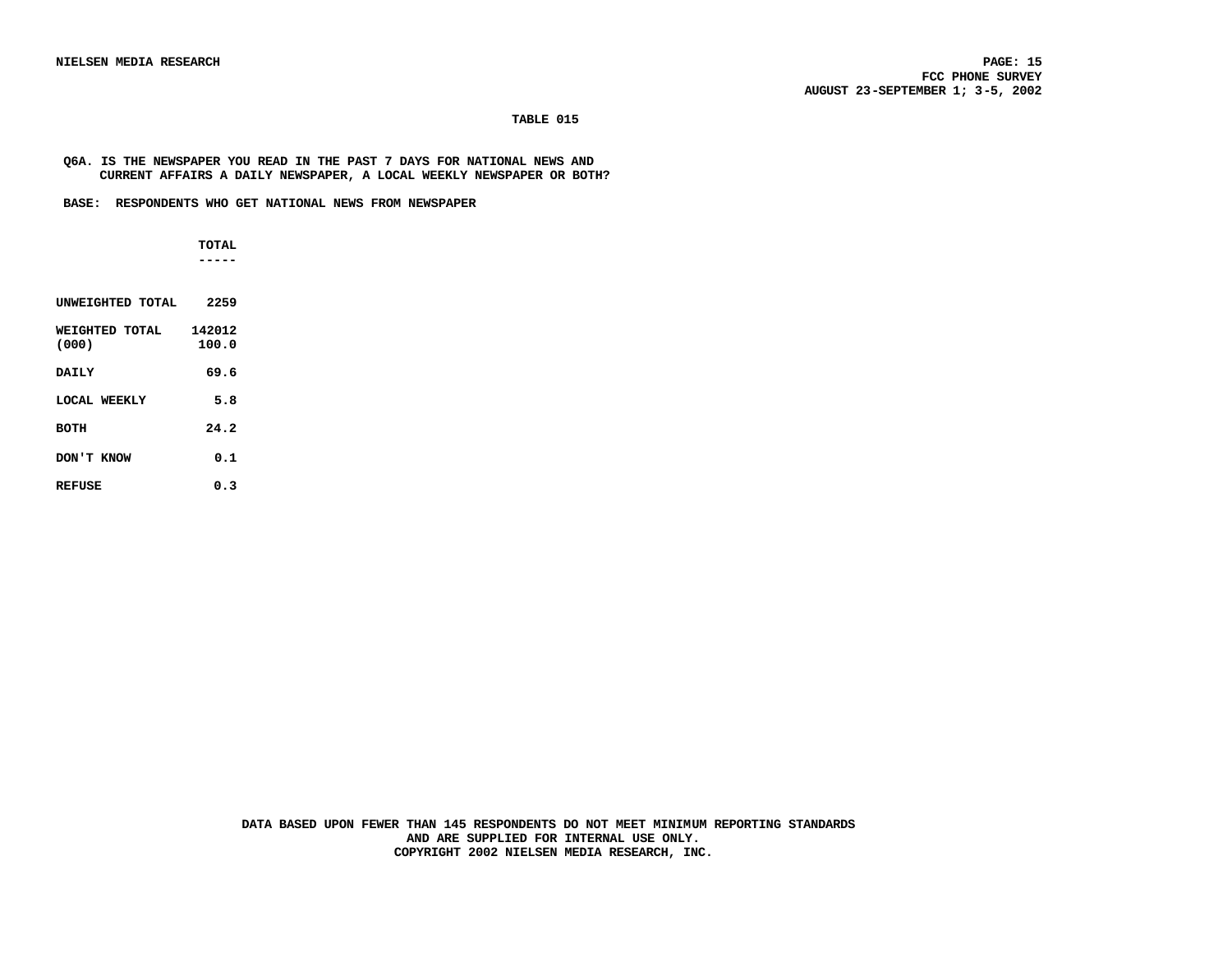#### **Q6B. IN THE PAST 7 DAYS DID YOU WATCH NATIONAL NEWS AND CURRENT AFFAIRS ON...?**

#### **BASE: RESPONDENTS WHO GET NATIONAL NEWS FROM TELEVISION**

 **TOTAL**

 **-----**

| UNWEIGHTED TOTAL                           | 2828            |
|--------------------------------------------|-----------------|
| WETCHTED TOTAL<br>(000)                    | 182641<br>100.0 |
| <b>BROADCAST</b>                           |                 |
| <b>TELEVISION</b>                          |                 |
| <b>CHANNELS</b>                            | 62.8            |
| CABLE OR SATELLITE<br><b>NEWS CHANNELS</b> | 65.5            |
| SOME OTHER CHANNEL                         | 2.6             |
| <b>EXNOW</b> T                             | ი.              |
| <b>REFUSE</b>                              | 1.5             |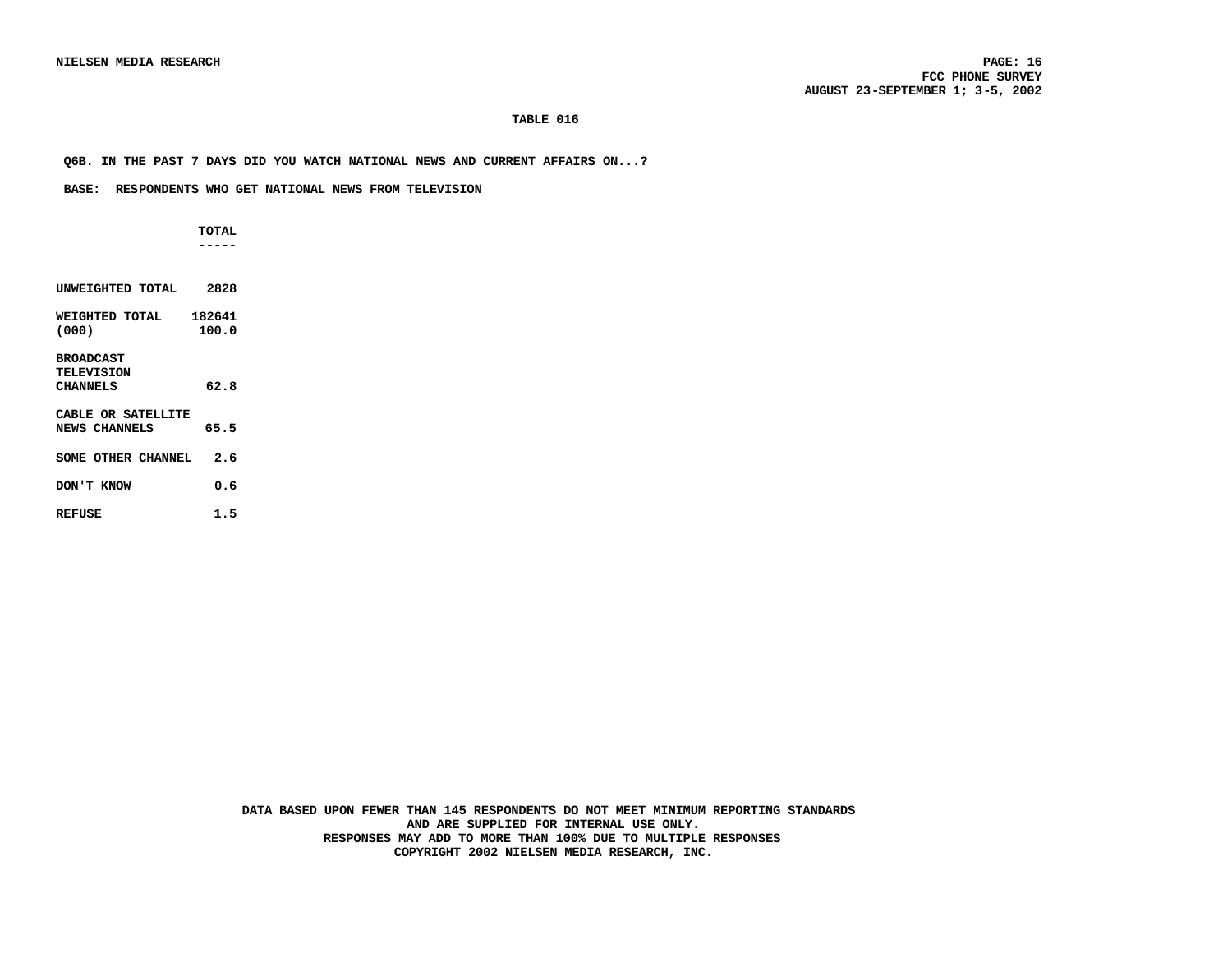#### **Q7. WHAT ARE THE NAMES OF THE LOCAL OR NATIONAL NEWS OR CURRENT AFFAIRS PROGRAMS YOU WATCHED IN THE PAST 7 DAYS ON BROADCAST TELEVISION CHANNELS?**

 **BASE: RESPONDENTS WHO GET NEWS FROM BROADCAST TELEVISION**

 **----- UNWEIGHTED TOTAL 2066**

 **TOTAL**

| WEIGHTED TOTAL 134350<br>(000)        | 100.0 |
|---------------------------------------|-------|
| <b>LOCAL NEWS</b>                     | 27.4  |
| NBC NIGHTLY NEWS 26.5                 |       |
| ABC NIGHTLY NEWS 21.4                 |       |
| CBS EVENING NEWS 18.3                 |       |
| TODAY SHOW                            | 3.8   |
| DATELINE NBC                          | 3.7   |
| 60 MINUTES                            | 3.6   |
| <b>GOOD MORNING</b><br><b>AMERTCA</b> | 3.1   |
| FOX NEWS                              | 3.0   |
| 20/20                                 | 2.9   |
| 48 HOURS                              | 2.0   |
| <b>NIGHTLINE</b>                      | 1.7   |
| NEWSHOUR WITH JIM<br>LEHRER           | 1.3   |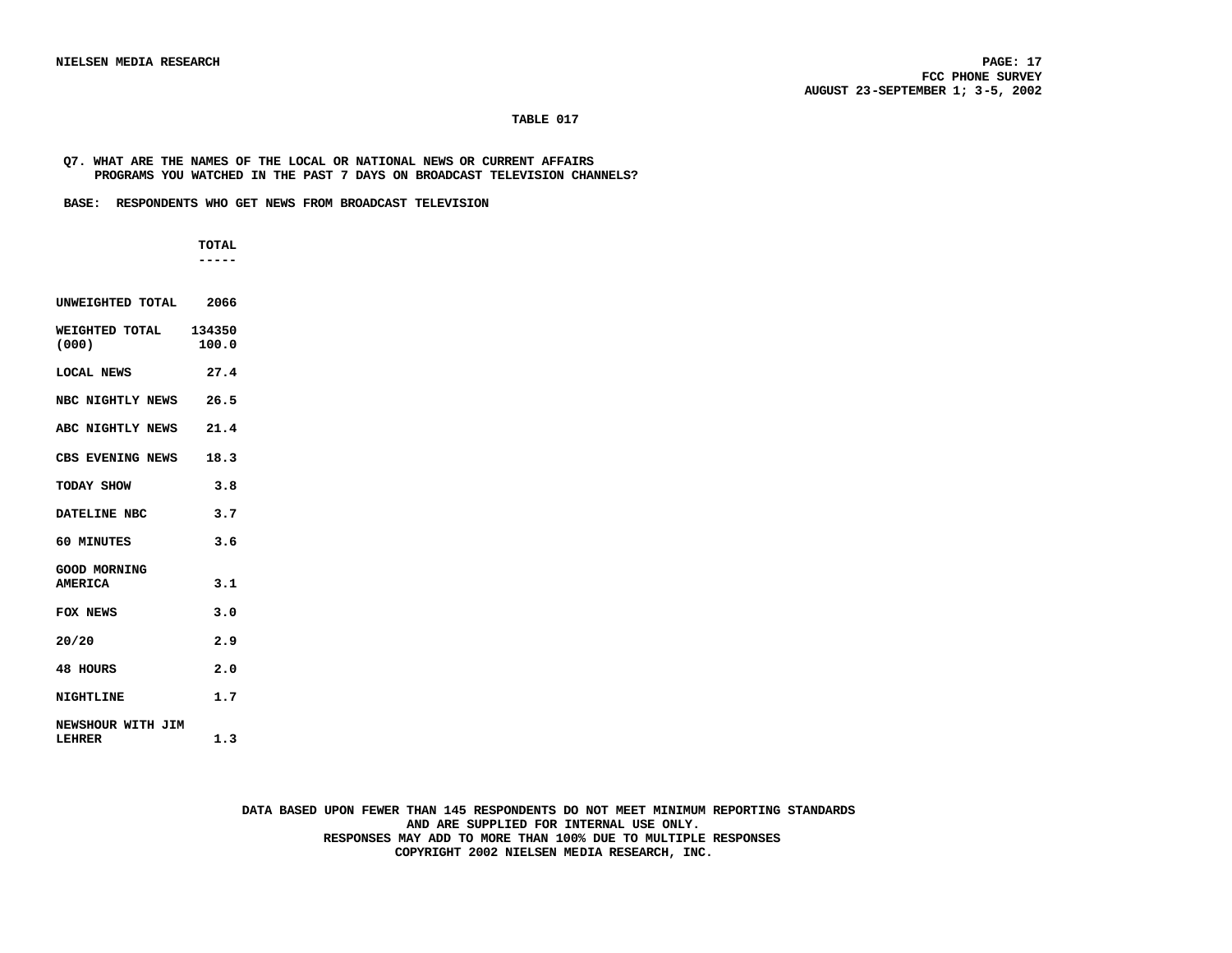#### **TABLE 017 (continued)**

#### **Q7. WHAT ARE THE NAMES OF THE LOCAL OR NATIONAL NEWS OR CURRENT AFFAIRS PROGRAMS YOU WATCHED IN THE PAST 7 DAYS ON BROADCAST TELEVISION CHANNELS?**

 **BASE: RESPONDENTS WHO GET NEWS FROM BROADCAST TELEVISION**

 **TOTAL -----**

| ABC WORLD NEWS<br>TONICHT | 1.0  |  |
|---------------------------|------|--|
| <b>OTHER</b>              | 47.9 |  |
| DON'T KNOW                | 5.3  |  |
| <b>REFUSE</b>             | 0.8  |  |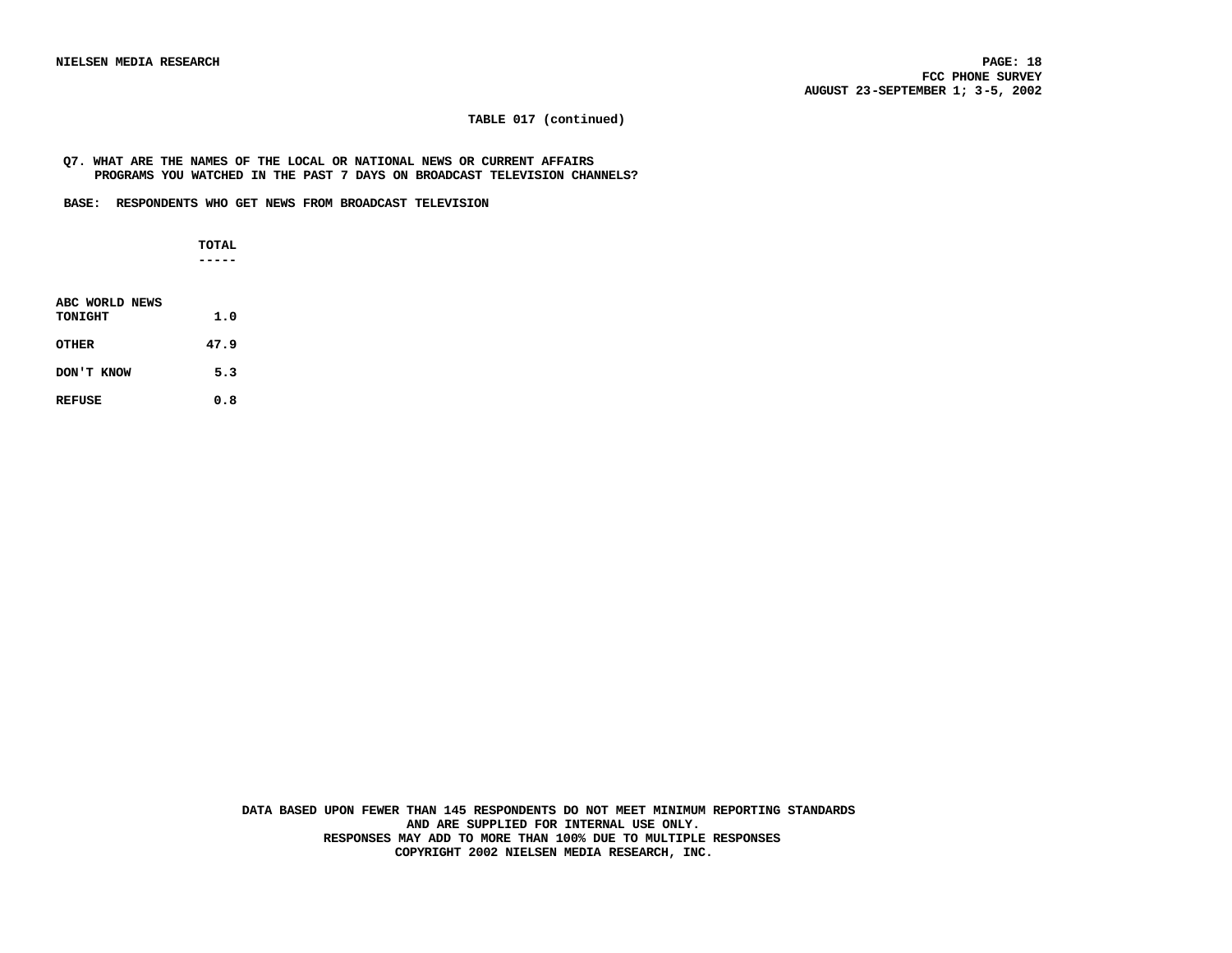#### **Q8. WHAT ARE THE NAMES OF THE NEWS CHANNELS YOU WATCHED IN THE PAST 7 DAYS ON CABLE OR SATELLITE FOR LOCAL OR NATIONAL NEWS OR CURRENT AFFAIRS?**

 **BASE: RESPONDENTS WHO GET NEWS FROM CABLE TELEVISION**

| <b>TOTAL</b> |
|--------------|
| -----        |

| UNWEIGHTED TOTAL 1964              |       |
|------------------------------------|-------|
| WEIGHTED TOTAL 128158<br>(000)     | 100.0 |
| CNN                                | 57.7  |
| FOX NEWS CHANNEL                   | 27.1  |
| MSNBC                              | 16.5  |
| LOCAL CABLE NEWS<br><b>CHANNEL</b> | 10.8  |
| <b>HEADLINE NEWS</b>               | 5.9   |
| <b>CNBC</b>                        | 5.1   |
| <b>OTHER</b>                       | 48.9  |
| DON'T KNOW                         | 4.6   |
| <b>REFUSE</b>                      | 1.0   |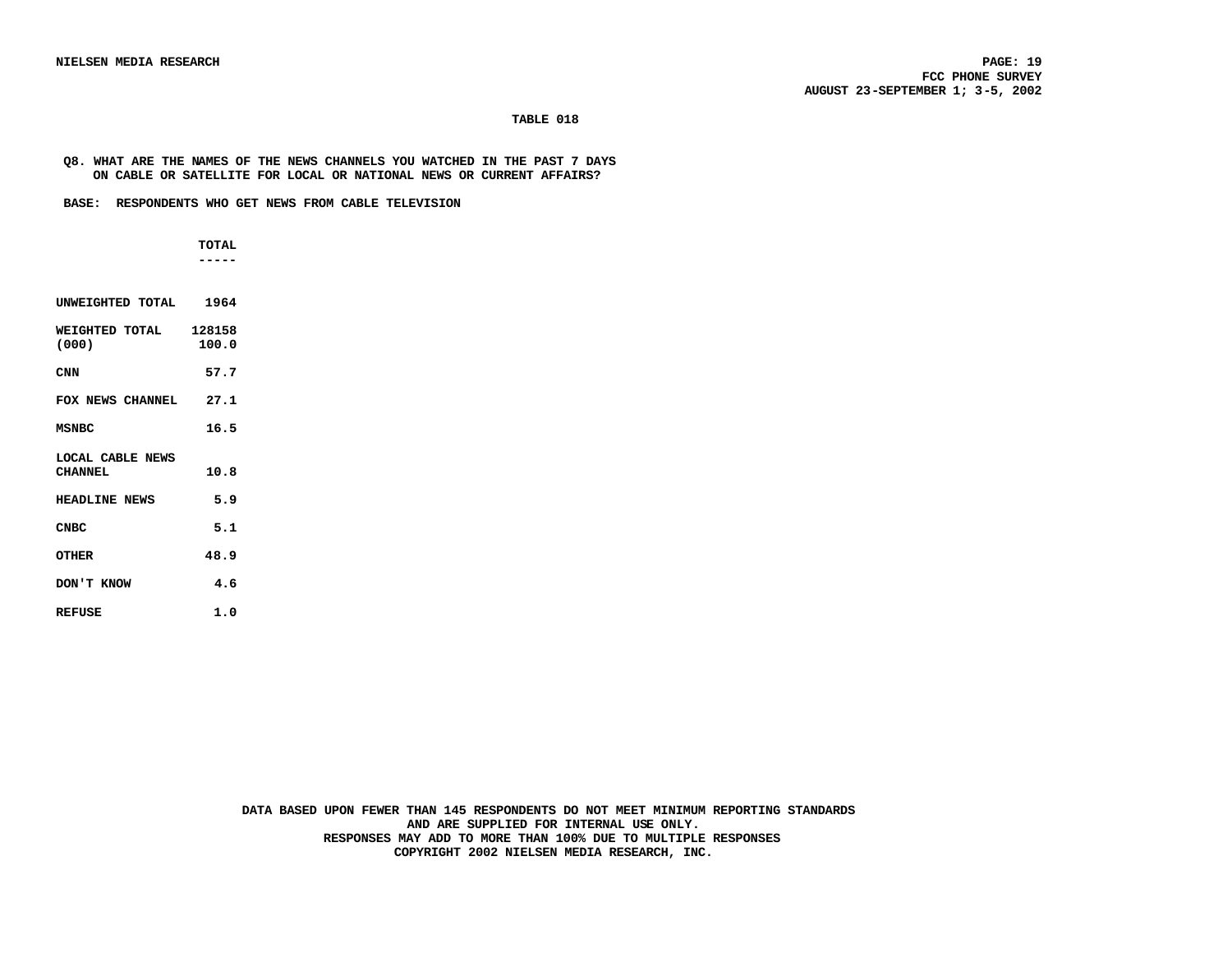**Q9. WHICH INTERNET SITES, IF ANY, HAVE YOU USED IN THE PAST 7 DAYS AS A SOURCE OF LOCAL OR NATIONAL NEWS AND CURRENT AFFAIRS?**

 **BASE: RESPONDENTS WHO GET NEWS FROM INTERNET SITES**

 **TOTAL -----**

**UNWEIGHTED TOTAL 1075**

| WEIGHTED TOTAL 76764<br>(000) | 100.0 |
|-------------------------------|-------|
| MSN.COM                       | 22.4  |
| CNN.COM                       | 19.1  |
| YAHOO.COM                     | 17.9  |
| AOL.COM                       | 13.3  |
| MSNBC.COM                     | 5.9   |
| <b>NEWYORKTIMES.COM</b>       | 5.1   |
| <b>FOXNEWS.COM</b>            | 2.2   |
| <b>USATODAY.COM</b>           | 1.8   |
| <b>ABCNEWS.COM</b>            | 1.8   |
| <b>CBSNEWS.COM</b>            | 1.7   |
| NETSCAPE.COM                  | 1.7   |
| <b>EXCITE.COM</b>             | 1.3   |
| <b>ESPN.COM</b>               | 1.3   |
| IWON.COM                      | 1.2   |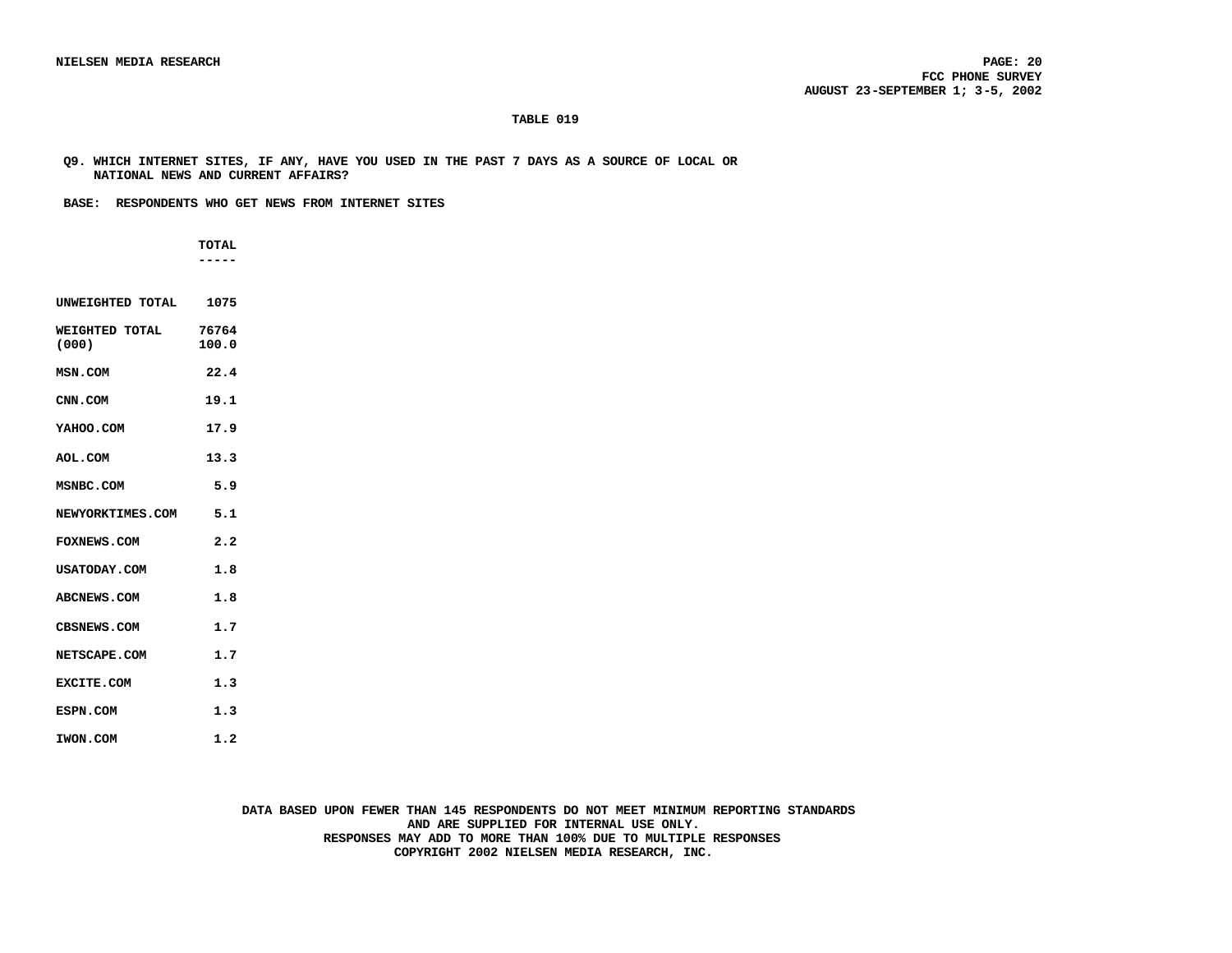#### **TABLE 019 (continued)**

 **Q9. WHICH INTERNET SITES, IF ANY, HAVE YOU USED IN THE PAST 7 DAYS AS A SOURCE OF LOCAL OR NATIONAL NEWS AND CURRENT AFFAIRS?**

 **BASE: RESPONDENTS WHO GET NEWS FROM INTERNET SITES**

|                        | <b>TOTAL</b> |  |
|------------------------|--------------|--|
|                        |              |  |
|                        |              |  |
| <b>AT&amp;T.NET</b>    | 1.1          |  |
| WASHINGTONPOST.COM 1.1 |              |  |
| WALLSTREETJOURNAL.     |              |  |
| COM                    | 1.0          |  |
| OTHER                  | 34.9         |  |
| <b>NONE</b>            | 7.3          |  |
| DON'T KNOW             | 3.5          |  |
| REFUSE                 | 0.5          |  |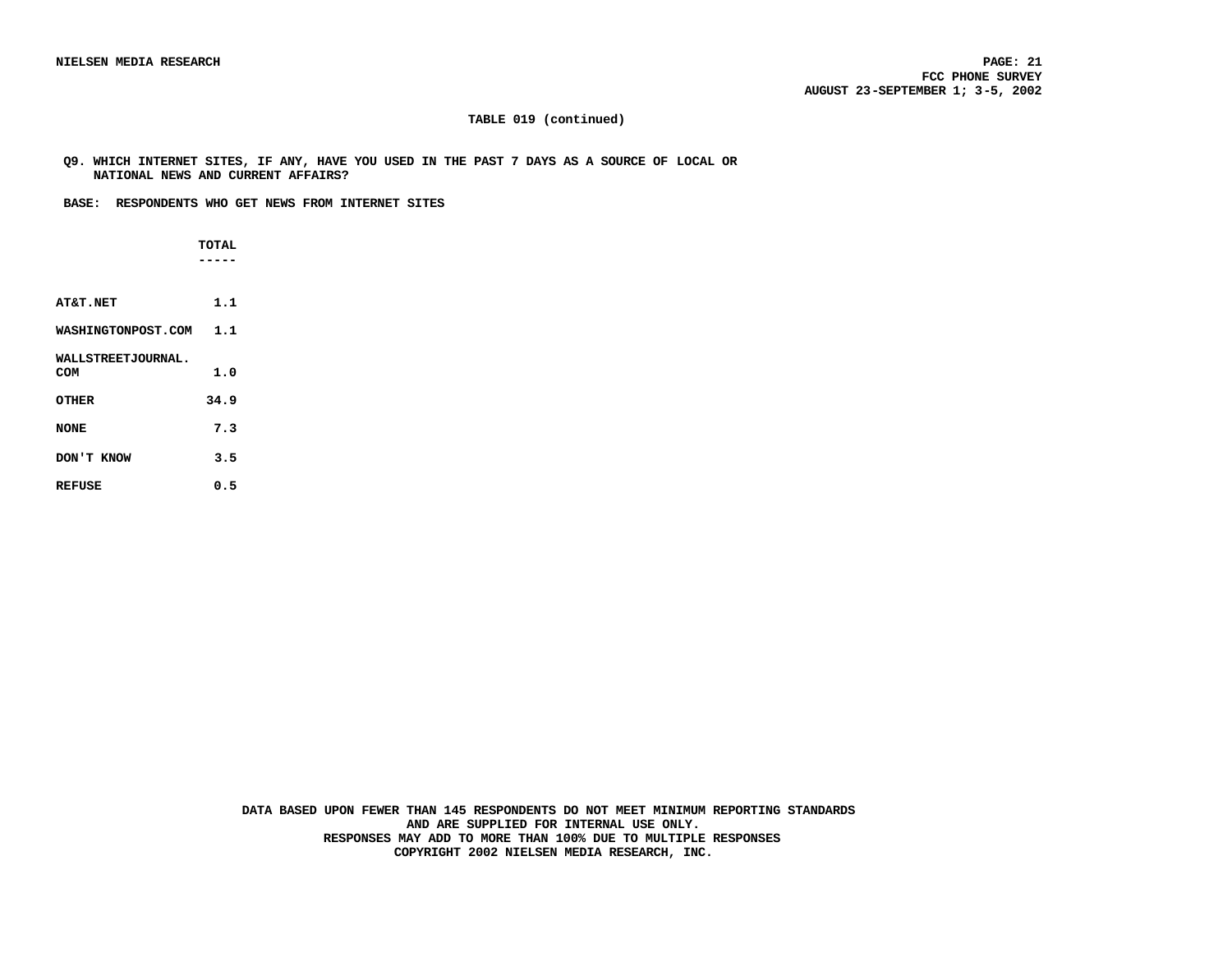**Q10. WHAT SINGLE SOURCE DO YOU USE MOST OFTEN FOR LOCAL OR NATIONAL NEWS AND CURRENT AFFAIRS? DO YOU USE...?**

 **BASE: RESPONDENTS WHO GET NEWS FROM VARIOUS SOURCES**

|                                            | <b>TOTAL</b> |  |
|--------------------------------------------|--------------|--|
|                                            |              |  |
|                                            |              |  |
| UNWEIGHTED TOTAL 3110                      |              |  |
| WEIGHTED TOTAL 203462<br>(000)             | 100.0        |  |
| <b>BROADCAST TV</b><br><b>CHANNELS</b>     | 33.1         |  |
| CABLE OR SATELLITE<br><b>NEWS CHANNELS</b> | 23.3         |  |
| A DAILY NEWSPAPER 23.3                     |              |  |
| <b>RADIO</b>                               | 10.0         |  |
| THE INTERNET                               | 5.9          |  |
| A LOCAL WEEKLY<br><b>NEWSPAPER</b>         | 1.9          |  |
| <b>MAGAZINES</b>                           | 0.6          |  |
| SOME OTHER SOURCE                          | 0.3          |  |
| <b>NONE</b>                                | 0.5          |  |
| DON'T KNOW                                 | 0.2          |  |
| <b>REFUSE</b>                              | 0.8          |  |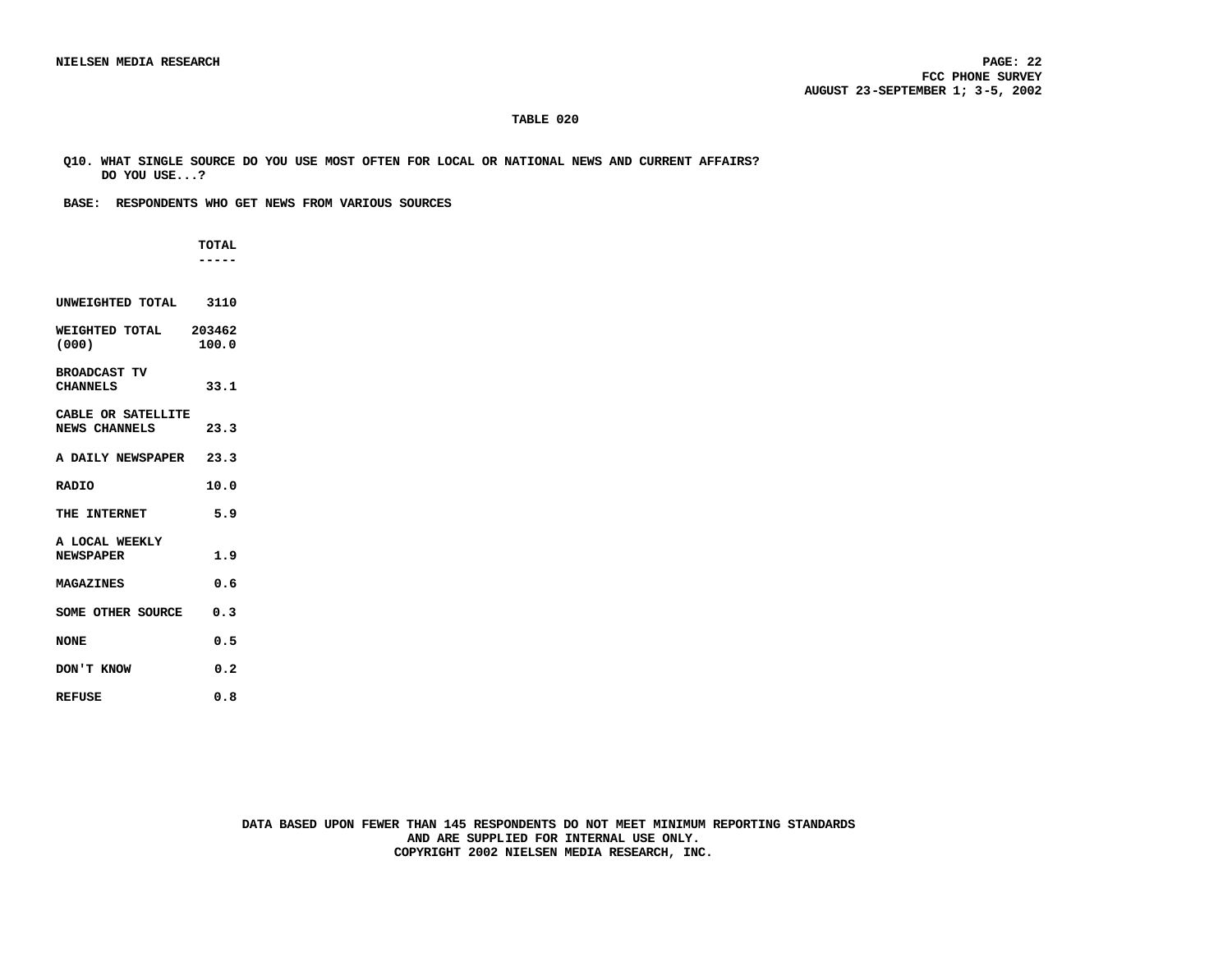**Q11AB. USING A SCALE OF 1 TO 5, WITH 1 MEANING NO MORE LIKELY AND 5 MEANING MUCH MORE LIKELY, IF...**

 **\*\*\* BROADCAST TV CHANNELS \*\*\***

 **WERE NO LONGER AVAILABLE, HOW MUCH MORE LIKELY WOULD YOU BE TO USE...**

 **\*\*\* CABLE OR SATELLITE NEWS CHANNELS \*\*\***

 **FOR LOCAL OR NATIONAL NEWS AND CURRENT AFFAIRS?**

 **BASE: RESPONDENTS WHO USE BROADCAST TV CHANNELS MOST OFTEN AS THEIR SOURCE FOR LOCAL OR NATIONAL NEWS**

 **TOTAL -----**

**UNWEIGHTED TOTAL 1018 WEIGHTED TOTAL 66529**<br>(000) 100.0 **(000) 100.0 TOP 2 BOX (%4-5) ---------------- 56.3 5 MUCH MORE LIKELY 38.3 4 18.0 3 12.9 2 6.2 1 NO MORE LIKELY 22.2 DON'T KNOW 0.3 REFUSE 2.0**

**MEAN 3.5**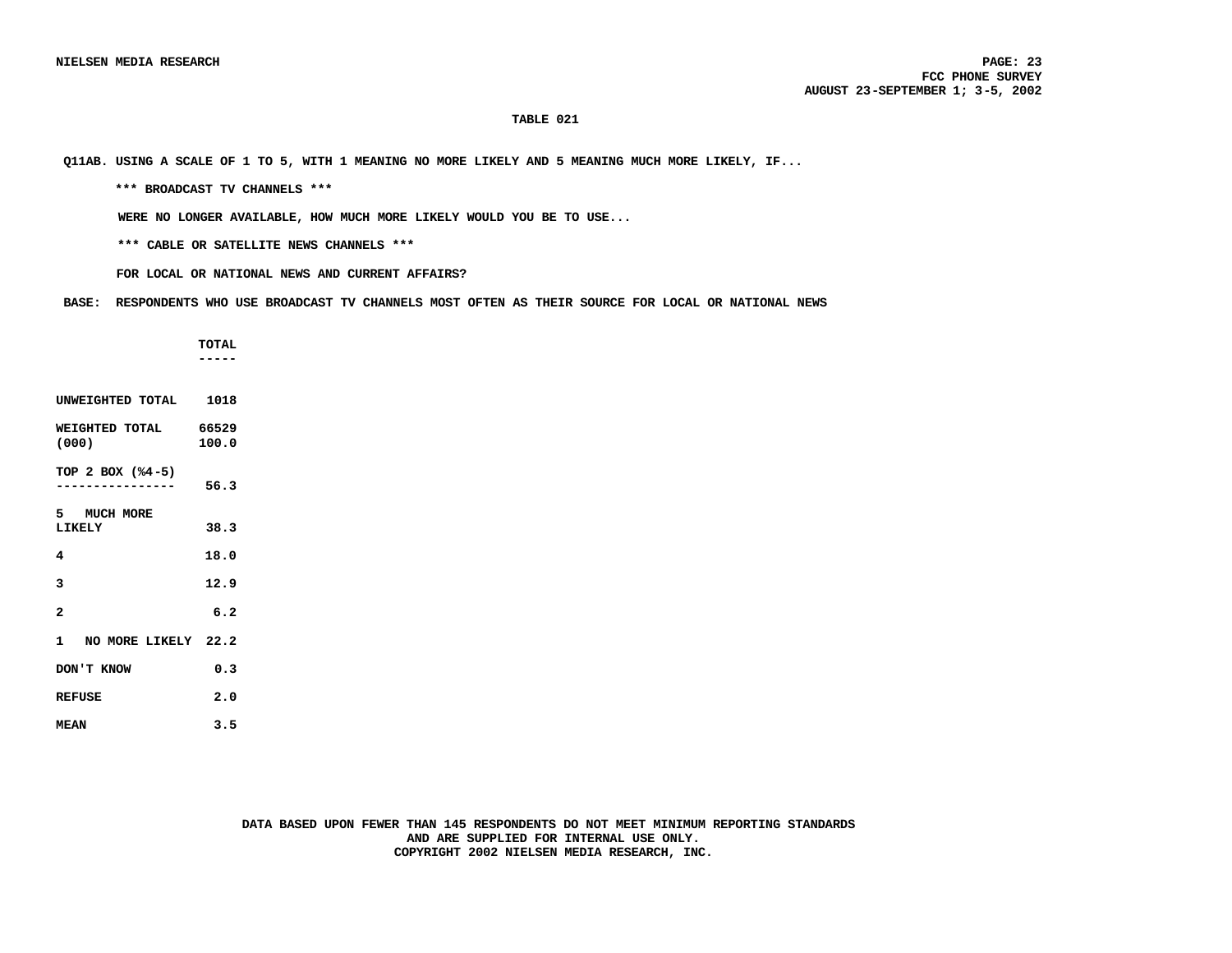**Q11AC. USING A SCALE OF 1 TO 5, WITH 1 MEANING NO MORE LIKELY AND 5 MEANING MUCH MORE LIKELY, IF...**

 **\*\*\* BROADCAST TV CHANNELS \*\*\***

 **WERE NO LONGER AVAILABLE, HOW MUCH MORE LIKELY WOULD YOU BE TO USE...**

 **\*\*\* THE INTERNET \*\*\***

 **FOR LOCAL OR NATIONAL NEWS AND CURRENT AFFAIRS?**

 **BASE: RESPONDENTS WHO USE BROADCAST TV CHANNELS MOST OFTEN AS THEIR SOURCE FOR LOCAL OR NATIONAL NEWS**

|                               | <b>TOTAL</b> |
|-------------------------------|--------------|
|                               | .            |
|                               |              |
| UNWEIGHTED TOTAL 1018         |              |
| WEIGHTED TOTAL 66529<br>(000) | 100.0        |
|                               |              |
| TOP 2 BOX (%4-5)              |              |
|                               | 28.0         |
|                               |              |
| 5 MUCH MORE<br>LIKELY         | 13.9         |
|                               |              |
| 4                             | 14.0         |
| 3                             | 19.8         |
| $\overline{a}$                | 11.0         |
|                               |              |
| 1 NO MORE LIKELY 37.8         |              |
| DON'T KNOW                    | 1.1          |
| <b>REFUSE</b>                 | 2.4          |
| <b>MEAN</b>                   | 2.5          |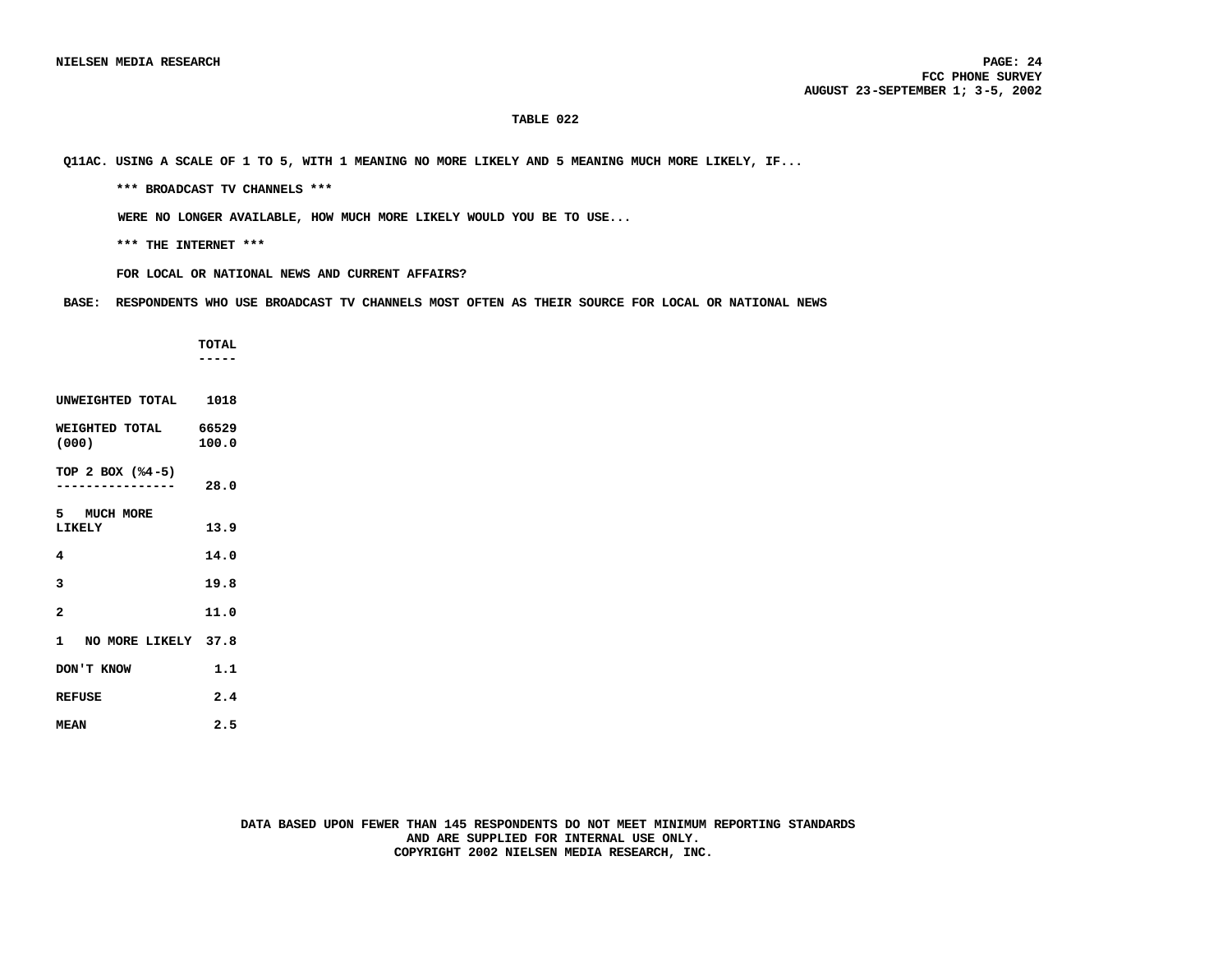**Q11AD. USING A SCALE OF 1 TO 5, WITH 1 MEANING NO MORE LIKELY AND 5 MEANING MUCH MORE LIKELY, IF...**

 **\*\*\* BROADCAST TV CHANNELS \*\*\***

 **WERE NO LONGER AVAILABLE, HOW MUCH MORE LIKELY WOULD YOU BE TO USE...**

 **\*\*\* MAGAZINES \*\*\***

 **FOR LOCAL OR NATIONAL NEWS AND CURRENT AFFAIRS?**

 **BASE: RESPONDENTS WHO USE BROADCAST TV CHANNELS MOST OFTEN AS THEIR SOURCE FOR LOCAL OR NATIONAL NEWS**

 **TOTAL ----- UNWEIGHTED TOTAL 1018 WEIGHTED TOTAL 66529**<br>(000) 100.0 **(000) 100.0 TOP 2 BOX (%4-5) ---------------- 10.5 5 MUCH MORE LIKELY 6.0 4 4.6 3 13.3 2 16.6 1 NO MORE LIKELY 58.6 DON'T KNOW 0.3 REFUSE 0.8 MEAN 1.8**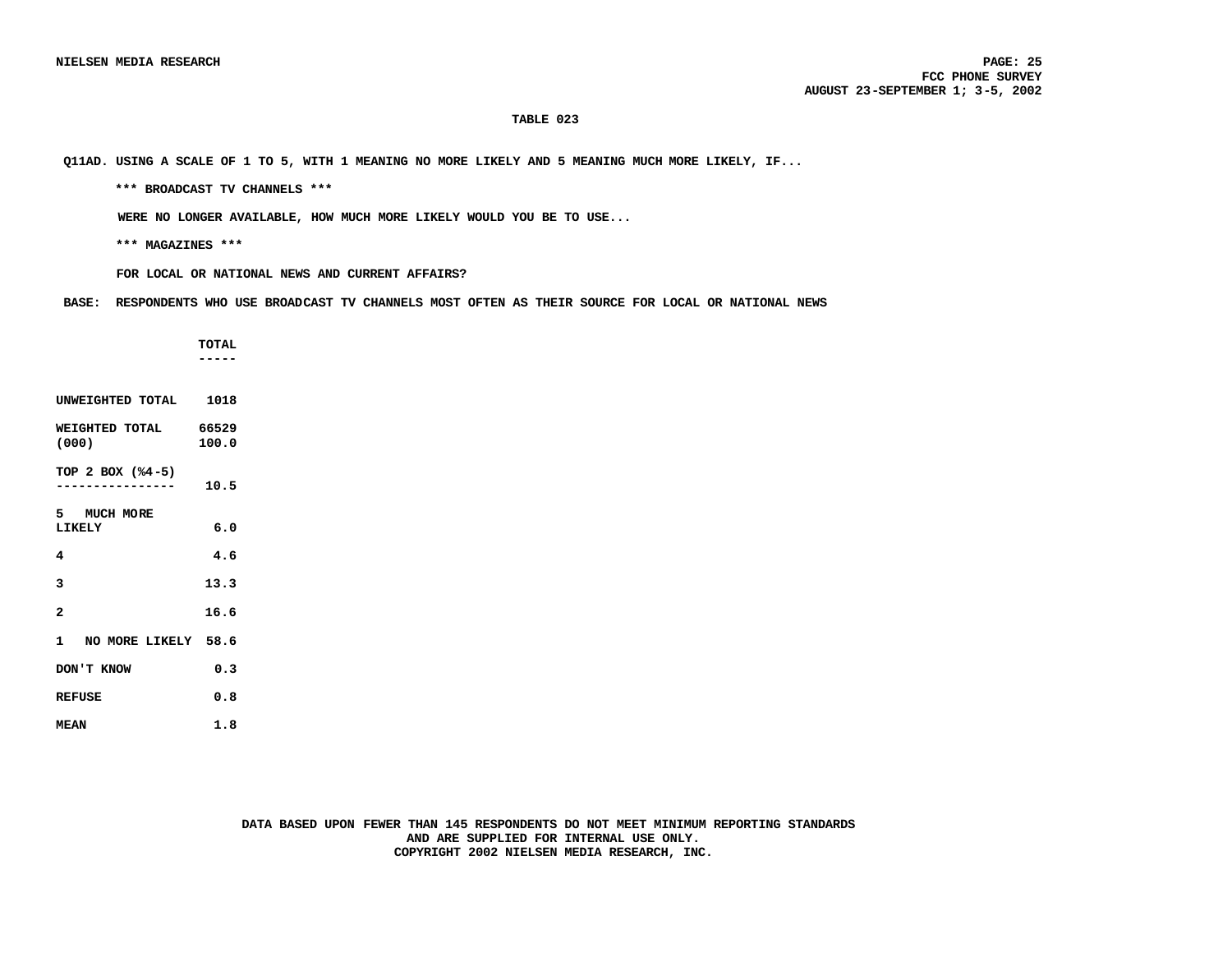**Q11AE. USING A SCALE OF 1 TO 5, WITH 1 MEANING NO MORE LIKELY AND 5 MEANING MUCH MORE LIKELY, IF...**

 **\*\*\* BROADCAST TV CHANNELS \*\*\***

 **WERE NO LONGER AVAILABLE, HOW MUCH MORE LIKELY WOULD YOU BE TO USE...**

 **\*\*\* A DAILY NEWSPAPER \*\*\***

 **FOR LOCAL OR NATIONAL NEWS AND CURRENT AFFAIRS?**

 **BASE: RESPONDENTS WHO USE BROADCAST TV CHANNELS MOST OFTEN AS THEIR SOURCE FOR LOCAL OR NATIONAL NEWS**

|                               | <b>TOTAL</b> |
|-------------------------------|--------------|
|                               |              |
| UNWEIGHTED TOTAL 1018         |              |
| WEIGHTED TOTAL 66529<br>(000) | 100.0        |
| TOP 2 BOX (%4-5)              | 49.7         |
| 5 MUCH MORE<br>LIKELY         | 33.1         |
| 4                             | 16.6         |
| 3                             | 20.2         |
| $\overline{a}$                | 10.3         |
| 1 NO MORE LIKELY 18.7         |              |
| DON'T KNOW                    | 0.1          |
| REFUSE                        | 0.9          |
| <b>MEAN</b>                   | 3.4          |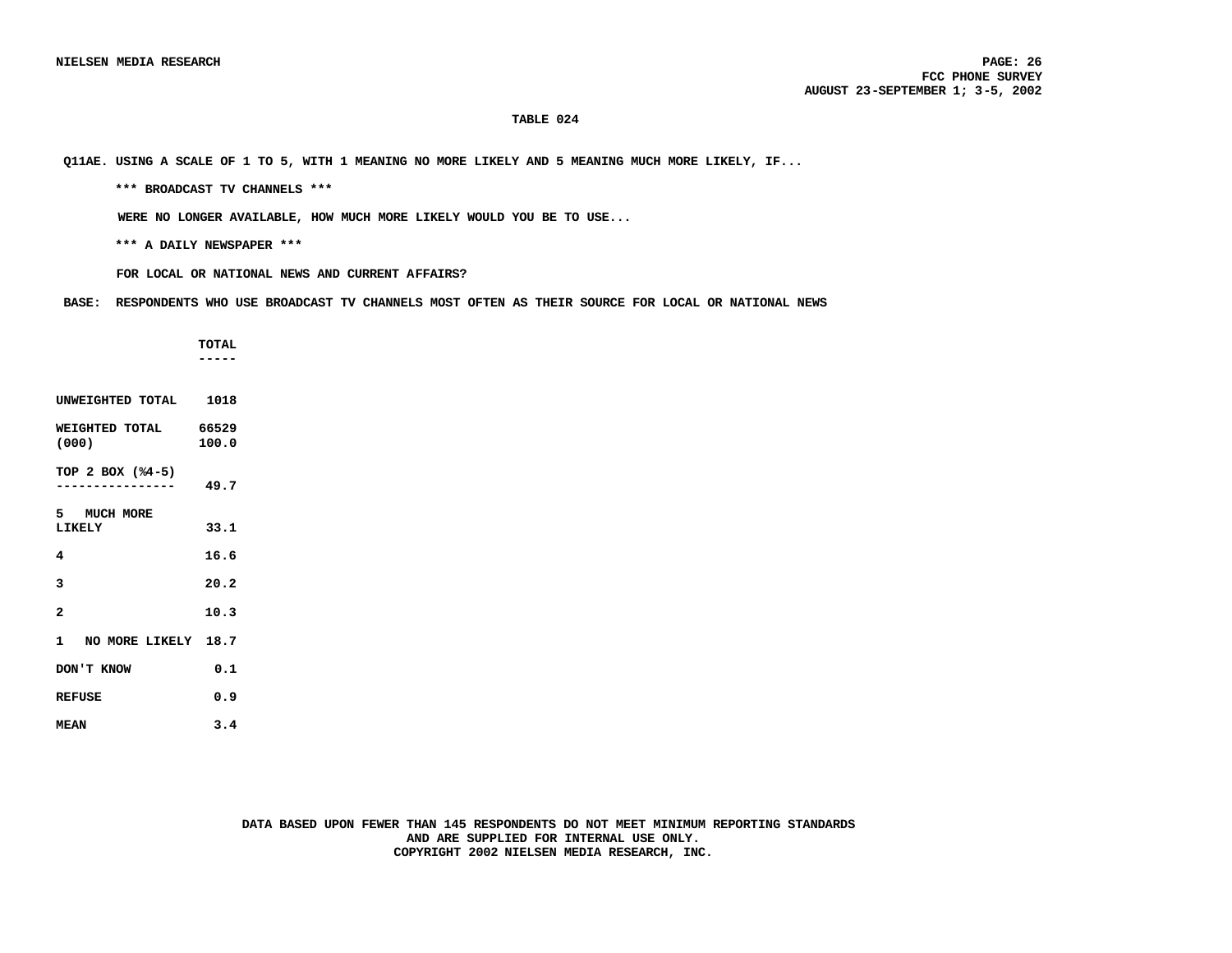**Q11AF. USING A SCALE OF 1 TO 5, WITH 1 MEANING NO MORE LIKELY AND 5 MEANING MUCH MORE LIKELY, IF...**

 **\*\*\* BROADCAST TV CHANNELS \*\*\***

 **WERE NO LONGER AVAILABLE, HOW MUCH MORE LIKELY WOULD YOU BE TO USE...**

 **\*\*\* A LOCAL WEEKLY NEWSPAPER \*\*\***

 **FOR LOCAL OR NATIONAL NEWS AND CURRENT AFFAIRS?**

 **BASE: RESPONDENTS WHO USE BROADCAST TV CHANNELS MOST OFTEN AS THEIR SOURCE FOR LOCAL OR NATIONAL NEWS**

 **TOTAL ----- UNWEIGHTED TOTAL 1018 WEIGHTED TOTAL 66529**<br>(000) 100.0 **(000) 100.0 TOP 2 BOX (%4-5) ---------------- 39.5 5 MUCH MORE LIKELY 24.7 4 14.8 3 18.4 2 11.6 1 NO MORE LIKELY 29.5 DON'T KNOW 0.3 REFUSE 0.7 MEAN 2.9**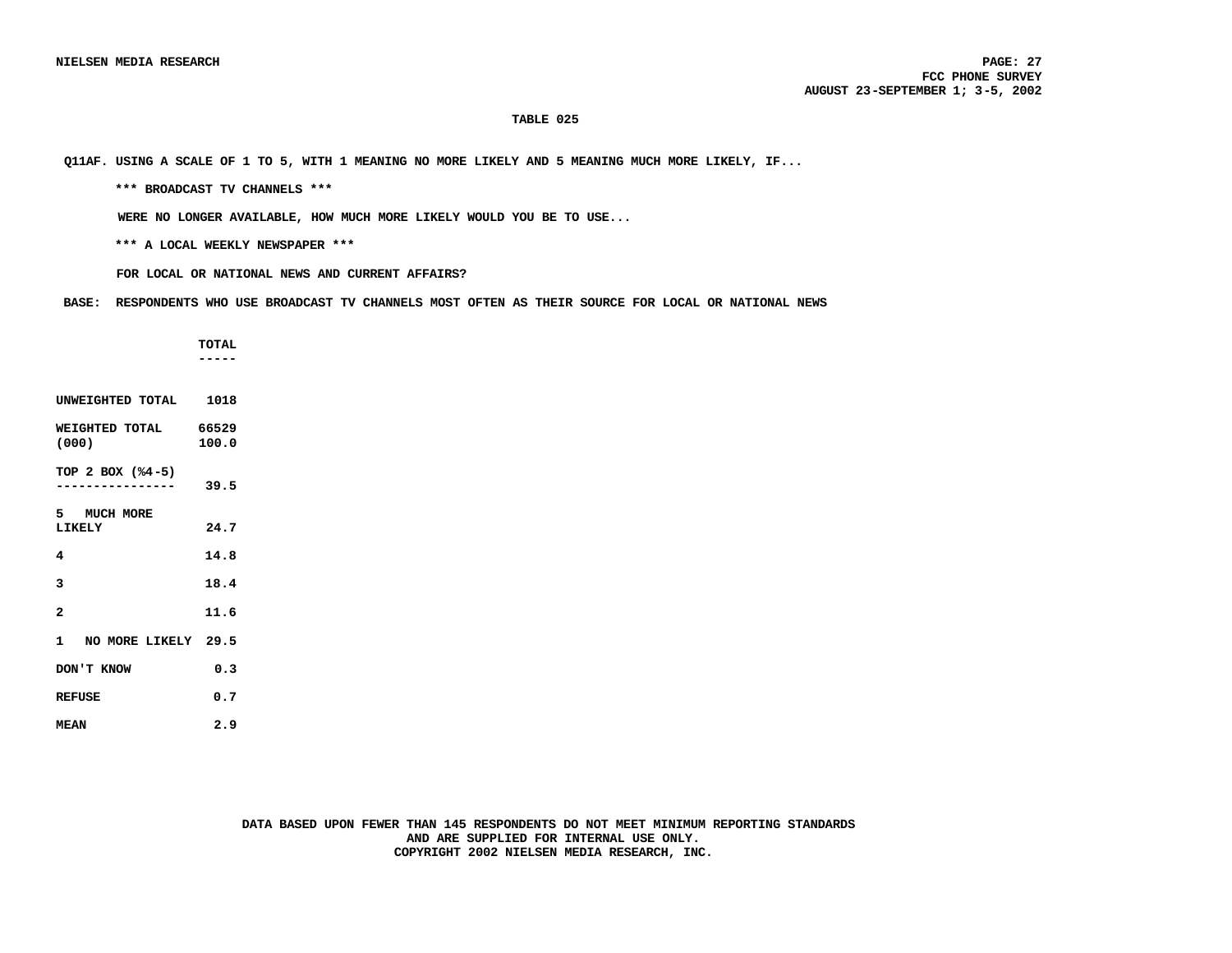**Q11AG. USING A SCALE OF 1 TO 5, WITH 1 MEANING NO MORE LIKELY AND 5 MEANING MUCH MORE LIKELY, IF...**

 **\*\*\* BROADCAST TV CHANNELS \*\*\***

 **WERE NO LONGER AVAILABLE, HOW MUCH MORE LIKELY WOULD YOU BE TO USE...**

 **\*\*\* RADIO \*\*\***

 **FOR LOCAL OR NATIONAL NEWS AND CURRENT AFFAIRS?**

 **BASE: RESPONDENTS WHO USE BROADCAST TV CHANNELS MOST OFTEN AS THEIR SOURCE FOR LOCAL OR NATIONAL NEWS**

 **TOTAL ----- UNWEIGHTED TOTAL 1018 WEIGHTED TOTAL 66529**<br>(000) 100.0 **(000) 100.0 TOP 2 BOX (%4-5) ---------------- 48.5 5 MUCH MORE LIKELY 30.5 4 18.0 3 25.3 2 9.2 1 NO MORE LIKELY 16.8 DON'T KNOW - REFUSE 0.2 MEAN 3.4**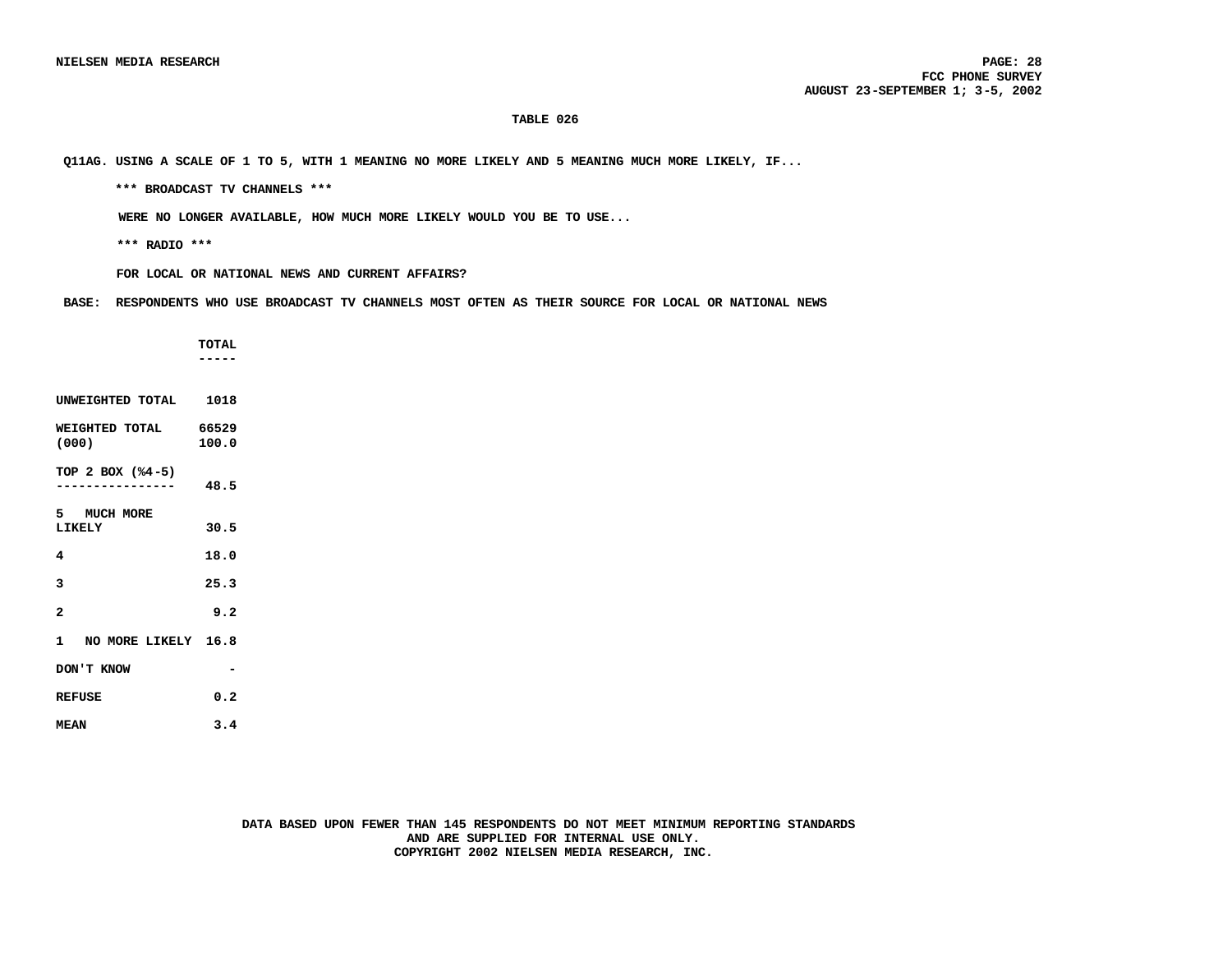**Q11BA. USING A SCALE OF 1 TO 5, WITH 1 MEANING NO MORE LIKELY AND 5 MEANING MUCH MORE LIKELY, IF...**

 **\*\*\* CABLE OR SATELLITE NEWS CHANNELS \*\*\***

 **WERE NO LONGER AVAILABLE, HOW MUCH MORE LIKELY WOULD YOU BE TO USE...**

 **\*\*\* BROADCAST TV CHANNELS \*\*\***

 **FOR LOCAL OR NATIONAL NEWS AND CURRENT AFFAIRS?**

 **BASE: RESPONDENTS WHO USE CABLE OR SATELLITE NEWS CHANNELS MOST OFTEN AS THEIR SOURCE FOR LOCAL OR NATIONAL NEWS**

 **TOTAL -----**

**UNWEIGHTED TOTAL 727 WEIGHTED TOTAL 47120**<br>(000) 100.0 **(000) 100.0 TOP 2 BOX (%4-5) ---------------- 61.5 5 MUCH MORE LIKELY 43.5 4 18.0 3 15.3 2 7.4 1 NO MORE LIKELY 12.5 DON'T KNOW 2.4 REFUSE 1.0 MEAN 3.8**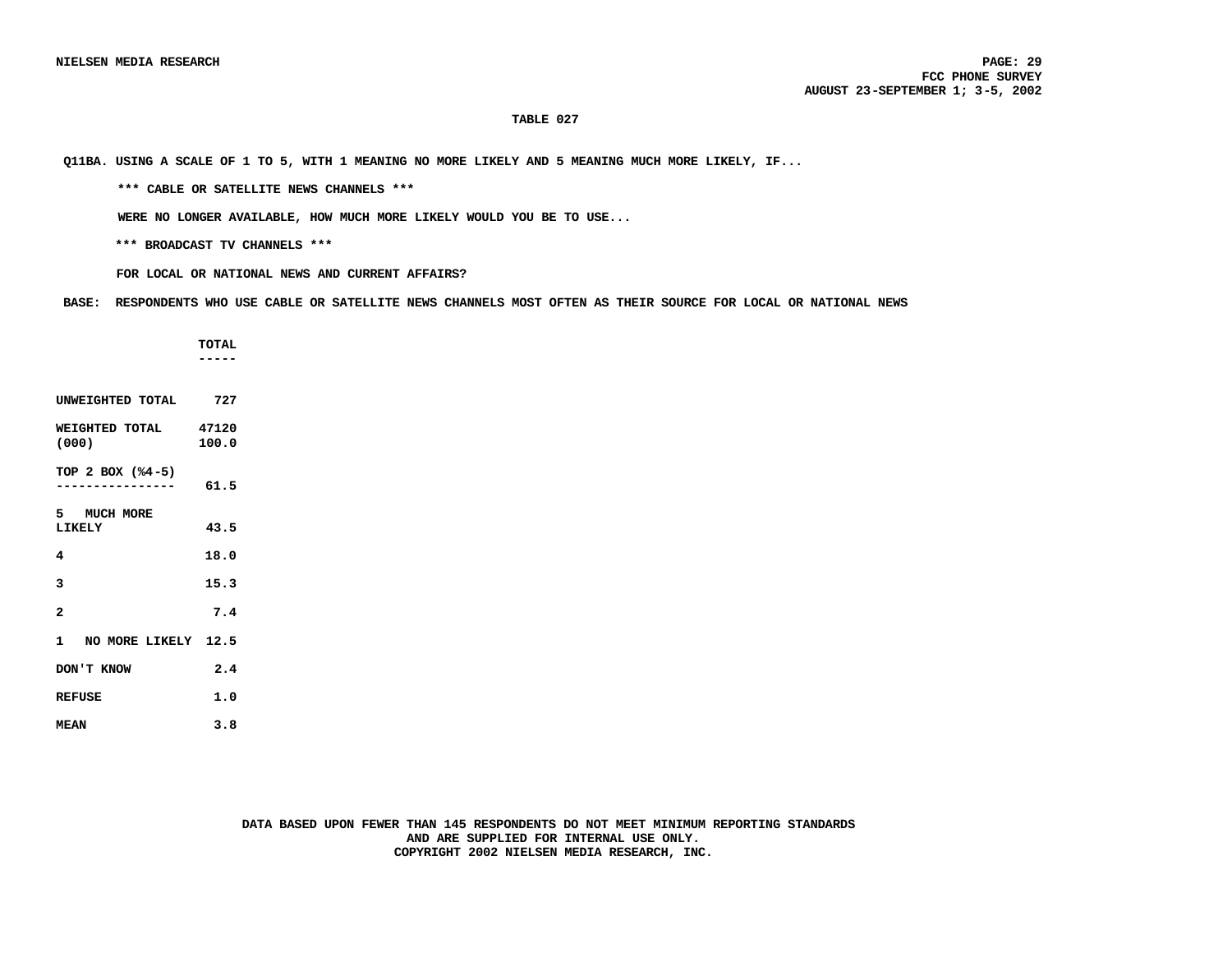**Q11BC. USING A SCALE OF 1 TO 5, WITH 1 MEANING NO MORE LIKELY AND 5 MEANING MUCH MORE LIKELY, IF...**

 **\*\*\* CABLE OR SATELLITE NEWS CHANNELS \*\*\***

 **WERE NO LONGER AVAILABLE, HOW MUCH MORE LIKELY WOULD YOU BE TO USE...**

 **\*\*\* THE INTERNET \*\*\***

 **FOR LOCAL OR NATIONAL NEWS AND CURRENT AFFAIRS?**

 **BASE: RESPONDENTS WHO USE CABLE OR SATELLITE NEWS CHANNELS MOST OFTEN AS THEIR SOURCE FOR LOCAL OR NATIONAL NEWS**

 **TOTAL ----- UNWEIGHTED TOTAL 727 WEIGHTED TOTAL 47120**<br>(000) 100.0 **(000) 100.0 TOP 2 BOX (%4-5) ---------------- 33.0 5 MUCH MORE LIKELY 19.8 4 13.2 3 14.4 2 9.7 1 NO MORE LIKELY 39.9 DON'T KNOW 0.9 REFUSE 2.2 MEAN 2.6**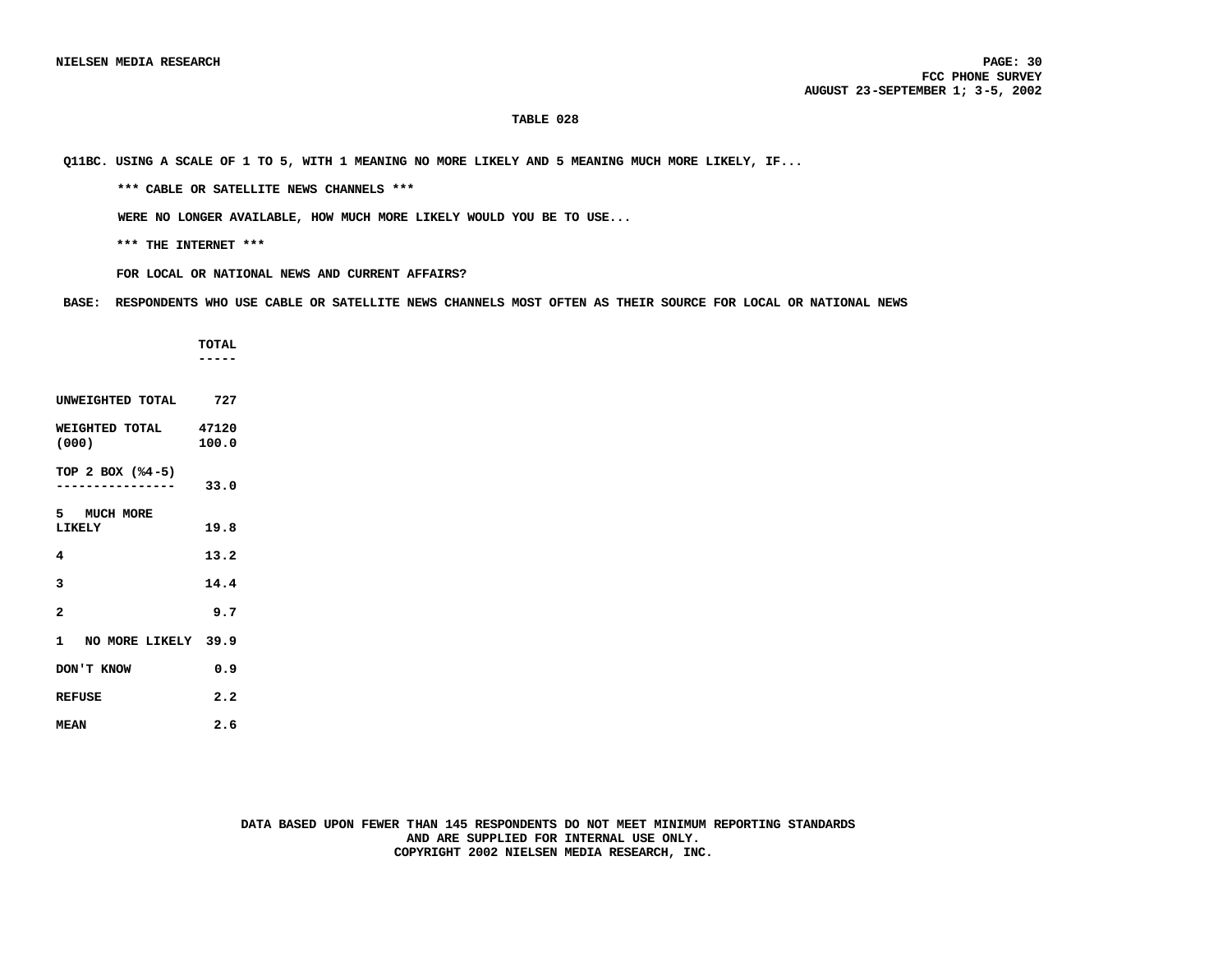**Q11BD. USING A SCALE OF 1 TO 5, WITH 1 MEANING NO MORE LIKELY AND 5 MEANING MUCH MORE LIKELY, IF...**

 **\*\*\* CABLE OR SATELLITE NEWS CHANNELS \*\*\***

 **WERE NO LONGER AVAILABLE, HOW MUCH MORE LIKELY WOULD YOU BE TO USE...**

 **\*\*\* MAGAZINES \*\*\***

 **FOR LOCAL OR NATIONAL NEWS AND CURRENT AFFAIRS?**

 **BASE: RESPONDENTS WHO USE CABLE OR SATELLITE NEWS CHANNELS MOST OFTEN AS THEIR SOURCE FOR LOCAL OR NATIONAL NEWS**

|                       | <b>TOTAL</b> |
|-----------------------|--------------|
|                       |              |
|                       |              |
| UNWEIGHTED TOTAL 727  |              |
| WEIGHTED TOTAL 47120  |              |
| (000)                 | 100.0        |
| TOP 2 BOX (%4-5)      |              |
|                       | 12.5         |
| 5 MUCH MORE           |              |
| LIKELY                | 7.0          |
| 4                     | 5.6          |
|                       |              |
| 3                     | 16.2         |
| $\overline{a}$        | 15.2         |
|                       |              |
| 1 NO MORE LIKELY 55.2 |              |
| DON'T KNOW            | 0.1          |
| <b>REFUSE</b>         | 0.8          |
| <b>MEAN</b>           | 1.9          |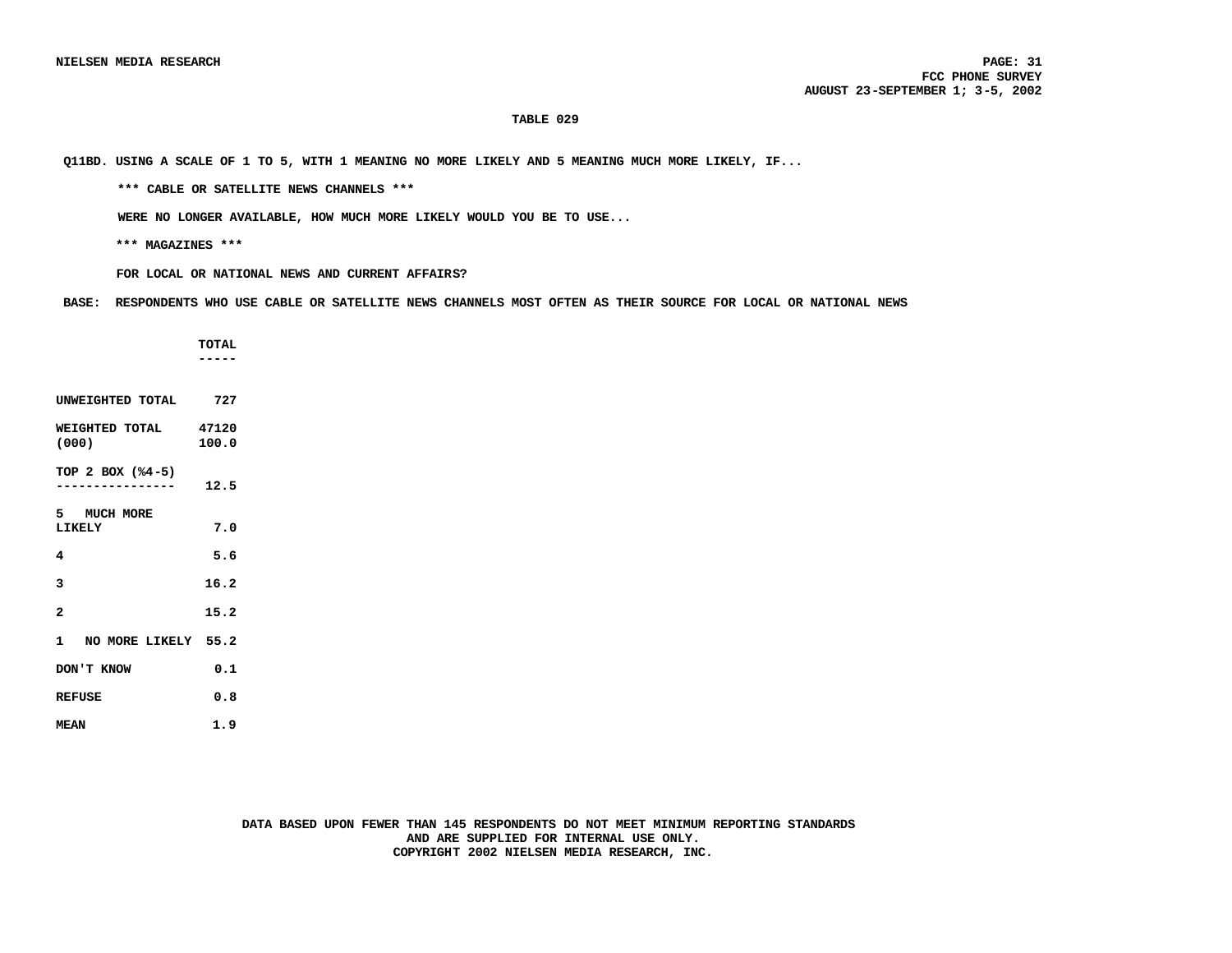**Q11BE. USING A SCALE OF 1 TO 5, WITH 1 MEANING NO MORE LIKELY AND 5 MEANING MUCH MORE LIKELY, IF...**

 **\*\*\* CABLE OR SATELLITE NEWS CHANNELS \*\*\***

 **WERE NO LONGER AVAILABLE, HOW MUCH MORE LIKELY WOULD YOU BE TO USE...**

 **\*\*\* A DAILY NEWSPAPER \*\*\***

 **FOR LOCAL OR NATIONAL NEWS AND CURRENT AFFAIRS?**

 **BASE: RESPONDENTS WHO USE CABLE OR SATELLITE NEWS CHANNELS MOST OFTEN AS THEIR SOURCE FOR LOCAL OR NATIONAL NEWS**

 **TOTAL ----- UNWEIGHTED TOTAL 727 WEIGHTED TOTAL 47120**<br>(000) 100.0 **(000) 100.0 TOP 2 BOX (%4-5) ---------------- 52.2 5 MUCH MORE LIKELY 34.9 4 17.2 3 17.2 2 10.5 1 NO MORE LIKELY 19.7 DON'T KNOW 0.2 REFUSE 0.2 MEAN 3.4**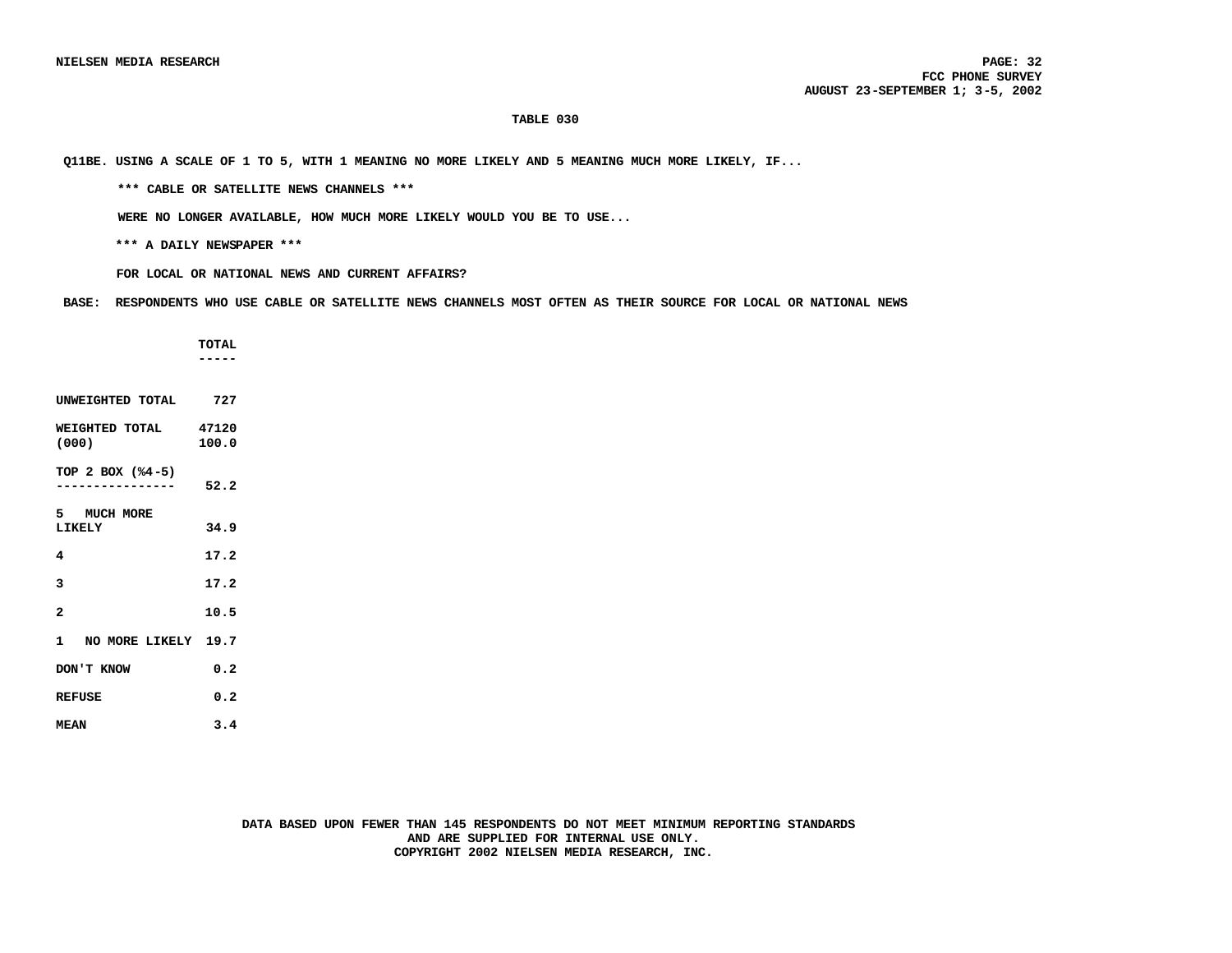**Q11BF. USING A SCALE OF 1 TO 5, WITH 1 MEANING NO MORE LIKELY AND 5 MEANING MUCH MORE LIKELY, IF...**

 **\*\*\* CABLE OR SATELLITE NEWS CHANNELS \*\*\***

 **WERE NO LONGER AVAILABLE, HOW MUCH MORE LIKELY WOULD YOU BE TO USE...**

 **\*\*\* A LOCAL WEEKLY NEWSPAPER \*\*\***

 **FOR LOCAL OR NATIONAL NEWS AND CURRENT AFFAIRS?**

 **BASE: RESPONDENTS WHO USE CABLE OR SATELLITE NEWS CHANNELS MOST OFTEN AS THEIR SOURCE FOR LOCAL OR NATIONAL NEWS**

 **-----**

 **TOTAL**

**WEIGHTED TOTAL 47120**<br>(000) 100.0 **(000) 100.0 TOP 2 BOX (%4-5) ---------------- 39.2 5 MUCH MORE LIKELY 26.8 4 12.4 3 19.0 2 12.2 1 NO MORE LIKELY 28.1**

**UNWEIGHTED TOTAL 727**

**DON'T KNOW 0.5 REFUSE 1.0**

**MEAN 3.0**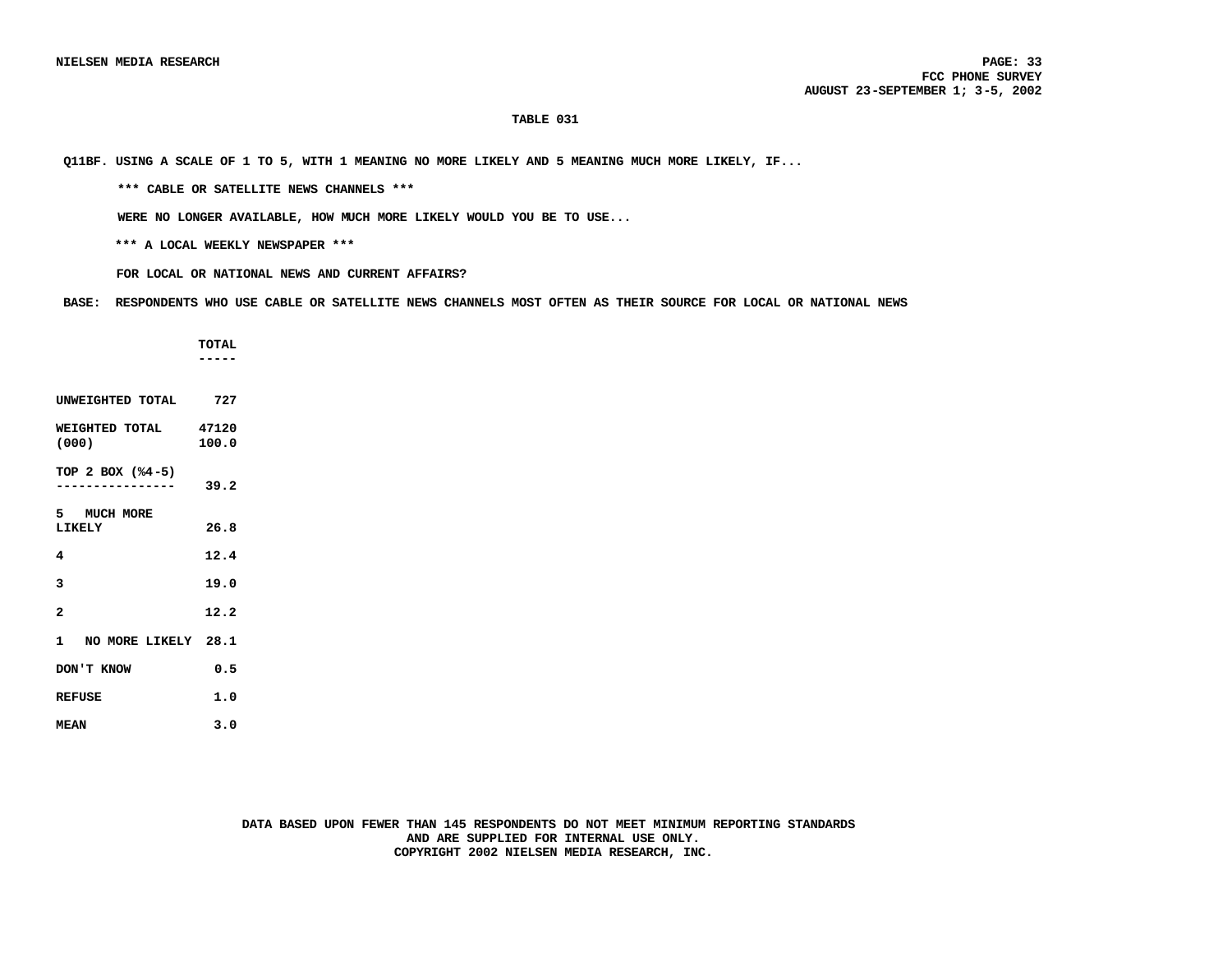**Q11BG. USING A SCALE OF 1 TO 5, WITH 1 MEANING NO MORE LIKELY AND 5 MEANING MUCH MORE LIKELY, IF...**

 **\*\*\* CABLE OR SATELLITE NEWS CHANNELS \*\*\***

 **WERE NO LONGER AVAILABLE, HOW MUCH MORE LIKELY WOULD YOU BE TO USE...**

 **\*\*\* RADIO \*\*\***

 **FOR LOCAL OR NATIONAL NEWS AND CURRENT AFFAIRS?**

 **BASE: RESPONDENTS WHO USE CABLE OR SATELLITE NEWS CHANNELS MOST OFTEN AS THEIR SOURCE FOR LOCAL OR NATIONAL NEWS**

 **TOTAL ----- UNWEIGHTED TOTAL 727 WEIGHTED TOTAL 47120**<br>(000) 100.0 **(000) 100.0 TOP 2 BOX (%4-5) ---------------- 46.0 5 MUCH MORE LIKELY 30.8 4 15.2 3 22.7 2 12.3 1 NO MORE LIKELY 18.6 DON'T KNOW 0.1 REFUSE 0.2 MEAN 3.3**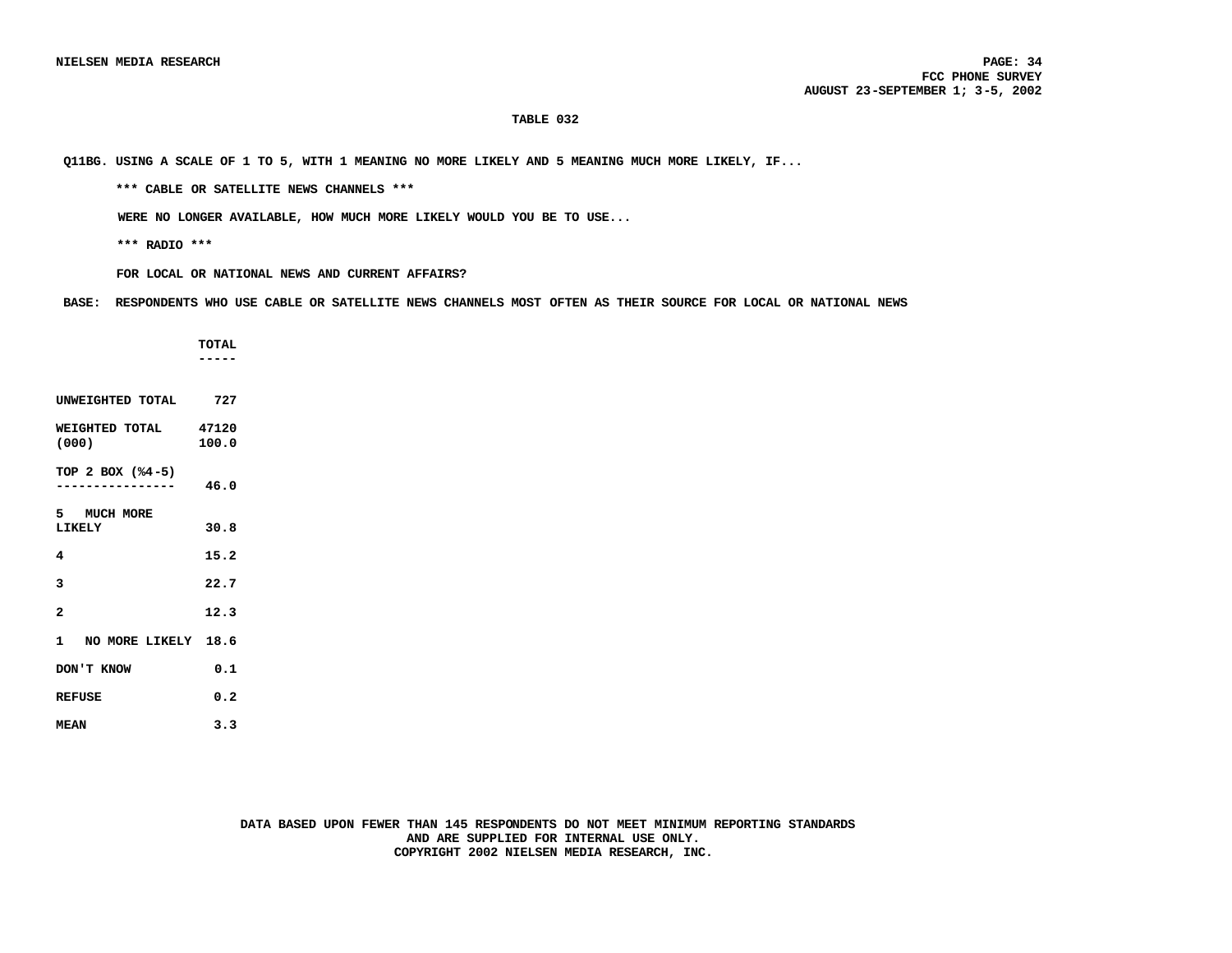**Q11CA. USING A SCALE OF 1 TO 5, WITH 1 MEANING NO MORE LIKELY AND 5 MEANING MUCH MORE LIKELY, IF...**

 **\*\*\* THE INTERNET \*\*\***

 **WERE NO LONGER AVAILABLE, HOW MUCH MORE LIKELY WOULD YOU BE TO USE...**

 **\*\*\* BROADCAST TV CHANNELS \*\*\***

 **FOR LOCAL OR NATIONAL NEWS AND CURRENT AFFAIRS?**

 **BASE: RESPONDENTS WHO USE THE INTERNET MOST OFTEN AS THEIR SOURCE FOR LOCAL OR NATIONAL NEWS**

 **TOTAL -----**

**WEIGHTED TOTAL 11961**<br>(000) 100.0 **(000) 100.0 TOP 2 BOX (%4-5) ---------------- 60.1**

**UNWEIGHTED TOTAL 148**

**5 MUCH MORE LIKELY 33.7 4 26.4 3 14.8 2 10.2 1 NO MORE LIKELY 14.4 DON'T KNOW - REFUSE 0.5**

**MEAN 3.5**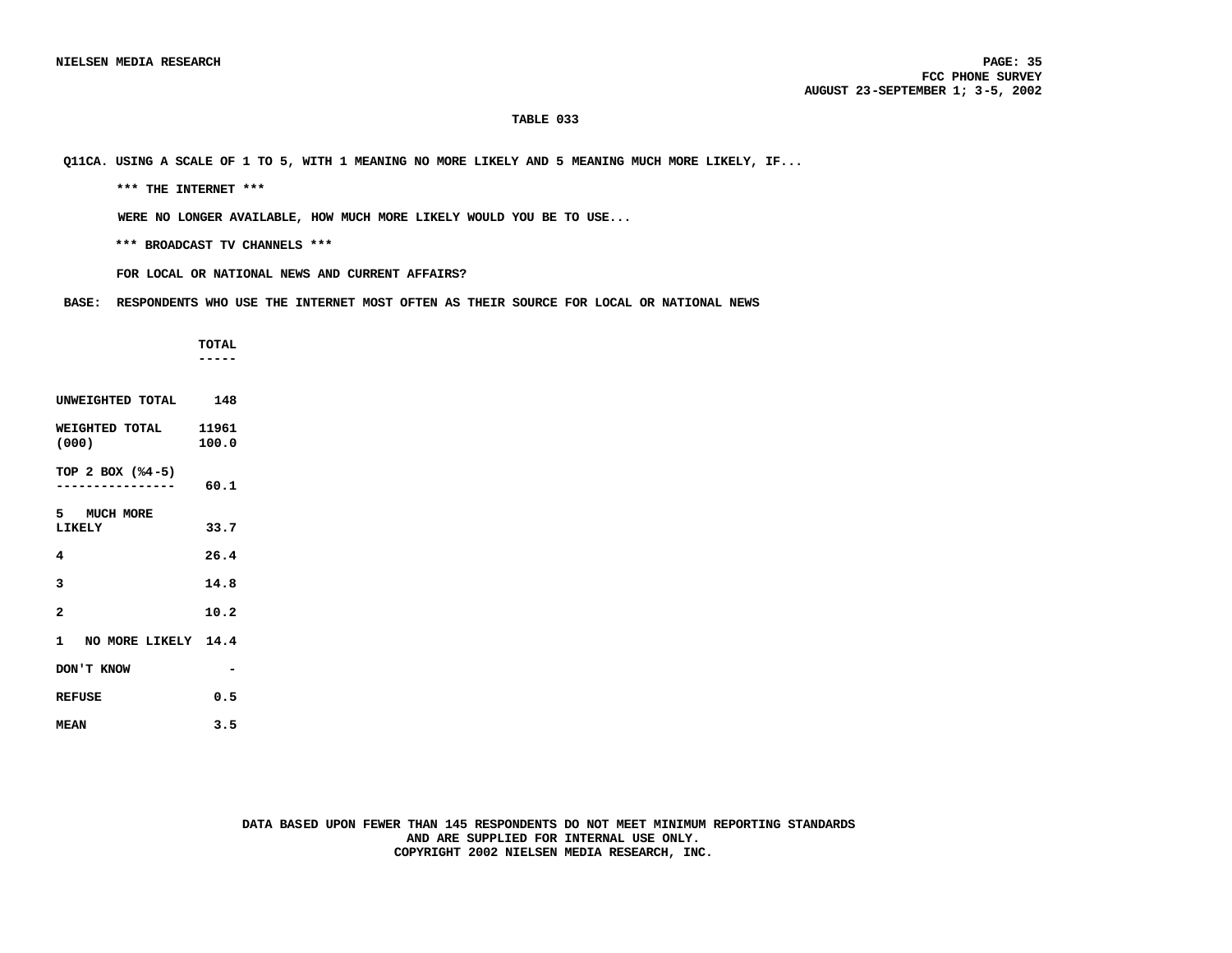**Q11CB. USING A SCALE OF 1 TO 5, WITH 1 MEANING NO MORE LIKELY AND 5 MEANING MUCH MORE LIKELY, IF...**

 **\*\*\* THE INTERNET \*\*\***

 **WERE NO LONGER AVAILABLE, HOW MUCH MORE LIKELY WOULD YOU BE TO USE...**

 **\*\*\* CABLE OR SATELLITE NEWS CHANNELS \*\*\***

 **FOR LOCAL OR NATIONAL NEWS AND CURRENT AFFAIRS?**

 **BASE: RESPONDENTS WHO USE THE INTERNET MOST OFTEN AS THEIR SOURCE FOR LOCAL OR NATIONAL NEWS**

 **TOTAL -----**

**WEIGHTED TOTAL 11961**<br>(000) 100.0 **(000) 100.0 TOP 2 BOX (%4-5) ---------------- 65.2 5 MUCH MORE LIKELY 36.6 4 28.6**

**UNWEIGHTED TOTAL 148**

- **3 12.8 2 6.7**
- **1 NO MORE LIKELY 15.4 DON'T KNOW -**
- **REFUSE -**
- **MEAN 3.6**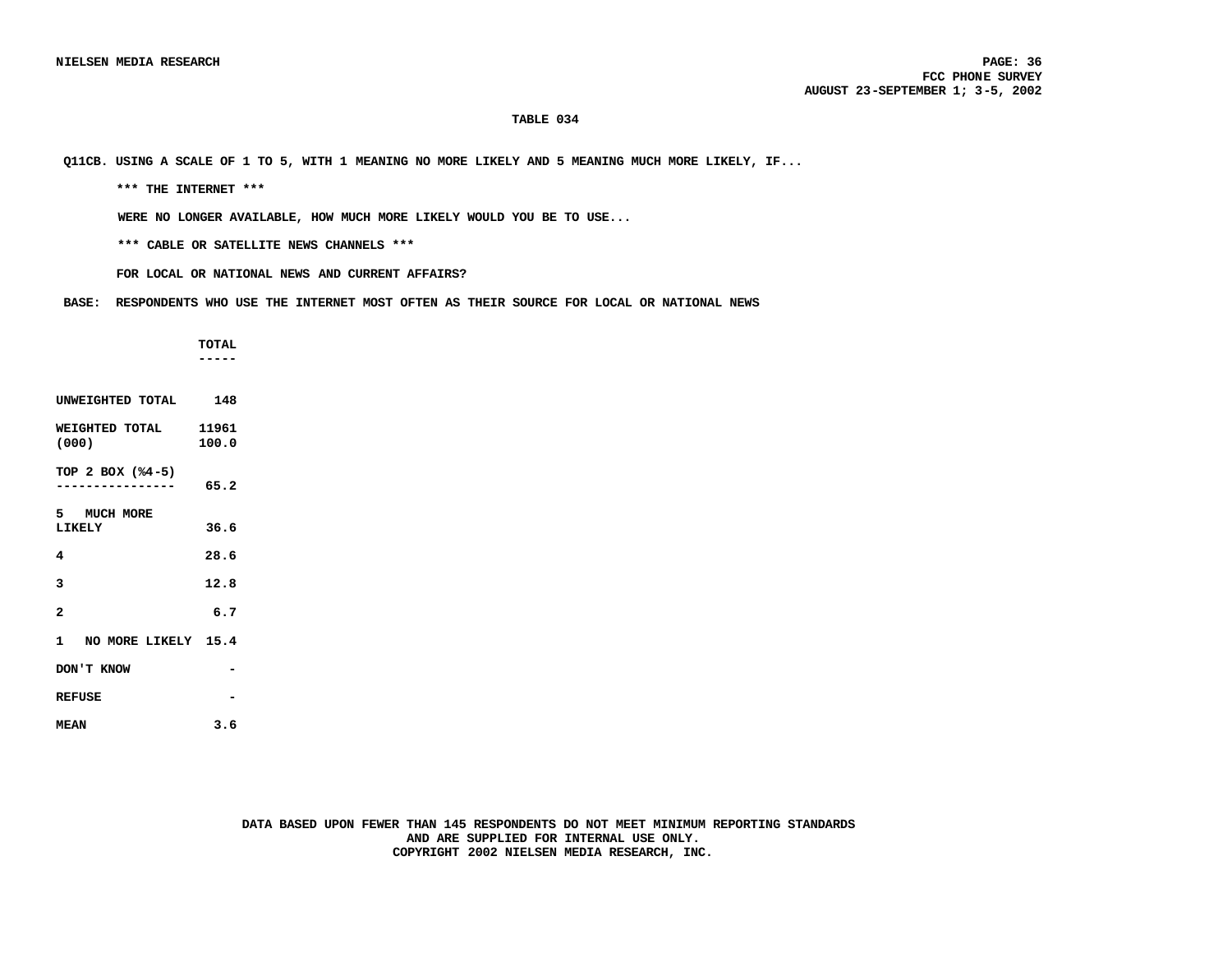**Q11CD. USING A SCALE OF 1 TO 5, WITH 1 MEANING NO MORE LIKELY AND 5 MEANING MUCH MORE LIKELY, IF...**

 **\*\*\* THE INTERNET \*\*\***

 **WERE NO LONGER AVAILABLE, HOW MUCH MORE LIKELY WOULD YOU BE TO USE...**

 **\*\*\* MAGAZINES \*\*\***

 **FOR LOCAL OR NATIONAL NEWS AND CURRENT AFFAIRS?**

 **BASE: RESPONDENTS WHO USE THE INTERNET MOST OFTEN AS THEIR SOURCE FOR LOCAL OR NATIONAL NEWS**

|                       | <b>TOTAL</b> |  |
|-----------------------|--------------|--|
|                       |              |  |
|                       |              |  |
| UNWEIGHTED TOTAL      | 148          |  |
| WEIGHTED TOTAL 11961  |              |  |
| (000)                 | 100.0        |  |
| TOP 2 BOX (%4-5)      |              |  |
|                       | 11.8         |  |
| 5 MUCH MORE           |              |  |
| LIKELY                | 4.7          |  |
| 4                     | 7.0          |  |
|                       |              |  |
| 3                     | 15.6         |  |
| $\overline{a}$        | 22.9         |  |
|                       |              |  |
| 1 NO MORE LIKELY 49.1 |              |  |
| DON'T KNOW            |              |  |
| <b>REFUSE</b>         | 0.6          |  |
|                       |              |  |

**MEAN 1.9**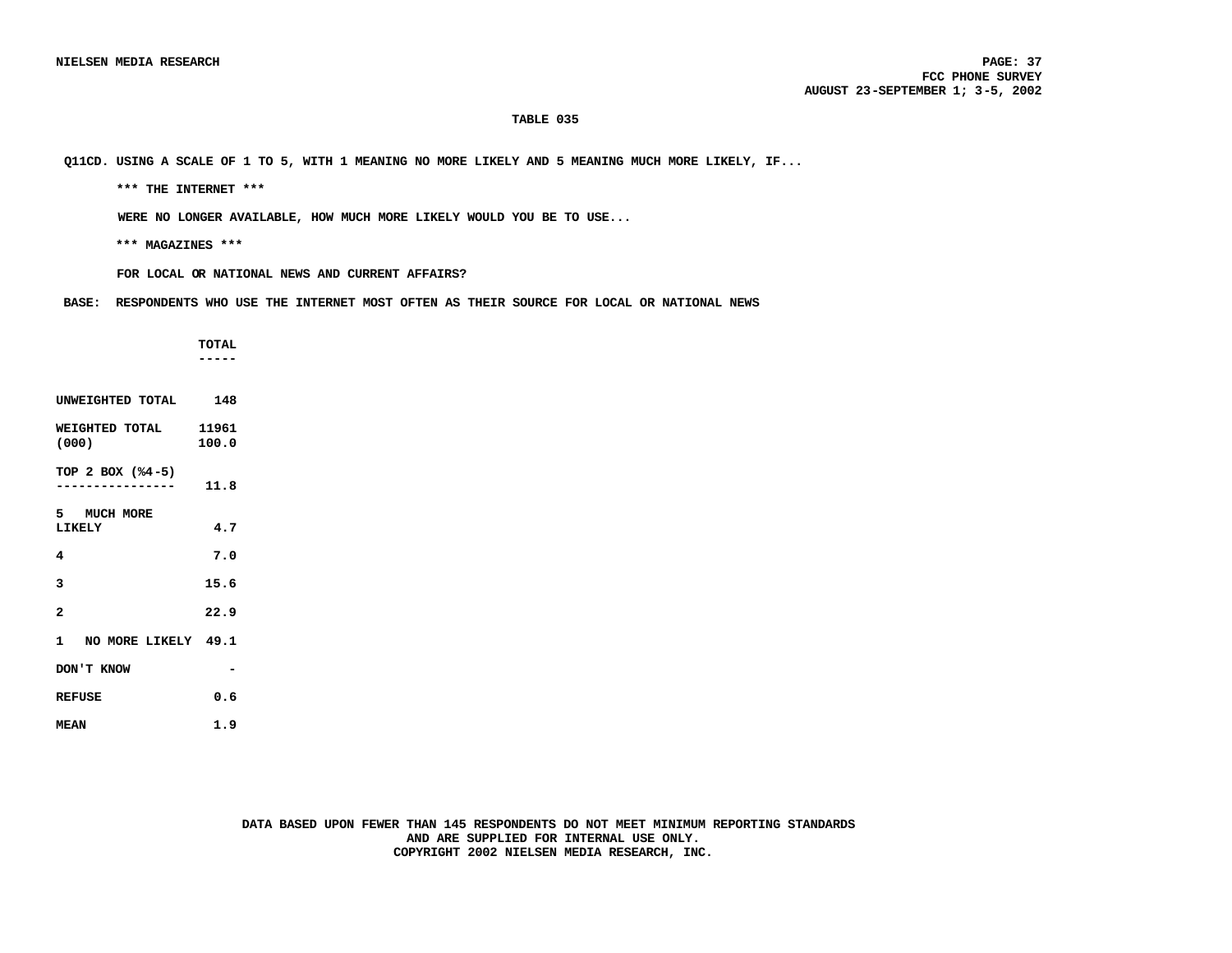**Q11CE. USING A SCALE OF 1 TO 5, WITH 1 MEANING NO MORE LIKELY AND 5 MEANING MUCH MORE LIKELY, IF...**

 **\*\*\* THE INTERNET \*\*\***

 **WERE NO LONGER AVAILABLE, HOW MUCH MORE LIKELY WOULD YOU BE TO USE...**

 **\*\*\* A DAILY NEWSPAPER \*\*\***

 **FOR LOCAL OR NATIONAL NEWS AND CURRENT AFFAIRS?**

 **BASE: RESPONDENTS WHO USE THE INTERNET MOST OFTEN AS THEIR SOURCE FOR LOCAL OR NATIONAL NEWS**

 **TOTAL ----- UNWEIGHTED TOTAL 148 WEIGHTED TOTAL 11961**<br>(000) 100.0 **(000) 100.0 TOP 2 BOX (%4-5) ---------------- 35.3 5 MUCH MORE LIKELY 16.6 4 18.7 3 24.1 2 14.0 1 NO MORE LIKELY 26.1 DON'T KNOW - REFUSE 0.5 MEAN 2.9**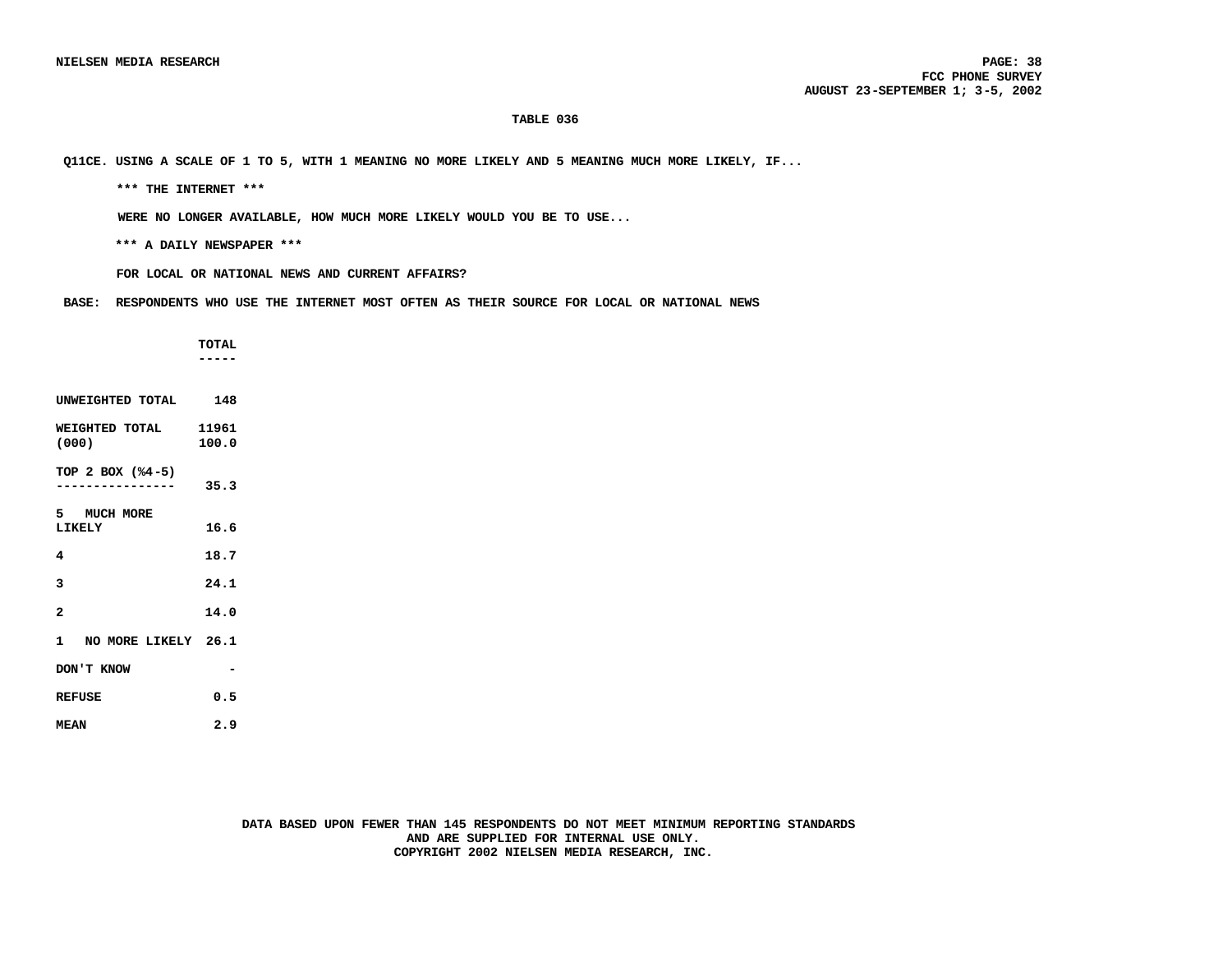**Q11CF. USING A SCALE OF 1 TO 5, WITH 1 MEANING NO MORE LIKELY AND 5 MEANING MUCH MORE LIKELY, IF...**

 **\*\*\* THE INTERNET \*\*\***

 **WERE NO LONGER AVAILABLE, HOW MUCH MORE LIKELY WOULD YOU BE TO USE...**

 **\*\*\* A LOCAL WEEKLY NEWSPAPER \*\*\***

 **FOR LOCAL OR NATIONAL NEWS AND CURRENT AFFAIRS?**

 **BASE: RESPONDENTS WHO USE THE INTERNET MOST OFTEN AS THEIR SOURCE FOR LOCAL OR NATIONAL NEWS**

 **TOTAL -----**

| UNWEIGHTED TOTAL                                    | 148            |
|-----------------------------------------------------|----------------|
| WEIGHTED TOTAL<br>(000)                             | 11961<br>100.0 |
| TOP 2 BOX (%4-5)<br>. _ _ _ _ _ _ _ _ _ _ _ _ _ _ _ | 25.8           |
| 5 MUCH MORE<br><b>LIKELY</b>                        | 12.0           |
| 4                                                   | 13.8           |
| 3                                                   | 15.8           |
| $\overline{a}$                                      | 16.7           |
| 1 NO MORE LIKELY 40.5                               |                |
| DON'T KNOW                                          |                |
| <b>REFUSE</b>                                       | 1.2            |
| <b>MEAN</b>                                         | 2.4            |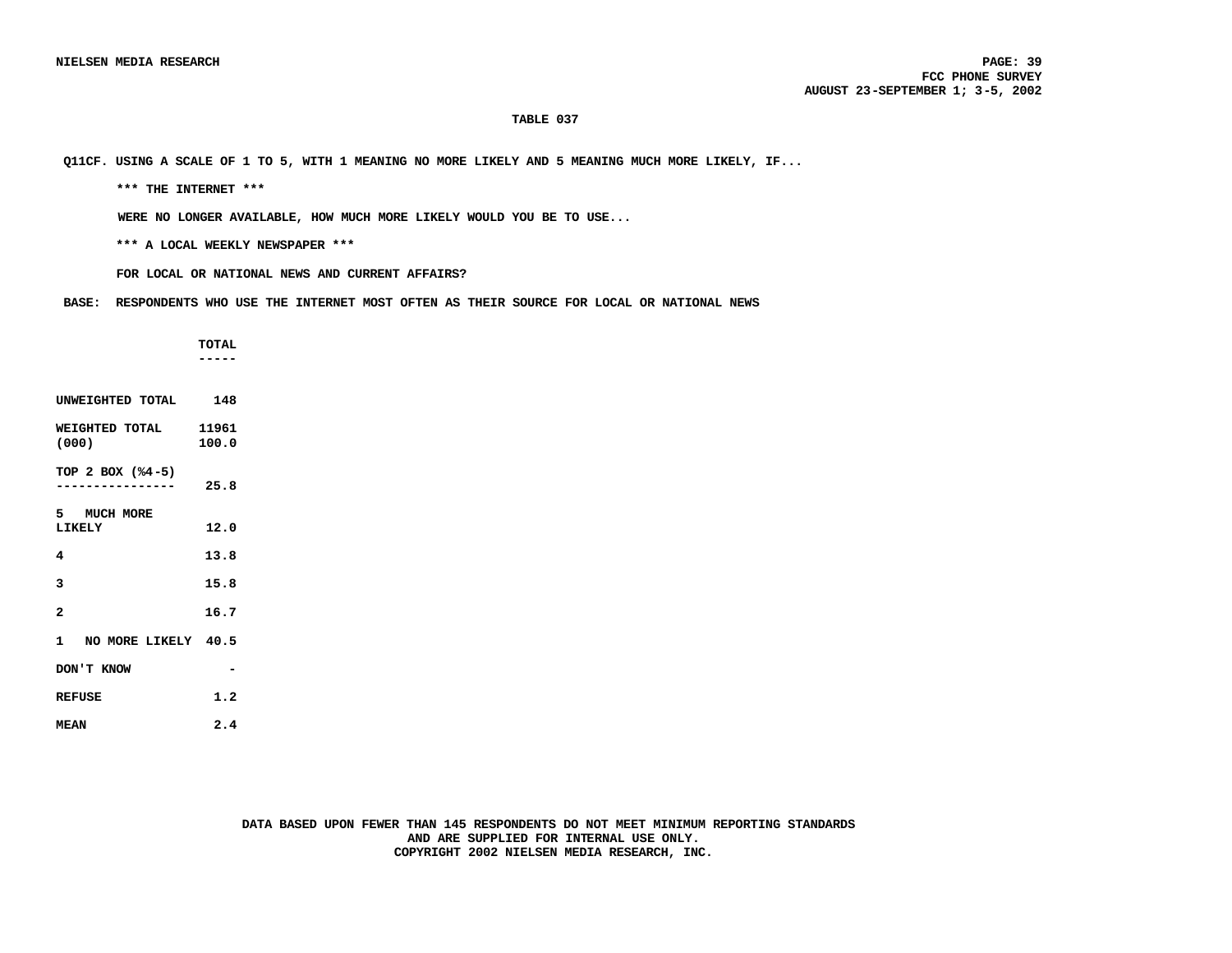**Q11CG. USING A SCALE OF 1 TO 5, WITH 1 MEANING NO MORE LIKELY AND 5 MEANING MUCH MORE LIKELY, IF...**

 **\*\*\* THE INTERNET \*\*\***

 **WERE NO LONGER AVAILABLE, HOW MUCH MORE LIKELY WOULD YOU BE TO USE...**

 **\*\*\* RADIO \*\*\***

 **FOR LOCAL OR NATIONAL NEWS AND CURRENT AFFAIRS?**

 **BASE: RESPONDENTS WHO USE THE INTERNET MOST OFTEN AS THEIR SOURCE FOR LOCAL OR NATIONAL NEWS**

 **TOTAL ----- UNWEIGHTED TOTAL 148 WEIGHTED TOTAL 11961**<br>(000) 100.0 **(000) 100.0 TOP 2 BOX (%4-5) ---------------- 29.3 5 MUCH MORE LIKELY 11.8 4 17.5 3 35.4 2 13.1 1 NO MORE LIKELY 22.2 DON'T KNOW - REFUSE - MEAN 2.8**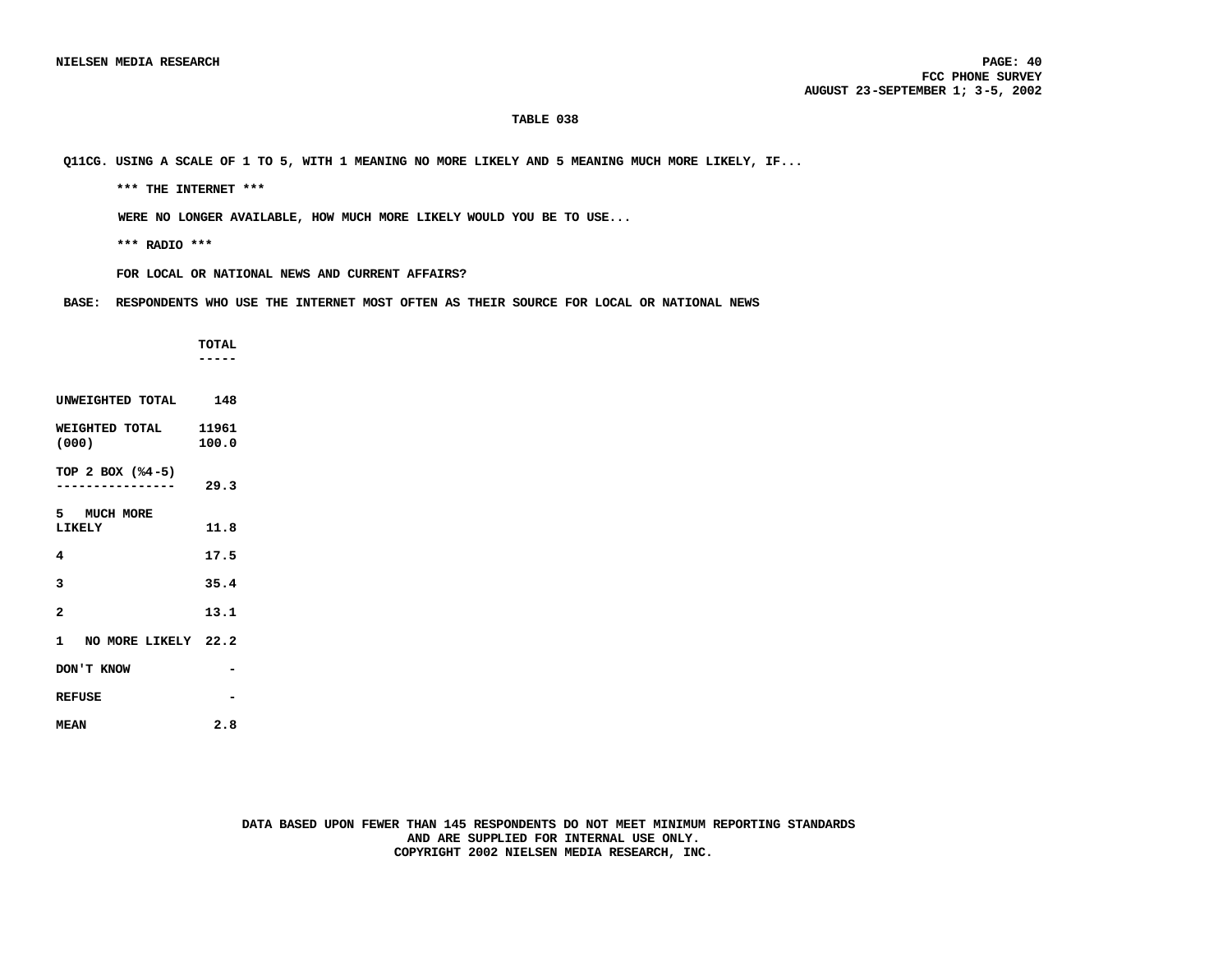**Q11DA. USING A SCALE OF 1 TO 5, WITH 1 MEANING NO MORE LIKELY AND 5 MEANING MUCH MORE LIKELY, IF...**

 **\*\*\* MAGAZINES \*\*\***

 **WERE NO LONGER AVAILABLE, HOW MUCH MORE LIKELY WOULD YOU BE TO USE...**

 **\*\*\* BROADCAST TV CHANNELS \*\*\***

 **FOR LOCAL OR NATIONAL NEWS AND CURRENT AFFAIRS?**

 **BASE: RESPONDENTS WHO USE MAGAZINES MOST OFTEN AS THEIR SOURCE FOR LOCAL OR NATIONAL NEWS**

 **TOTAL ----- UNWEIGHTED TOTAL 15 WEIGHTED TOTAL 1247**<br>(000) 100.0 **(000) 100.0 TOP 2 BOX (%4-5) ---------------- 69.2 5 MUCH MORE LIKELY 37.3 4 31.9 3 9.8 2 5.6 1 NO MORE LIKELY 15.4 DON'T KNOW - REFUSE - MEAN 3.7**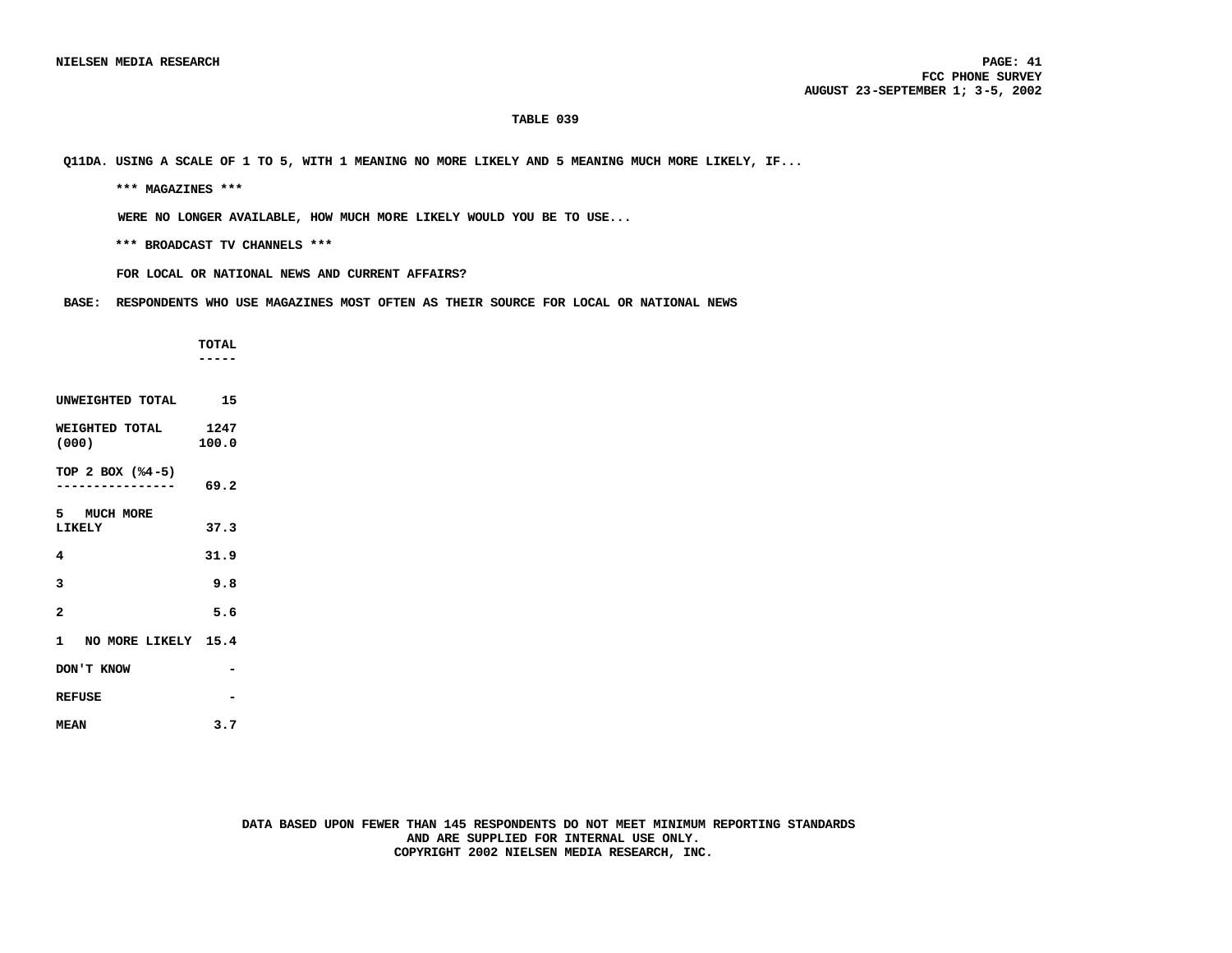**Q11DB. USING A SCALE OF 1 TO 5, WITH 1 MEANING NO MORE LIKELY AND 5 MEANING MUCH MORE LIKELY, IF...**

 **\*\*\* MAGAZINES \*\*\***

 **WERE NO LONGER AVAILABLE, HOW MUCH MORE LIKELY WOULD YOU BE TO USE...**

 **\*\*\* CABLE OR SATELLITE NEWS CHANNELS \*\*\***

 **FOR LOCAL OR NATIONAL NEWS AND CURRENT AFFAIRS?**

 **BASE: RESPONDENTS WHO USE MAGAZINES MOST OFTEN AS THEIR SOURCE FOR LOCAL OR NATIONAL NEWS**

 **TOTAL ----- UNWEIGHTED TOTAL 15 WEIGHTED TOTAL 1247**<br>(000) 100.0 **TOP 2 BOX (%4-5) ---------------- 37.0 5 MUCH MORE LIKELY 17.2 4 19.8**

**3 30.9 2 27.8**

**(000) 100.0**

**1 NO MORE LIKELY 4.4**

**DON'T KNOW - REFUSE -**

**MEAN 3.2**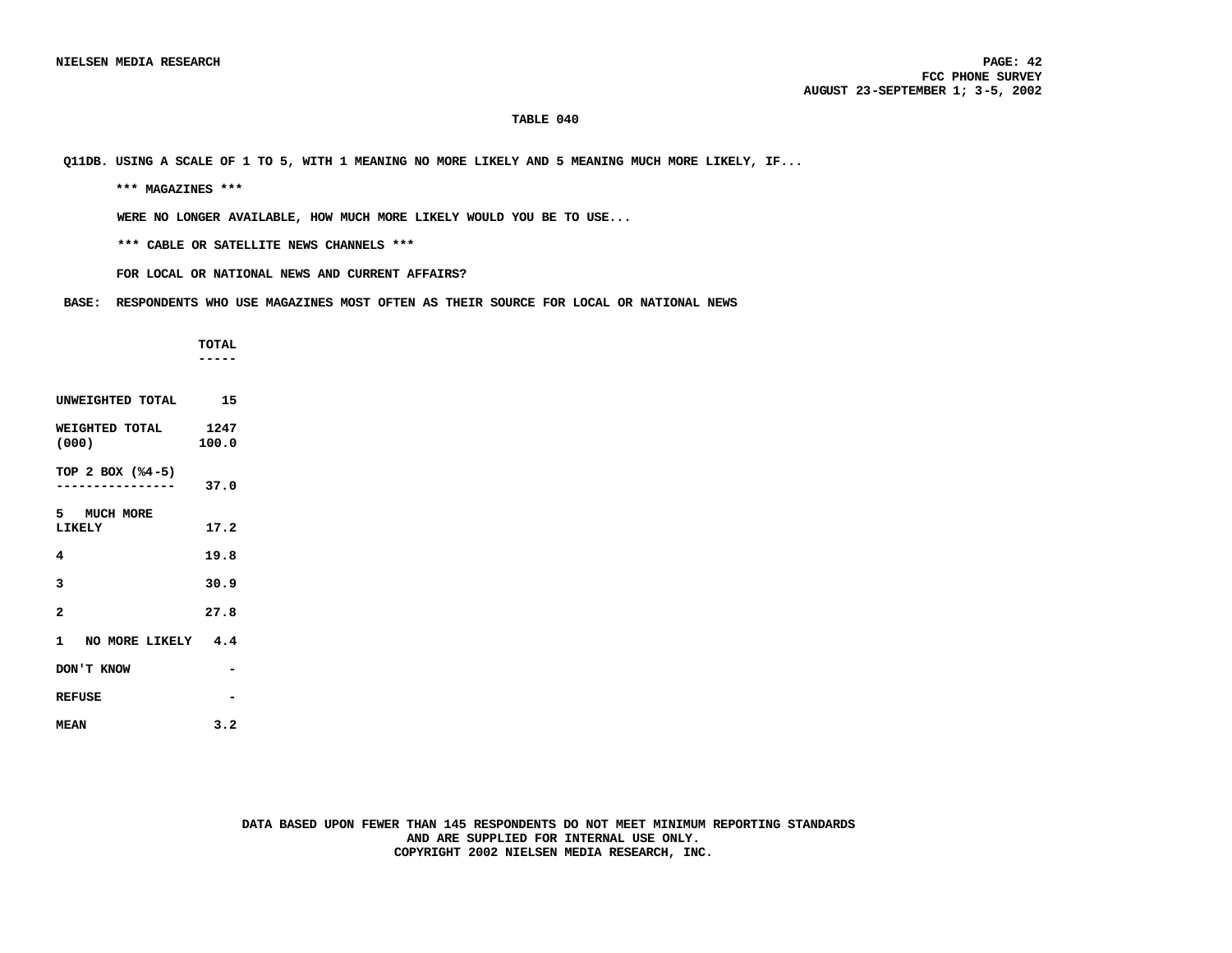**Q11DC. USING A SCALE OF 1 TO 5, WITH 1 MEANING NO MORE LIKELY AND 5 MEANING MUCH MORE LIKELY, IF...**

 **\*\*\* MAGAZINES \*\*\***

 **WERE NO LONGER AVAILABLE, HOW MUCH MORE LIKELY WOULD YOU BE TO USE...**

 **\*\*\* THE INTERNET \*\*\***

 **FOR LOCAL OR NATIONAL NEWS AND CURRENT AFFAIRS?**

 **BASE: RESPONDENTS WHO USE MAGAZINES MOST OFTEN AS THEIR SOURCE FOR LOCAL OR NATIONAL NEWS**

|                                    | <b>TOTAL</b> |  |
|------------------------------------|--------------|--|
|                                    |              |  |
|                                    |              |  |
| UNWEIGHTED TOTAL                   | 15           |  |
| WEIGHTED TOTAL                     | 1247         |  |
| (000)                              | 100.0        |  |
| TOP 2 BOX (%4-5)                   |              |  |
| . <u>- - - - - - - - - - - - -</u> | 30.9         |  |
| 5 MUCH MORE                        |              |  |
| LIKELY                             | 4.5          |  |
| 4                                  | 26.4         |  |
|                                    |              |  |
| 3                                  | 25.6         |  |
| $\overline{a}$                     | 5.5          |  |
|                                    |              |  |
| 1 NO MORE LIKELY 38.1              |              |  |
| DON'T KNOW                         |              |  |
| <b>REFUSE</b>                      |              |  |
|                                    |              |  |
| ٠.                                 | - -          |  |

**MEAN 2.5**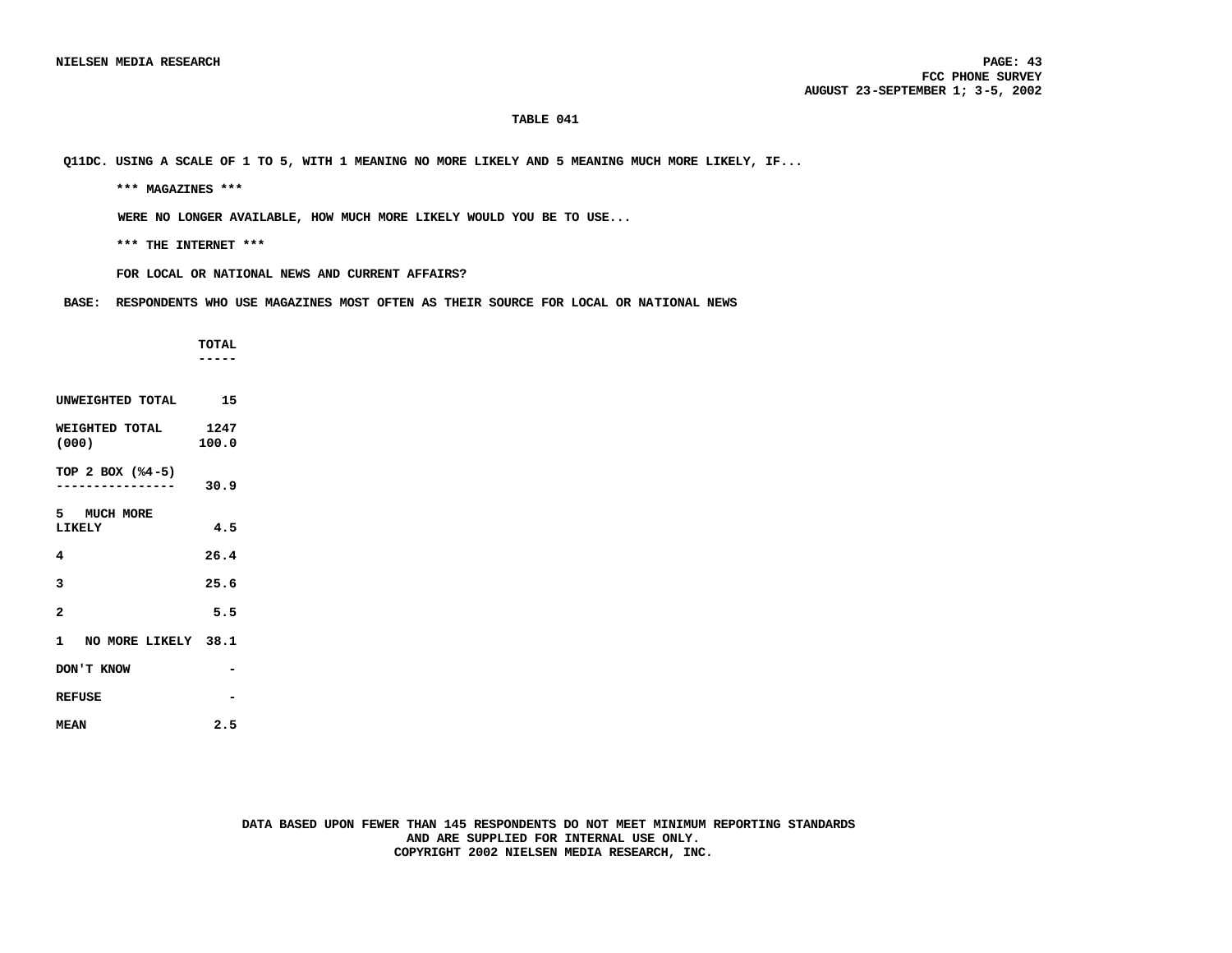**Q11DE. USING A SCALE OF 1 TO 5, WITH 1 MEANING NO MORE LIKELY AND 5 MEANING MUCH MORE LIKELY, IF...**

 **\*\*\* MAGAZINES \*\*\***

 **WERE NO LONGER AVAILABLE, HOW MUCH MORE LIKELY WOULD YOU BE TO USE...**

 **\*\*\* A DAILY NEWSPAPER \*\*\***

 **FOR LOCAL OR NATIONAL NEWS AND CURRENT AFFAIRS?**

 **BASE: RESPONDENTS WHO USE MAGAZINES MOST OFTEN AS THEIR SOURCE FOR LOCAL OR NATIONAL NEWS**

 **TOTAL ----- UNWEIGHTED TOTAL 15 WEIGHTED TOTAL 1247**<br>(000) 100.0 **(000) 100.0 TOP 2 BOX (%4-5) ---------------- 40.0 5 MUCH MORE LIKELY 20.2 4 19.8 3 31.9 2 - 1 NO MORE LIKELY 28.1 DON'T KNOW - REFUSE - MEAN 3.0**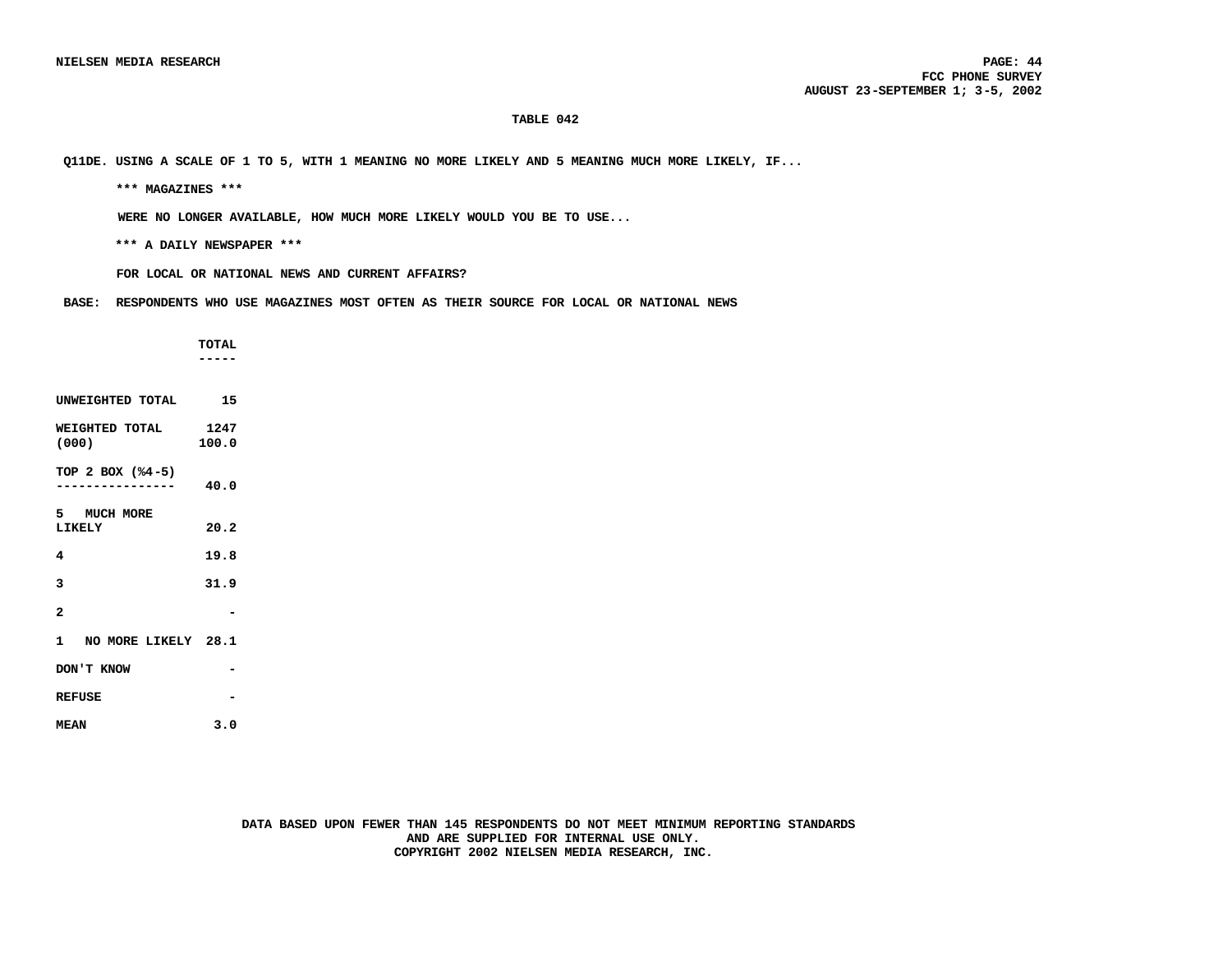**Q11DF. USING A SCALE OF 1 TO 5, WITH 1 MEANING NO MORE LIKELY AND 5 MEANING MUCH MORE LIKELY, IF...**

 **\*\*\* MAGAZINES \*\*\***

 **WERE NO LONGER AVAILABLE, HOW MUCH MORE LIKELY WOULD YOU BE TO USE...**

 **\*\*\* A LOCAL WEEKLY NEWSPAPER \*\*\***

 **FOR LOCAL OR NATIONAL NEWS AND CURRENT AFFAIRS?**

 **BASE: RESPONDENTS WHO USE MAGAZINES MOST OFTEN AS THEIR SOURCE FOR LOCAL OR NATIONAL NEWS**

 **TOTAL ----- UNWEIGHTED TOTAL 15 WEIGHTED TOTAL 1247**<br>(000) 100.0 **(000) 100.0 TOP 2 BOX (%4-5) ---------------- 29.3 5 MUCH MORE LIKELY 23.8 4 5.5 3 40.7 2 10.9 1 NO MORE LIKELY 19.1 DON'T KNOW - REFUSE - MEAN 3.0**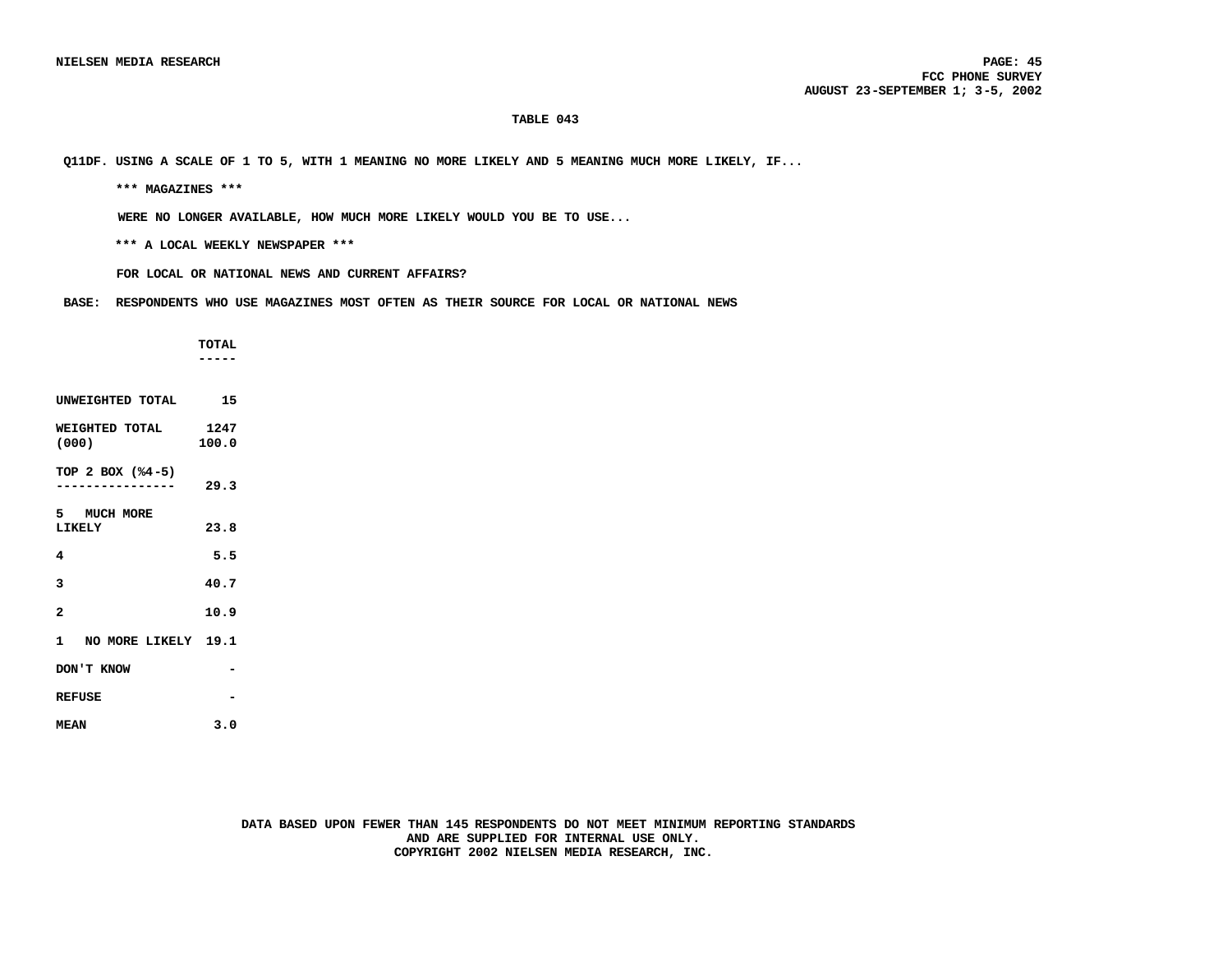**Q11DG. USING A SCALE OF 1 TO 5, WITH 1 MEANING NO MORE LIKELY AND 5 MEANING MUCH MORE LIKELY, IF...**

 **\*\*\* MAGAZINES \*\*\***

 **WERE NO LONGER AVAILABLE, HOW MUCH MORE LIKELY WOULD YOU BE TO USE...**

 **\*\*\* RADIO \*\*\***

 **FOR LOCAL OR NATIONAL NEWS AND CURRENT AFFAIRS?**

 **BASE: RESPONDENTS WHO USE MAGAZINES MOST OFTEN AS THEIR SOURCE FOR LOCAL OR NATIONAL NEWS**

|                         | <b>TOTAL</b>  |
|-------------------------|---------------|
|                         |               |
|                         |               |
| UNWEIGHTED TOTAL        | 15            |
| WEIGHTED TOTAL<br>(000) | 1247<br>100.0 |
| TOP 2 BOX (%4-5)        | 35.7          |
| 5 MUCH MORE<br>LIKELY   | 11.3          |
| 4                       | 24.4          |
| 3                       | 12.7          |
| $\mathbf{z}$            | 30.8          |
| 1 NO MORE LIKELY 20.8   |               |
| DON'T KNOW              |               |
| <b>REFUSE</b>           |               |
|                         |               |

**MEAN 2.7**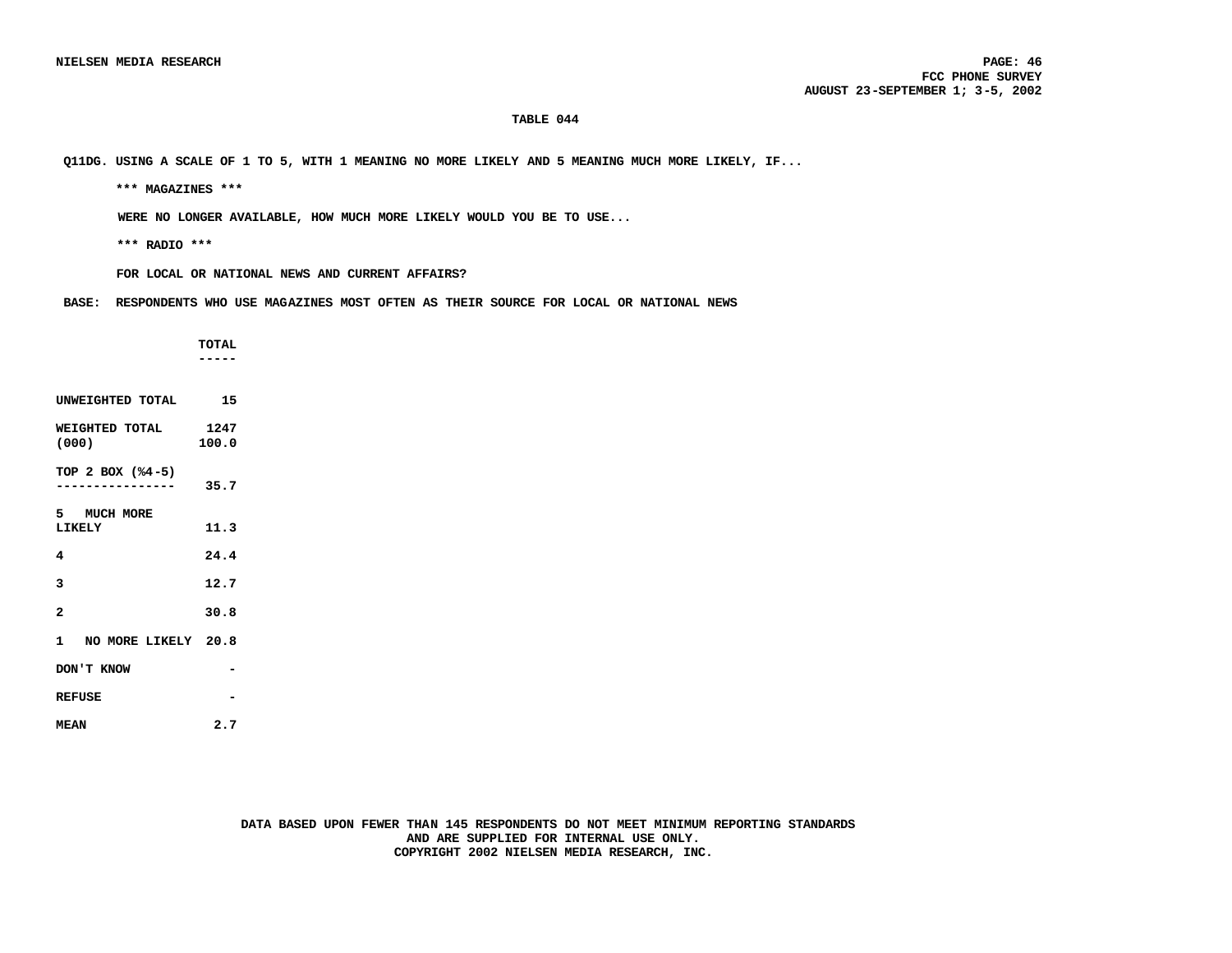**Q11EA. USING A SCALE OF 1 TO 5, WITH 1 MEANING NO MORE LIKELY AND 5 MEANING MUCH MORE LIKELY, IF...**

 **\*\*\* A DAILY NEWSPAPER \*\*\***

 **WERE NO LONGER AVAILABLE, HOW MUCH MORE LIKELY WOULD YOU BE TO USE...**

 **\*\*\* BROADCAST TV CHANNELS \*\*\***

 **FOR LOCAL OR NATIONAL NEWS AND CURRENT AFFAIRS?**

**BASE: RESPONDENTS WHO USE A DAILY NEWSPAPER MOST OFTEN AS THEIR SOURCE FOR LOCAL OR NATIONAL NEWS**

 **TOTAL -----**

| UNWEIGHTED TOTAL                    | 766            |
|-------------------------------------|----------------|
| WEIGHTED TOTAL<br>(000)             | 47363<br>100.0 |
| TOP 2 BOX (%4-5)                    | 65.5           |
| 5 MUCH MORE<br>LIKELY               | 44.3           |
| 4                                   | 21.2           |
| 3                                   | 16.3           |
| $\overline{a}$                      | 6.5            |
| $\mathbf{1}$<br>NO MORE LIKELY 11.0 |                |
| DON'T KNOW                          | 0.2            |
| <b>REFUSE</b>                       | 0.4            |
| <b>MEAN</b>                         | 3.8            |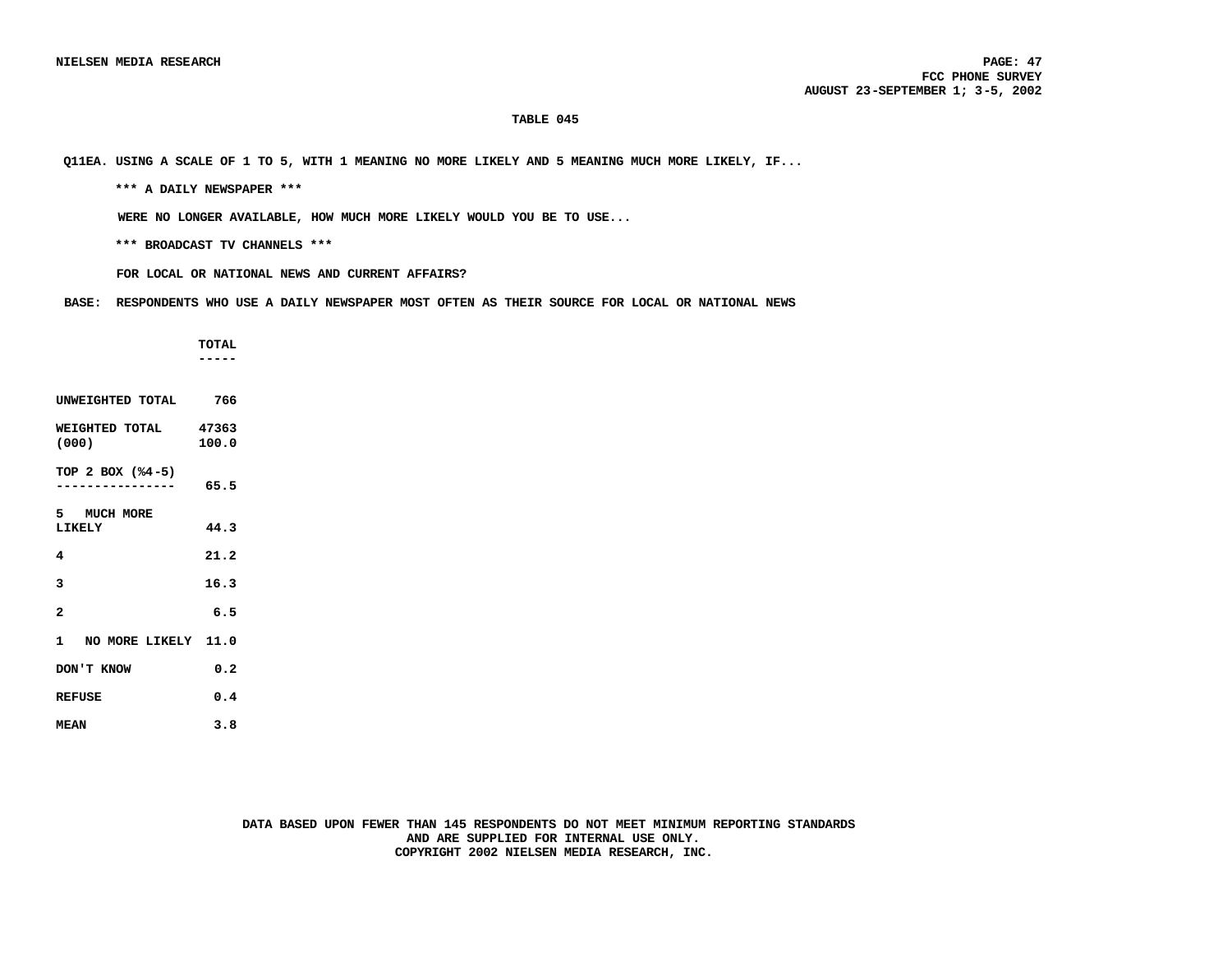**Q11EB. USING A SCALE OF 1 TO 5, WITH 1 MEANING NO MORE LIKELY AND 5 MEANING MUCH MORE LIKELY, IF...**

 **\*\*\* A DAILY NEWSPAPER \*\*\***

 **WERE NO LONGER AVAILABLE, HOW MUCH MORE LIKELY WOULD YOU BE TO USE...**

 **\*\*\* CABLE OR SATELLITE NEWS CHANNELS \*\*\***

 **FOR LOCAL OR NATIONAL NEWS AND CURRENT AFFAIRS?**

 **BASE: RESPONDENTS WHO USE A DAILY NEWSPAPER MOST OFTEN AS THEIR SOURCE FOR LOCAL OR NATIONAL NEWS**

 **TOTAL -----**

| INWEICHTED TOTAL                    | 766            |
|-------------------------------------|----------------|
| WEIGHTED TOTAL<br>(000)             | 47363<br>100.0 |
| TOP 2 BOX (%4-5)                    | 53.8           |
| 5 MUCH MORE<br>LIKELY               | 31.7           |
| 4                                   | 22.1           |
| 3                                   | 16.1           |
| $\overline{a}$                      | 7.8            |
| NO MORE LIKELY 20.9<br>$\mathbf{1}$ |                |
| DON'T KNOW                          | 0.6            |
| <b>REFUSE</b>                       | 0.8            |
| <b>MEAN</b>                         | 3.4            |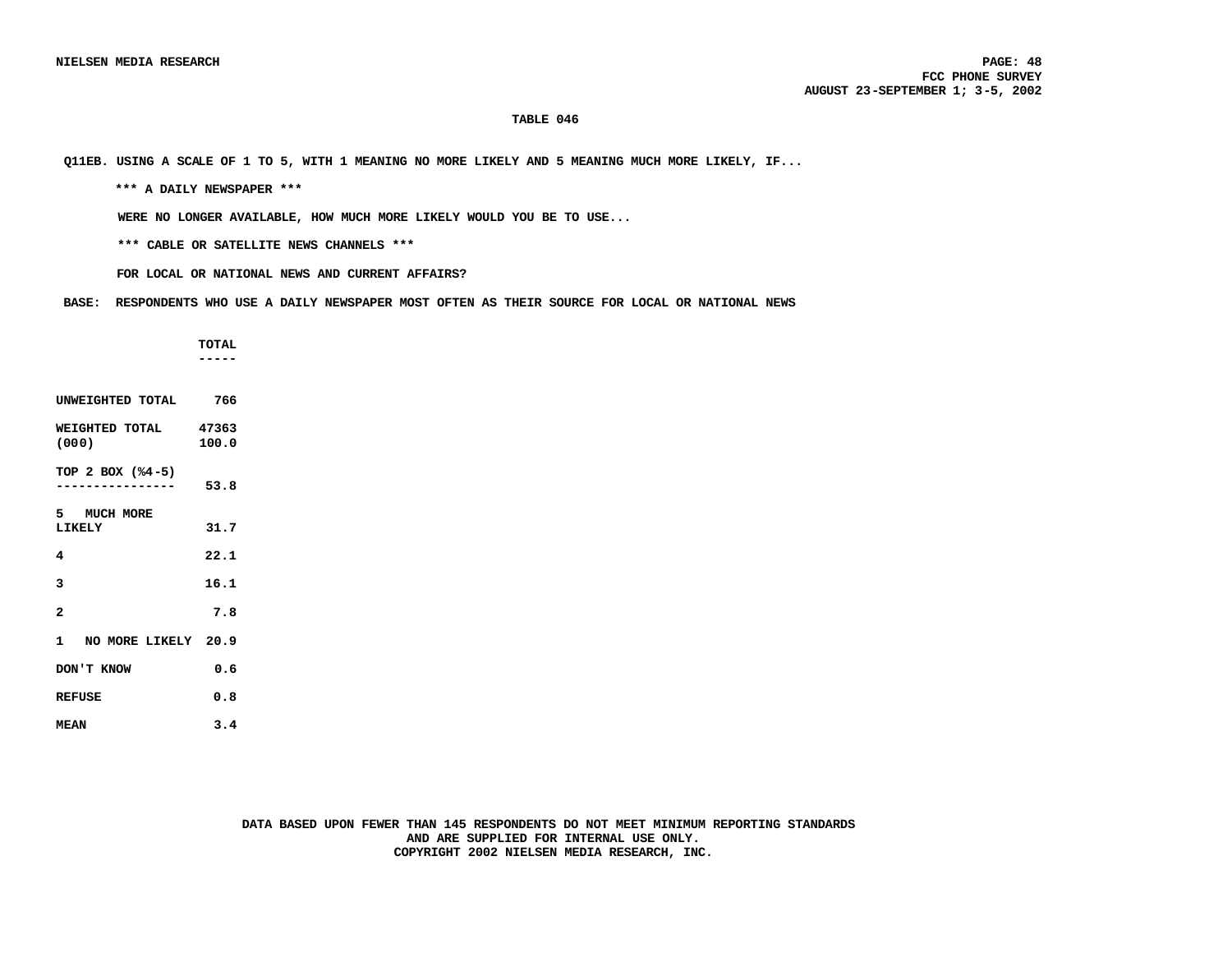**Q11EC. USING A SCALE OF 1 TO 5, WITH 1 MEANING NO MORE LIKELY AND 5 MEANING MUCH MORE LIKELY, IF...**

 **\*\*\* A DAILY NEWSPAPER \*\*\***

 **WERE NO LONGER AVAILABLE, HOW MUCH MORE LIKELY WOULD YOU BE TO USE...**

 **\*\*\* THE INTERNET \*\*\***

 **FOR LOCAL OR NATIONAL NEWS AND CURRENT AFFAIRS?**

 **BASE: RESPONDENTS WHO USE A DAILY NEWSPAPER MOST OFTEN AS THEIR SOURCE FOR LOCAL OR NATIONAL NEWS**

 **TOTAL ----- UNWEIGHTED TOTAL 766 WEIGHTED TOTAL 47363**<br>(000) 100.0 **(000) 100.0 TOP 2 BOX (%4-5) ---------------- 30.8 5 MUCH MORE LIKELY 15.7 4 15.1 3 18.1 2 10.8 1 NO MORE LIKELY 38.2 DON'T KNOW 0.6 REFUSE 1.5 MEAN 2.6**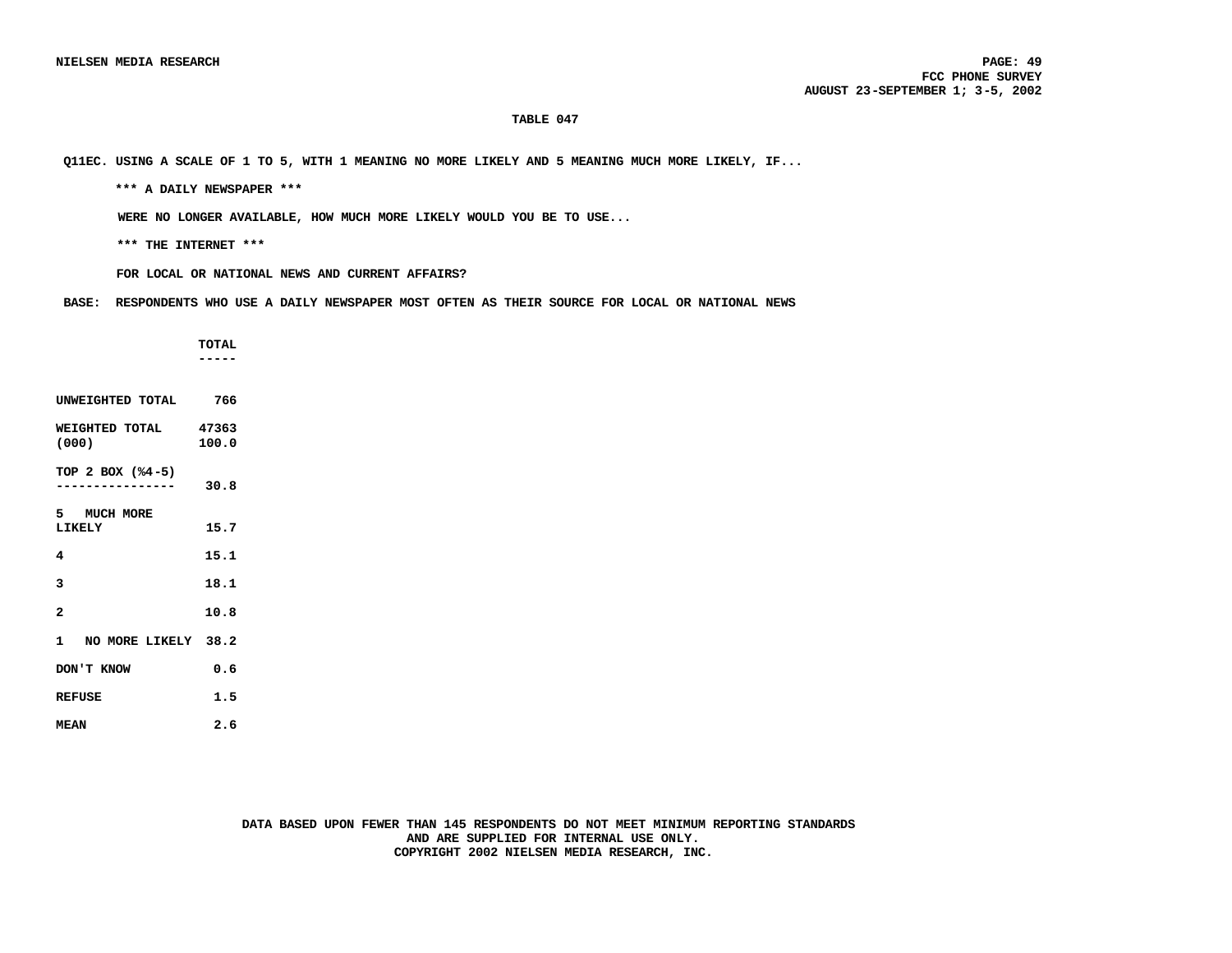**Q11ED. USING A SCALE OF 1 TO 5, WITH 1 MEANING NO MORE LIKELY AND 5 MEANING MUCH MORE LIKELY, IF...**

 **\*\*\* A DAILY NEWSPAPER \*\*\***

 **WERE NO LONGER AVAILABLE, HOW MUCH MORE LIKELY WOULD YOU BE TO USE...**

 **\*\*\* MAGAZINES \*\*\***

 **FOR LOCAL OR NATIONAL NEWS AND CURRENT AFFAIRS?**

 **BASE: RESPONDENTS WHO USE A DAILY NEWSPAPER MOST OFTEN AS THEIR SOURCE FOR LOCAL OR NATIONAL NEWS**

 **TOTAL ----- UNWEIGHTED TOTAL 766 WEIGHTED TOTAL 47363**<br>(000) 100.0 **(000) 100.0 TOP 2 BOX (%4-5) ---------------- 9.2 5 MUCH MORE LIKELY 4.0 4 5.2 3 15.6 2 18.6 1 NO MORE LIKELY 55.2 DON'T KNOW 0.2 REFUSE 1.2 MEAN 1.8**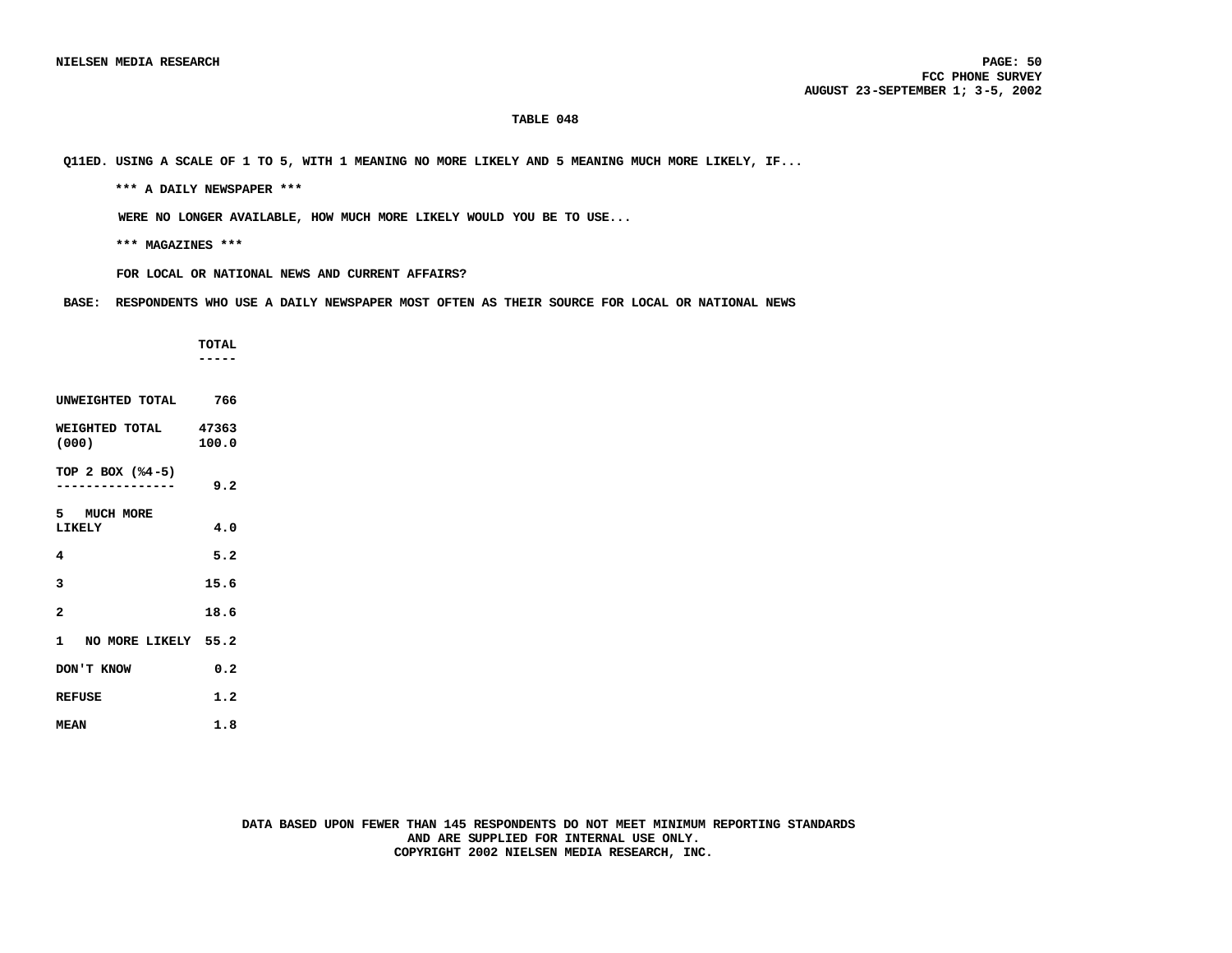**Q11EF. USING A SCALE OF 1 TO 5, WITH 1 MEANING NO MORE LIKELY AND 5 MEANING MUCH MORE LIKELY, IF...**

 **\*\*\* A DAILY NEWSPAPER \*\*\***

 **WERE NO LONGER AVAILABLE, HOW MUCH MORE LIKELY WOULD YOU BE TO USE...**

 **\*\*\* A LOCAL WEEKLY NEWSPAPER \*\*\***

 **FOR LOCAL OR NATIONAL NEWS AND CURRENT AFFAIRS?**

 **BASE: RESPONDENTS WHO USE A DAILY NEWSPAPER MOST OFTEN AS THEIR SOURCE FOR LOCAL OR NATIONAL NEWS**

 **TOTAL -----**

| UNWEIGHTED TOTAL                                    | 766            |
|-----------------------------------------------------|----------------|
| WEIGHTED TOTAL<br>(000)                             | 47363<br>100.0 |
| TOP 2 BOX (%4-5)<br>. _ _ _ _ _ _ _ _ _ _ _ _ _ _ _ | 36.4           |
| 5 MUCH MORE<br><b>LIKELY</b>                        | 23.1           |
| 4                                                   | 13.3           |
| 3                                                   | 17.4           |
| $\overline{a}$                                      | 12.1           |
| 1 NO MORE LIKELY 31.9                               |                |
| DON'T KNOW                                          | 0.7            |
| <b>REFUSE</b>                                       | 1.4            |
| <b>MEAN</b>                                         | 2.8            |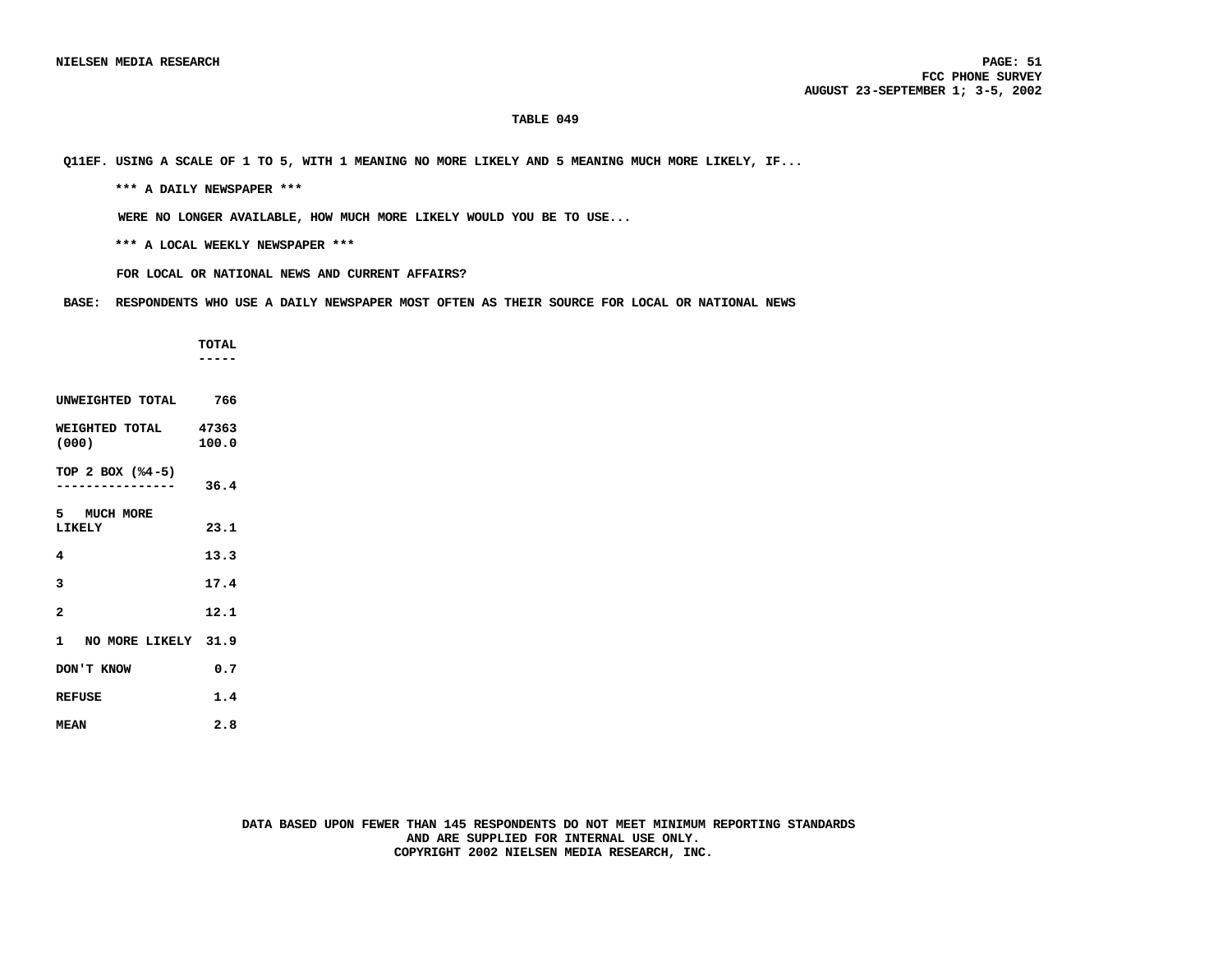**Q11EG. USING A SCALE OF 1 TO 5, WITH 1 MEANING NO MORE LIKELY AND 5 MEANING MUCH MORE LIKELY, IF...**

 **\*\*\* A DAILY NEWSPAPER \*\*\***

 **WERE NO LONGER AVAILABLE, HOW MUCH MORE LIKELY WOULD YOU BE TO USE...**

 **\*\*\* RADIO \*\*\***

 **FOR LOCAL OR NATIONAL NEWS AND CURRENT AFFAIRS?**

 **BASE: RESPONDENTS WHO USE A DAILY NEWSPAPER MOST OFTEN AS THEIR SOURCE FOR LOCAL OR NATIONAL NEWS**

 **TOTAL ----- UNWEIGHTED TOTAL 766 WEIGHTED TOTAL 47363**<br>(000) 100.0 **(000) 100.0 TOP 2 BOX (%4-5) ---------------- 40.0 5 MUCH MORE LIKELY 22.3 4 17.6 3 24.4 2 13.4 1 NO MORE LIKELY 21.8 DON'T KNOW 0.1 REFUSE 0.4**

**MEAN 3.1**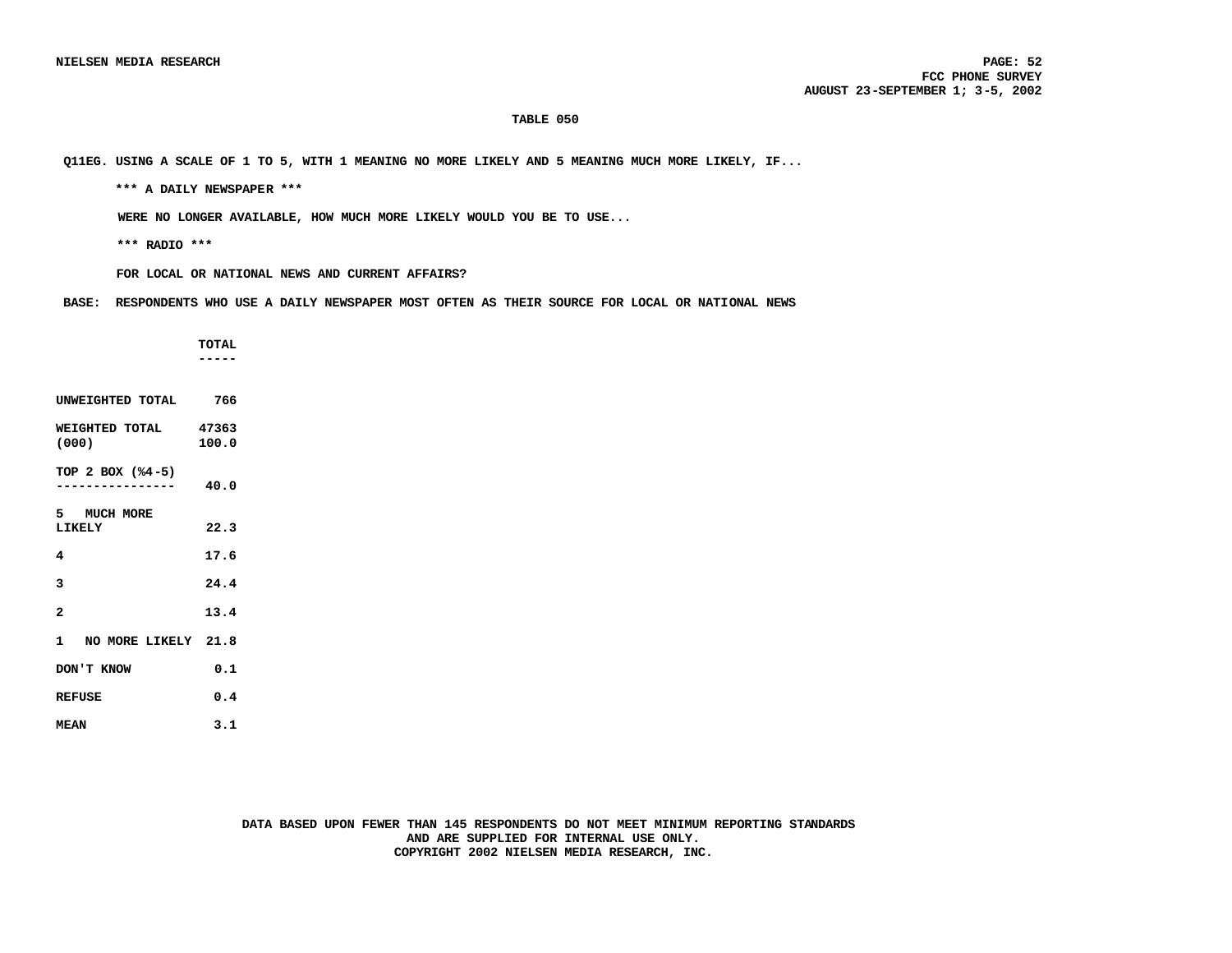**Q11FA. USING A SCALE OF 1 TO 5, WITH 1 MEANING NO MORE LIKELY AND 5 MEANING MUCH MORE LIKELY, IF...**

 **\*\*\* A LOCAL WEEKLY NEWSPAPER \*\*\***

 **WERE NO LONGER AVAILABLE, HOW MUCH MORE LIKELY WOULD YOU BE TO USE...**

 **\*\*\* BROADCAST TV CHANNELS \*\*\***

 **FOR LOCAL OR NATIONAL NEWS AND CURRENT AFFAIRS?**

 **BASE: RESPONDENTS WHO USE A LOCAL WEEKLY NEWSPAPER MOST OFTEN AS THEIR SOURCE FOR LOCAL OR NATIONAL NEWS**

 **TOTAL -----**

| UNWEIGHTED TOTAL             | 61            |
|------------------------------|---------------|
| WEIGHTED TOTAL<br>(000)      | 3955<br>100.0 |
| TOP 2 BOX (%4-5)             | 46.2          |
| 5 MUCH MORE<br><b>LIKELY</b> | 39.6          |
| 4                            | 6.6           |
| 3                            | 16.6          |
| $\overline{a}$               | 9.1           |
| 1 NO MORE LIKELY 25.4        |               |
| DON'T KNOW                   | 1.7           |
| <b>REFUSE</b>                | 1.0           |
| <b>MEAN</b>                  | 3.3           |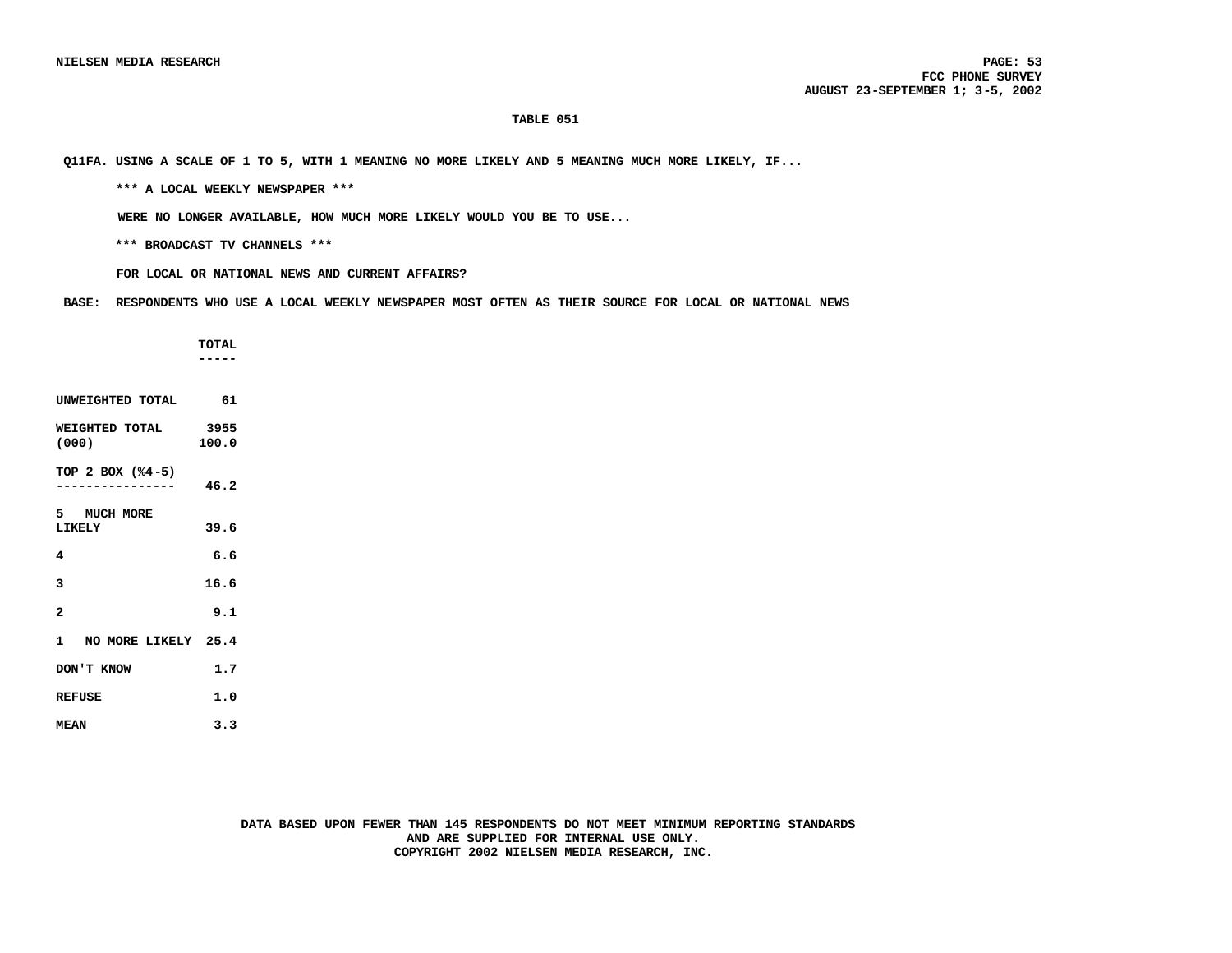**Q11FB. USING A SCALE OF 1 TO 5, WITH 1 MEANING NO MORE LIKELY AND 5 MEANING MUCH MORE LIKELY, IF...**

 **\*\*\* A LOCAL WEEKLY NEWSPAPER \*\*\***

 **WERE NO LONGER AVAILABLE, HOW MUCH MORE LIKELY WOULD YOU BE TO USE...**

 **\*\*\* CABLE OR SATELLITE NEWS CHANNELS \*\*\***

 **FOR LOCAL OR NATIONAL NEWS AND CURRENT AFFAIRS?**

 **BASE: RESPONDENTS WHO USE A LOCAL WEEKLY NEWSPAPER MOST OFTEN AS THEIR SOURCE FOR LOCAL OR NATIONAL NEWS**

 **TOTAL -----**

| UNWEIGHTED TOTAL                    | 61            |
|-------------------------------------|---------------|
| WEIGHTED TOTAL<br>(000)             | 3955<br>100.0 |
| TOP 2 BOX (%4-5)<br>--------------- | 41.3          |
| 5 MUCH MORE<br>LIKELY               | 30.5          |
| 4                                   | 10.8          |
| 3                                   | 12.6          |
| $\overline{a}$                      | 1.8           |
| 1 NO MORE LIKELY 39.9               |               |
| DON'T KNOW                          | 1.3           |
| <b>REFUSE</b>                       | 3.1           |
| <b>MEAN</b>                         | 2.9           |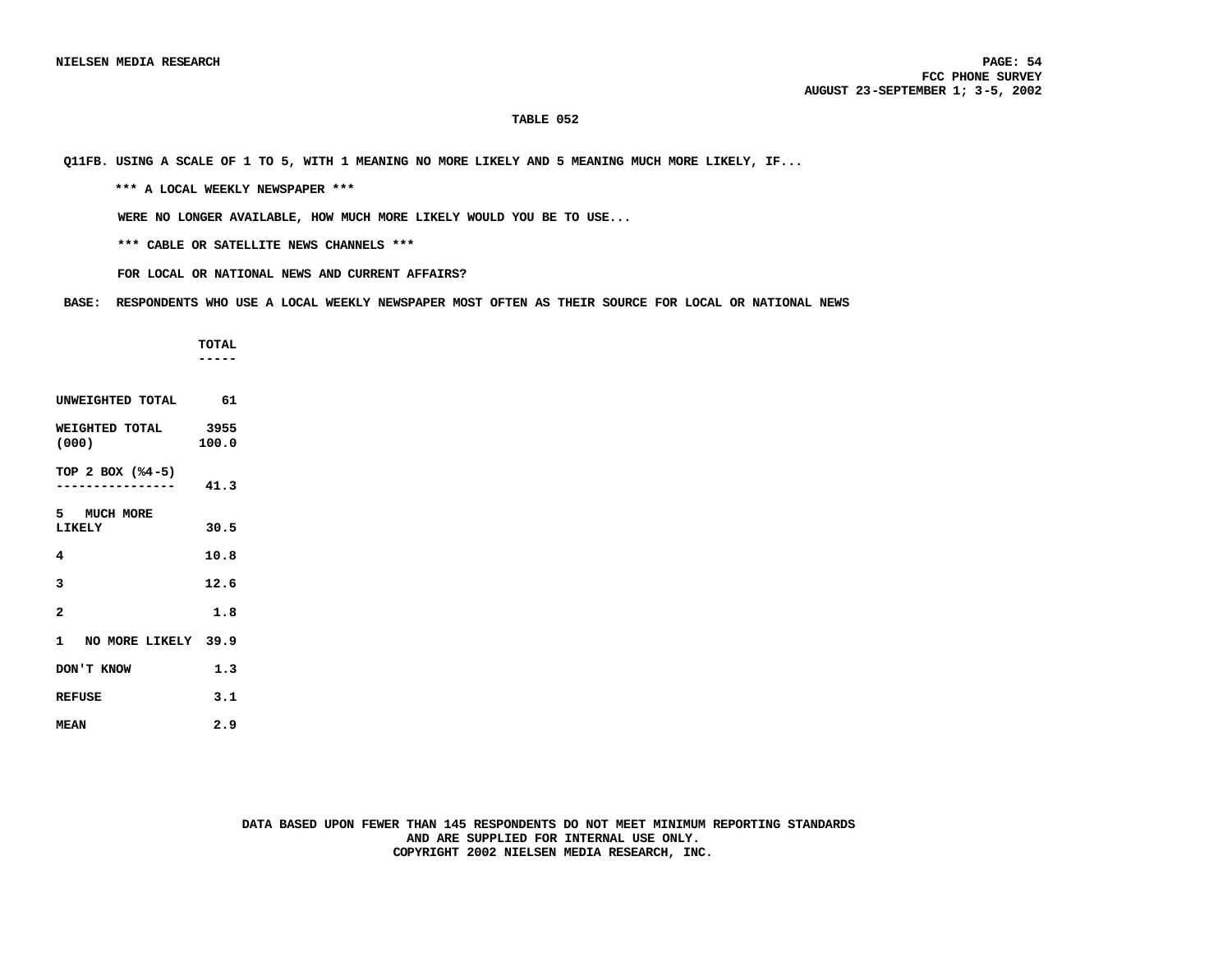**Q11FC. USING A SCALE OF 1 TO 5, WITH 1 MEANING NO MORE LIKELY AND 5 MEANING MUCH MORE LIKELY, IF...**

 **\*\*\* A LOCAL WEEKLY NEWSPAPER \*\*\***

 **WERE NO LONGER AVAILABLE, HOW MUCH MORE LIKELY WOULD YOU BE TO USE...**

 **\*\*\* THE INTERNET \*\*\***

 **FOR LOCAL OR NATIONAL NEWS AND CURRENT AFFAIRS?**

 **BASE: RESPONDENTS WHO USE A LOCAL WEEKLY NEWSPAPER MOST OFTEN AS THEIR SOURCE FOR LOCAL OR NATIONAL NEWS**

 **TOTAL ----- UNWEIGHTED TOTAL 61 WEIGHTED TOTAL 3955**<br>(000) 100.0 **(000) 100.0 TOP 2 BOX (%4-5) ---------------- 19.3 5 MUCH MORE LIKELY 8.2 4 11.1 3 5.4 2 7.5 1 NO MORE LIKELY 57.7 DON'T KNOW 1.7** REFUSE 8.4 **MEAN 1.9**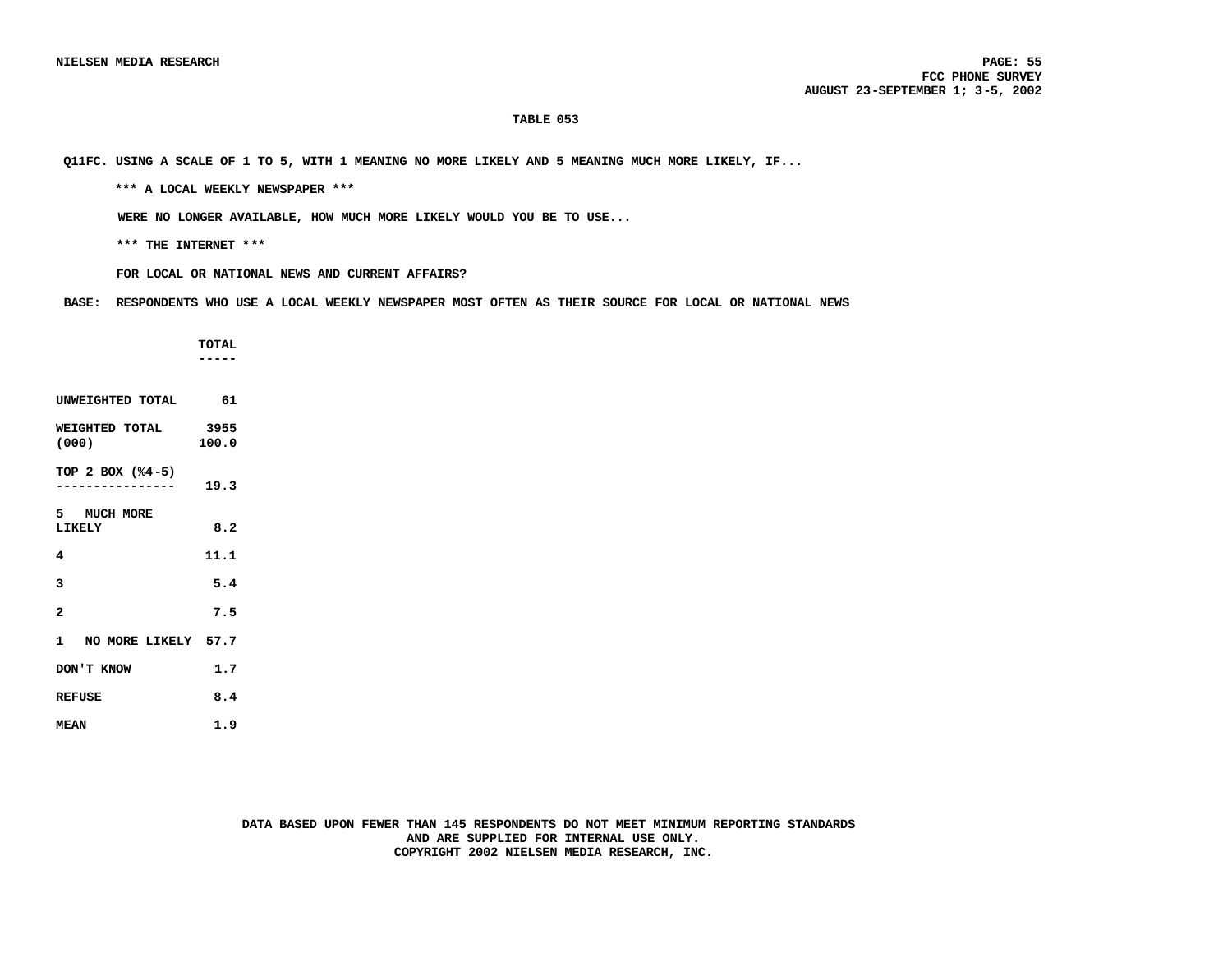**Q11FD. USING A SCALE OF 1 TO 5, WITH 1 MEANING NO MORE LIKELY AND 5 MEANING MUCH MORE LIKELY, IF...**

 **\*\*\* A LOCAL WEEKLY NEWSPAPER \*\*\***

 **WERE NO LONGER AVAILABLE, HOW MUCH MORE LIKELY WOULD YOU BE TO USE...**

 **\*\*\* MAGAZINES \*\*\***

 **FOR LOCAL OR NATIONAL NEWS AND CURRENT AFFAIRS?**

 **BASE: RESPONDENTS WHO USE A LOCAL WEEKLY NEWSPAPER MOST OFTEN AS THEIR SOURCE FOR LOCAL OR NATIONAL NEWS**

 **TOTAL ----- UNWEIGHTED TOTAL 61 WEIGHTED TOTAL 3955**<br>(000) 100.0 **(000) 100.0 TOP 2 BOX (%4-5) ---------------- 11.1 5 MUCH MORE LIKELY 9.7 4 1.4 3 11.8 2 15.2 1 NO MORE LIKELY 59.0 DON'T KNOW - REFUSE 3.0 MEAN 1.8**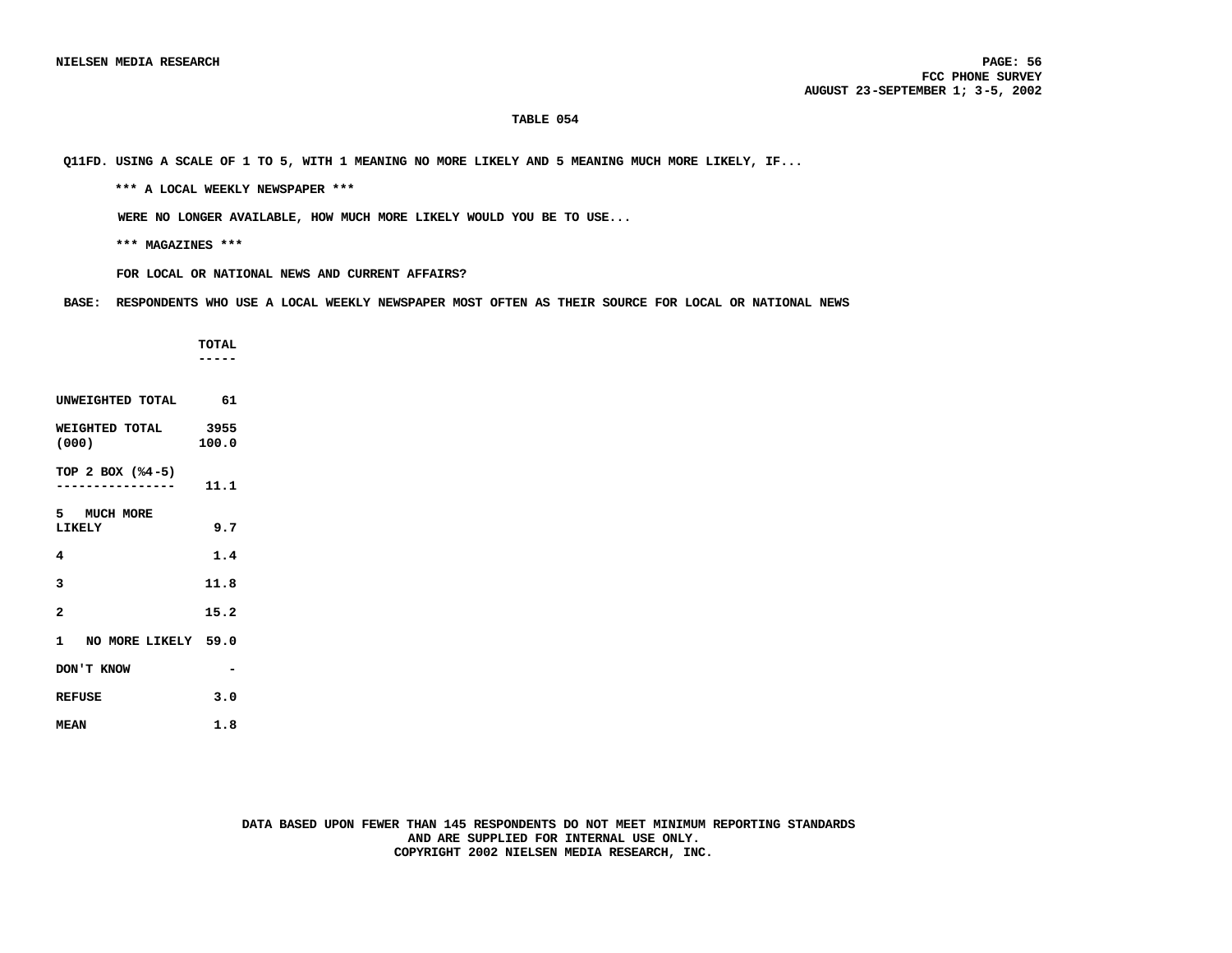**Q11FE. USING A SCALE OF 1 TO 5, WITH 1 MEANING NO MORE LIKELY AND 5 MEANING MUCH MORE LIKELY, IF...**

 **\*\*\* A LOCAL WEEKLY NEWSPAPER \*\*\***

 **WERE NO LONGER AVAILABLE, HOW MUCH MORE LIKELY WOULD YOU BE TO USE...**

 **\*\*\* A DAILY NEWSPAPER \*\*\***

 **FOR LOCAL OR NATIONAL NEWS AND CURRENT AFFAIRS?**

 **BASE: RESPONDENTS WHO USE A LOCAL WEEKLY NEWSPAPER MOST OFTEN AS THEIR SOURCE FOR LOCAL OR NATIONAL NEWS**

 **TOTAL ----- UNWEIGHTED TOTAL 61 WEIGHTED TOTAL 3955**<br>(000) 100.0

**TOP 2 BOX (%4-5) ---------------- 49.8**

**(000) 100.0**

**5 MUCH MORE LIKELY 39.2 4 10.6 3 16.1 2 4.2**

**1 NO MORE LIKELY 24.0 DON'T KNOW -**

**REFUSE 5.9**

**MEAN 3.4**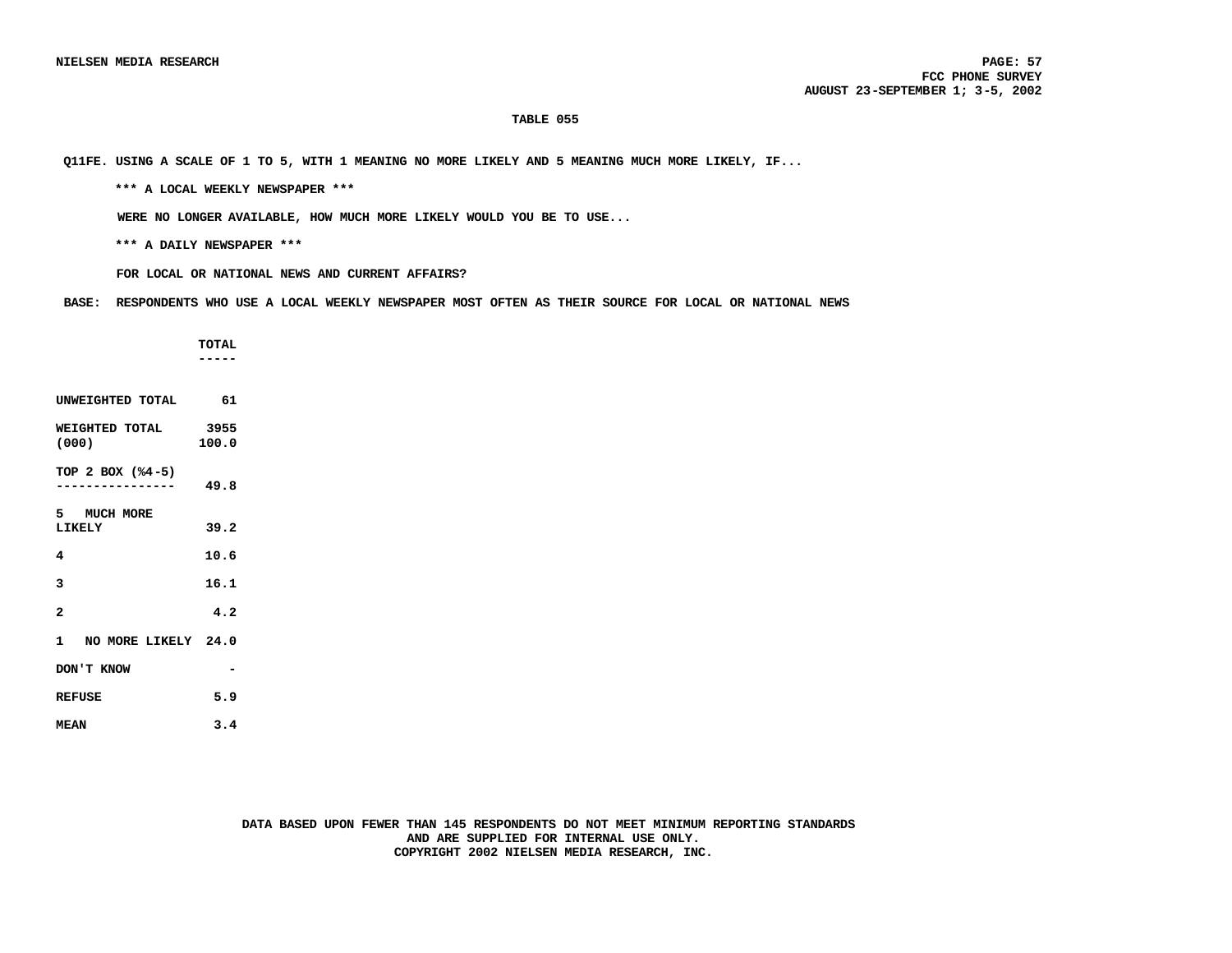**Q11FG. USING A SCALE OF 1 TO 5, WITH 1 MEANING NO MORE LIKELY AND 5 MEANING MUCH MORE LIKELY, IF...**

 **\*\*\* A LOCAL WEEKLY NEWSPAPER \*\*\***

 **WERE NO LONGER AVAILABLE, HOW MUCH MORE LIKELY WOULD YOU BE TO USE...**

 **\*\*\* RADIO \*\*\***

 **FOR LOCAL OR NATIONAL NEWS AND CURRENT AFFAIRS?**

 **BASE: RESPONDENTS WHO USE A LOCAL WEEKLY NEWSPAPER MOST OFTEN AS THEIR SOURCE FOR LOCAL OR NATIONAL NEWS**

 **TOTAL ----- UNWEIGHTED TOTAL 61 WEIGHTED TOTAL 3955**<br>(000) 100.0 **(000) 100.0 TOP 2 BOX (%4-5) ---------------- 25.8 5 MUCH MORE LIKELY 18.0 4 7.8 3 27.0 2 3.6 1 NO MORE LIKELY 37.8 DON'T KNOW - REFUSE 5.8 MEAN 2.6**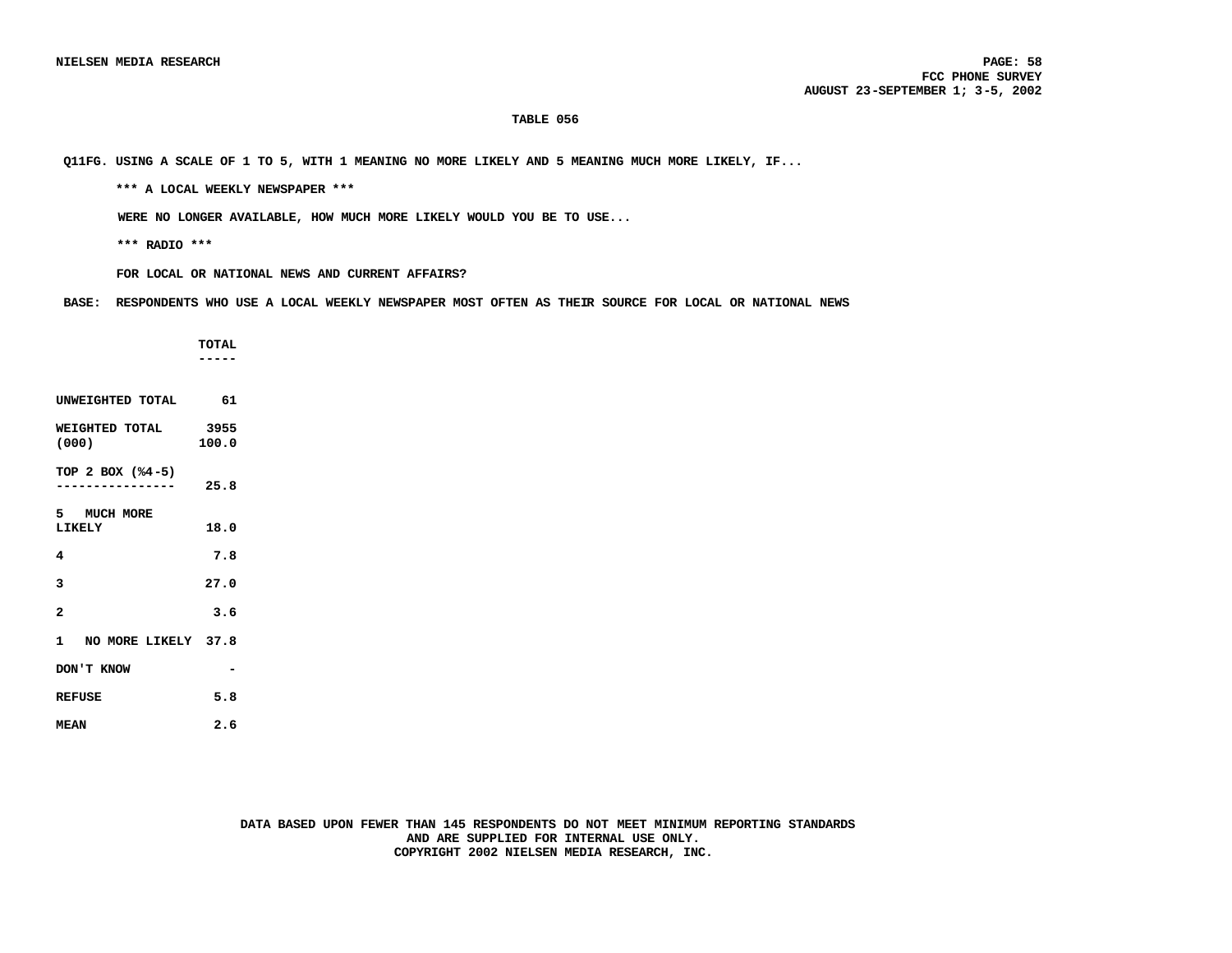**Q11GA. USING A SCALE OF 1 TO 5, WITH 1 MEANING NO MORE LIKELY AND 5 MEANING MUCH MORE LIKELY, IF...**

 **\*\*\* RADIO \*\*\***

 **WERE NO LONGER AVAILABLE, HOW MUCH MORE LIKELY WOULD YOU BE TO USE...**

 **\*\*\* BROADCAST TV CHANNELS \*\*\***

 **FOR LOCAL OR NATIONAL NEWS AND CURRENT AFFAIRS?**

 **BASE: RESPONDENTS WHO USE RADIO MOST OFTEN AS THEIR SOURCE FOR LOCAL OR NATIONAL NEWS**

 **TOTAL -----**

| UNWEIGHTED TOTAL              | 295   |
|-------------------------------|-------|
| WEIGHTED TOTAL 20328<br>(000) | 100.0 |
| TOP 2 BOX (%4-5)              | 58.8  |
| 5 MUCH MORE<br>LIKELY         | 34.4  |
| 4                             | 24.4  |
| 3                             | 19.5  |
| $\overline{a}$                | 7.1   |
| 1 NO MORE LIKELY 14.2         |       |
| DON'T KNOW                    |       |
| <b>REFUSE</b>                 | 0.5   |
| <b>MEAN</b>                   | 3.6   |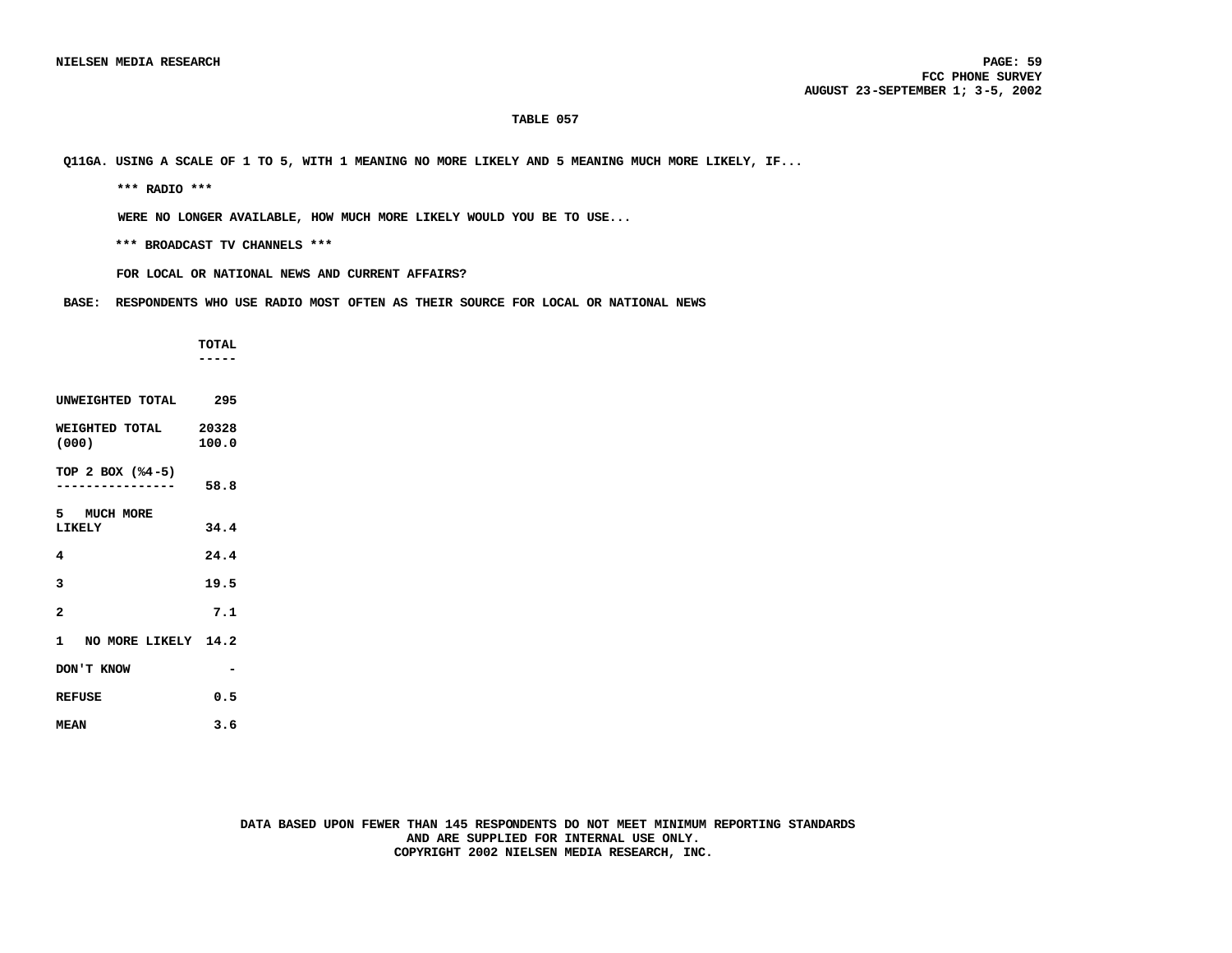**Q11GB. USING A SCALE OF 1 TO 5, WITH 1 MEANING NO MORE LIKELY AND 5 MEANING MUCH MORE LIKELY, IF...**

 **\*\*\* RADIO \*\*\***

 **WERE NO LONGER AVAILABLE, HOW MUCH MORE LIKELY WOULD YOU BE TO USE...**

 **\*\*\* CABLE OR SATELLITE NEWS CHANNELS \*\*\***

 **FOR LOCAL OR NATIONAL NEWS AND CURRENT AFFAIRS?**

 **BASE: RESPONDENTS WHO USE RADIO MOST OFTEN AS THEIR SOURCE FOR LOCAL OR NATIONAL NEWS**

 **TOTAL -----**

**UNWEIGHTED TOTAL 295 WEIGHTED TOTAL 20328**<br>(000) 100.0 **(000) 100.0 TOP 2 BOX (%4-5) ---------------- 44.1 5 MUCH MORE LIKELY 23.9 4 20.2 3 14.2 2 12.3 1 NO MORE LIKELY 27.1 DON'T KNOW 0.2 REFUSE 2.0 MEAN 3.0**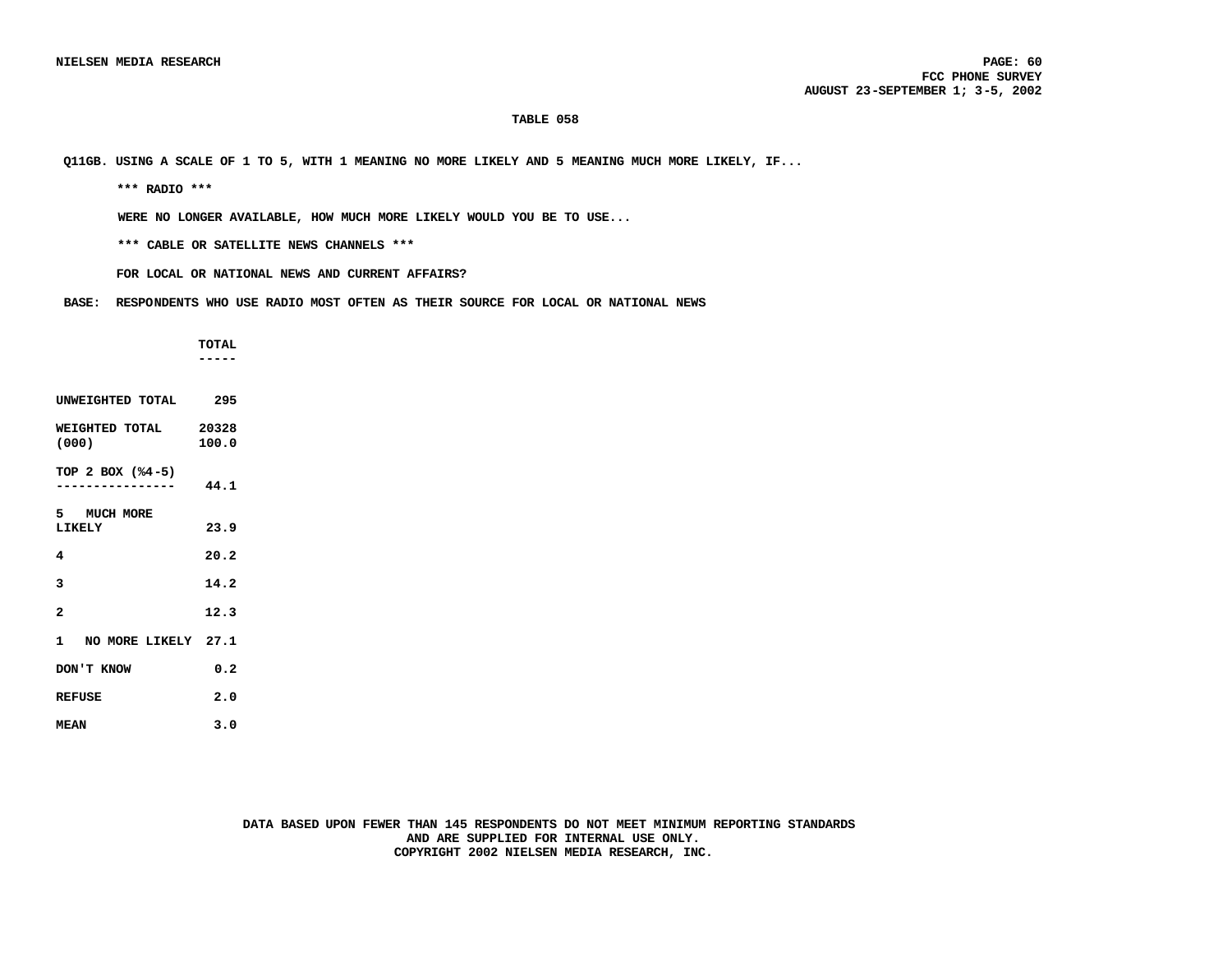**Q11GC. USING A SCALE OF 1 TO 5, WITH 1 MEANING NO MORE LIKELY AND 5 MEANING MUCH MORE LIKELY, IF...**

 **\*\*\* RADIO \*\*\***

 **WERE NO LONGER AVAILABLE, HOW MUCH MORE LIKELY WOULD YOU BE TO USE...**

 **\*\*\* THE INTERNET \*\*\***

 **FOR LOCAL OR NATIONAL NEWS AND CURRENT AFFAIRS?**

 **BASE: RESPONDENTS WHO USE RADIO MOST OFTEN AS THEIR SOURCE FOR LOCAL OR NATIONAL NEWS**

|                               | <b>TOTAL</b><br>----- |
|-------------------------------|-----------------------|
| UNWEIGHTED TOTAL 295          |                       |
| WEIGHTED TOTAL 20328<br>(000) | 100.0                 |
| TOP 2 BOX (%4-5)              | 24.9                  |
| 5 MUCH MORE<br>LIKELY         | 12.0                  |
| 4                             | 12.8                  |
| 3                             | 15.7                  |
| $\overline{\mathbf{c}}$       | 17.6                  |
| 1 NO MORE LIKELY 38.7         |                       |
| DON'T KNOW                    | 0.8                   |
| <b>REFUSE</b>                 | 2.3                   |
| <b>MEAN</b>                   | 2.4                   |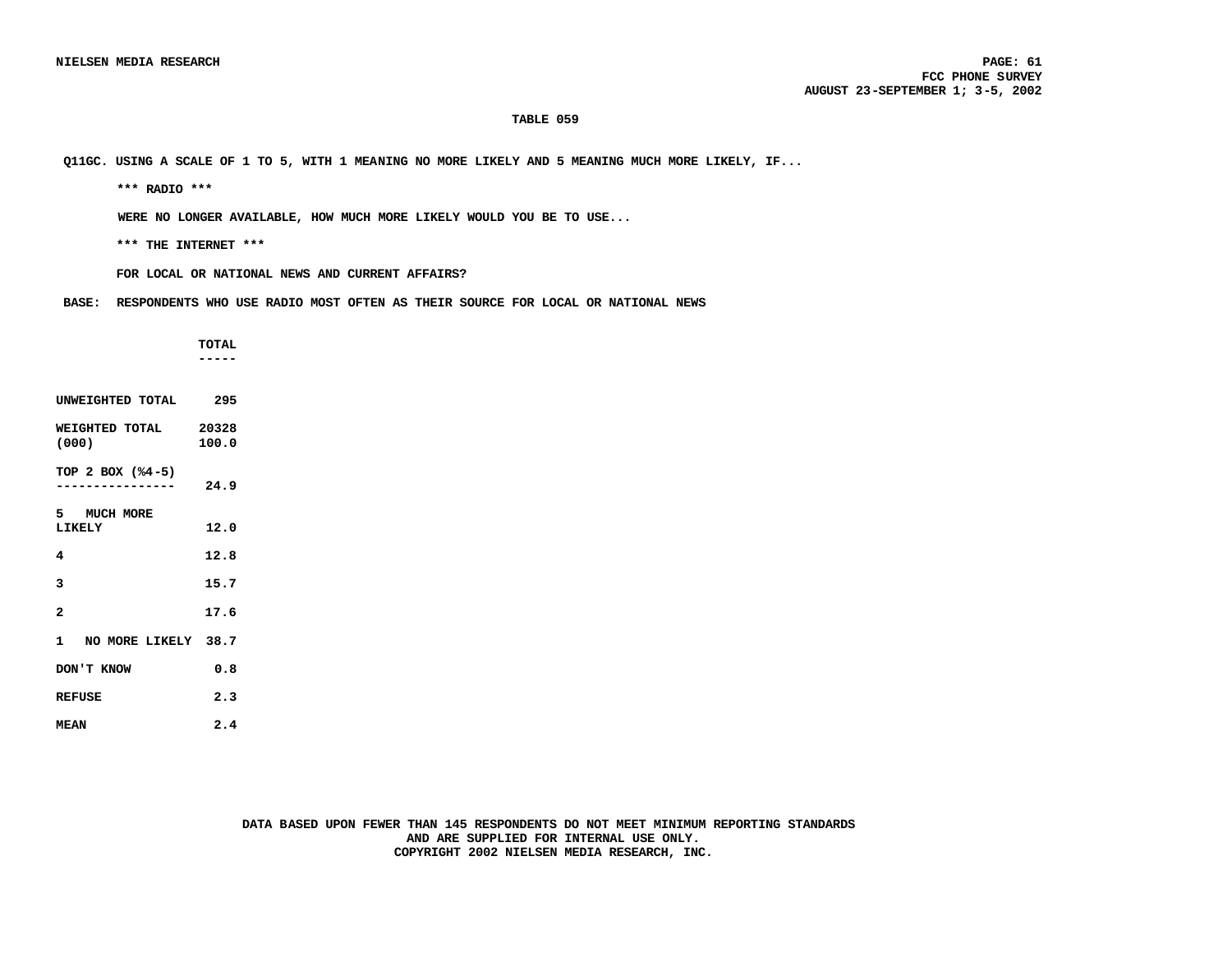**Q11GD. USING A SCALE OF 1 TO 5, WITH 1 MEANING NO MORE LIKELY AND 5 MEANING MUCH MORE LIKELY, IF...**

 **\*\*\* RADIO \*\*\***

 **WERE NO LONGER AVAILABLE, HOW MUCH MORE LIKELY WOULD YOU BE TO USE...**

 **\*\*\* MAGAZINES \*\*\***

 **FOR LOCAL OR NATIONAL NEWS AND CURRENT AFFAIRS?**

 **BASE: RESPONDENTS WHO USE RADIO MOST OFTEN AS THEIR SOURCE FOR LOCAL OR NATIONAL NEWS**

 **TOTAL ----- UNWEIGHTED TOTAL 295 WEIGHTED TOTAL 20328**<br>(000) 100.0 **(000) 100.0 TOP 2 BOX (%4-5) ---------------- 8.4 5 MUCH MORE LIKELY 4.8 4 3.6 3 14.0 2 18.2 1 NO MORE LIKELY 58.6 DON'T KNOW - REFUSE 0.7 MEAN 1.8**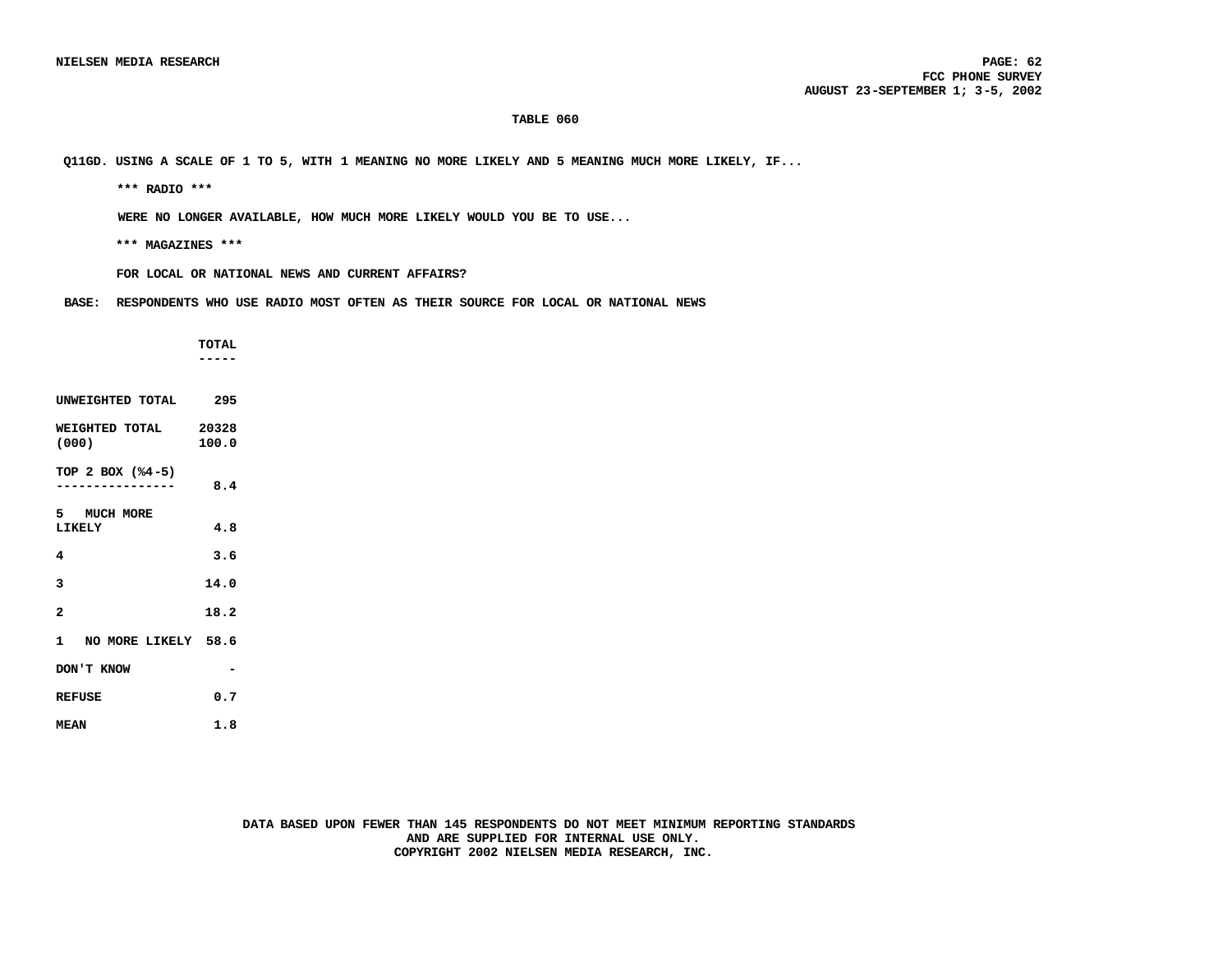**Q11GE. USING A SCALE OF 1 TO 5, WITH 1 MEANING NO MORE LIKELY AND 5 MEANING MUCH MORE LIKELY, IF...**

 **\*\*\* RADIO \*\*\***

 **WERE NO LONGER AVAILABLE, HOW MUCH MORE LIKELY WOULD YOU BE TO USE...**

 **\*\*\* A DAILY NEWSPAPER \*\*\***

 **FOR LOCAL OR NATIONAL NEWS AND CURRENT AFFAIRS?**

 **BASE: RESPONDENTS WHO USE RADIO MOST OFTEN AS THEIR SOURCE FOR LOCAL OR NATIONAL NEWS**

 **TOTAL ----- UNWEIGHTED TOTAL 295**

**WEIGHTED TOTAL 20328**<br>(000) 100.0 **(000) 100.0**

**TOP 2 BOX (%4-5) ---------------- 42.9**

**5 MUCH MORE LIKELY 23.8 4 19.1 3 19.6 2 11.4**

**1 NO MORE LIKELY 24.4 DON'T KNOW 0.3**

**REFUSE** 1.4

**MEAN 3.1**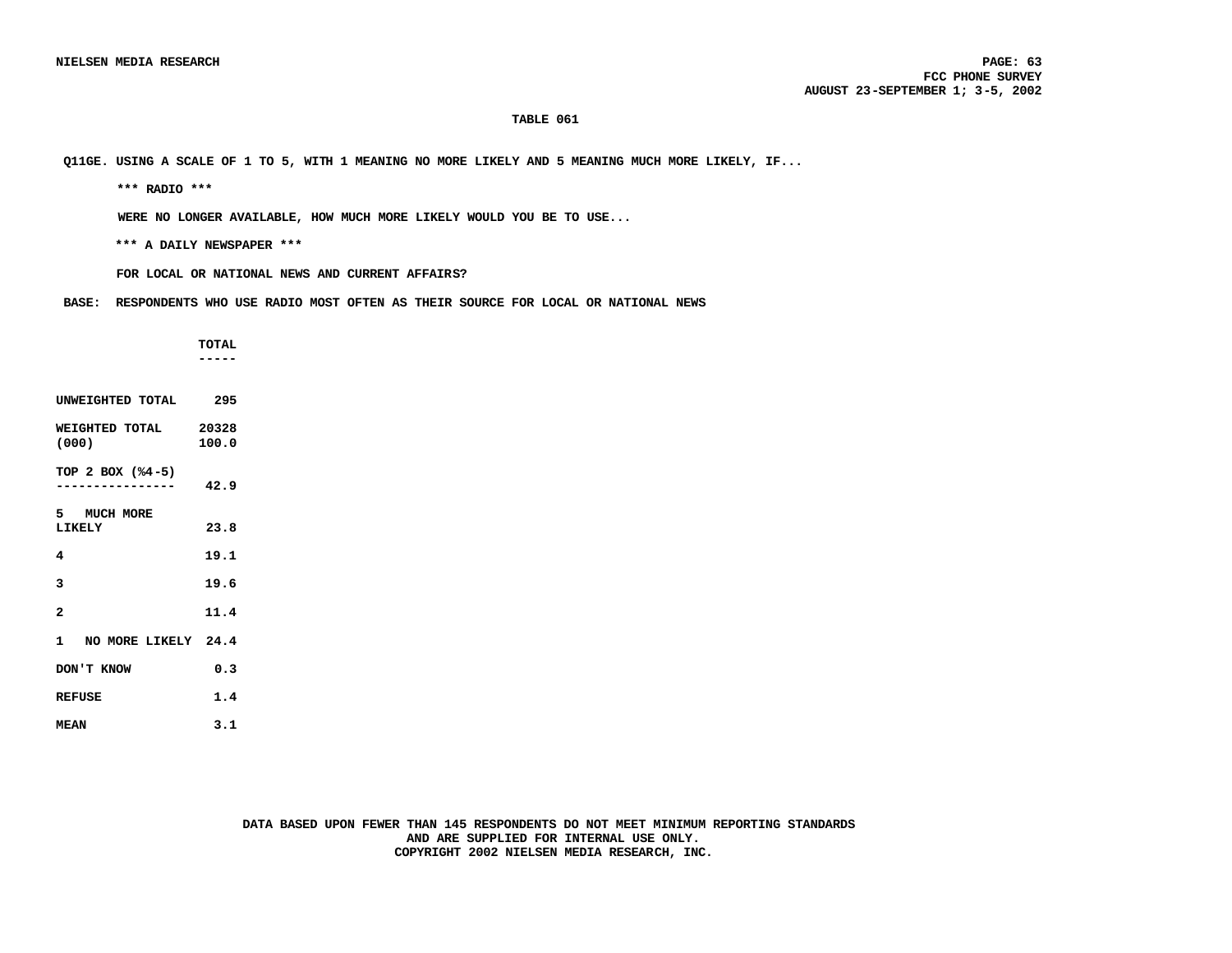**Q11GF. USING A SCALE OF 1 TO 5, WITH 1 MEANING NO MORE LIKELY AND 5 MEANING MUCH MORE LIKELY, IF...**

 **\*\*\* RADIO \*\*\***

 **WERE NO LONGER AVAILABLE, HOW MUCH MORE LIKELY WOULD YOU BE TO USE...**

 **\*\*\* A LOCAL WEEKLY NEWSPAPER \*\*\***

 **FOR LOCAL OR NATIONAL NEWS AND CURRENT AFFAIRS?**

 **BASE: RESPONDENTS WHO USE RADIO MOST OFTEN AS THEIR SOURCE FOR LOCAL OR NATIONAL NEWS**

 **TOTAL -----**

| UNWEIGHTED TOTAL        | 295            |
|-------------------------|----------------|
| WEIGHTED TOTAL<br>(000) | 20328<br>100.0 |
| TOP 2 BOX (%4-5)        | 29.0           |
| 5 MUCH MORE<br>LIKELY   | 16.7           |
| 4                       | 12.3           |
| 3                       | 20.3           |
| $\overline{a}$          | 16.2           |
| 1 NO MORE LIKELY 33.7   |                |
| DON'T KNOW              |                |
| <b>REFUSE</b>           | 0.7            |
| <b>MEAN</b>             | 2.6            |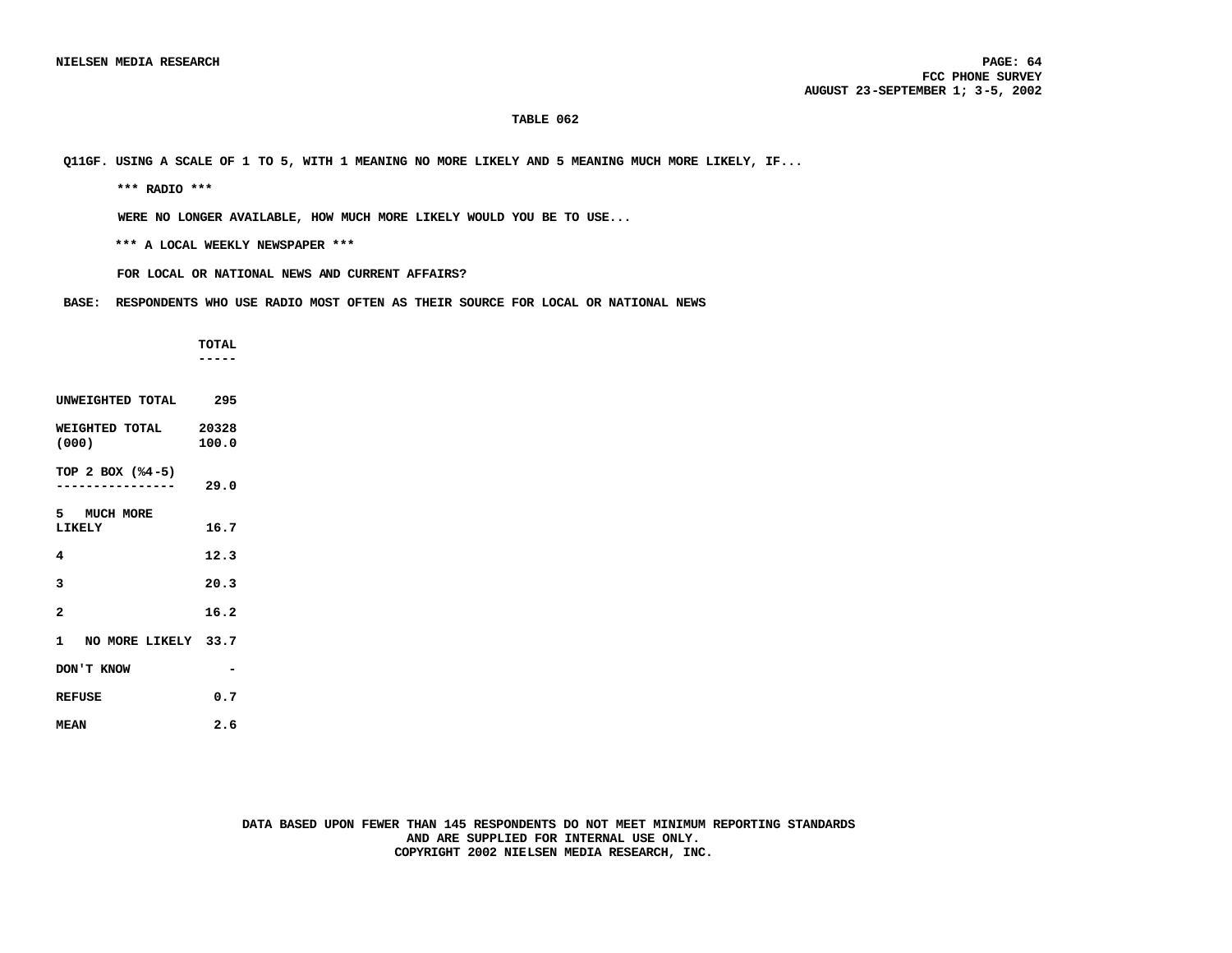**Q11HA. USING A SCALE OF 1 TO 5, WITH 1 MEANING NO MORE LIKELY AND 5 MEANING MUCH MORE LIKELY, IF...**

 **\*\*\* SOME OTHER SOURCE \*\*\***

 **WERE NO LONGER AVAILABLE, HOW MUCH MORE LIKELY WOULD YOU BE TO USE...**

 **\*\*\* BROADCAST TV CHANNELS \*\*\***

 **FOR LOCAL OR NATIONAL NEWS AND CURRENT AFFAIRS?**

 **BASE: RESPONDENTS WHO USE SOME OTHER SOURCE MOST OFTEN AS THEIR SOURCE FOR LOCAL OR NATIONAL NEWS**

 **TOTAL ----- UNWEIGHTED TOTAL 11 WEIGHTED TOTAL 600**<br>(000) 100.0 **TOP 2 BOX (%4-5) ---------------- 68.1 5 MUCH MORE LIKELY 27.7 4 40.4 3 6.7**

**1 NO MORE LIKELY 9.2 DON'T KNOW 6.7**

**2 9.2**

**REFUSE -**

**(000) 100.0**

**MEAN 3.7**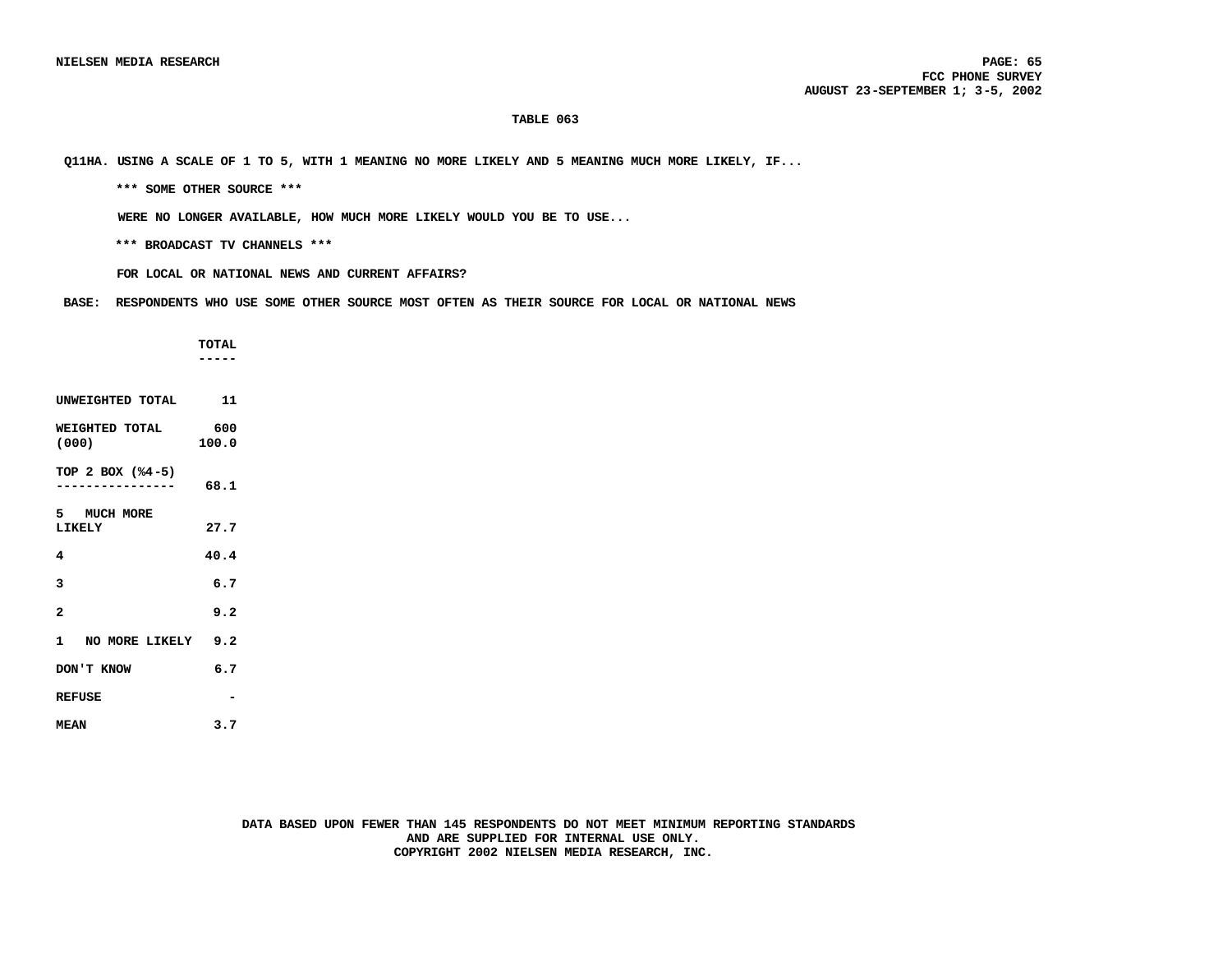**Q11HB. USING A SCALE OF 1 TO 5, WITH 1 MEANING NO MORE LIKELY AND 5 MEANING MUCH MORE LIKELY, IF...**

 **\*\*\* SOME OTHER SOURCE \*\*\***

 **WERE NO LONGER AVAILABLE, HOW MUCH MORE LIKELY WOULD YOU BE TO USE...**

 **\*\*\* CABLE OR SATELLITE NEWS CHANNELS \*\*\***

 **FOR LOCAL OR NATIONAL NEWS AND CURRENT AFFAIRS?**

 **BASE: RESPONDENTS WHO USE SOME OTHER SOURCE MOST OFTEN AS THEIR SOURCE FOR LOCAL OR NATIONAL NEWS**

 **TOTAL ----- UNWEIGHTED TOTAL 11 WEIGHTED TOTAL 600**<br>(000) 100.0 **TOP 2 BOX (%4-5) ---------------- 59.2 5 MUCH MORE LIKELY 59.2 4 - 3 11.2**

**2 -**

**(000) 100.0**

**1 NO MORE LIKELY 18.4**

**DON'T KNOW 11.2 REFUSE -**

**MEAN 3.9**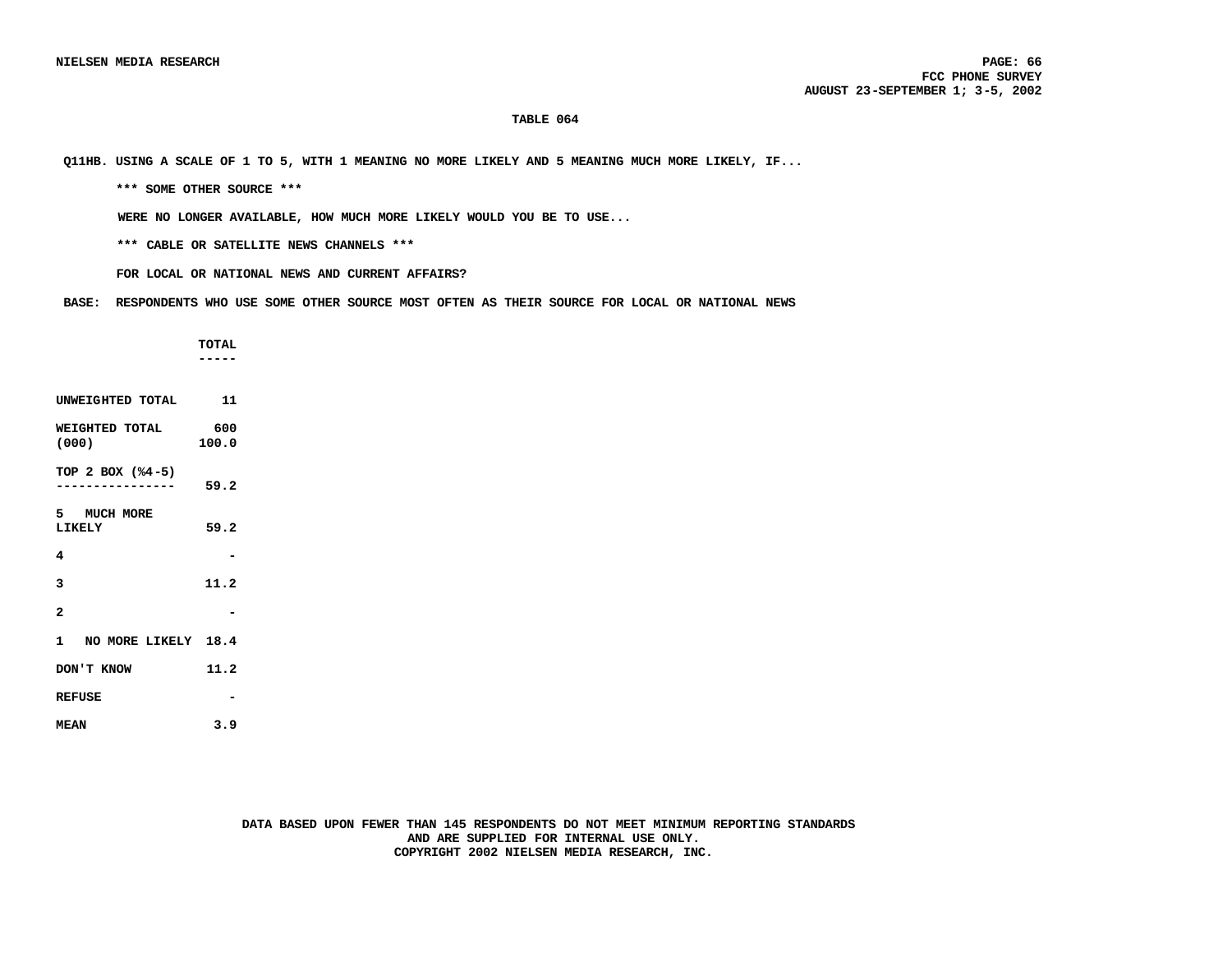**Q11HC. USING A SCALE OF 1 TO 5, WITH 1 MEANING NO MORE LIKELY AND 5 MEANING MUCH MORE LIKELY, IF...**

 **\*\*\* SOME OTHER SOURCE \*\*\***

 **WERE NO LONGER AVAILABLE, HOW MUCH MORE LIKELY WOULD YOU BE TO USE...**

 **\*\*\* THE INTERNET \*\*\***

 **FOR LOCAL OR NATIONAL NEWS AND CURRENT AFFAIRS?**

 **BASE: RESPONDENTS WHO USE SOME OTHER SOURCE MOST OFTEN AS THEIR SOURCE FOR LOCAL OR NATIONAL NEWS**

 **TOTAL ----- UNWEIGHTED TOTAL 11 WEIGHTED TOTAL 600**<br>(000) 100.0 **(000) 100.0 TOP 2 BOX (%4-5) ---------------- 24.7 5 MUCH MORE LIKELY 6.7 4 18.0 3 - 2 - 1 NO MORE LIKELY 57.3 DON'T KNOW 11.2 REFUSE 6.7**

**MEAN 2.0**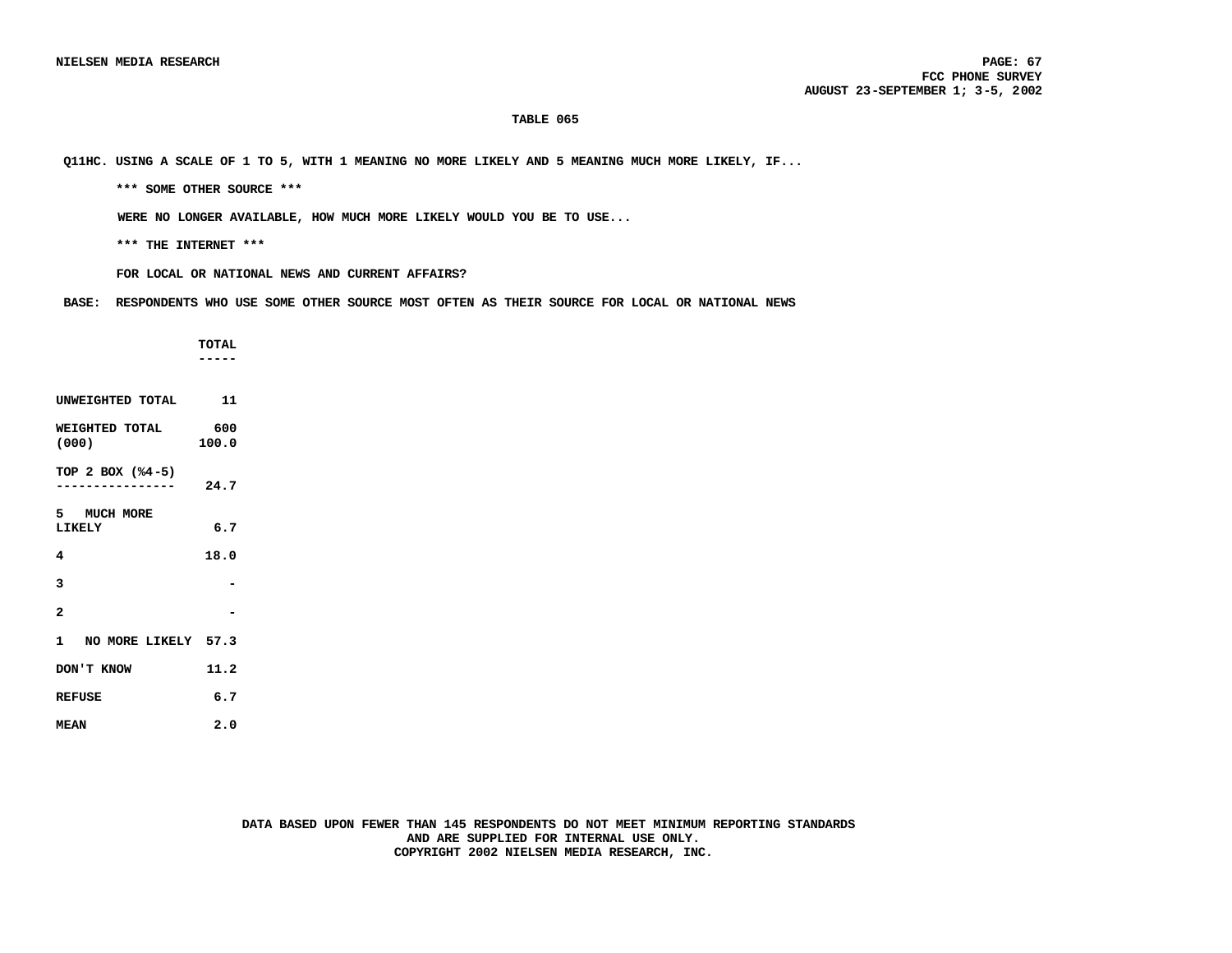**Q11HD. USING A SCALE OF 1 TO 5, WITH 1 MEANING NO MORE LIKELY AND 5 MEANING MUCH MORE LIKELY, IF...**

 **\*\*\* SOME OTHER SOURCE \*\*\***

 **WERE NO LONGER AVAILABLE, HOW MUCH MORE LIKELY WOULD YOU BE TO USE...**

 **\*\*\* MAGAZINES \*\*\***

 **FOR LOCAL OR NATIONAL NEWS AND CURRENT AFFAIRS?**

 **BASE: RESPONDENTS WHO USE SOME OTHER SOURCE MOST OFTEN AS THEIR SOURCE FOR LOCAL OR NATIONAL NEWS**

 **TOTAL ----- UNWEIGHTED TOTAL 11 WEIGHTED TOTAL 600**<br>(000) 100.0 **(000) 100.0 TOP 2 BOX (%4-5) ---------------- 8.2 5 MUCH MORE LIKELY 8.2 4 - 3 - 2 22.4 1 NO MORE LIKELY 62.6 DON'T KNOW 6.7 REFUSE - MEAN 1.6**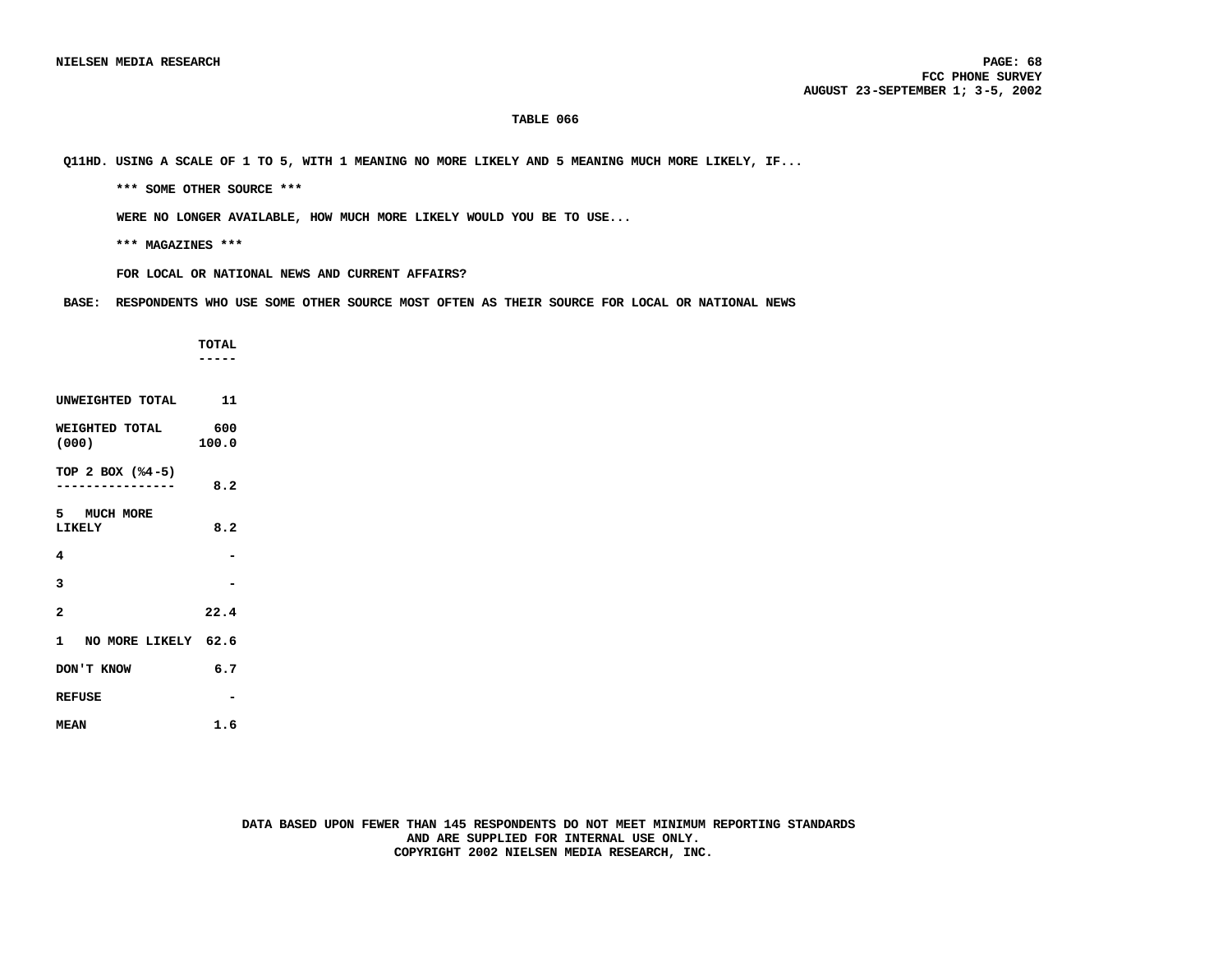**Q11HE. USING A SCALE OF 1 TO 5, WITH 1 MEANING NO MORE LIKELY AND 5 MEANING MUCH MORE LIKELY, IF...**

 **\*\*\* SOME OTHER SOURCE \*\*\***

 **WERE NO LONGER AVAILABLE, HOW MUCH MORE LIKELY WOULD YOU BE TO USE...**

 **\*\*\* A DAILY NEWSPAPER \*\*\***

 **FOR LOCAL OR NATIONAL NEWS AND CURRENT AFFAIRS?**

 **BASE: RESPONDENTS WHO USE SOME OTHER SOURCE MOST OFTEN AS THEIR SOURCE FOR LOCAL OR NATIONAL NEWS**

 **TOTAL ----- UNWEIGHTED TOTAL 11 WEIGHTED TOTAL 600**<br>(000) 100.0 **(000) 100.0 TOP 2 BOX (%4-5) ---------------- 24.2 5 MUCH MORE LIKELY 24.2 4 - 3 30.7 2 27.2 1 NO MORE LIKELY - DON'T KNOW 11.2 REFUSE 6.7 MEAN 3.3**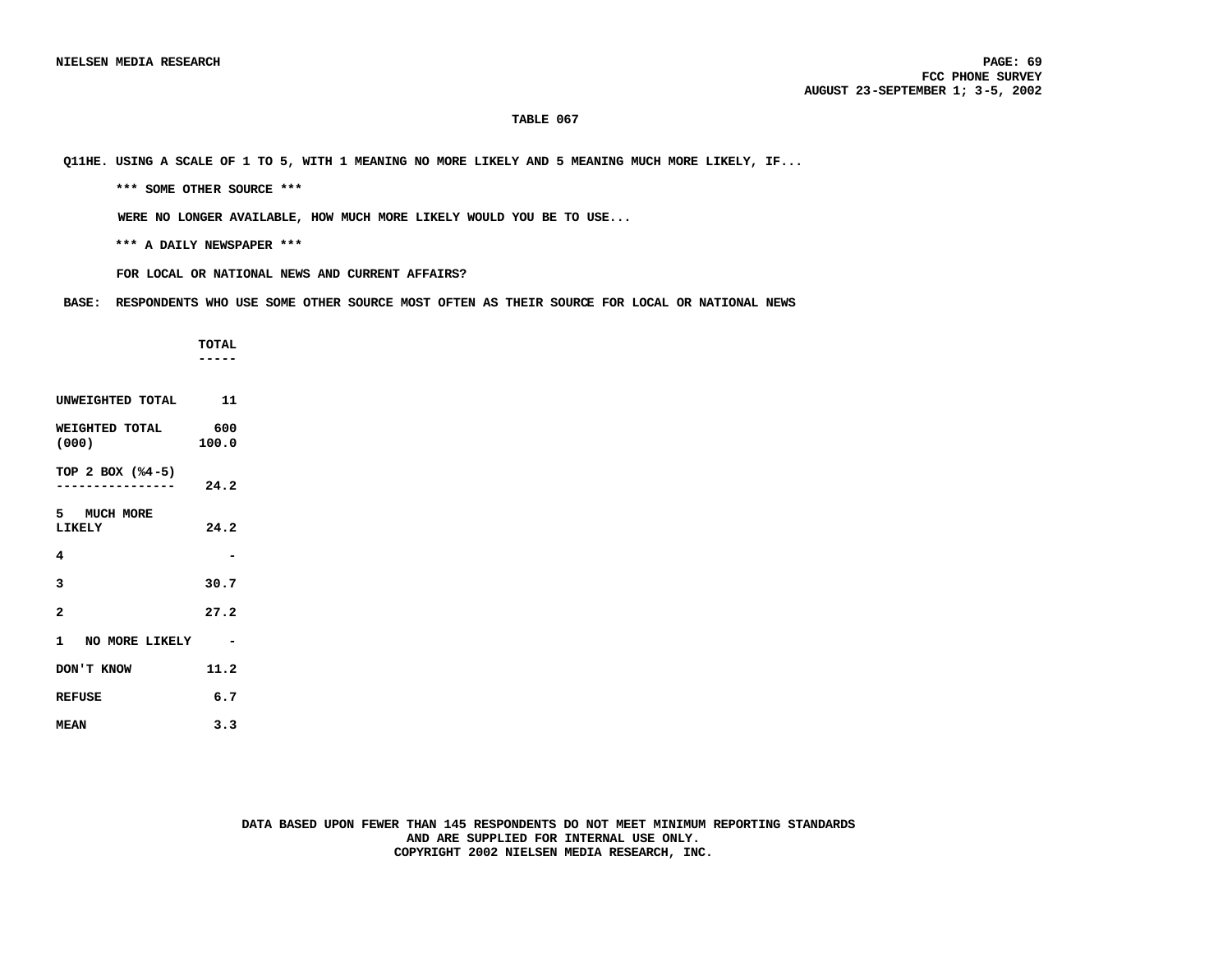**Q11HF. USING A SCALE OF 1 TO 5, WITH 1 MEANING NO MORE LIKELY AND 5 MEANING MUCH MORE LIKELY, IF...**

 **\*\*\* SOME OTHER SOURCE \*\*\***

 **WERE NO LONGER AVAILABLE, HOW MUCH MORE LIKELY WOULD YOU BE TO USE...**

 **\*\*\* A LOCAL WEEKLY NEWSPAPER \*\*\***

 **FOR LOCAL OR NATIONAL NEWS AND CURRENT AFFAIRS?**

 **BASE: RESPONDENTS WHO USE SOME OTHER SOURCE MOST OFTEN AS THEIR SOURCE FOR LOCAL OR NATIONAL NEWS**

 **TOTAL ----- UNWEIGHTED TOTAL 11 WEIGHTED TOTAL 600**<br>(000) 100.0 **(000) 100.0 TOP 2 BOX (%4-5) ---------------- 26.2 5 MUCH MORE LIKELY 26.2 4 - 3 19.5 2 9.2 1 NO MORE LIKELY 45.1 DON'T KNOW - REFUSE - MEAN 2.5**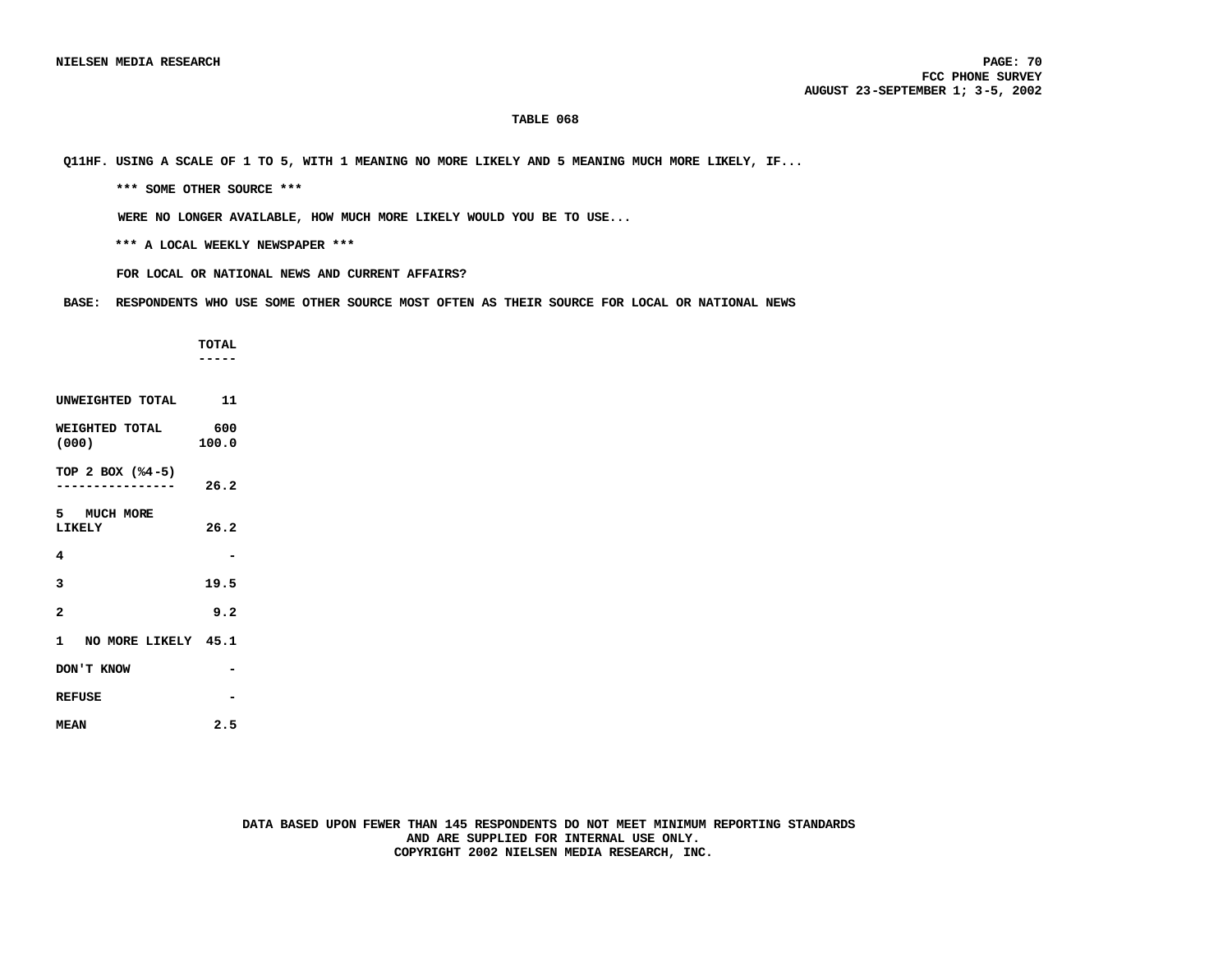**Q11HG. USING A SCALE OF 1 TO 5, WITH 1 MEANING NO MORE LIKELY AND 5 MEANING MUCH MORE LIKELY, IF...**

 **\*\*\* SOME OTHER SOURCE \*\*\***

 **WERE NO LONGER AVAILABLE, HOW MUCH MORE LIKELY WOULD YOU BE TO USE...**

 **\*\*\* RADIO \*\*\***

 **FOR LOCAL OR NATIONAL NEWS AND CURRENT AFFAIRS?**

 **BASE: RESPONDENTS WHO USE SOME OTHER SOURCE MOST OFTEN AS THEIR SOURCE FOR LOCAL OR NATIONAL NEWS**

|                       | <b>TOTAL</b> |
|-----------------------|--------------|
|                       | .            |
|                       |              |
| UNWEIGHTED TOTAL      | 11           |
| WEIGHTED TOTAL        | 600          |
| (000)                 | 100.0        |
|                       |              |
| TOP 2 BOX (%4-5)      | 42.2         |
|                       |              |
| 5 MUCH MORE           |              |
| LIKELY                | 15.0         |
|                       |              |
| 4                     | 27.2         |
| 3                     | 8.2          |
|                       |              |
| $\overline{a}$        | 29.2         |
|                       |              |
| 1 NO MORE LIKELY 20.4 |              |
|                       |              |
| DON'T KNOW            |              |
| <b>REFUSE</b>         |              |
|                       |              |
| <b>MEAN</b>           | 2.9          |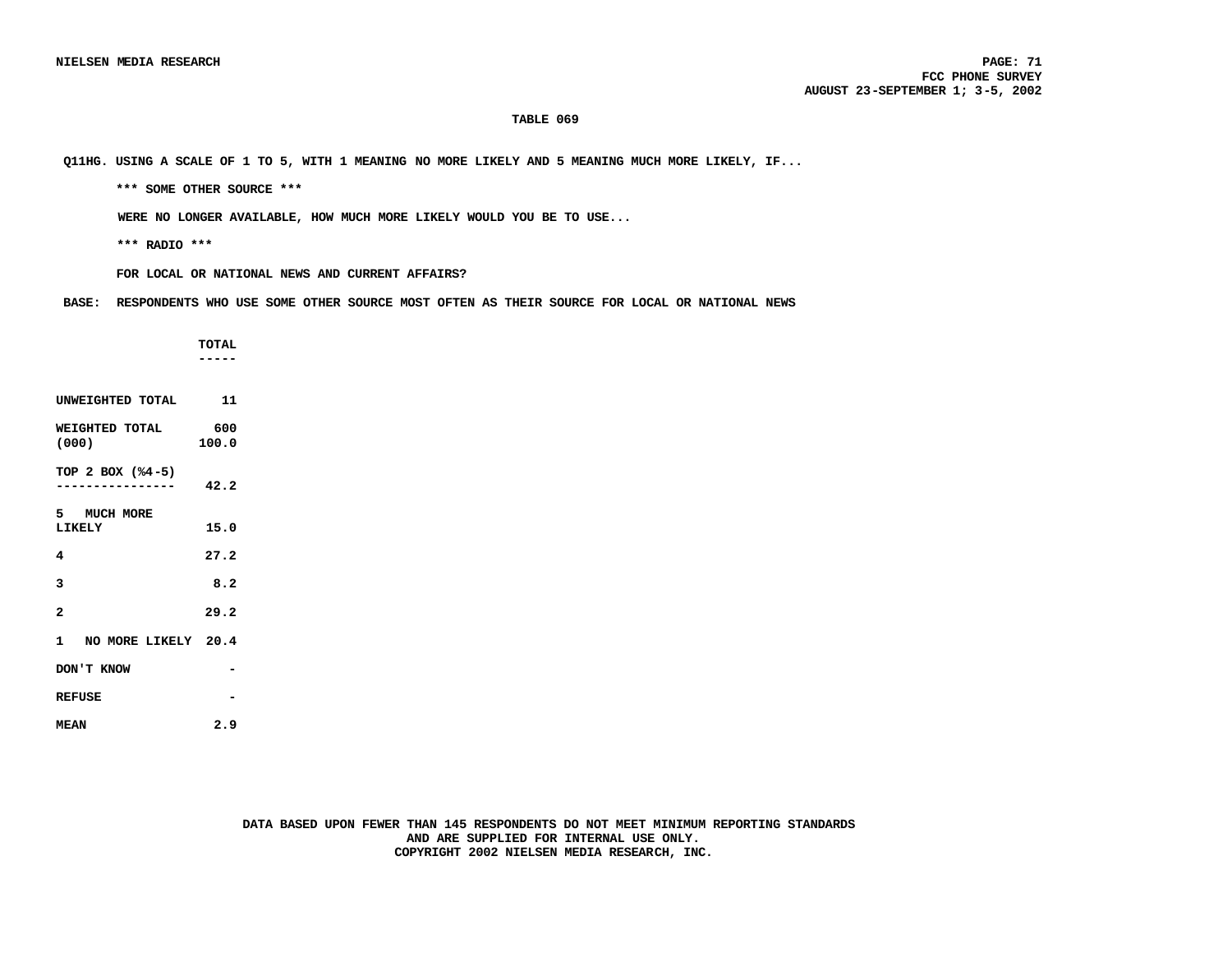**Q12A. IN THE FUTURE, FOR LOCAL OR NATIONAL NEWS AND INFORMATION ABOUT CURRENT AFFAIRS, WOULD YOU SAY YOU EXPECT TO USE...**

 **\*\*\* THE RADIO \*\*\***

 **MORE OFTEN, LESS OFTEN OR ABOUT THE SAME AMOUNT AS YOU DO TODAY?**

 **BASE: ALL RESPONDENTS**

 **TOTAL -----**

| INWETGHTED TOTAL        | 3136            |
|-------------------------|-----------------|
| WEIGHTED TOTAL<br>(000) | 205510<br>100.0 |
| MORE OFTEN              | 15.2            |
| LESS OFTEN              | 9.5             |
| <b>ABOUT THE SAME</b>   | 74.8            |
| DON'T KNOW              | 0.1             |
| REFUSE                  | 0.5             |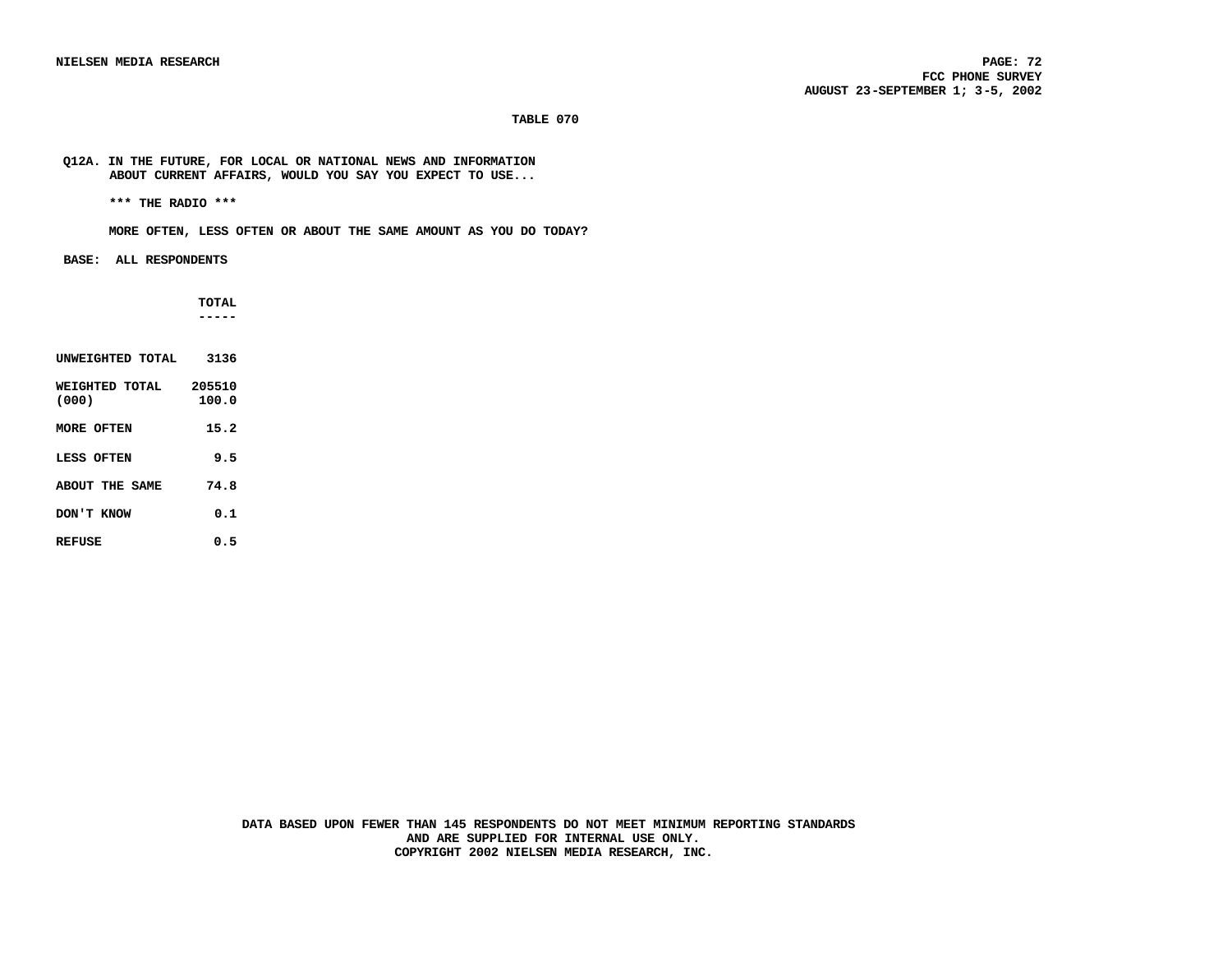**Q12B. IN THE FUTURE, FOR LOCAL OR NATIONAL NEWS AND INFORMATION ABOUT CURRENT AFFAIRS, WOULD YOU SAY YOU EXPECT TO USE ...**

 **\*\*\* THE INTERNET \*\*\***

 **MORE OFTEN, LESS OFTEN OR ABOUT THE SAME AMOUNT AS YOU DO TODAY?**

 **BASE: ALL RESPONDENTS**

 **TOTAL -----**

| UNWEIGHTED TOTAL        | 3136            |
|-------------------------|-----------------|
| WEIGHTED TOTAL<br>(000) | 205510<br>100.0 |
| MORE OFTEN              | 24.7            |
| LESS OFTEN              | 16.4            |
| ABOUT THE SAME          | 54.5            |
| <b>DON'T KNOW</b>       | 0.7             |
| <b>REFUSE</b>           | 3.8             |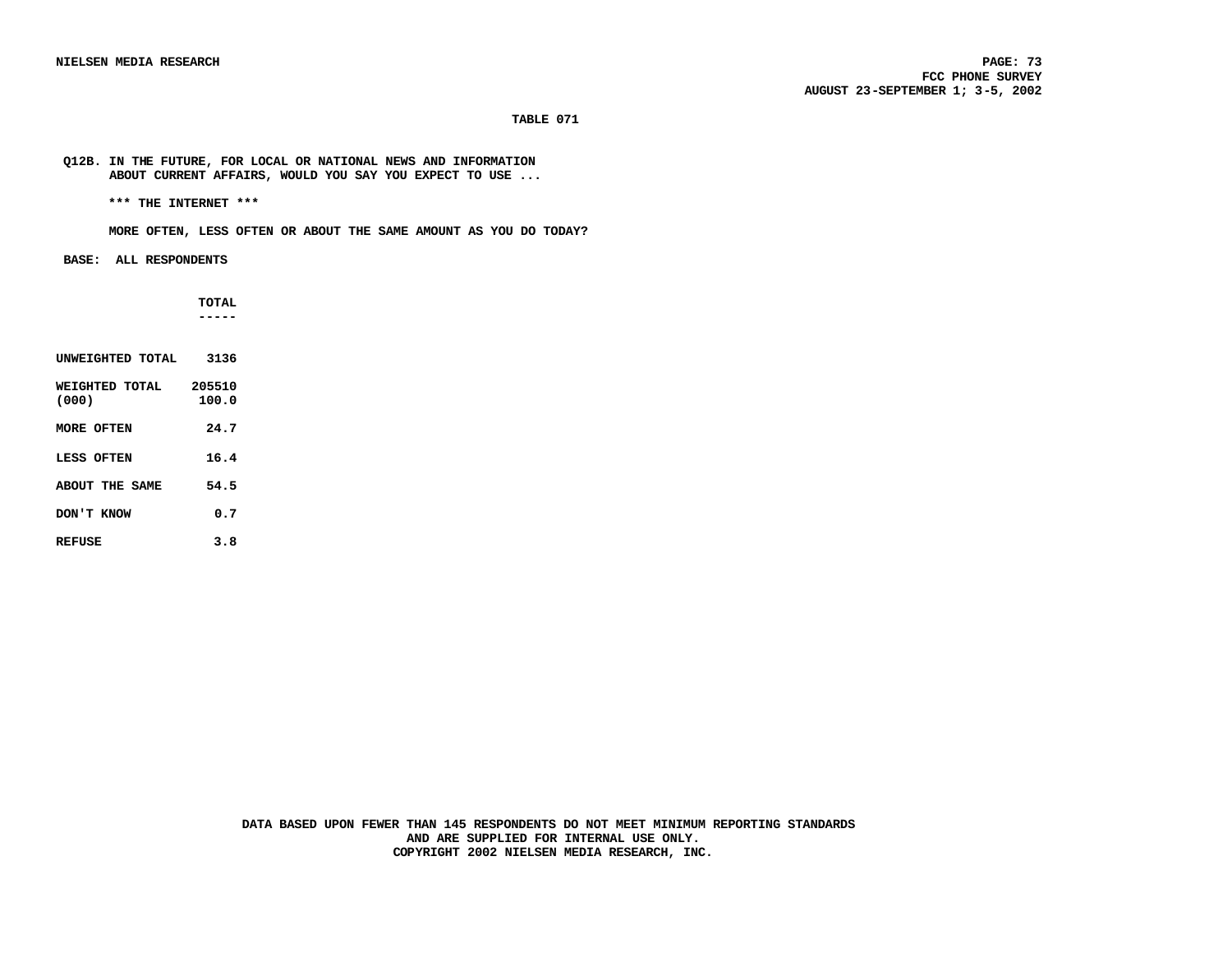**Q12C. IN THE FUTURE, FOR LOCAL OR NATIONAL NEWS AND INFORMATION ABOUT CURRENT AFFAIRS, WOULD YOU SAY YOU EXPECT TO USE...**

 **\*\*\* MAGAZINES \*\*\***

 **MORE OFTEN, LESS OFTEN OR ABOUT THE SAME AMOUNT AS YOU DO TODAY?**

 **BASE: ALL RESPONDENTS**

 **TOTAL -----**

| INWETGHTED TOTAL        | 3136            |
|-------------------------|-----------------|
| WEIGHTED TOTAL<br>(000) | 205510<br>100.0 |
| MORE OFTEN              | 5.3             |
| LESS OFTEN              | 25.4            |
| ABOUT THE SAME          | 67.6            |
| DON'T KNOW              | 0.1             |
| REFUSE                  | 1.6             |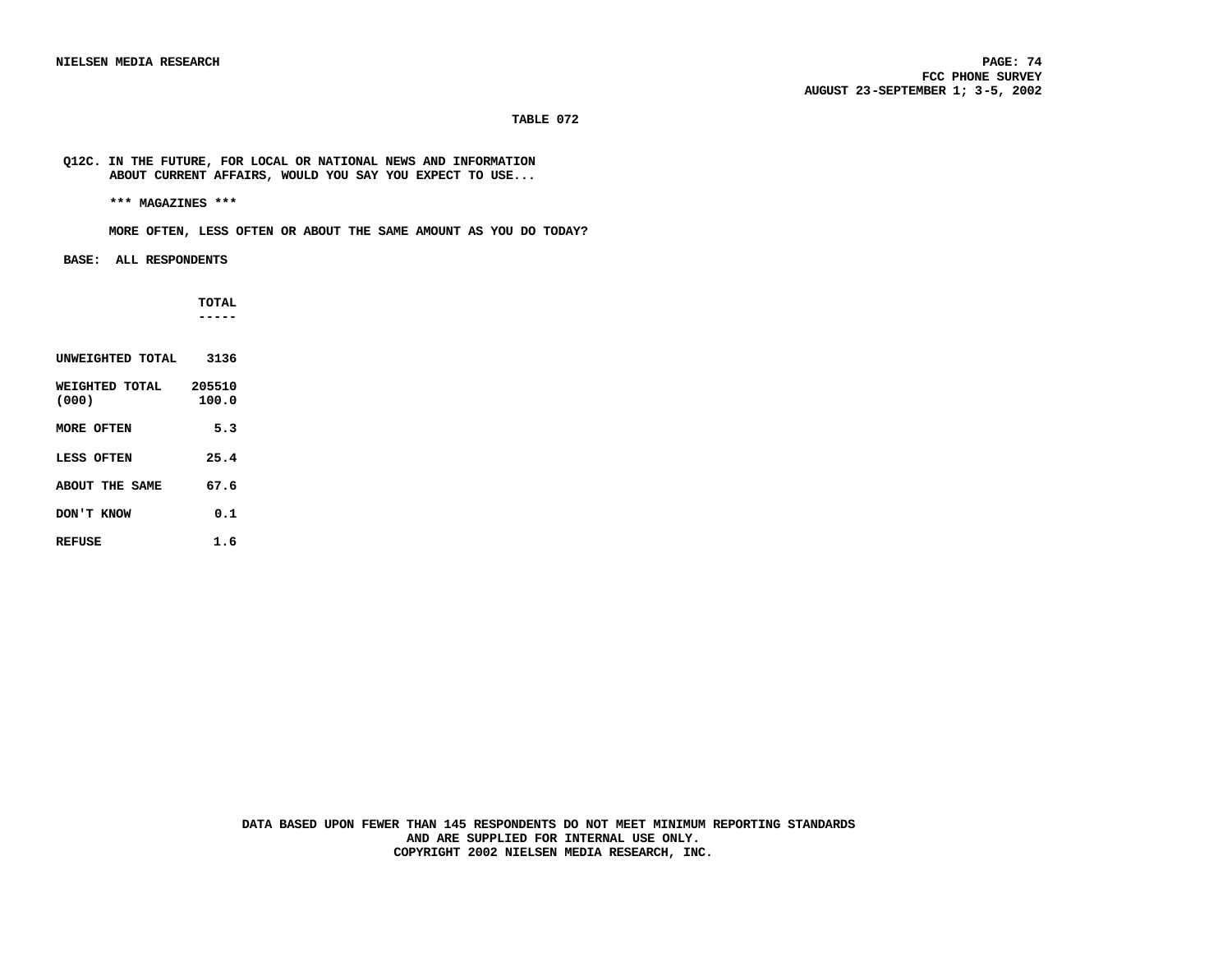# **Q12D. IN THE FUTURE, FOR LOCAL OR NATIONAL NEWS AND INFORMATION ABOUT CURRENT AFFAIRS, WOULD YOU SAY YOU EXPECT TO USE...**

 **\*\*\* BROADCAST TELEVISION CHANNELS \*\*\***

 **MORE OFTEN, LESS OFTEN OR ABOUT THE SAME AMOUNT AS YOU DO TODAY?**

 **BASE: ALL RESPONDENTS**

 **TOTAL -----**

| INWETGHTED TOTAL        | 3136            |
|-------------------------|-----------------|
| WEIGHTED TOTAL<br>(000) | 205510<br>100.0 |
| MORE OFTEN              | 18.2            |
| LESS OFTEN              | 5.7             |
| ABOUT THE SAME          | 75.2            |
| DON'T KNOW              | 0.4             |
| REFUSE                  | 0.5             |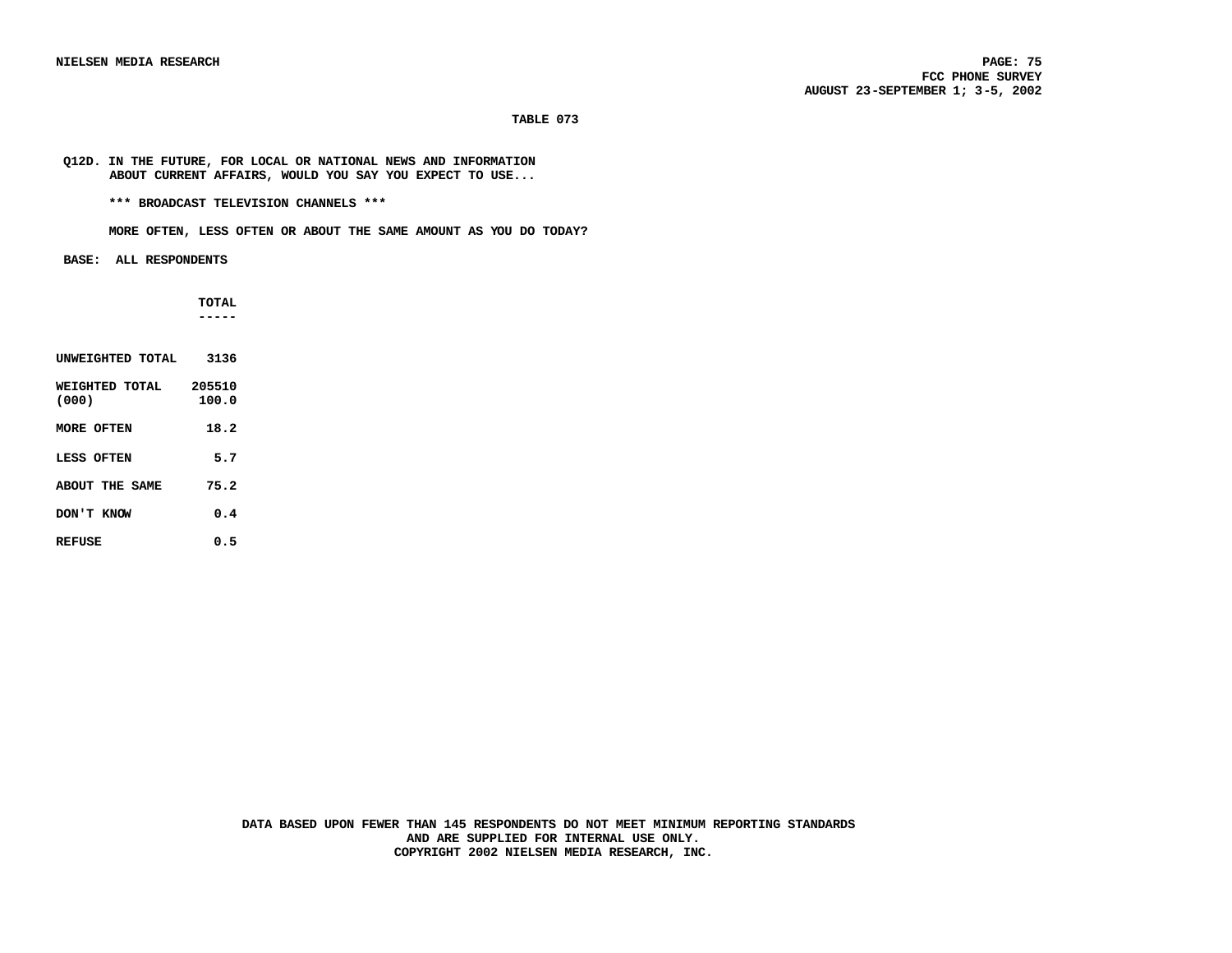## **Q12E. IN THE FUTURE, FOR LOCAL OR NATIONAL NEWS AND INFORMATION ABOUT CURRENT AFFAIRS, WOULD YOU SAY YOU EXPECT TO USE...**

 **\*\*\* CABLE OR SATELLITE NEWS CHANNELS \*\*\***

 **MORE OFTEN, LESS OFTEN OR ABOUT THE SAME AMOUNT AS YOU DO TODAY?**

 **BASE: ALL RESPONDENTS**

 **TOTAL -----**

| INWETCHTED TOTAL        | 3136            |
|-------------------------|-----------------|
| WEIGHTED TOTAL<br>(000) | 205510<br>100.0 |
| MORE OFTEN              | 21.8            |
| LESS OFTEN              | 8.5             |
| ABOUT THE SAME          | 68.2            |
| DON'T KNOW              | 0.2             |
| <b>REFUSE</b>           | 1.3             |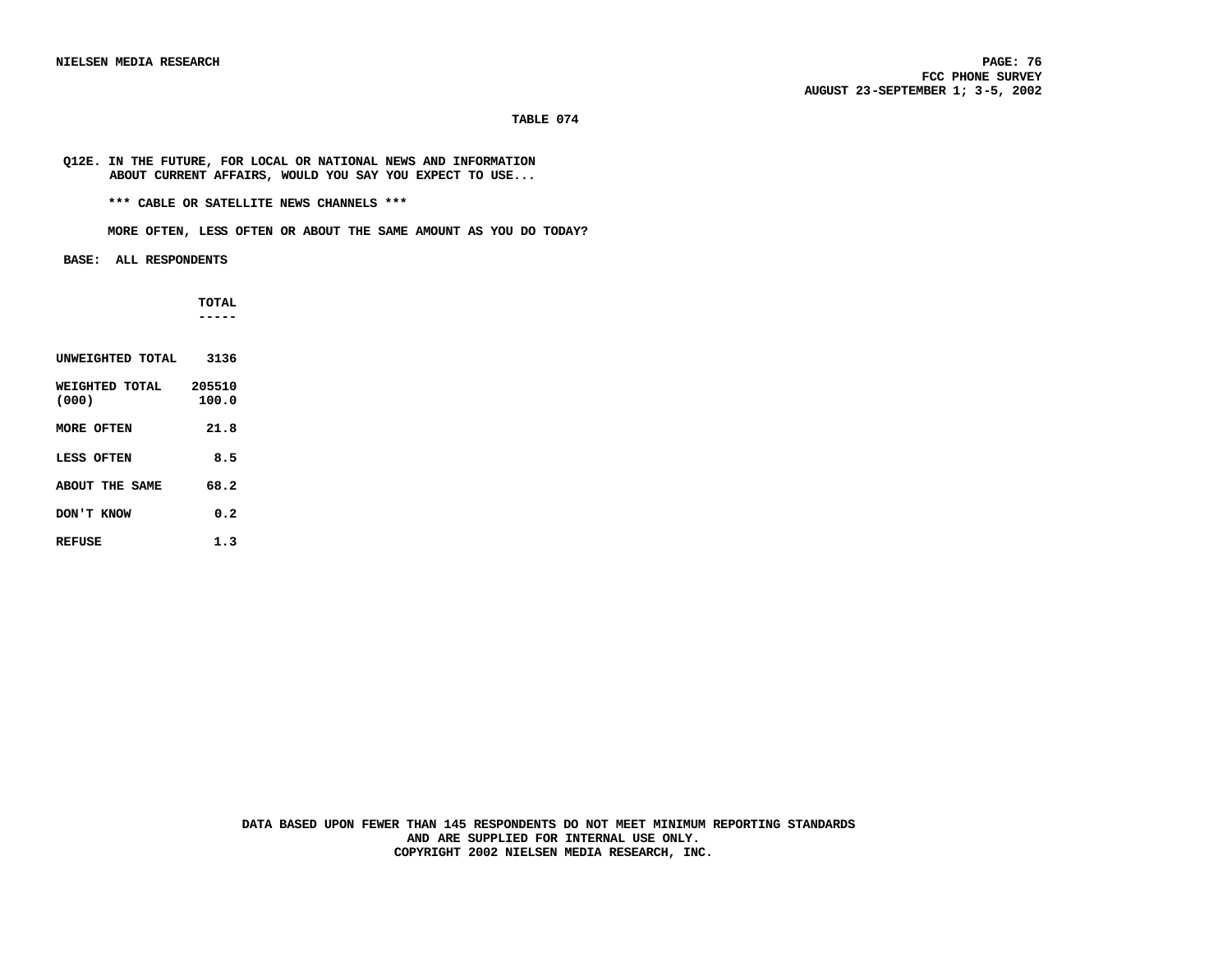# **Q12F. IN THE FUTURE, FOR LOCAL OR NATIONAL NEWS AND INFORMATION ABOUT CURRENT AFFAIRS, WOULD YOU SAY YOU EXPECT TO USE...**

 **\*\*\* A DAILY NEWSPAPER \*\*\***

 **MORE OFTEN, LESS OFTEN OR ABOUT THE SAME AMOUNT AS YOU DO TODAY?**

 **BASE: ALL RESPONDENTS**

 **TOTAL -----**

| UNWEIGHTED TOTAL        | 3136            |
|-------------------------|-----------------|
| WEIGHTED TOTAL<br>(000) | 205510<br>100.0 |
| MORE OFTEN              | 15.8            |
| LESS OFTEN              | 9.4             |
| <b>ABOUT THE SAME</b>   | 74.0            |
| DON'T KNOW              | 0.0             |
| <b>REFUSE</b>           | 0.8             |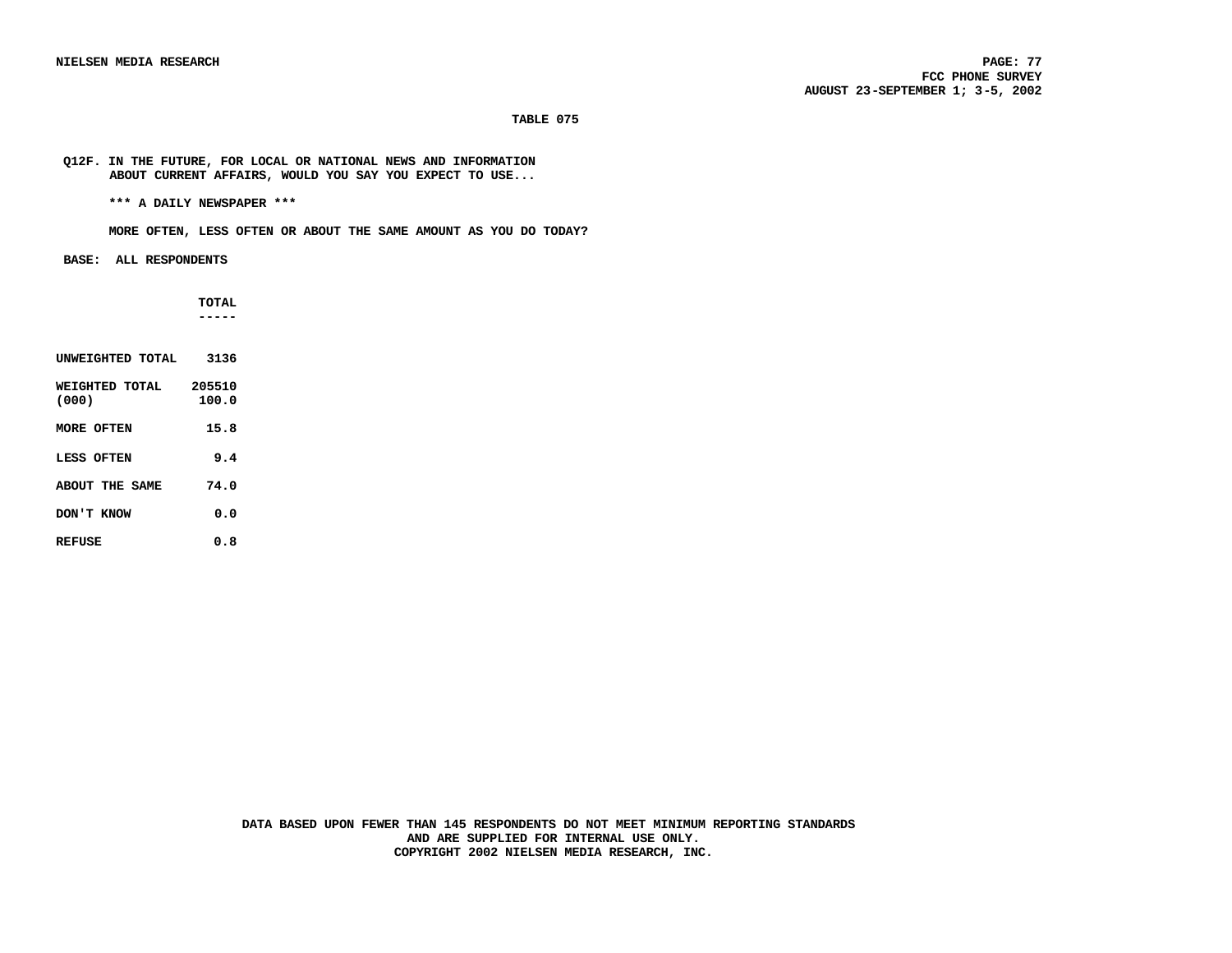# **Q12G. IN THE FUTURE, FOR LOCAL OR NATIONAL NEWS AND INFORMATION ABOUT CURRENT AFFAIRS, WOULD YOU SAY YOU EXPECT TO USE...**

 **\*\*\* A LOCAL WEEKLY NEWSPAPER \*\*\***

 **MORE OFTEN, LESS OFTEN OR ABOUT THE SAME AMOUNT AS YOU DO TODAY?**

 **BASE: ALL RESPONDENTS**

 **TOTAL -----**

| INWETGHTED TOTAL        | 3136            |
|-------------------------|-----------------|
| WETCHTED TOTAL<br>(000) | 205510<br>100.0 |
| MORE OFTEN              | 10.1            |
| LESS OFTEN              | 15.7            |
| <b>ABOUT THE SAME</b>   | 72.5            |
| DON'T KNOW              | 0.5             |
| <b>REFUSE</b>           | 1.2             |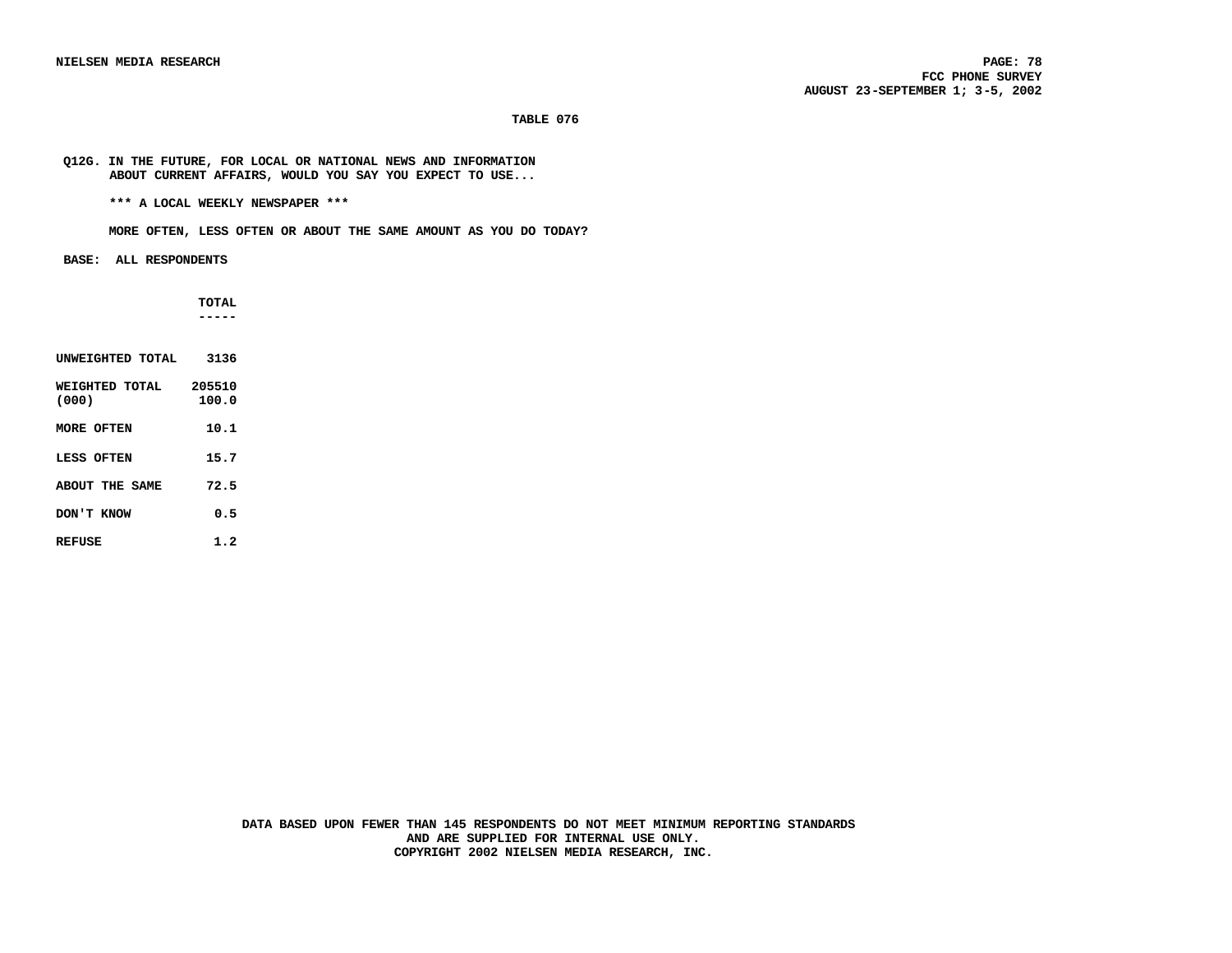# **Q13. DO YOU CURRENTLY HAVE ACCESS TO THE INTERNET AT HOME, AT WORK OR BOTH?**

## **BASE: ALL RESPONDENTS**

 **TOTAL -----**

| UNWEIGHTED TOTAL                | 3136            |
|---------------------------------|-----------------|
| WEIGHTED TOTAL<br>(000)         | 205510<br>100.0 |
| NO ACCESS TO<br><b>INTERNET</b> | 20.6            |
| HOME                            | 34.5            |
| <b>WORK</b>                     | 6.3             |
| <b>BOTH</b>                     | 38.4            |
| DON'T KNOW                      |                 |
| <b>REFUSE</b>                   | 0.1             |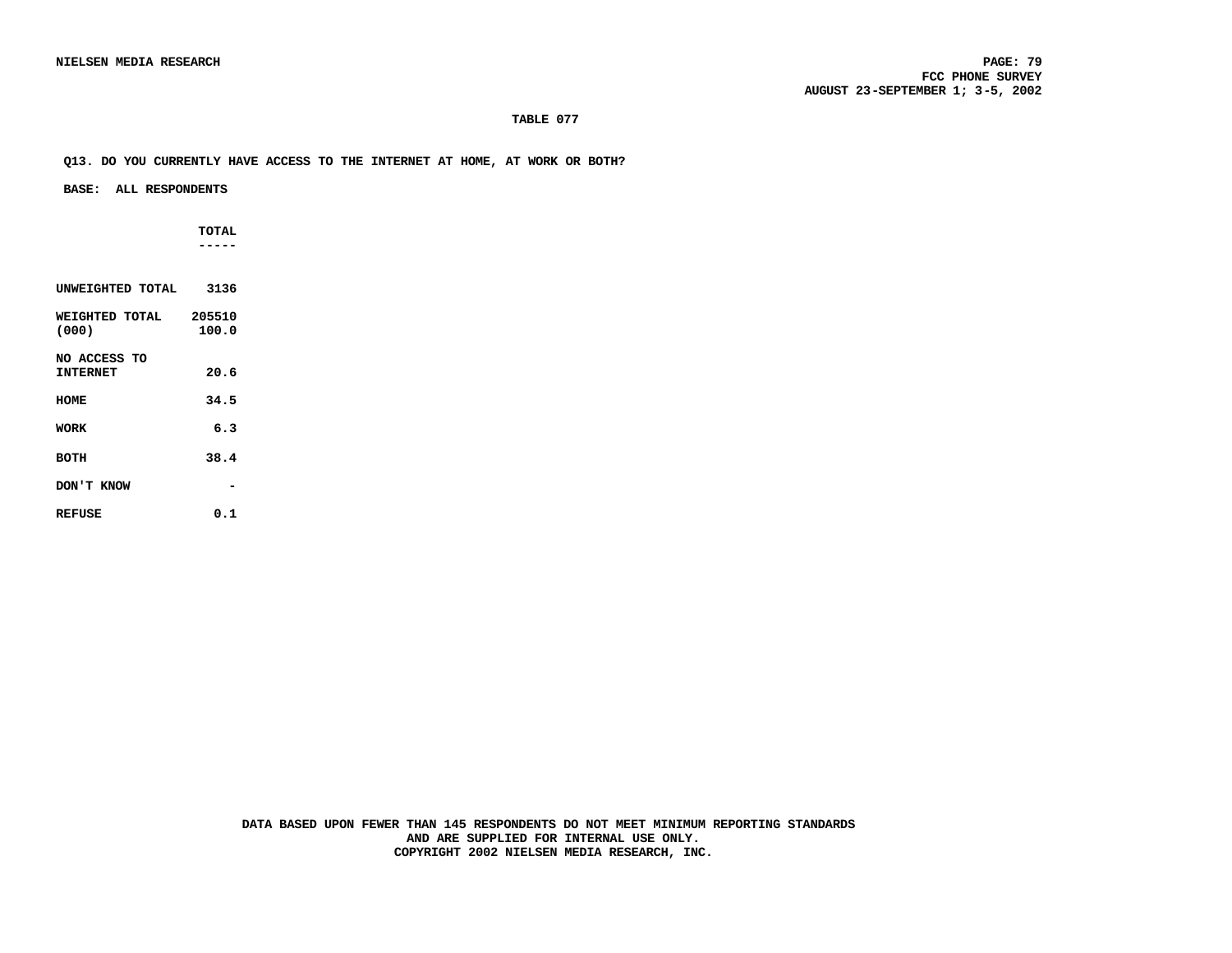# **Q14. HOW DO YOU NORMALLY ACCESS THE INTERNET AND THE WORLD WIDE WEB? DO YOU ACCESS IT THROUGH YOUR CABLE COMPANY ALONG THEIR CABLE LINE, THROUGH A TELEPHONE COMPANY USING A DSL LINE, OR THROUGH YOUR PHONE COMPANY USING A STANDARD TELEPHONE LINE?**

 **BASE: RESPONDENTS WHO HAVE ACCESS TO THE INTERNET AT HOME, AT WORK OR BOTH**

 **TOTAL -----**

| UNWEIGHTED TOTAL        | 2429            |  |  |
|-------------------------|-----------------|--|--|
| WETCHTED TOTAL<br>(000) | 163215<br>100.0 |  |  |
| <b>CABLE LINE</b>       | 18.9            |  |  |
| DSL LINE                | 14.7            |  |  |
| TELEPHONE LINE          | 66.1            |  |  |
| OTHER                   | 3.5             |  |  |
| <b>EXNOW</b> T' KNOW    | 5.9             |  |  |
| <b>REFUSE</b>           | 0.5             |  |  |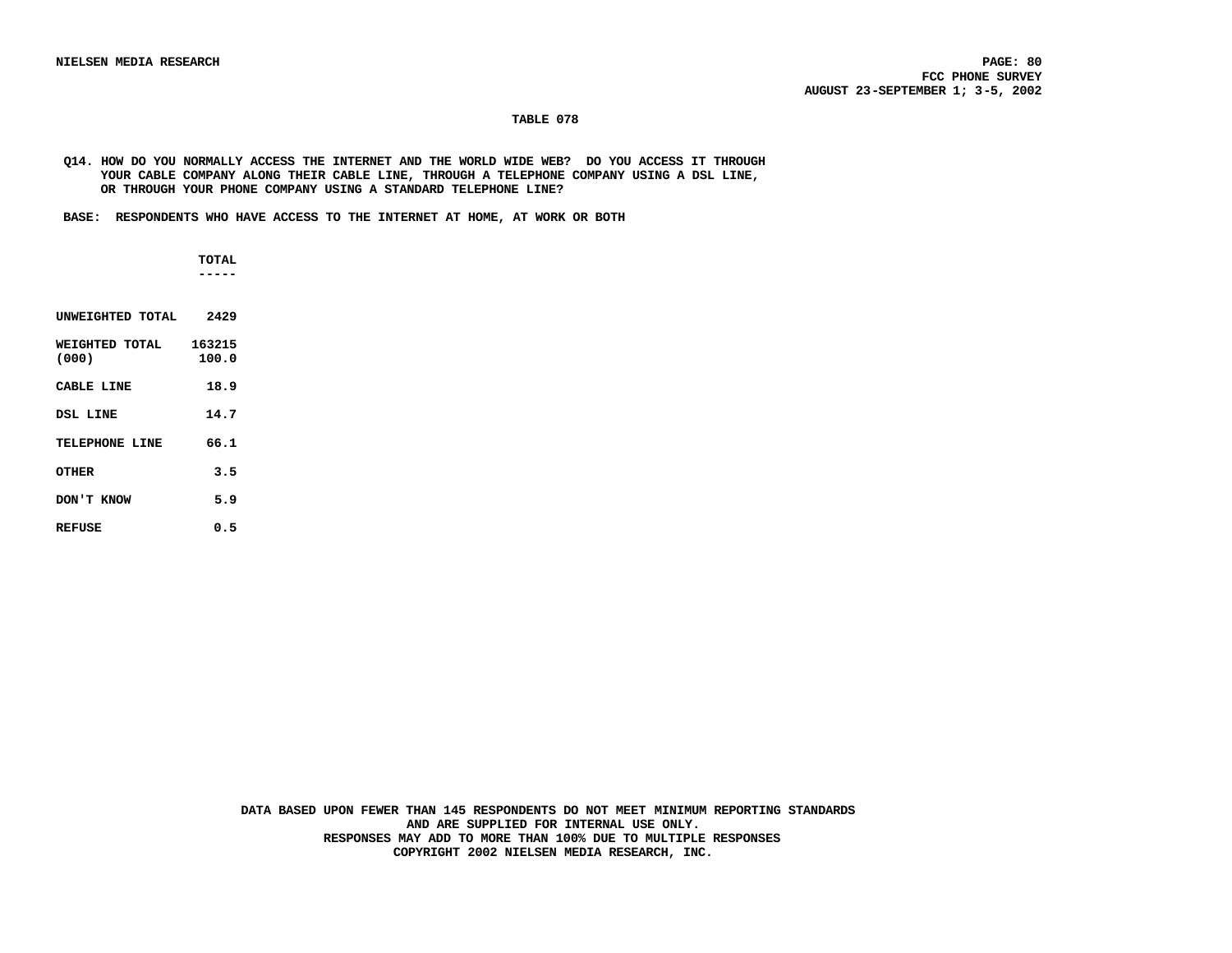# **Q15. TO WHICH, IF ANY, OF THE FOLLOWING DOES YOUR HOUSEHOLD CURRENTLY SUBSCRIBE?**

# **BASE: ALL RESPONDENTS**

 **TOTAL -----**

| UNWEIGHTED TOTAL 3136                       |       |  |
|---------------------------------------------|-------|--|
| WEIGHTED TOTAL         205510<br>(000)      | 100.0 |  |
| <b>A CABLE TELEVISION</b><br><b>SERVICE</b> | 62.9  |  |
| <b>A SATELLITE</b><br><b>SERVICE</b>        | 20.5  |  |
| A DAILY NEWSPAPER 49.8                      |       |  |
| A LOCAL WEEKLY<br><b>NEWSPAPER</b>          | 24.0  |  |
| <b>NONE</b>                                 | 7.7   |  |
| DON'T KNOW                                  |       |  |
| REFUSE                                      | 0.1   |  |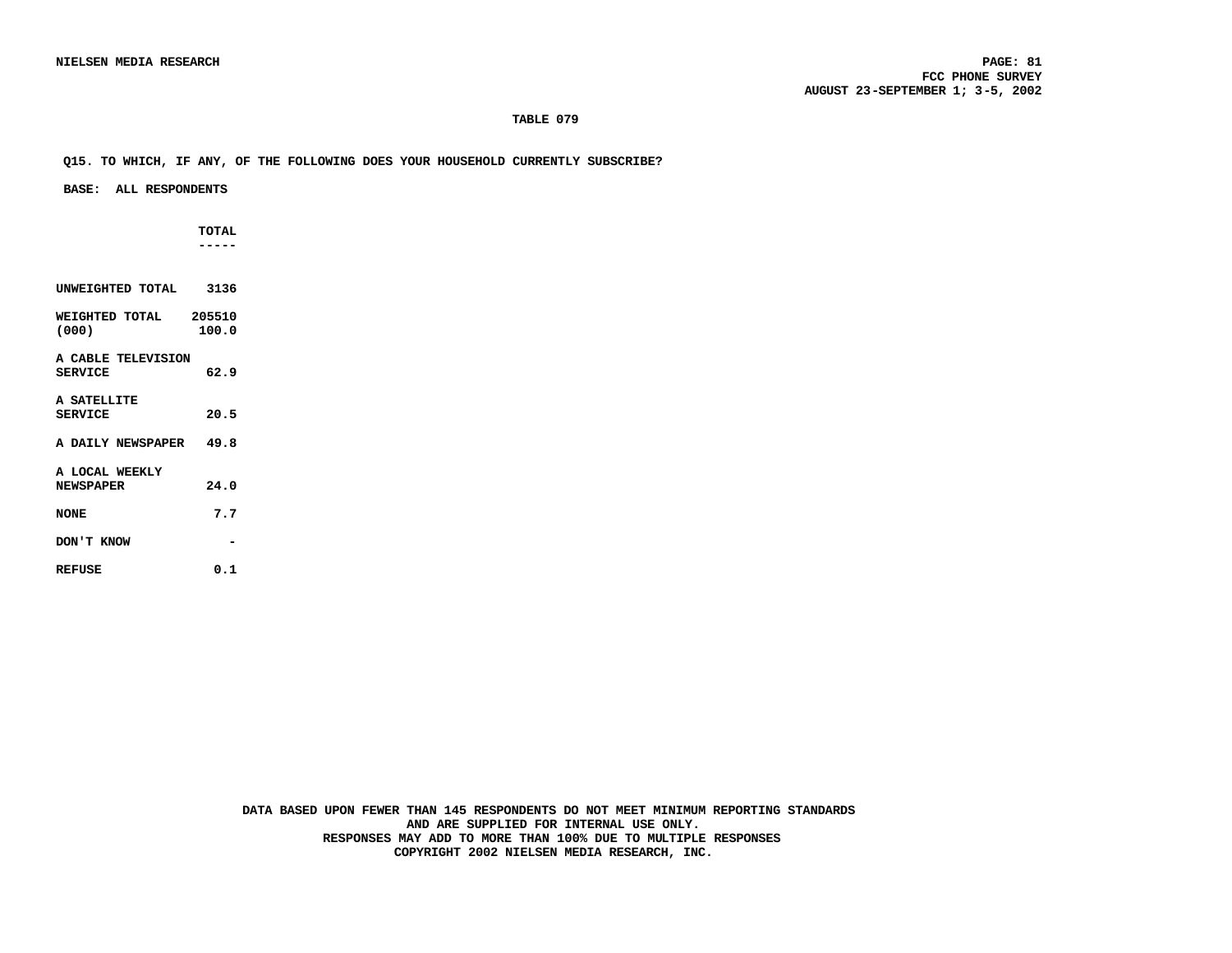# **Q16A. WHICH, IF ANY, DAILY NEWSPAPERS HAVE YOU READ IN THE PAST 7 DAYS?**

 **BASE: ALL RESPONDENTS**

 **TOTAL -----**

| UNWEIGHTED TOTAL 3136              |       |
|------------------------------------|-------|
| WEIGHTED TOTAL 205510<br>(000)     | 100.0 |
| USA TODAY                          | 4.0   |
| NEW YORK TIMES                     | 3.7   |
| WALL STREET<br><b>JOURNAL</b>      | 2.3   |
| LOS ANGELES TIMES 2.0              |       |
| CHICAGO TRIBUNE                    | 1.8   |
| WASHINGTON POST                    | 1.3   |
| DALLAS MORNING<br><b>NEWS</b>      | 1.3   |
| DAILY NEWS, NEW<br><b>YORK</b>     | 1.2   |
| HOUSTON CHRONICLE                  | 1.1   |
| ATLANTA JOURNAL-<br>CONSTITUTIONAL | 1.1   |
| PHILADELPHIA<br><b>INOUIRER</b>    | 0.8   |
| CHICAGO SUN-TIMES                  | 0.8   |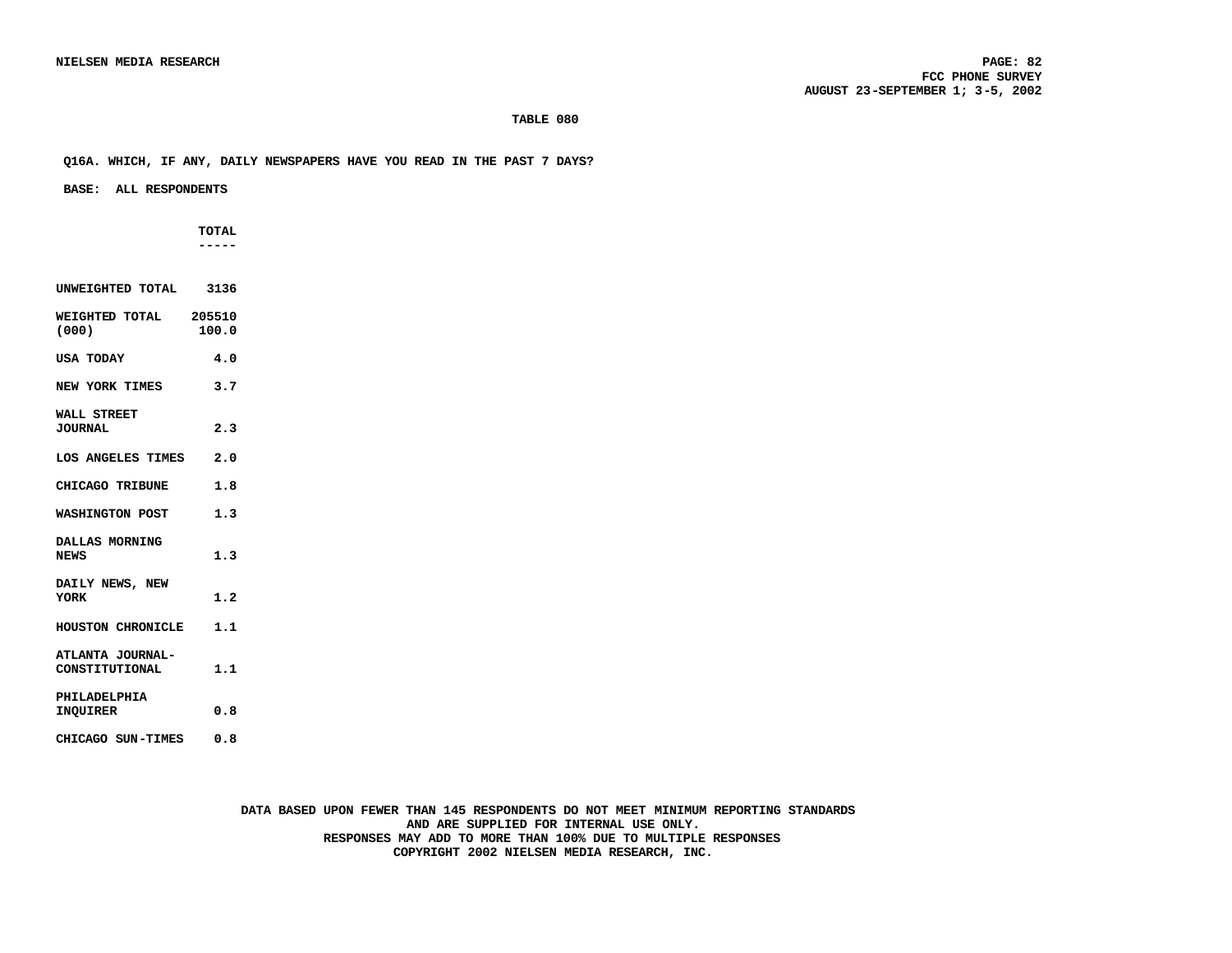# **TABLE 080 (continued)**

#### **Q16A. WHICH, IF ANY, DAILY NEWSPAPERS HAVE YOU READ IN THE PAST 7 DAYS?**

# **BASE: ALL RESPONDENTS**

 **TOTAL -----**

| BOSTON GLOBE                             | 0.8  |  |  |
|------------------------------------------|------|--|--|
| ARIZONA REPUBLIC 0.8                     |      |  |  |
| <b>NEWSDAY</b>                           | 0.7  |  |  |
| NEW YORK POST                            | 0.7  |  |  |
| <b>SAN FRANCISCO</b><br><b>CHRONICLE</b> | 0.7  |  |  |
| <b>MIAMI HERALD</b>                      | 0.6  |  |  |
| DENVER ROCKY<br><b>MOUNTAIN NEWS</b>     | 0.6  |  |  |
| SAN DIEGO UNION-<br><b>TRIBUNE</b>       | 0.5  |  |  |
| PLAIN DEALER,<br>CLEVELAND               | 0.4  |  |  |
| STAR-LEDGER,<br><b>NEWARK</b>            | 0.3  |  |  |
| OTHER                                    | 67.8 |  |  |
| <b>NONE</b>                              | 19.4 |  |  |
| DON'T KNOW                               | 0.3  |  |  |
| <b>REFUSE</b>                            | 0.1  |  |  |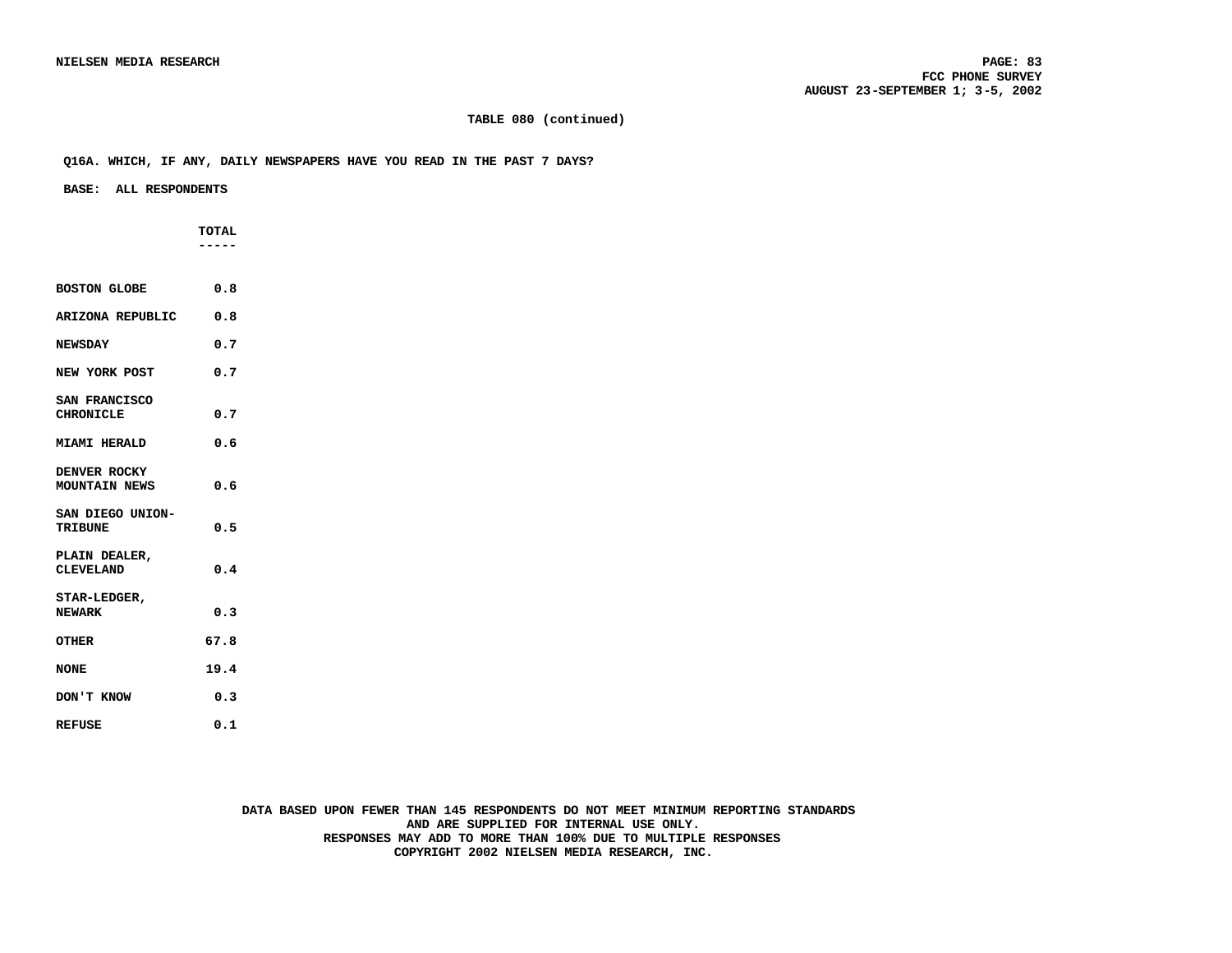**Q16B. IN THE PAST 7 DAYS, HAVE YOU READ A LOCAL WEEKLY NEWSPAPER, THAT IS A NEWSPAPER THAT MAY SERVE A SMALLER AREA SUCH AS A COUNTY, SUBURB OR NEIGHBORHOOD, THAN A DAILY NEWSPAPER?**

 **BASE: RESPONDENTS WHO HAVE NOT MENTIONED READING A LOCAL WEEKLY NEWSPAPER IN THE PAST 7 DAYS**

 **TOTAL -----**

**UNWEIGHTED TOTAL 2022 WEIGHTED TOTAL 132968**<br>(000) 100.0 **(000) 100.0 YES 27.5 NO 71.7 DON'T KNOW 0.6**

**REFUSE 0.2**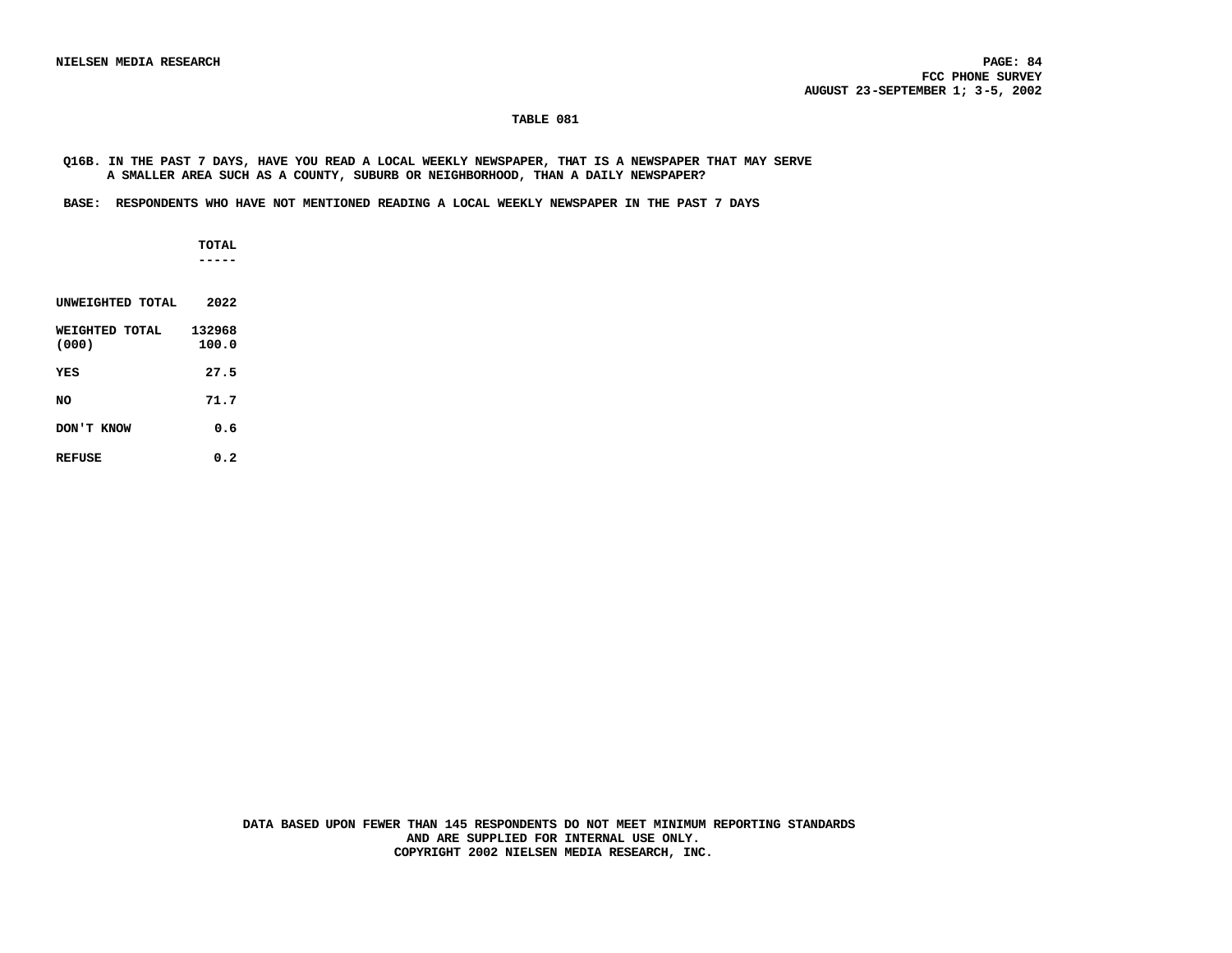# **Q17. IN THE PAST 7 DAYS, WHICH, IF ANY, MAGAZINES HAVE YOU READ?**

#### **BASE: ALL RESPONDENTS**

**UNWEIGHTED TOTAL 3136**

 **TOTAL -----**

| WEIGHTED TOTAL 205510<br>(000)       | 100.0 |
|--------------------------------------|-------|
| <b>TTME</b>                          | 7.4   |
| <b>PEOPLE</b>                        | 5.5   |
| <b>NEWSWEEK</b>                      | 5.4   |
| READER'S DIGEST 4.9                  |       |
| BETTER HOMES &<br><b>GARDENS</b>     | 3.1   |
| <b>NATIONAL</b><br><b>GEOGRAPHIC</b> | 2.7   |
| GOOD HOUSEKEEPING                    | 2.7   |
| SPORTS ILLUSTRATED                   | 2.6   |
| FAMILY CIRCLE                        | 2.1   |
| US NEWS & WORLD<br><b>REPORT</b>     | 2.0   |
| WOMEN'S DAY                          | 1.8   |
| LADIES' HOME<br><b>JOURNAL</b>       | 1.5   |
| SOUTHERN LIVING                      | 1.4   |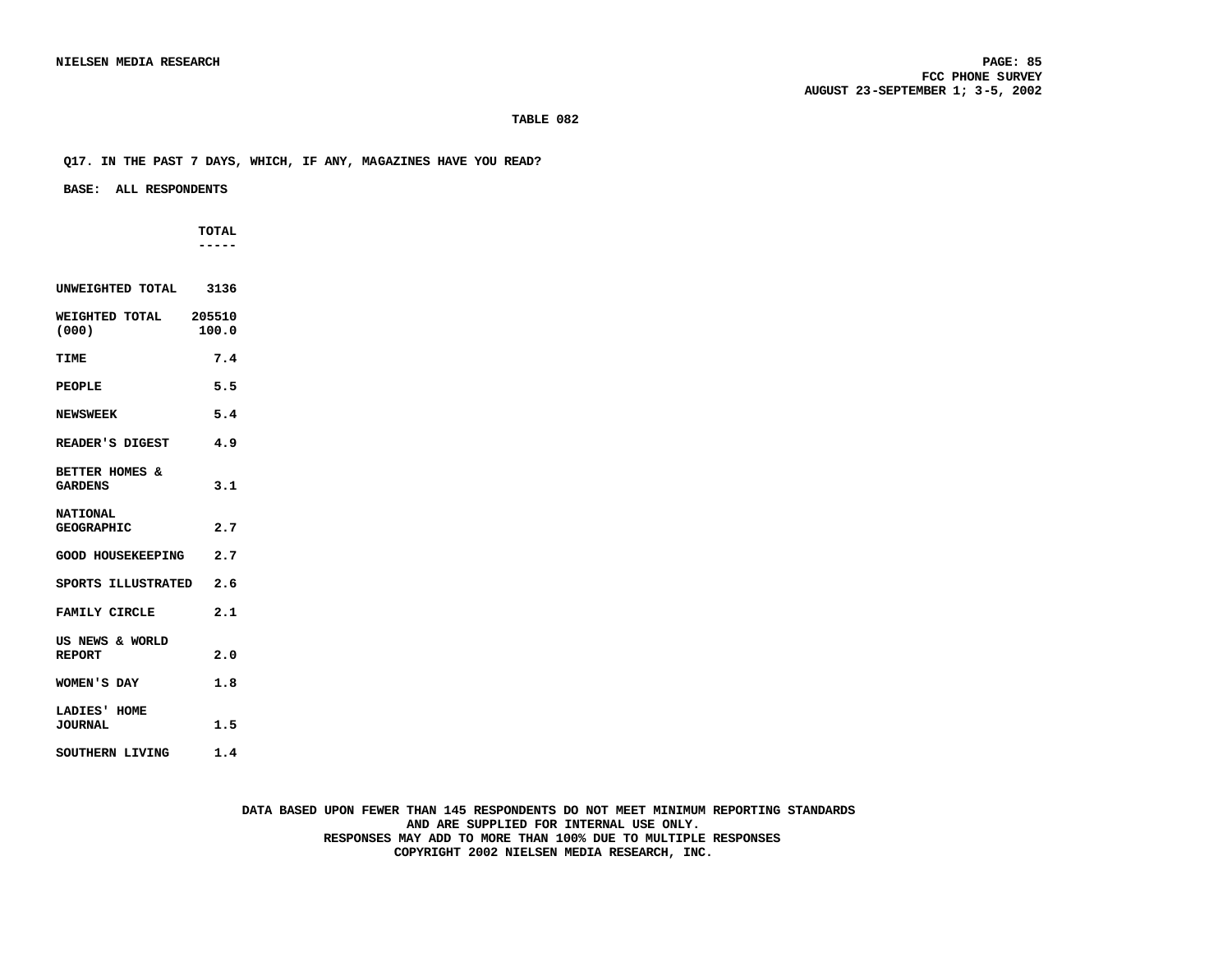# **TABLE 082 (continued)**

#### **Q17. IN THE PAST 7 DAYS, WHICH, IF ANY, MAGAZINES HAVE YOU READ?**

 **BASE: ALL RESPONDENTS**

 **TOTAL ----- TV GUIDE 1.2** COSMOPOLITAN 1.1 **REDBOOK 0.7 PREVENTION 0.6 MODERN MATURITY 0.4 PLAYBOY 0.4 AMERICAN LEGION MAGAZINE 0.2 VIA MAGAZINE 0.0 CABLE GUIDE 0.0 OTHER 37.7 NONE 45.9 DON'T KNOW 0.5 REFUSE 0.2**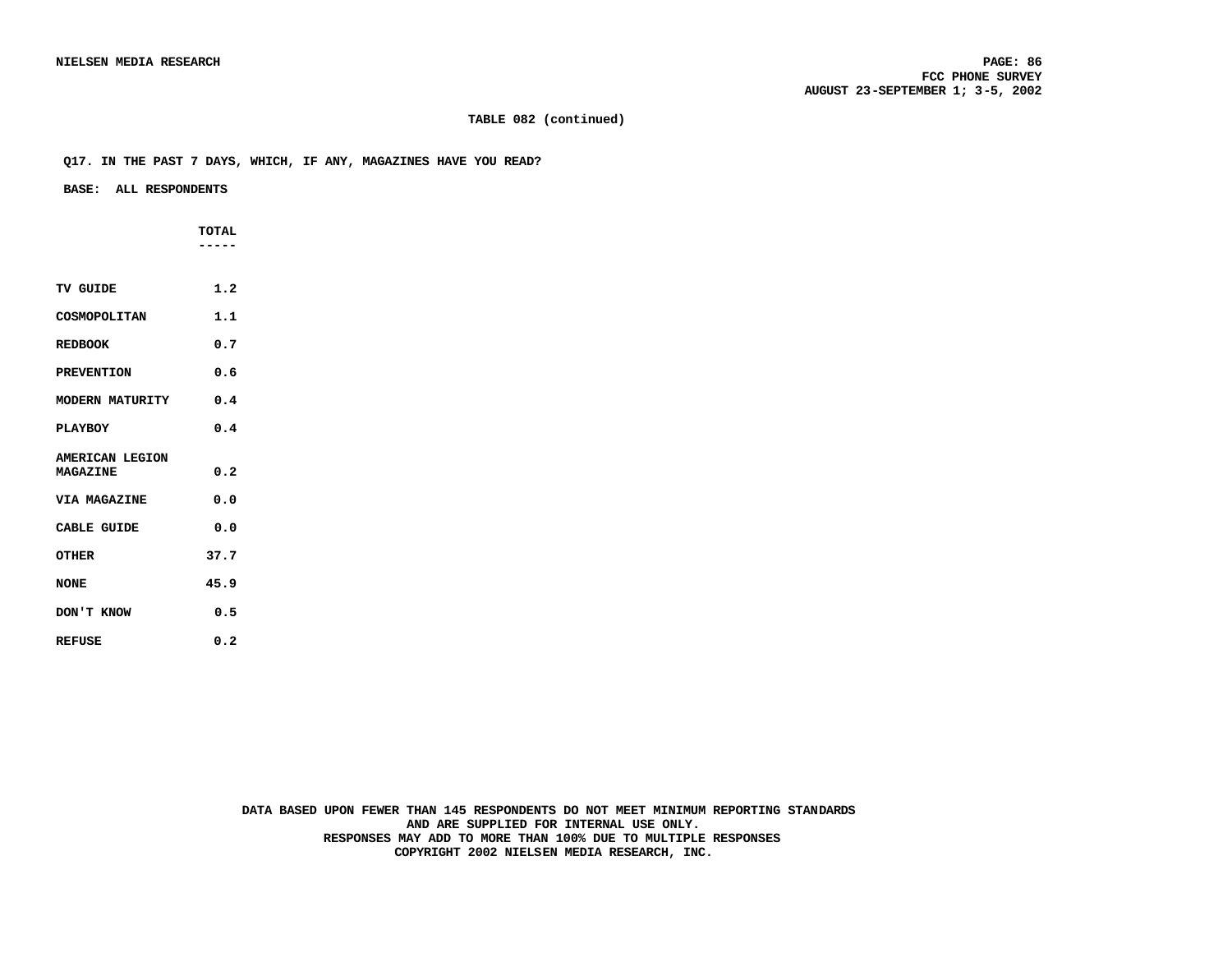#### **Q18A. ON A TYPICAL WEEKDAY, THAT IS MONDAY THROUGH FRIDAY, HOW MUCH TIME WOULD YOU SAY YOU CURRENTLY SPEND...?**

 **\*\*\* LISTENING TO THE RADIO\*\*\***

 **BASE: ALL RESPONDENTS**

 **TOTAL -----**

**UNWEIGHTED TOTAL 3136 WEIGHTED TOTAL 205510 (000) 100.0 LESS THAN ONE HOUR 23.3 ONE HOUR TO LESS THAN TWO HOURS 24.5 TWO HOURS TO LESS THAN THREE HOURS 13.0 THREE HOURS TO LESS THAN FOUR HOURS 6.1 FOUR HOURS TO LESS THAN FIVE HOURS 4.3 FIVE HOURS TO LESS THAN SIX HOURS 3.2 SIX HOURS TO LESS THAN SEVEN HOURS 2.1 SEVEN HOURS TO LESS THAN EIGHT HOURS 0.9 EIGHT HOURS TO LESS THAN NINE HOURS 3.4**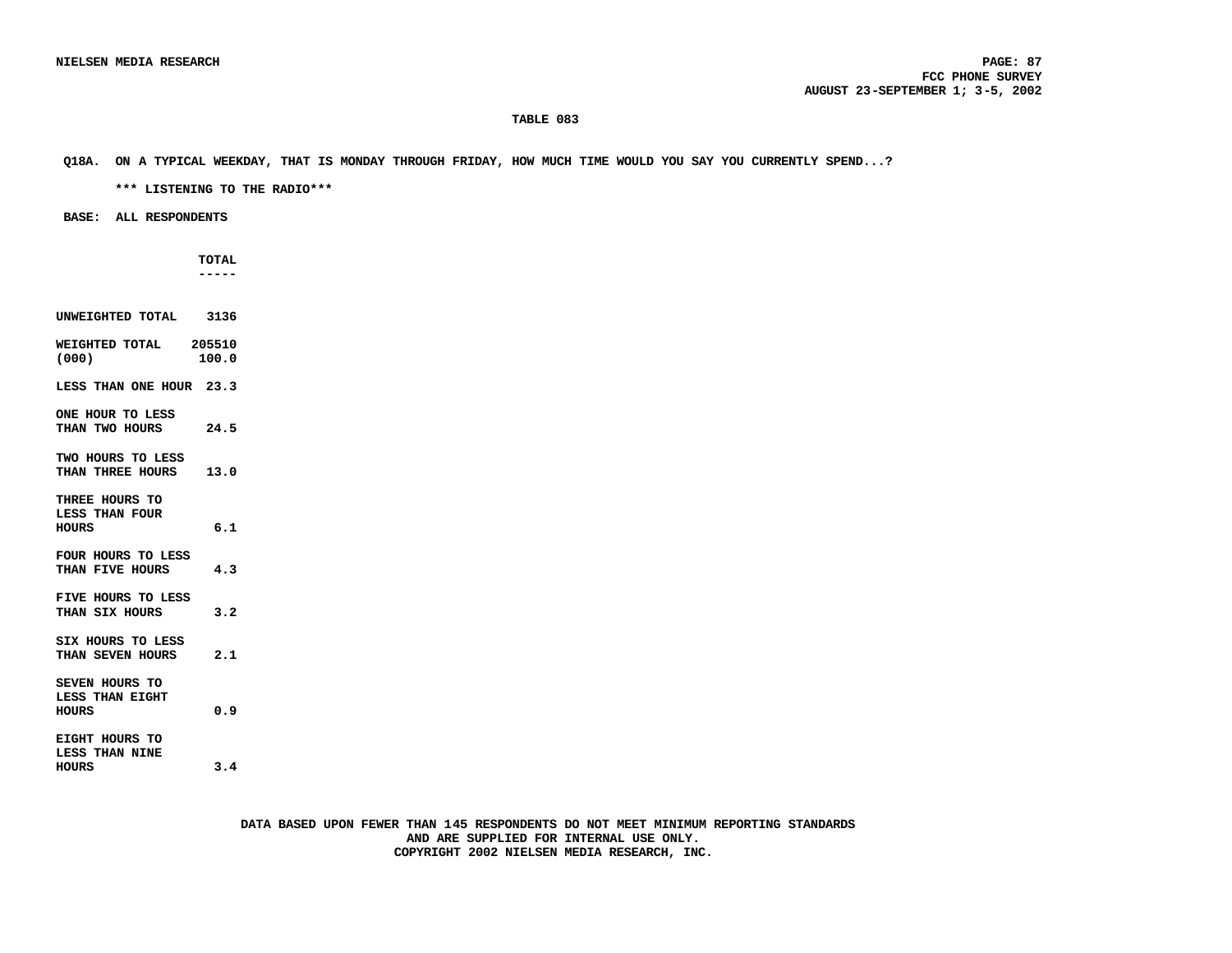# **TABLE 083 (continued)**

# **Q18A. ON A TYPICAL WEEKDAY, THAT IS MONDAY THROUGH FRIDAY, HOW MUCH TIME WOULD YOU SAY YOU CURRENTLY SPEND...?**

 **\*\*\* LISTENING TO THE RADIO\*\*\***

 **BASE: ALL RESPONDENTS**

 **TOTAL -----**

**NINE HOURS TO LESS THAN TEN HOURS 0.6 TEN HOURS TO LESS THAN ELEVEN HOURS 2.0 ELEVEN HOURS TO LESS THAN TWELVE HOURS 0.1 TWELVE HOURS OR MORE 2.1 NONE 13.4 DON'T KNOW 0.5 REFUSE 0.4 MEAN 2.3**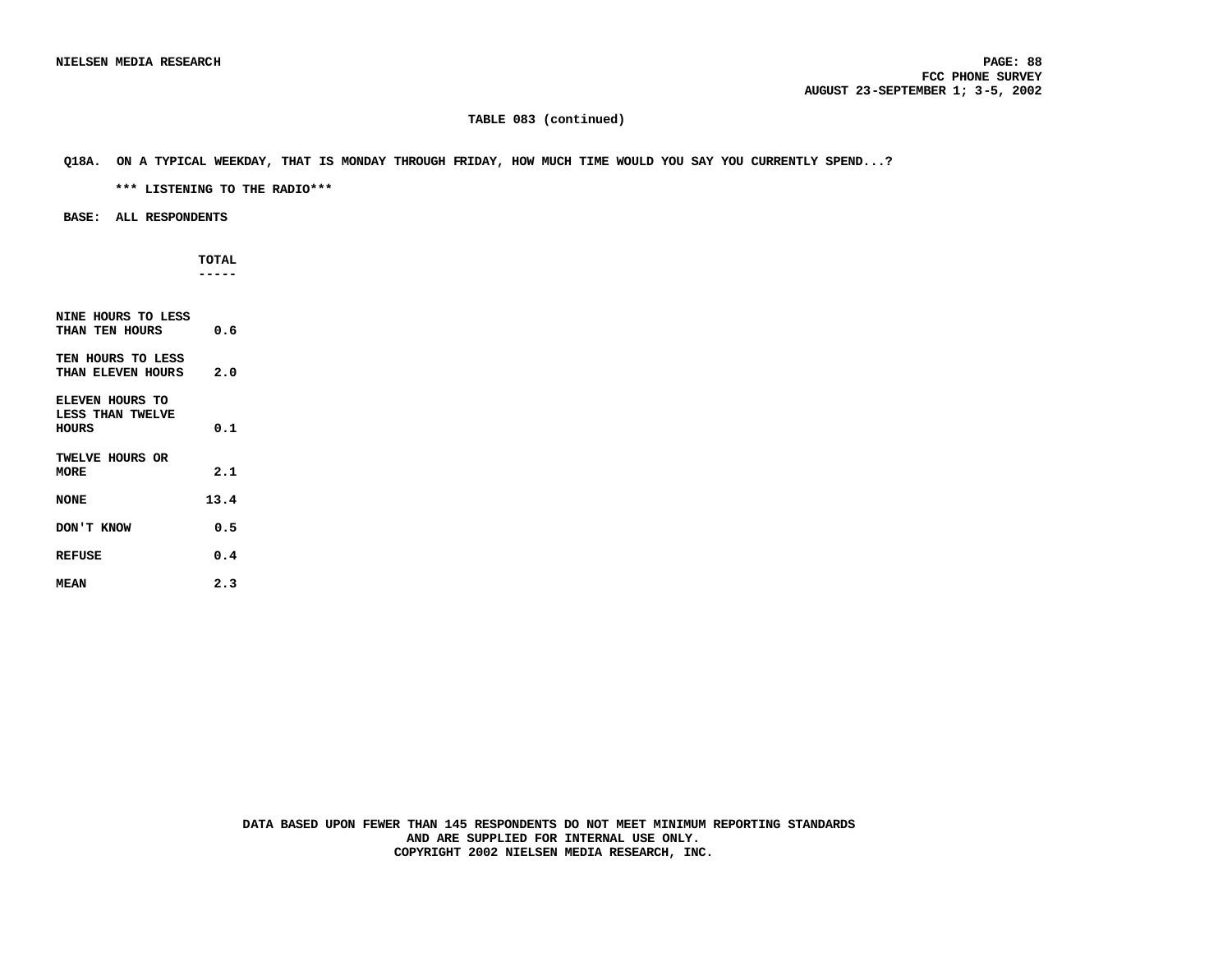**Q18B. ON A TYPICAL WEEKDAY, THAT IS MONDAY THROUGH FRIDAY, HOW MUCH TIME WOULD YOU SAY YOU CURRENTLY SPEND...?**

 **\*\*\* ACCESSING THE INTERNET \*\*\***

 **BASE: ALL RESPONDENTS**

 **TOTAL -----**

**UNWEIGHTED TOTAL 3136 WEIGHTED TOTAL 205510 (000) 100.0 LESS THAN ONE HOUR 23.7 ONE HOUR TO LESS THAN TWO HOURS 19.0 TWO HOURS TO LESS THAN THREE HOURS 9.5 THREE HOURS TO LESS THAN FOUR HOURS 3.9 FOUR HOURS TO LESS THAN FIVE HOURS 3.0 FIVE HOURS TO LESS THAN SIX HOURS 3.4 SIX HOURS TO LESS THAN SEVEN HOURS 1.0 SEVEN HOURS TO LESS THAN EIGHT HOURS 0.2 EIGHT HOURS TO LESS THAN NINE HOURS 1.4**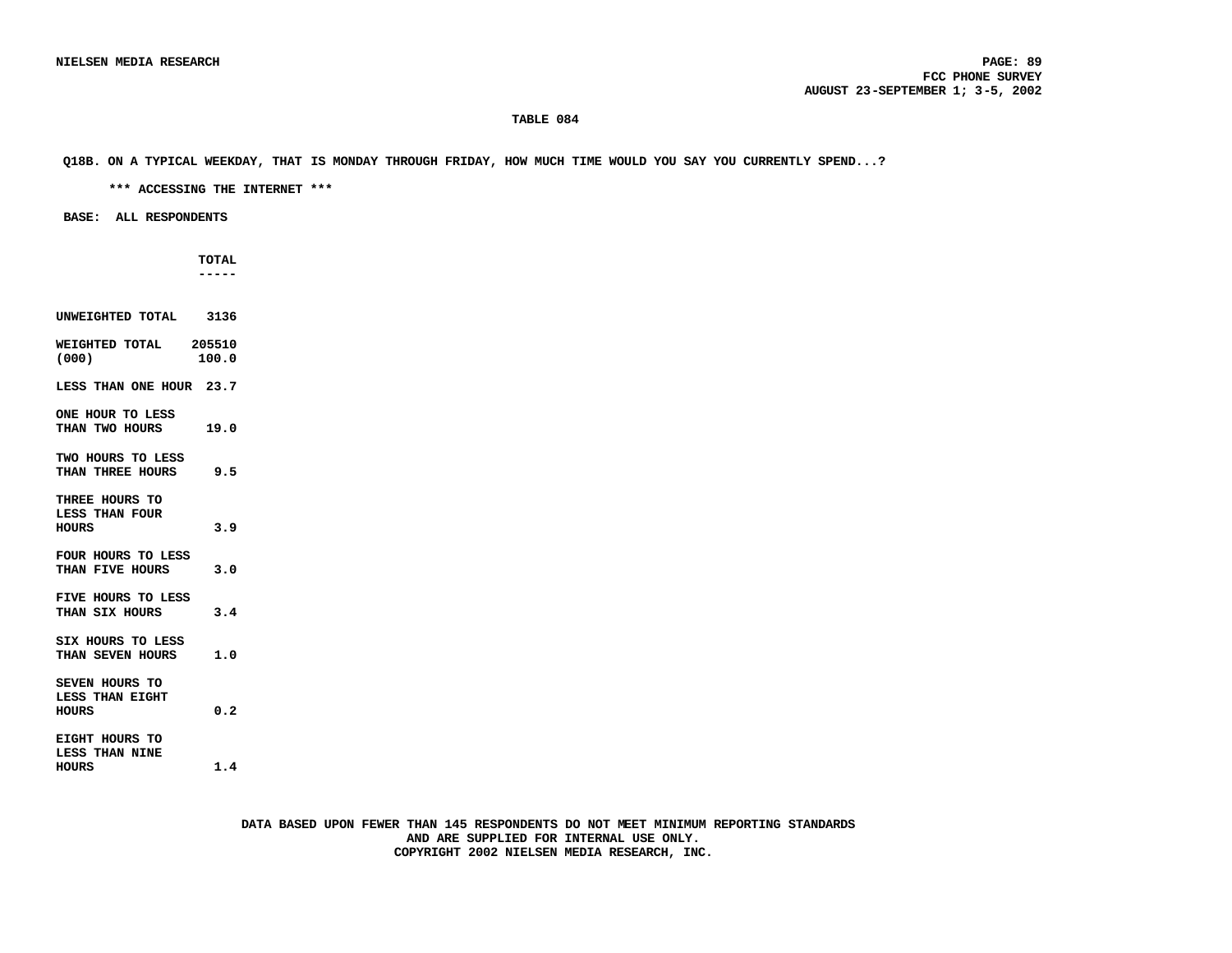# **TABLE 084 (continued)**

# **Q18B. ON A TYPICAL WEEKDAY, THAT IS MONDAY THROUGH FRIDAY, HOW MUCH TIME WOULD YOU SAY YOU CURRENTLY SPEND...?**

 **\*\*\* ACCESSING THE INTERNET \*\*\***

 **BASE: ALL RESPONDENTS**

 **TOTAL -----**

**NINE HOURS TO LESS THAN TEN HOURS 0.2 TEN HOURS TO LESS THAN ELEVEN HOURS 1.3 ELEVEN HOURS TO LESS THAN TWELVE HOURS - TWELVE HOURS OR MORE 1.1 NONE 31.3 DON'T KNOW 0.5 REFUSE 0.6 MEAN 1.4**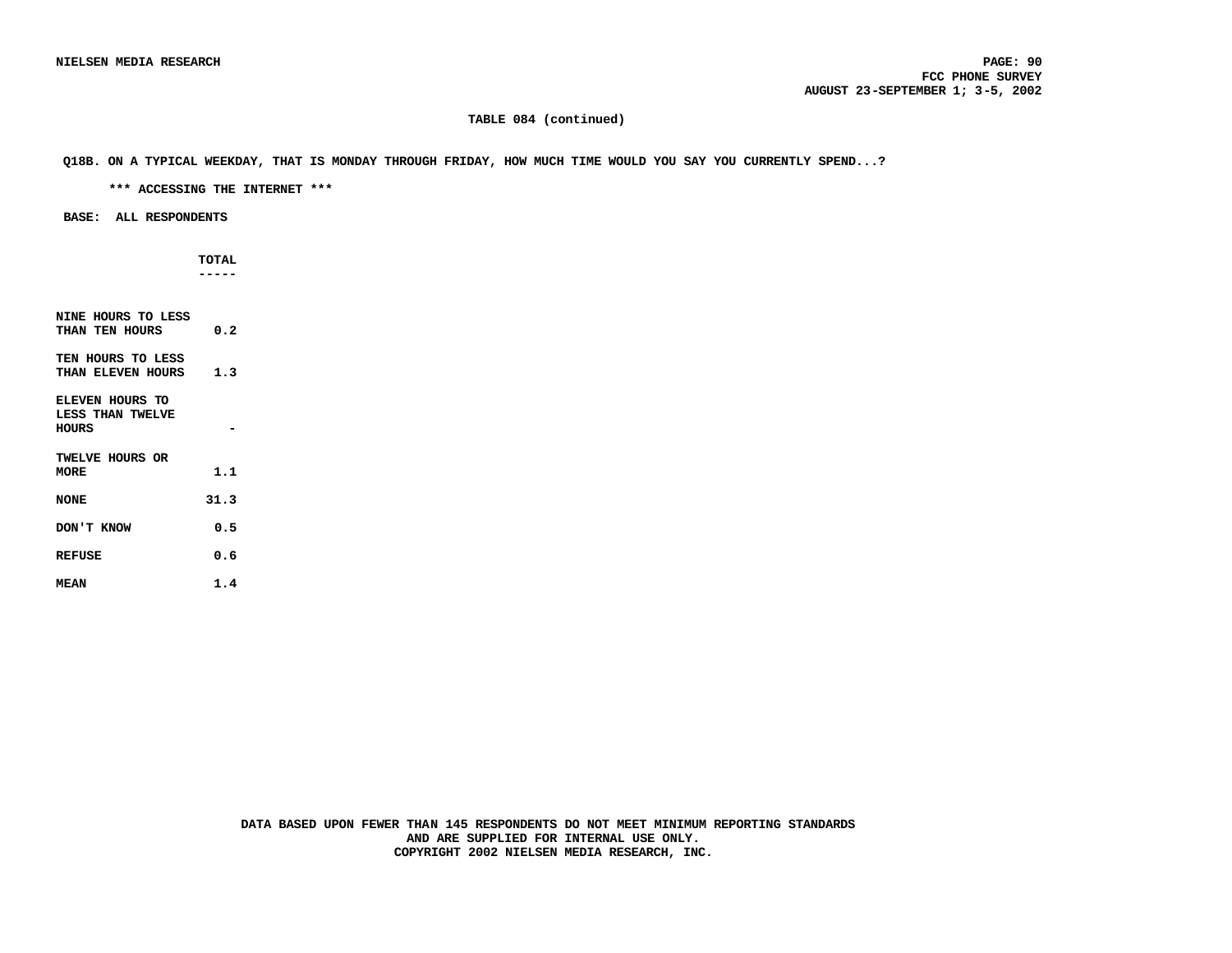# **Q18C. ON A TYPICAL WEEKDAY, THAT IS MONDAY THROUGH FRIDAY, HOW MUCH TIME WOULD YOU SAY YOU CURRENTLY SPEND...?**

 **\*\*\* READING MAGAZINES \*\*\***

 **BASE: ALL RESPONDENTS**

 **TOTAL -----**

**UNWEIGHTED TOTAL 3136 WEIGHTED TOTAL 205510 (000) 100.0 LESS THAN ONE HOUR 33.8 ONE HOUR TO LESS THAN TWO HOURS 16.3 TWO HOURS TO LESS THAN THREE HOURS 5.1 THREE HOURS TO LESS THAN FOUR HOURS 1.4 FOUR HOURS TO LESS THAN FIVE HOURS 0.5 FIVE HOURS TO LESS THAN SIX HOURS 0.7 SIX HOURS TO LESS THAN SEVEN HOURS 0.1 SEVEN HOURS TO LESS THAN EIGHT HOURS 0.1 EIGHT HOURS TO LESS THAN NINE HOURS 0.1**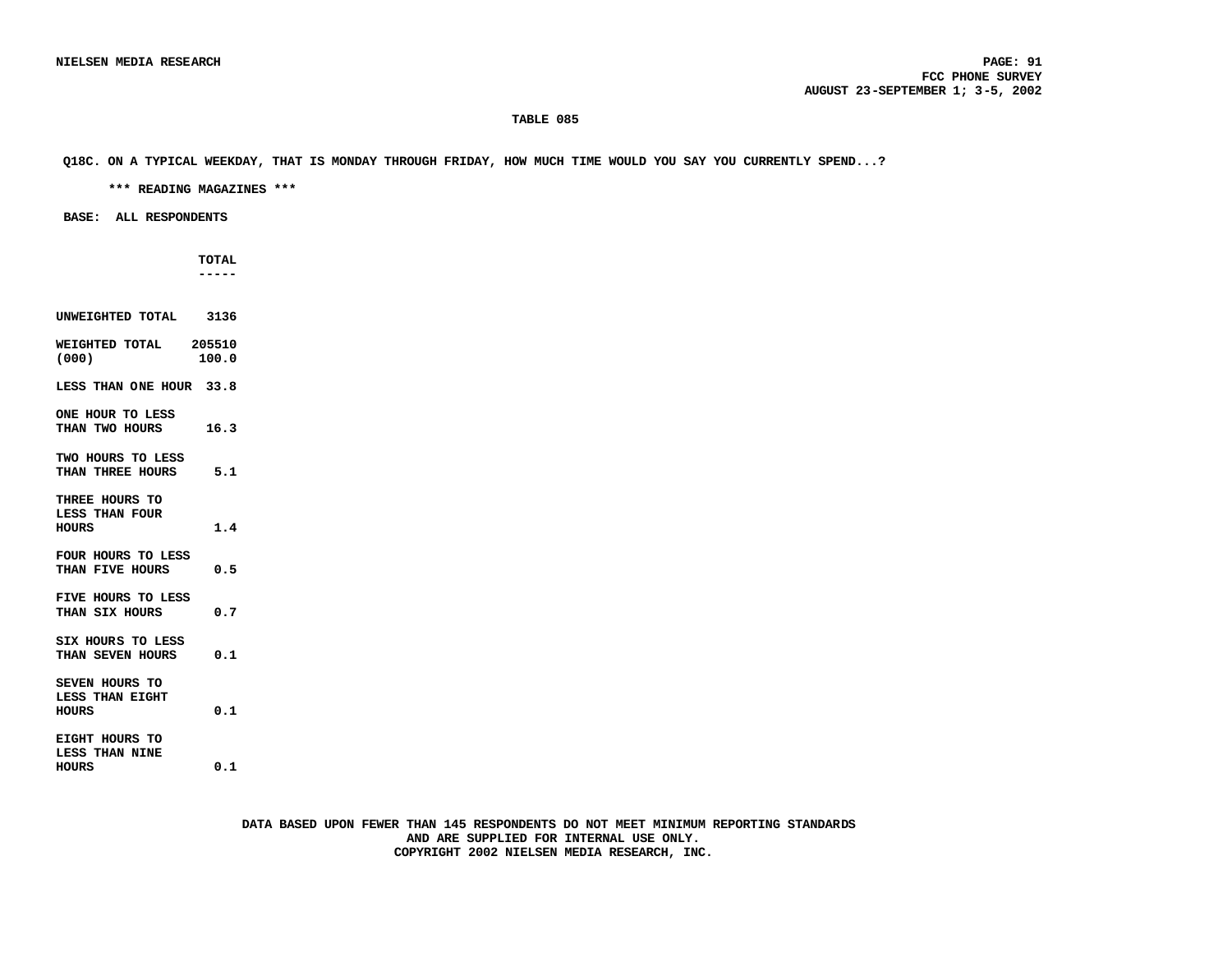# **TABLE 085 (continued)**

## **Q18C. ON A TYPICAL WEEKDAY, THAT IS MONDAY THROUGH FRIDAY, HOW MUCH TIME WOULD YOU SAY YOU CURRENTLY SPEND...?**

 **\*\*\* READING MAGAZINES \*\*\***

 **BASE: ALL RESPONDENTS**

 **TOTAL -----**

**NINE HOURS TO LESS THAN TEN HOURS - TEN HOURS TO LESS THAN ELEVEN HOURS 0.1 ELEVEN HOURS TO LESS THAN TWELVE HOURS - TWELVE HOURS OR MORE 0.1 NONE 40.3 DON'T KNOW 0.8 REFUSE 0.8 MEAN 0.5**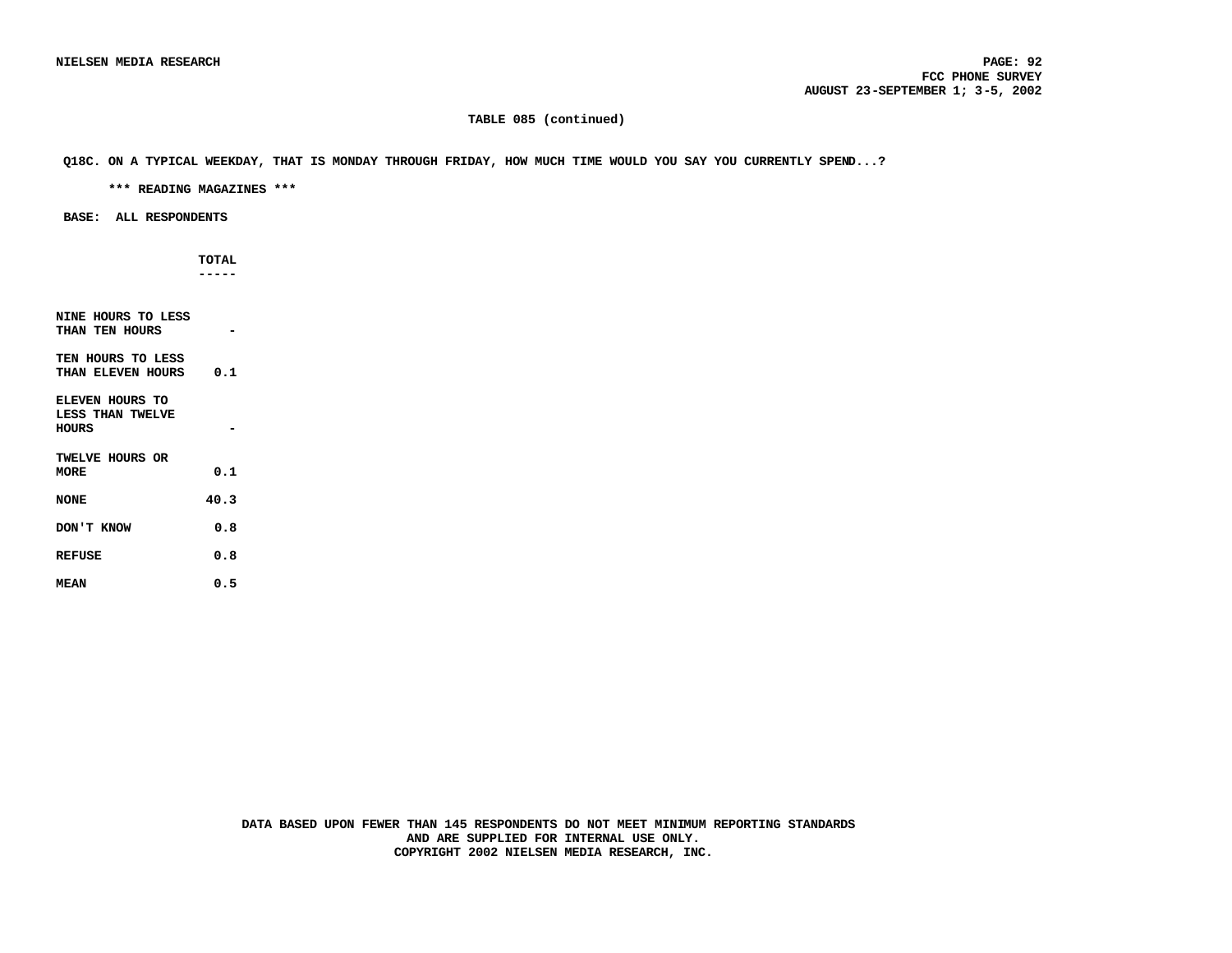**Q18D. ON A TYPICAL WEEKDAY, THAT IS MONDAY THROUGH FRIDAY, HOW MUCH TIME WOULD YOU SAY YOU CURRENTLY SPEND...?**

 **\*\*\* WATCHING BROADCAST TELEVISION CHANNELS \*\*\***

 **BASE: ALL RESPONDENTS**

 **TOTAL -----**

**UNWEIGHTED TOTAL 3136 WEIGHTED TOTAL 205510 (000) 100.0 LESS THAN ONE HOUR 15.5 ONE HOUR TO LESS THAN TWO HOURS 25.0 TWO HOURS TO LESS THAN THREE HOURS 19.7 THREE HOURS TO LESS THAN FOUR HOURS 10.4 FOUR HOURS TO LESS THAN FIVE HOURS 5.9 FIVE HOURS TO LESS THAN SIX HOURS 5.2 SIX HOURS TO LESS THAN SEVEN HOURS 2.4 SEVEN HOURS TO LESS THAN EIGHT HOURS 0.5 EIGHT HOURS TO LESS THAN NINE HOURS 1.3**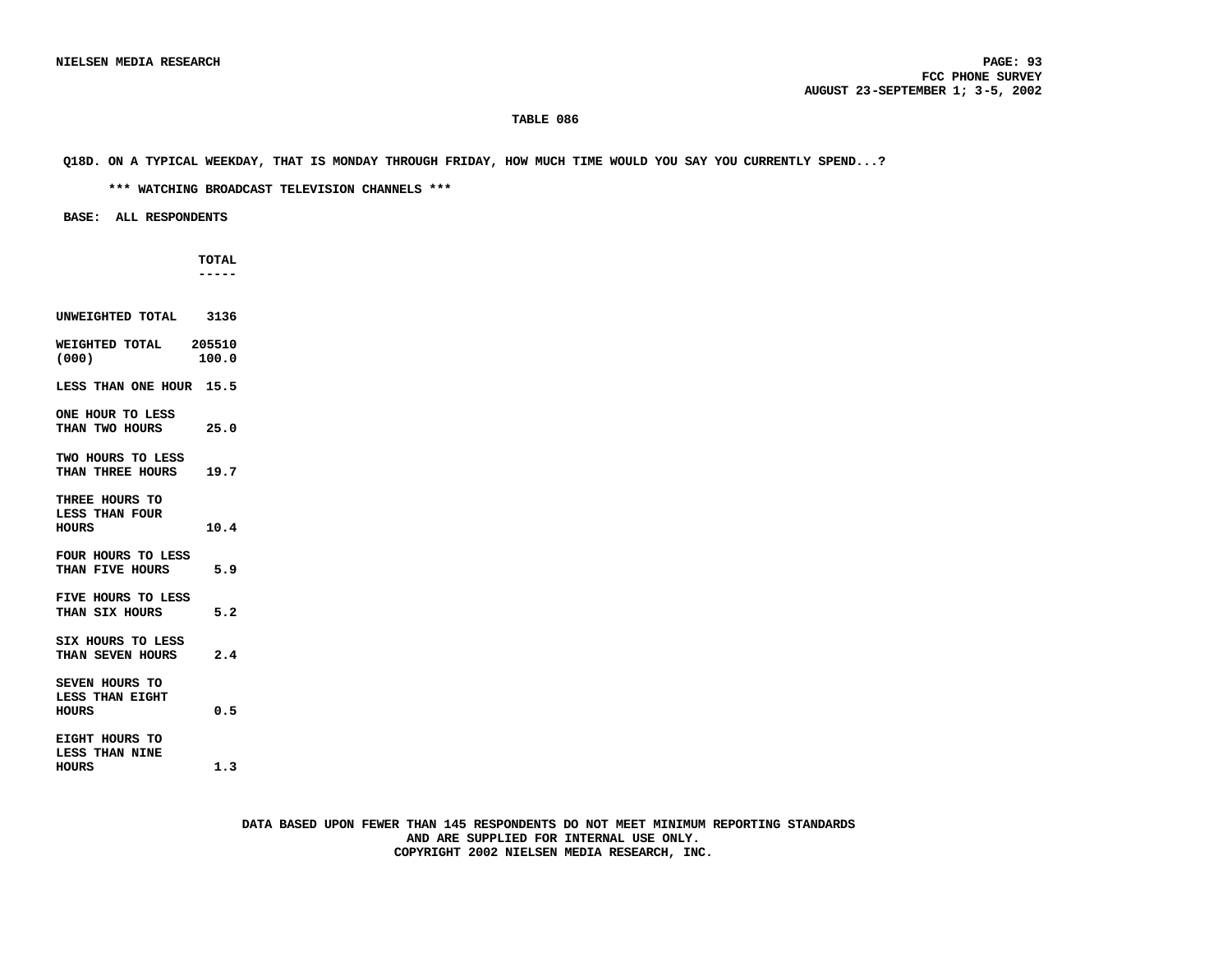# **TABLE 086 (continued)**

## **Q18D. ON A TYPICAL WEEKDAY, THAT IS MONDAY THROUGH FRIDAY, HOW MUCH TIME WOULD YOU SAY YOU CURRENTLY SPEND...?**

 **\*\*\* WATCHING BROADCAST TELEVISION CHANNELS \*\*\***

 **BASE: ALL RESPONDENTS**

 **TOTAL -----**

**NINE HOURS TO LESS THAN TEN HOURS 0.1 TEN HOURS TO LESS THAN ELEVEN HOURS 1.8 ELEVEN HOURS TO LESS THAN TWELVE HOURS 0.1 TWELVE HOURS OR MORE 1.6 NONE 9.0 DON'T KNOW 0.9 REFUSE 0.6 MEAN 2.4**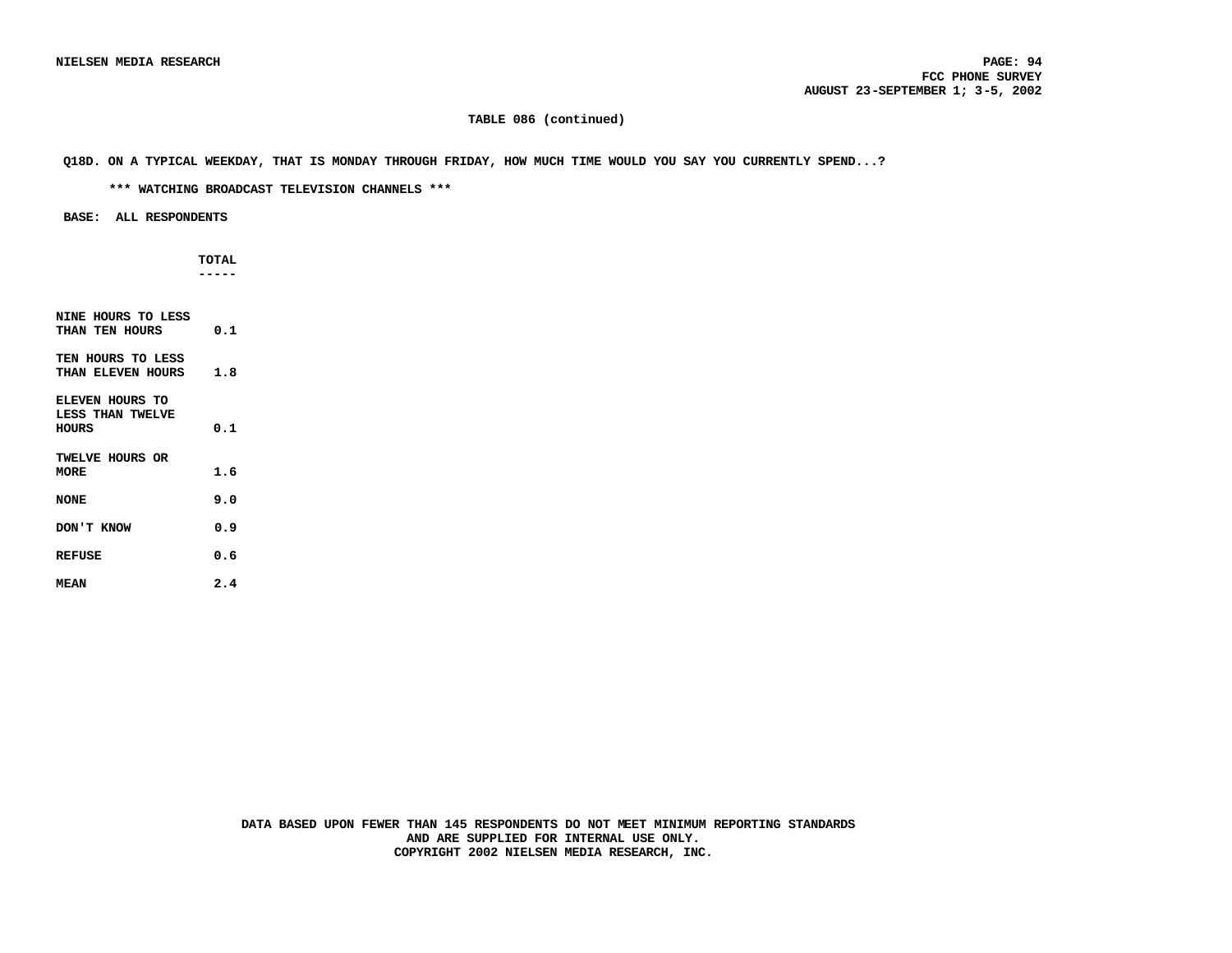#### **Q18E. ON A TYPICAL WEEKDAY, THAT IS MONDAY THROUGH FRIDAY, HOW MUCH TIME WOULD YOU SAY YOU CURRENTLY SPEND...?**

 **\*\*\* WATCHING CABLE OR SATELLITE NEWS CHANNELS\*\*\***

 **BASE: ALL RESPONDENTS**

 **TOTAL -----**

**UNWEIGHTED TOTAL 3136 WEIGHTED TOTAL 205510 (000) 100.0 LESS THAN ONE HOUR 18.8 ONE HOUR TO LESS THAN TWO HOURS 23.8 TWO HOURS TO LESS THAN THREE HOURS 14.0 THREE HOURS TO LESS THAN FOUR HOURS 5.7 FOUR HOURS TO LESS THAN FIVE HOURS 4.3 FIVE HOURS TO LESS THAN SIX HOURS 3.0 SIX HOURS TO LESS THAN SEVEN HOURS 1.7 SEVEN HOURS TO LESS THAN EIGHT HOURS 0.3 EIGHT HOURS TO LESS THAN NINE HOURS 1.0**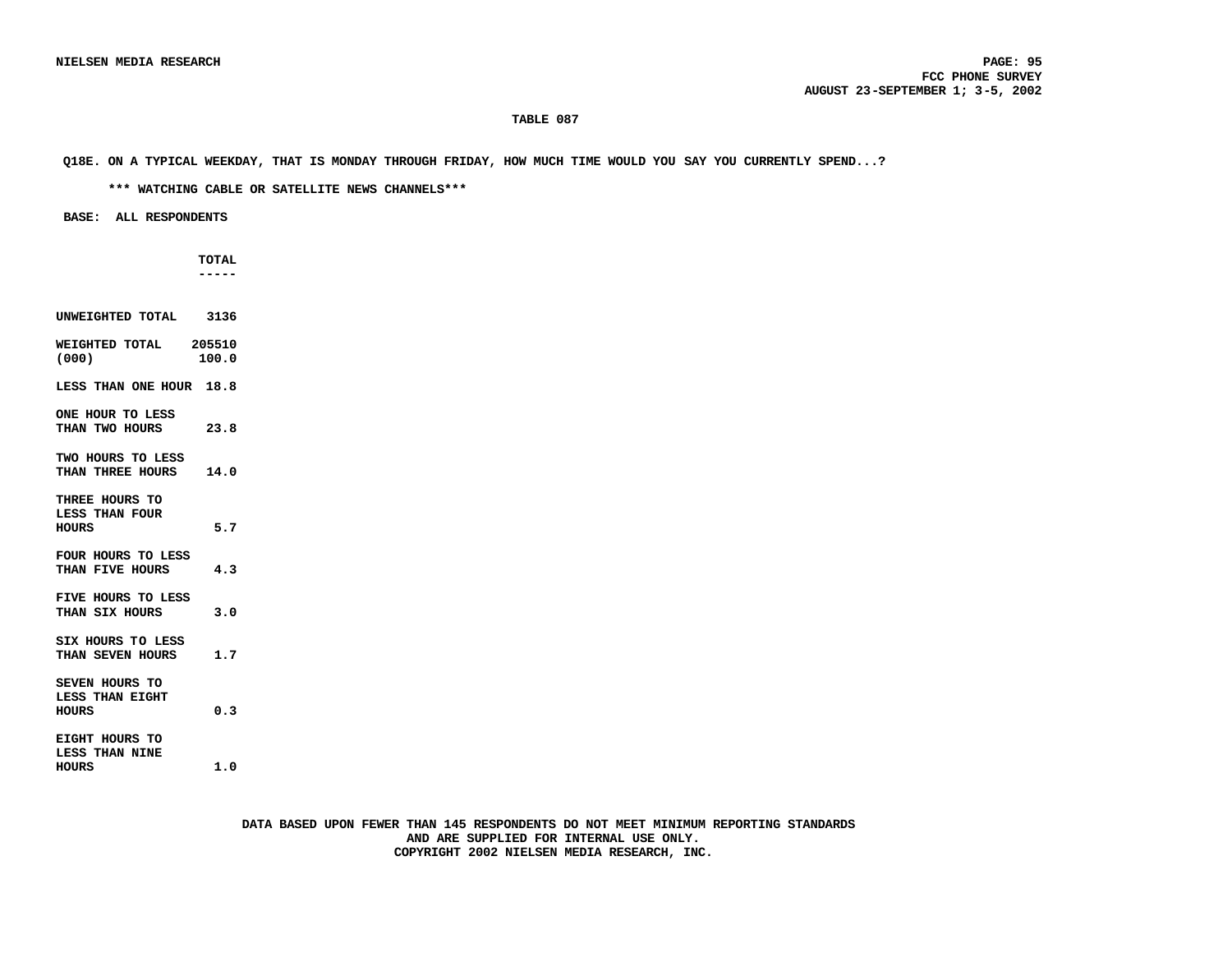### **TABLE 087 (continued)**

### **Q18E. ON A TYPICAL WEEKDAY, THAT IS MONDAY THROUGH FRIDAY, HOW MUCH TIME WOULD YOU SAY YOU CURRENTLY SPEND...?**

 **\*\*\* WATCHING CABLE OR SATELLITE NEWS CHANNELS\*\*\***

 **BASE: ALL RESPONDENTS**

 **TOTAL -----**

**NINE HOURS TO LESS THAN TEN HOURS 0.0 TEN HOURS TO LESS THAN ELEVEN HOURS 0.8 ELEVEN HOURS TO LESS THAN TWELVE HOURS 0.0 TWELVE HOURS OR MORE 1.5 NONE 24.1 DON'T KNOW 0.4 REFUSE 0.5 MEAN 1.7**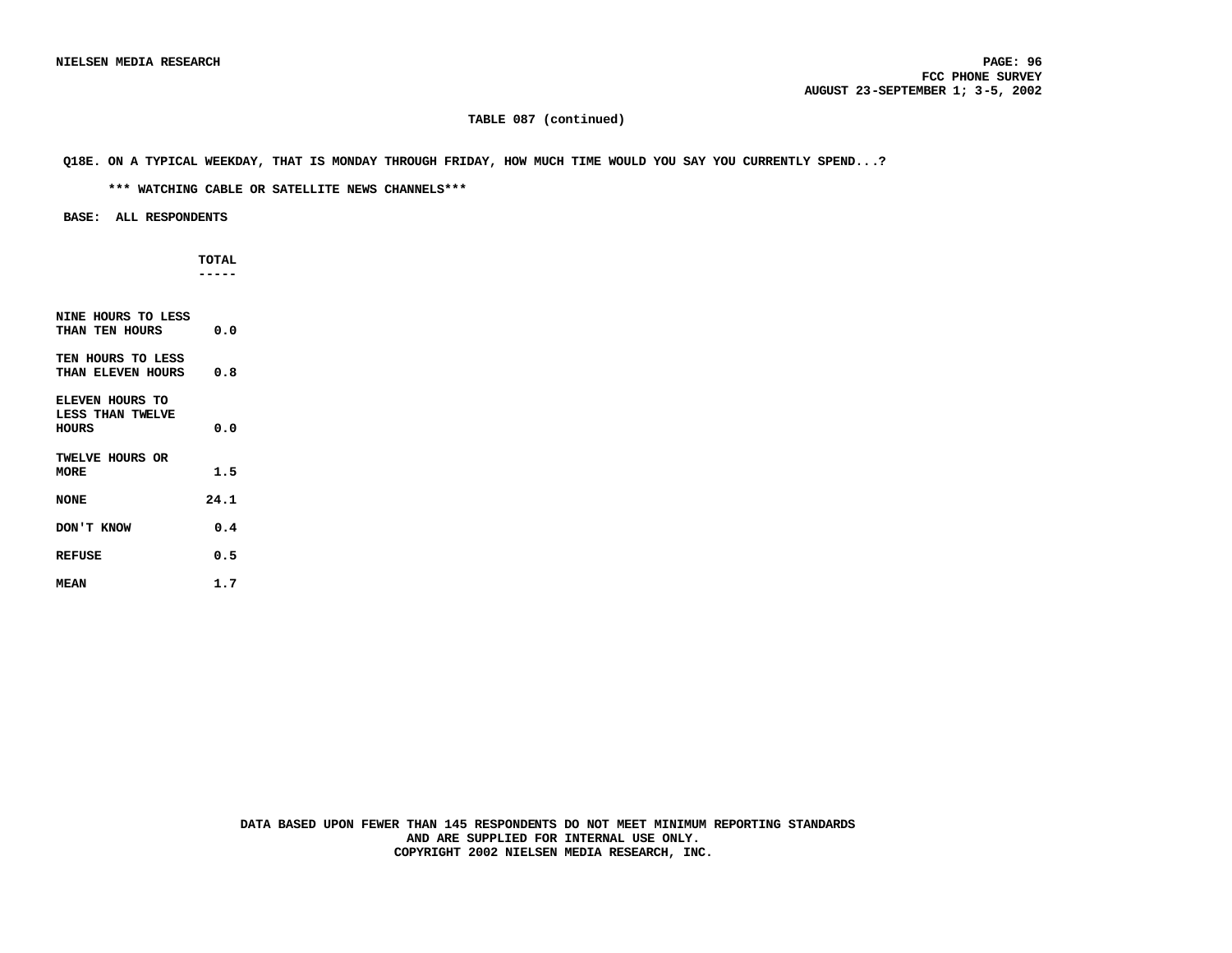### **Q18F. ON A TYPICAL WEEKDAY, THAT IS MONDAY THROUGH FRIDAY, HOW MUCH TIME WOULD YOU SAY YOU CURRENTLY SPEND...?**

 **\*\*\* READING A DAILY NEWSPAPER \*\*\***

 **BASE: ALL RESPONDENTS**

 **TOTAL -----**

**UNWEIGHTED TOTAL 3136 WEIGHTED TOTAL 205510 (000) 100.0 LESS THAN ONE HOUR 47.2 ONE HOUR TO LESS THAN TWO HOURS 20.5 TWO HOURS TO LESS THAN THREE HOURS 4.8 THREE HOURS TO LESS THAN FOUR HOURS 1.1 FOUR HOURS TO LESS THAN FIVE HOURS 0.4 FIVE HOURS TO LESS THAN SIX HOURS 1.0 SIX HOURS TO LESS THAN SEVEN HOURS 0.2 SEVEN HOURS TO LESS THAN EIGHT HOURS 0.1 EIGHT HOURS TO LESS THAN NINE HOURS 0.0**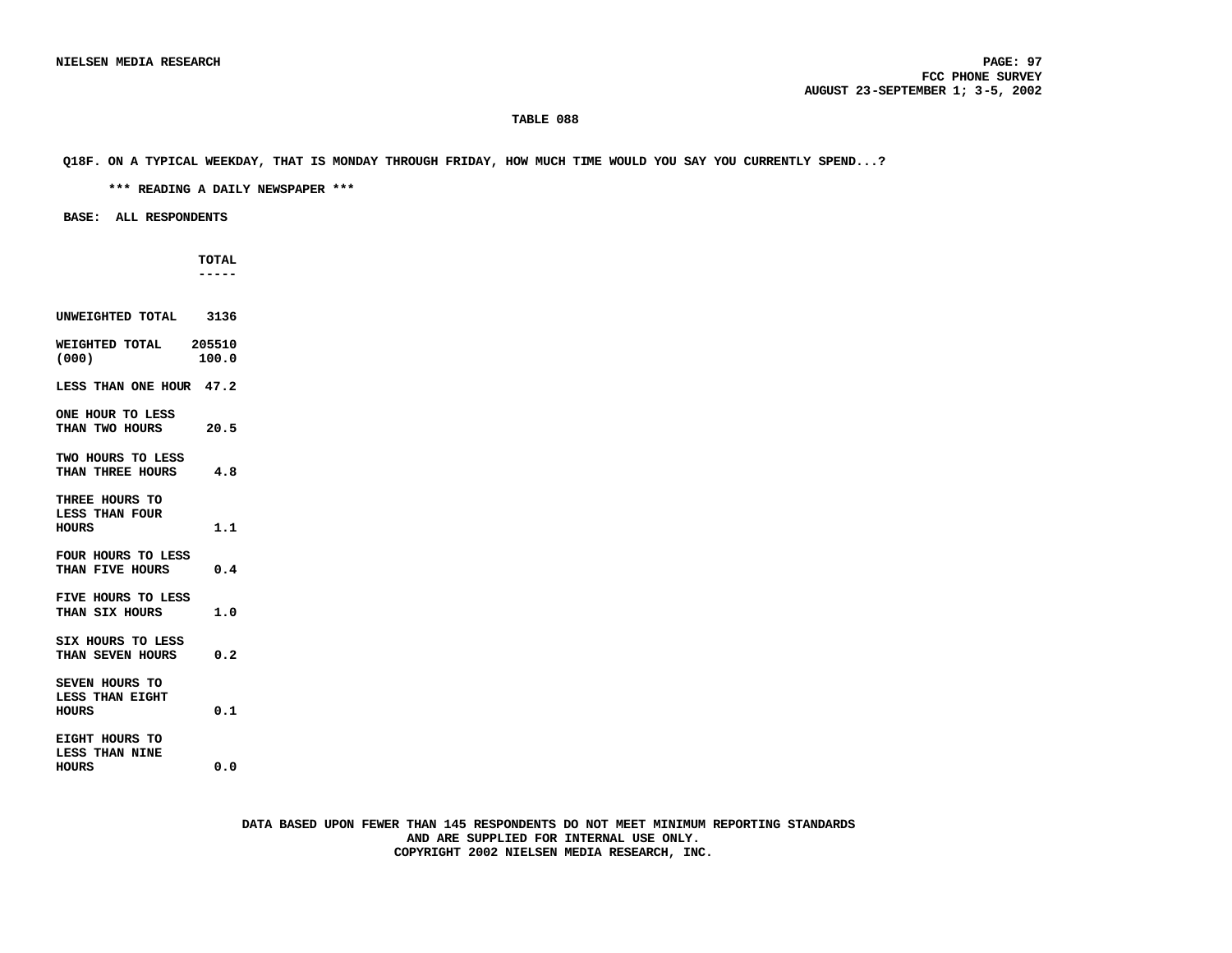### **TABLE 088 (continued)**

### **Q18F. ON A TYPICAL WEEKDAY, THAT IS MONDAY THROUGH FRIDAY, HOW MUCH TIME WOULD YOU SAY YOU CURRENTLY SPEND...?**

 **\*\*\* READING A DAILY NEWSPAPER \*\*\***

 **BASE: ALL RESPONDENTS**

 **TOTAL -----**

**NINE HOURS TO LESS THAN TEN HOURS - TEN HOURS TO LESS THAN ELEVEN HOURS 0.1 ELEVEN HOURS TO LESS THAN TWELVE HOURS - TWELVE HOURS OR MORE 0.1 NONE 23.8 DON'T KNOW 0.2 REFUSE 0.4 MEAN 0.7**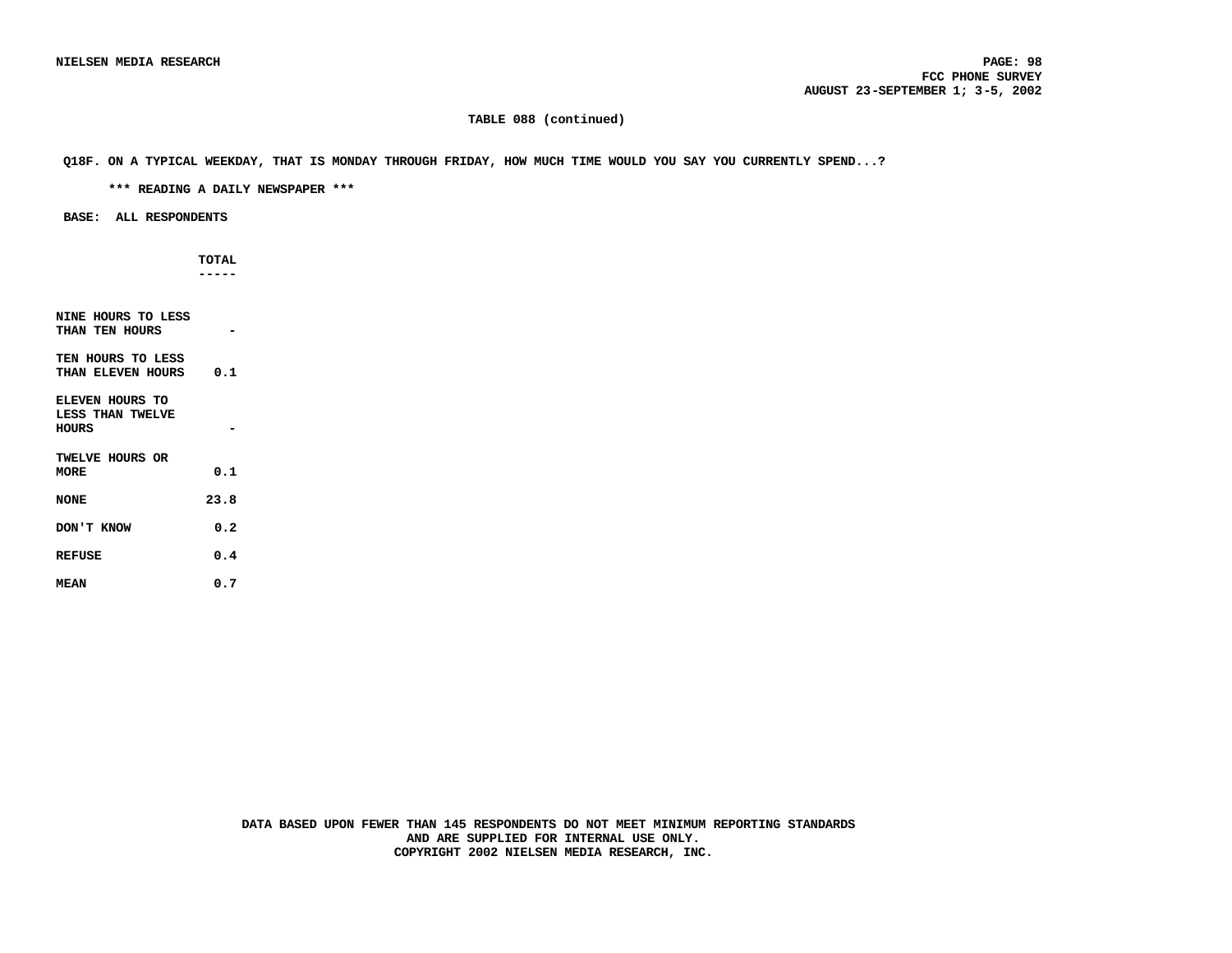#### **Q19A. ON A TYPICAL WEEKEND, THAT IS SATURDAY AND SUNDAY, HOW MUCH TIME WOULD YOU SAY YOU CURRENTLY SPEND...?**

 **\*\*\* LISTENING TO THE RADIO \*\*\***

 **BASE: ALL RESPONDENTS**

 **TOTAL -----**

**UNWEIGHTED TOTAL 3136 WEIGHTED TOTAL 205510 (000) 100.0 LESS THAN ONE HOUR 17.2 ONE HOUR TO LESS THAN TWO HOURS 19.3 TWO HOURS TO LESS THAN THREE HOURS 13.4 THREE HOURS TO LESS THAN FOUR HOURS 4.9 FOUR HOURS TO LESS THAN FIVE HOURS 5.0 FIVE HOURS TO LESS THAN SIX HOURS 2.3 SIX HOURS TO LESS THAN SEVEN HOURS 1.5 SEVEN HOURS TO LESS THAN EIGHT HOURS 0.3 EIGHT HOURS TO LESS THAN NINE**

**HOURS 1.3**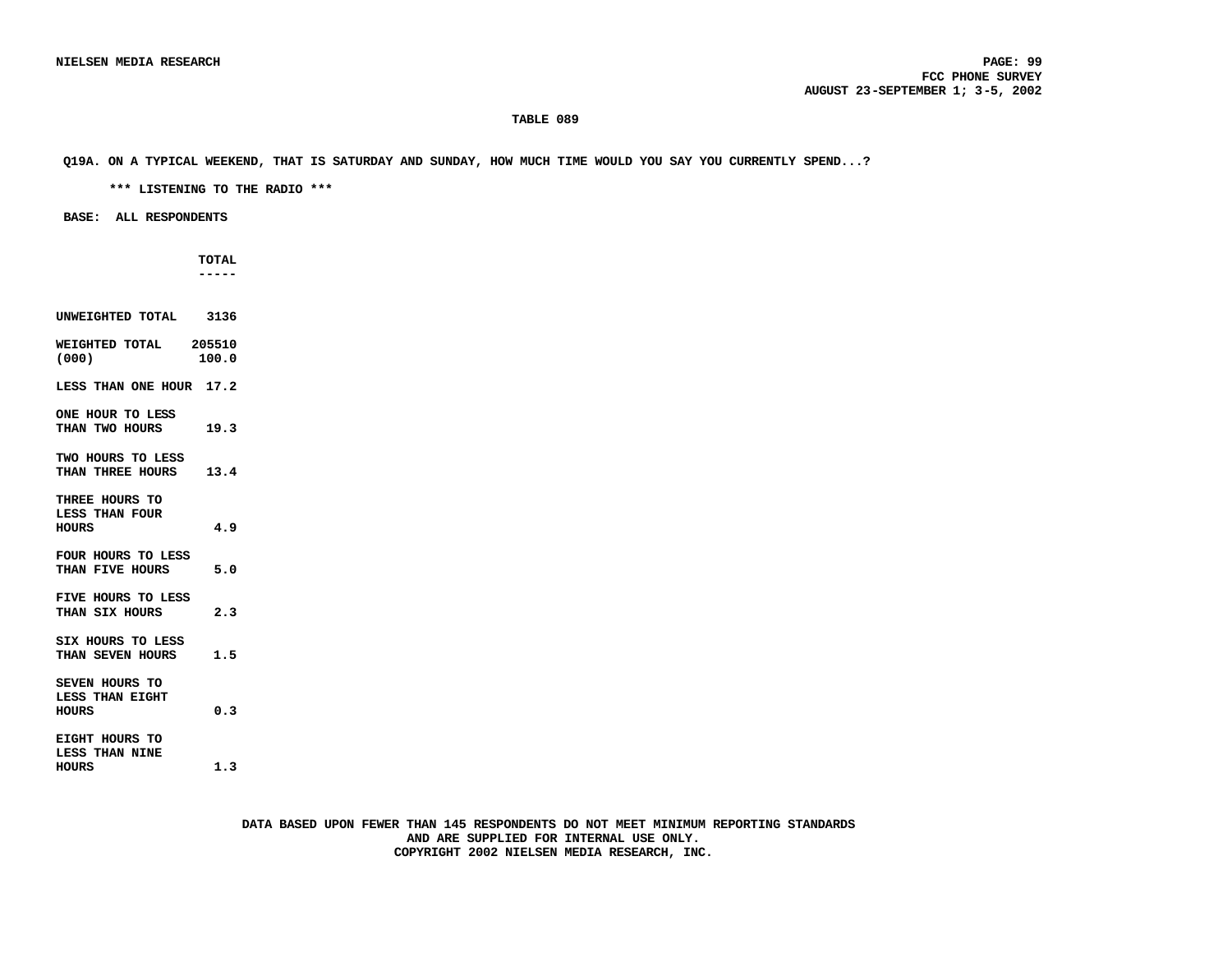### **TABLE 089 (continued)**

### **Q19A. ON A TYPICAL WEEKEND, THAT IS SATURDAY AND SUNDAY, HOW MUCH TIME WOULD YOU SAY YOU CURRENTLY SPEND...?**

 **\*\*\* LISTENING TO THE RADIO \*\*\***

### **BASE: ALL RESPONDENTS**

 **TOTAL -----**

| NINE HOURS TO LESS |      |
|--------------------|------|
| THAN TEN HOURS     | 0.1  |
| TEN HOURS TO LESS  |      |
| THAN ELEVEN HOURS  | 0.9  |
|                    |      |
| ELEVEN HOURS TO    |      |
| LESS THAN TWELVE   |      |
| HOURS              | 0.0  |
|                    |      |
| TWELVE HOURS OR    |      |
| MORE               | 1.7  |
|                    |      |
| <b>NONE</b>        | 31.6 |
| DON'T KNOW         | 0.2  |
|                    |      |
| <b>REFUSE</b>      | 0.4  |
|                    |      |
| <b>MEAN</b>        | 1.6  |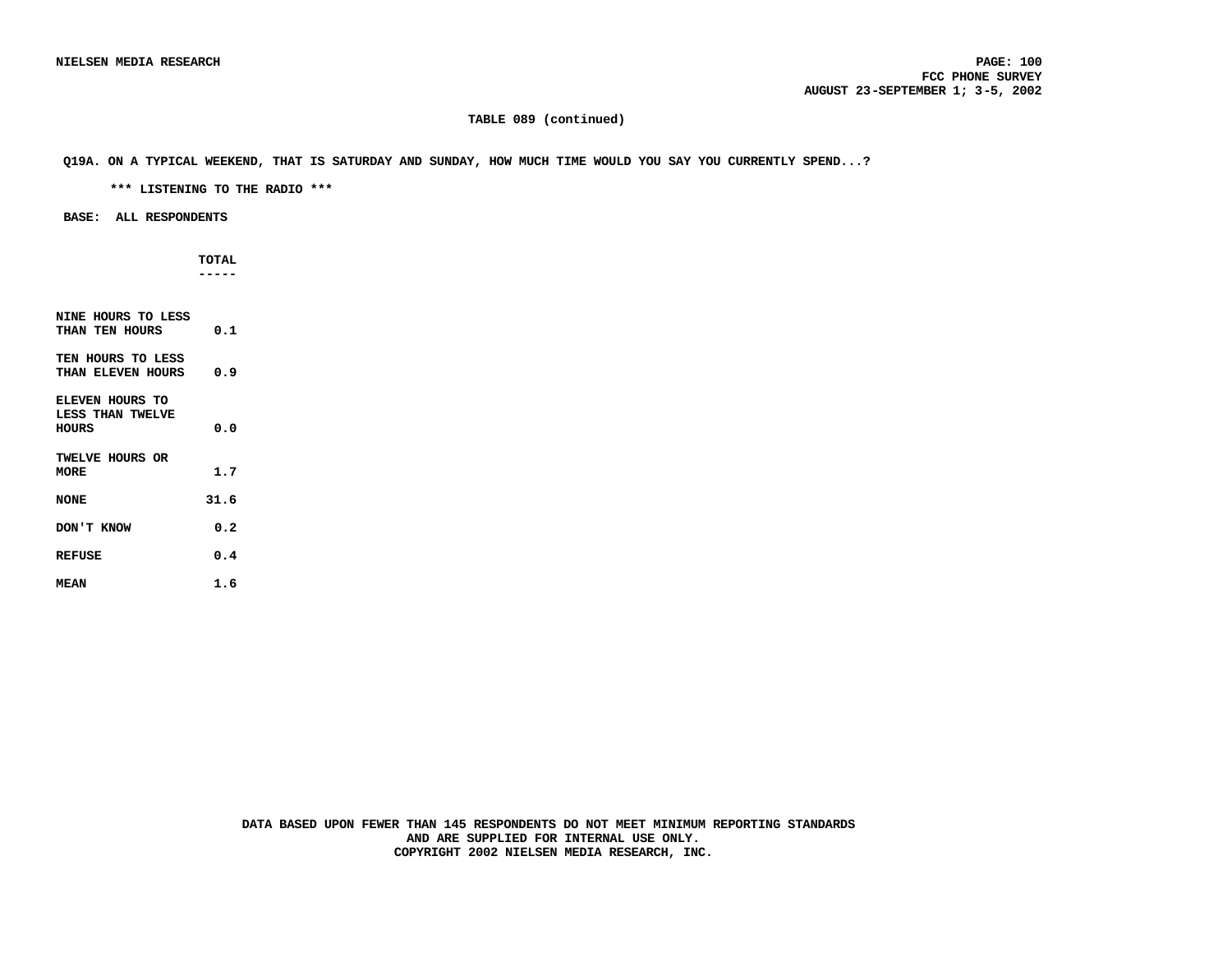**Q19B. ON A TYPICAL WEEKEND, THAT IS SATURDAY AND SUNDAY, HOW MUCH TIME WOULD YOU SAY YOU CURRENTLY SPEND...?**

 **\*\*\* ACCESSING THE INTERNET \*\*\***

 **BASE: ALL RESPONDENTS**

 **TOTAL -----**

**UNWEIGHTED TOTAL 3136 WEIGHTED TOTAL 205510 (000) 100.0 LESS THAN ONE HOUR 14.7 ONE HOUR TO LESS THAN TWO HOURS 17.1 TWO HOURS TO LESS THAN THREE HOURS 10.9 THREE HOURS TO LESS THAN FOUR HOURS 4.0 FOUR HOURS TO LESS THAN FIVE HOURS 3.7 FIVE HOURS TO LESS THAN SIX HOURS 1.7 SIX HOURS TO LESS THAN SEVEN HOURS 1.7 SEVEN HOURS TO LESS THAN EIGHT HOURS 0.1 EIGHT HOURS TO LESS THAN NINE HOURS 0.7**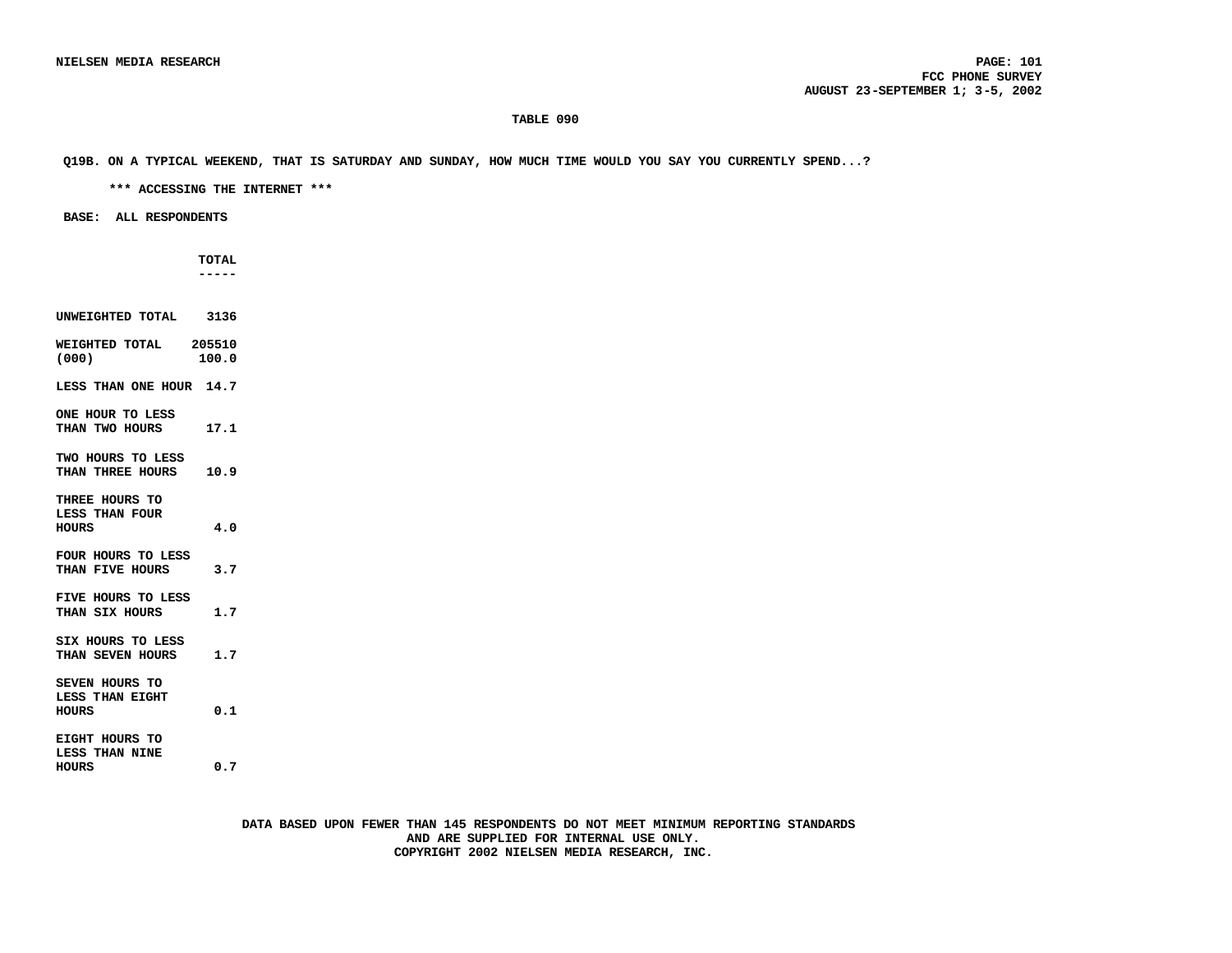### **TABLE 090 (continued)**

### **Q19B. ON A TYPICAL WEEKEND, THAT IS SATURDAY AND SUNDAY, HOW MUCH TIME WOULD YOU SAY YOU CURRENTLY SPEND...?**

 **\*\*\* ACCESSING THE INTERNET \*\*\***

 **BASE: ALL RESPONDENTS**

 **TOTAL -----**

**NINE HOURS TO LESS THAN TEN HOURS 0.1 TEN HOURS TO LESS THAN ELEVEN HOURS 0.5 ELEVEN HOURS TO LESS THAN TWELVE HOURS - TWELVE HOURS OR MORE 0.3 NONE 43.9 DON'T KNOW 0.2 REFUSE 0.4 MEAN 1.1**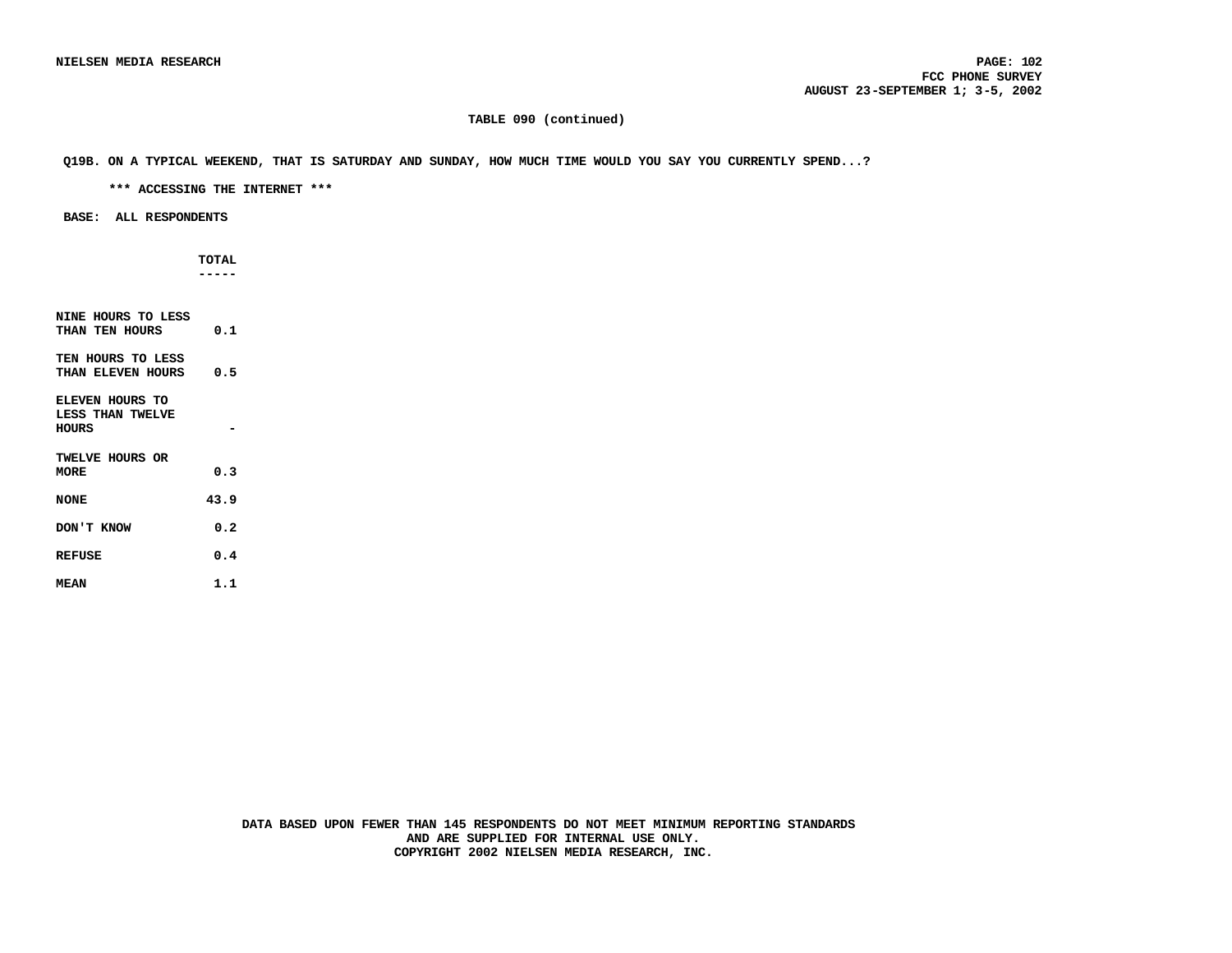**Q19C. ON A TYPICAL WEEKEND, THAT IS SATURDAY AND SUNDAY, HOW MUCH TIME WOULD YOU SAY YOU CURRENTLY SPEND...?**

 **\*\*\* READING MAGAZINES \*\*\***

 **BASE: ALL RESPONDENTS**

 **TOTAL -----**

**UNWEIGHTED TOTAL 3136 WEIGHTED TOTAL 205510 (000) 100.0 LESS THAN ONE HOUR 20.7 ONE HOUR TO LESS THAN TWO HOURS 15.3 TWO HOURS TO LESS THAN THREE HOURS 6.1 THREE HOURS TO LESS THAN FOUR HOURS 1.2 FOUR HOURS TO LESS THAN FIVE HOURS 0.5 FIVE HOURS TO LESS THAN SIX HOURS 0.2 SIX HOURS TO LESS THAN SEVEN HOURS 0.2 SEVEN HOURS TO LESS THAN EIGHT HOURS 0.1 EIGHT HOURS TO LESS THAN NINE HOURS 0.0**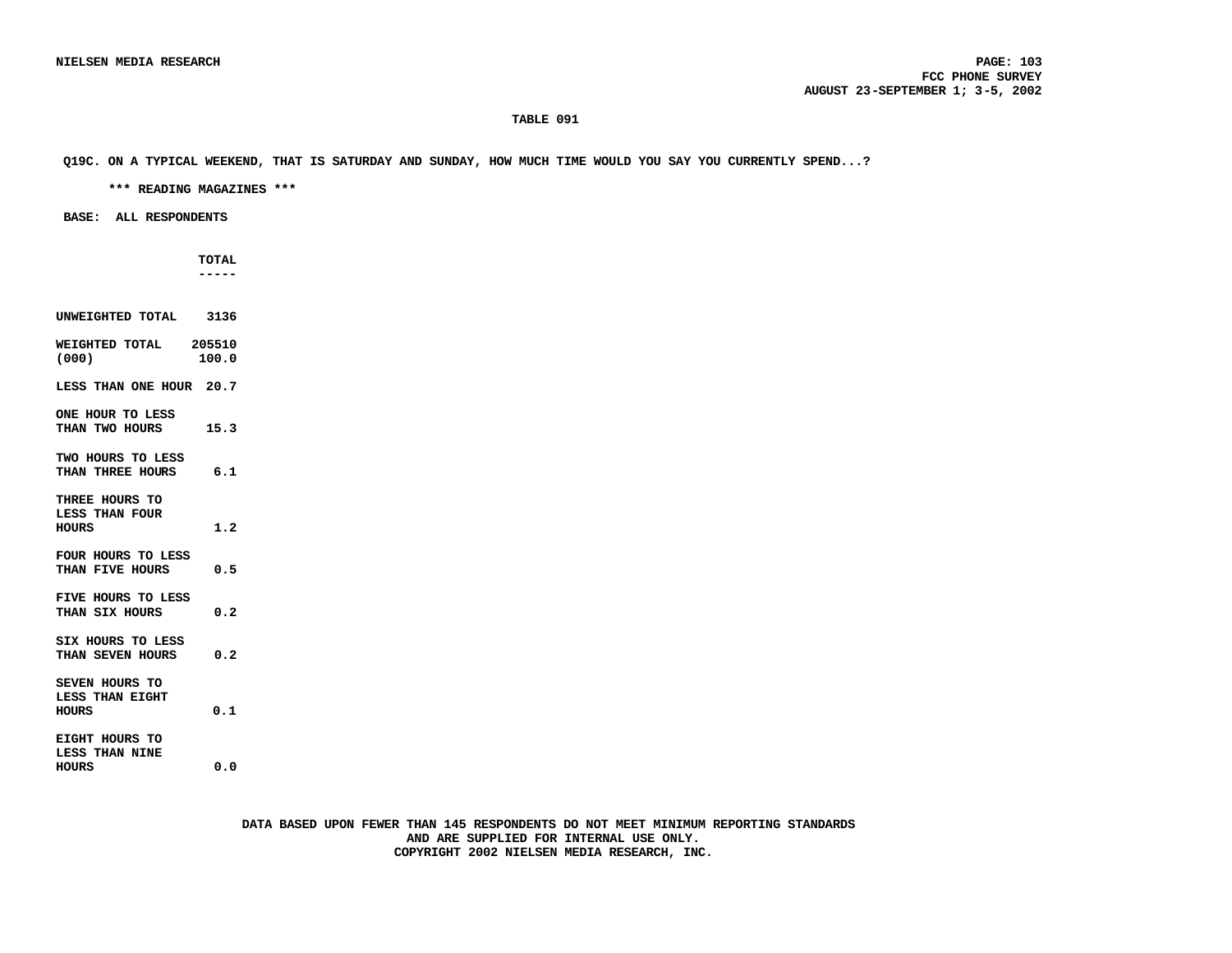### **TABLE 091 (continued)**

### **Q19C. ON A TYPICAL WEEKEND, THAT IS SATURDAY AND SUNDAY, HOW MUCH TIME WOULD YOU SAY YOU CURRENTLY SPEND...?**

 **\*\*\* READING MAGAZINES \*\*\***

 **BASE: ALL RESPONDENTS**

 **TOTAL -----**

**NINE HOURS TO LESS THAN TEN HOURS - TEN HOURS TO LESS THAN ELEVEN HOURS - ELEVEN HOURS TO LESS THAN TWELVE HOURS - TWELVE HOURS OR MORE 0.1 NONE 55.1 DON'T KNOW 0.3 REFUSE 0.2 MEAN 0.5**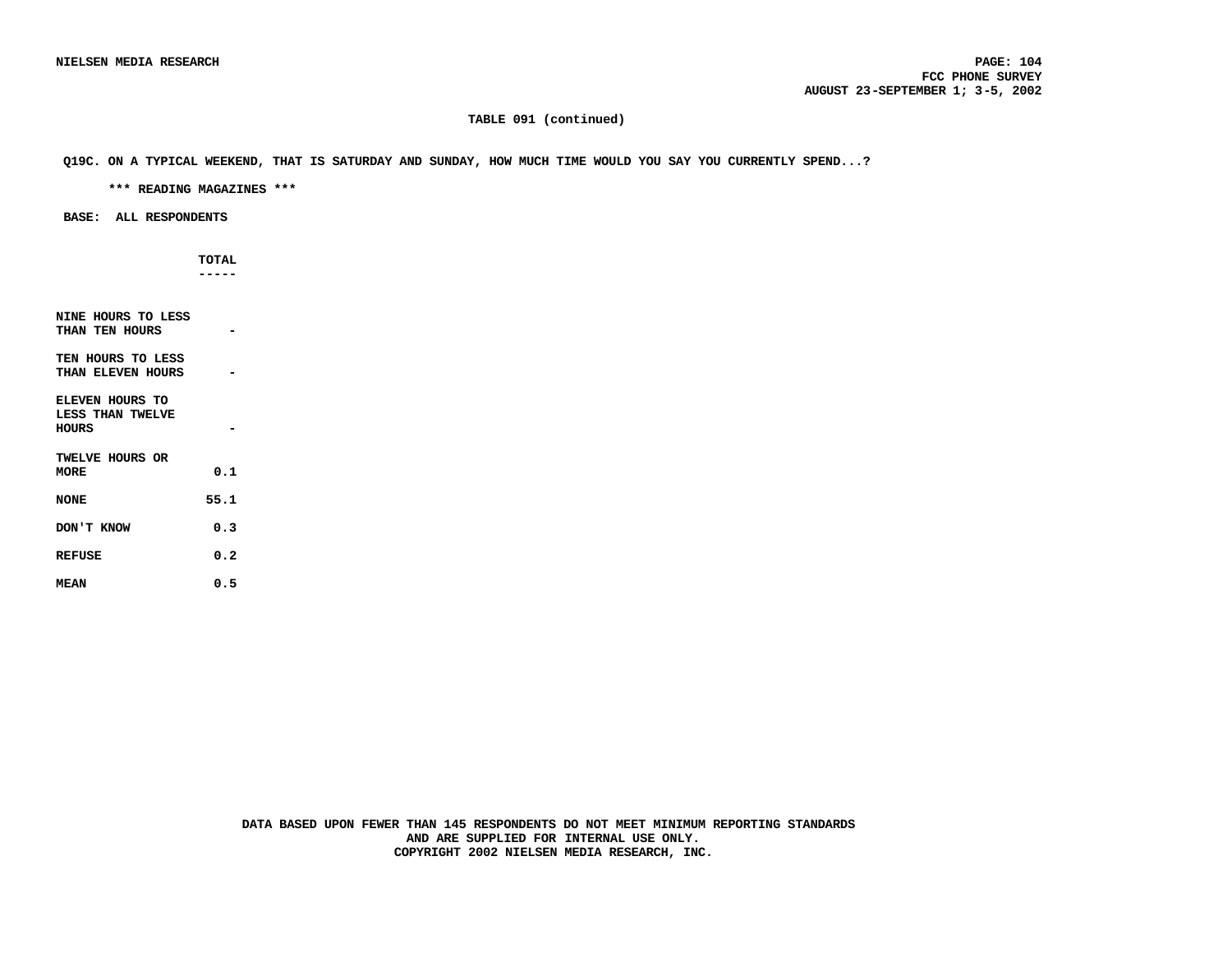**Q19D. ON A TYPICAL WEEKEND, THAT IS SATURDAY AND SUNDAY, HOW MUCH TIME WOULD YOU SAY YOU CURRENTLY SPEND...?**

 **\*\*\* WATCHING BROADCAST TELEVISION CHANNELS \*\*\***

 **BASE: ALL RESPONDENTS**

 **TOTAL -----**

**UNWEIGHTED TOTAL 3136 WEIGHTED TOTAL 205510 (000) 100.0 LESS THAN ONE HOUR 8.7 ONE HOUR TO LESS THAN TWO HOURS 16.7 TWO HOURS TO LESS THAN THREE HOURS 20.1 THREE HOURS TO LESS THAN FOUR HOURS 10.3 FOUR HOURS TO LESS THAN FIVE HOURS 10.4 FIVE HOURS TO LESS THAN SIX HOURS 5.2 SIX HOURS TO LESS THAN SEVEN HOURS 5.0 SEVEN HOURS TO LESS THAN EIGHT HOURS 0.7 EIGHT HOURS TO LESS THAN NINE**

**HOURS 2.8**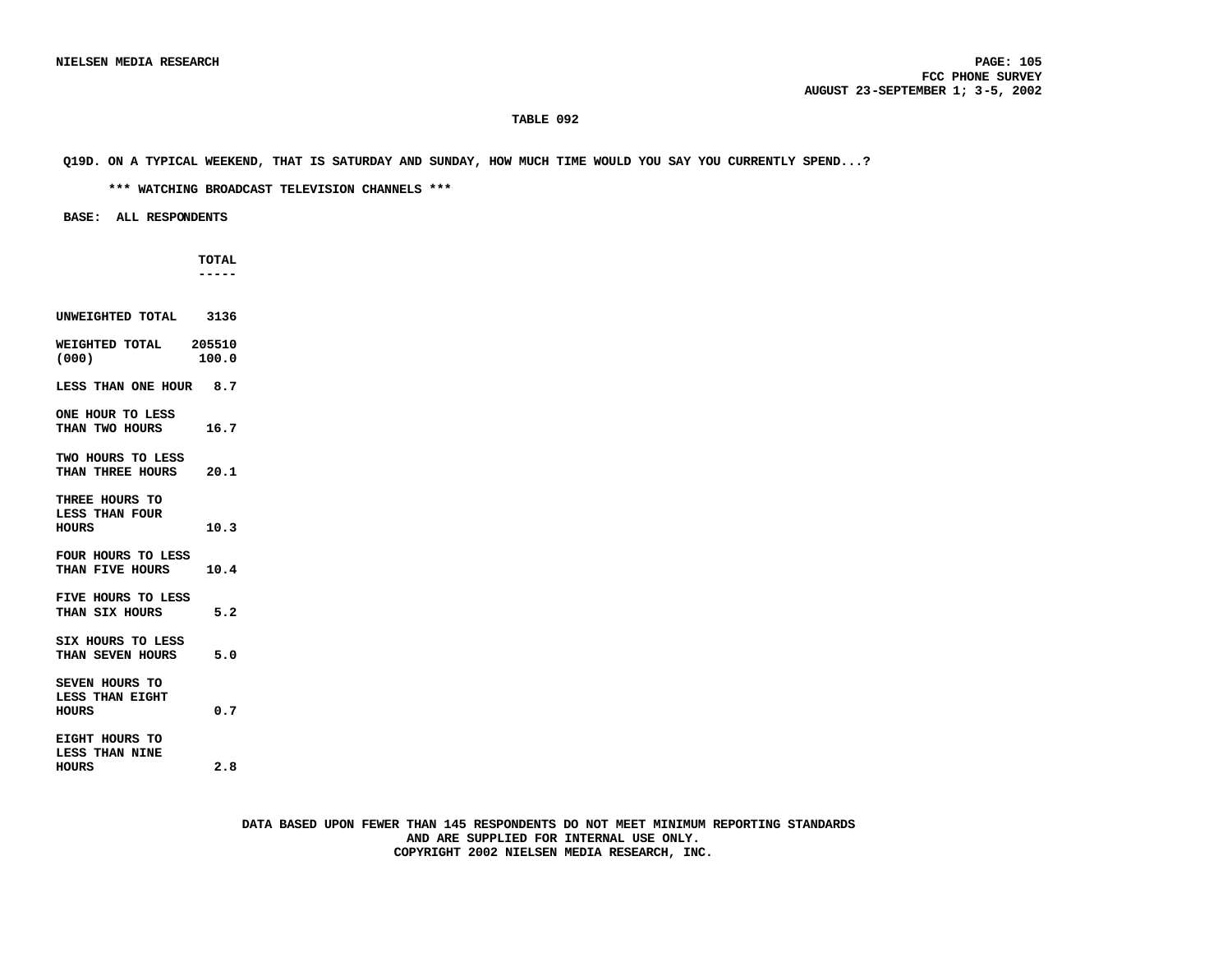### **TABLE 092 (continued)**

### **Q19D. ON A TYPICAL WEEKEND, THAT IS SATURDAY AND SUNDAY, HOW MUCH TIME WOULD YOU SAY YOU CURRENTLY SPEND...?**

 **\*\*\* WATCHING BROADCAST TELEVISION CHANNELS \*\*\***

 **BASE: ALL RESPONDENTS**

 **TOTAL -----**

**NINE HOURS TO LESS THAN TEN HOURS 0.4 TEN HOURS TO LESS THAN ELEVEN HOURS 2.1 ELEVEN HOURS TO LESS THAN TWELVE HOURS 0.0 TWELVE HOURS OR MORE 2.0 NONE 14.6 DON'T KNOW 0.6 REFUSE 0.6 MEAN 2.8**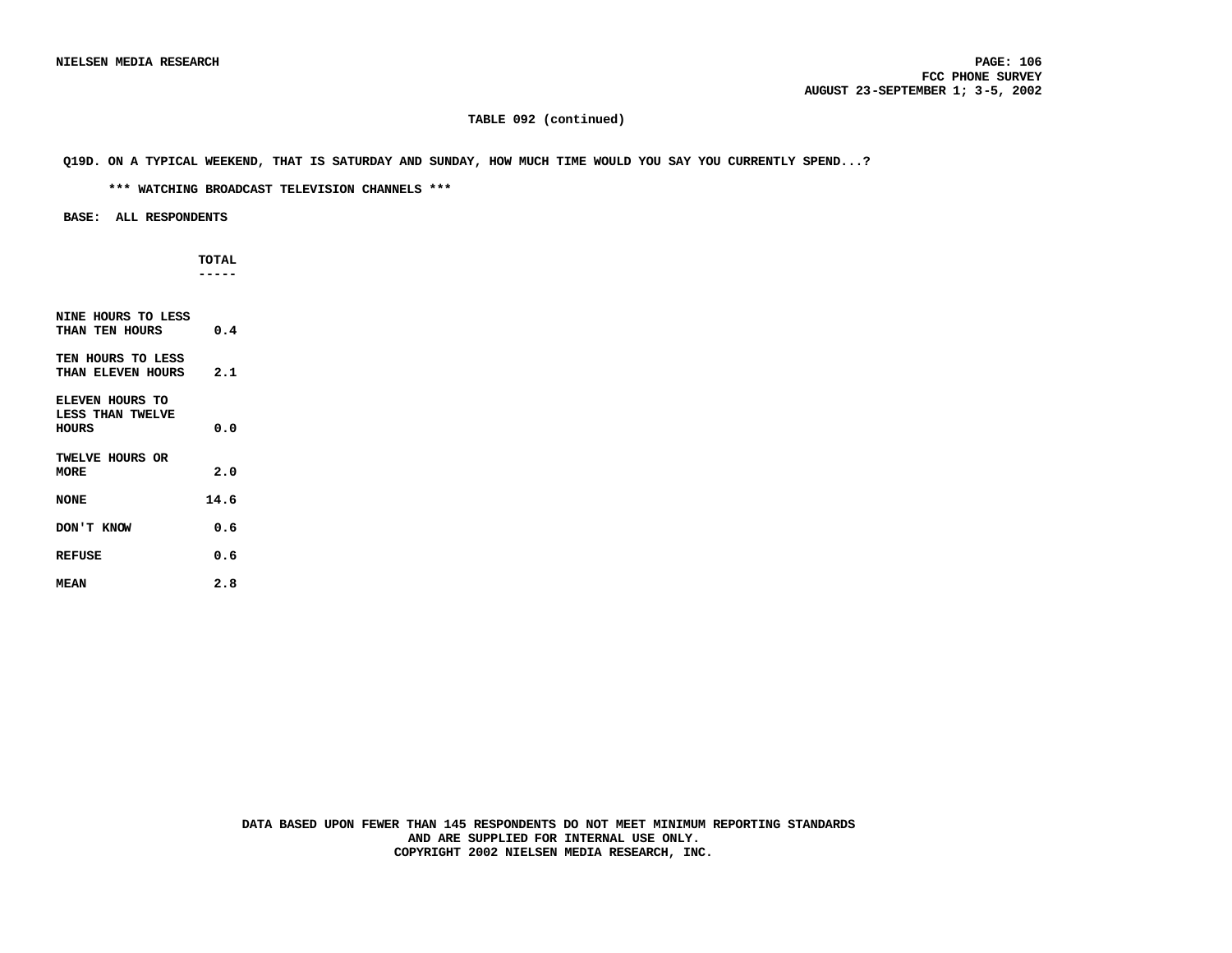#### **Q19E. ON A TYPICAL WEEKEND, THAT IS SATURDAY AND SUNDAY, HOW MUCH TIME WOULD YOU SAY YOU CURRENTLY SPEND...?**

 **\*\*\* WATCHING CABLE OR SATELLITE NEWS CHANNELS \*\*\***

 **BASE: ALL RESPONDENTS**

 **TOTAL -----**

**UNWEIGHTED TOTAL 3136 WEIGHTED TOTAL 205510 (000) 100.0 LESS THAN ONE HOUR 14.2 ONE HOUR TO LESS THAN TWO HOURS 19.2 TWO HOURS TO LESS THAN THREE HOURS 15.0 THREE HOURS TO LESS THAN FOUR HOURS 6.0 FOUR HOURS TO LESS THAN FIVE HOURS 5.1 FIVE HOURS TO LESS THAN SIX HOURS 2.9 SIX HOURS TO LESS THAN SEVEN HOURS 1.9 SEVEN HOURS TO LESS THAN EIGHT HOURS 0.3 EIGHT HOURS TO LESS THAN NINE**

**HOURS 1.8**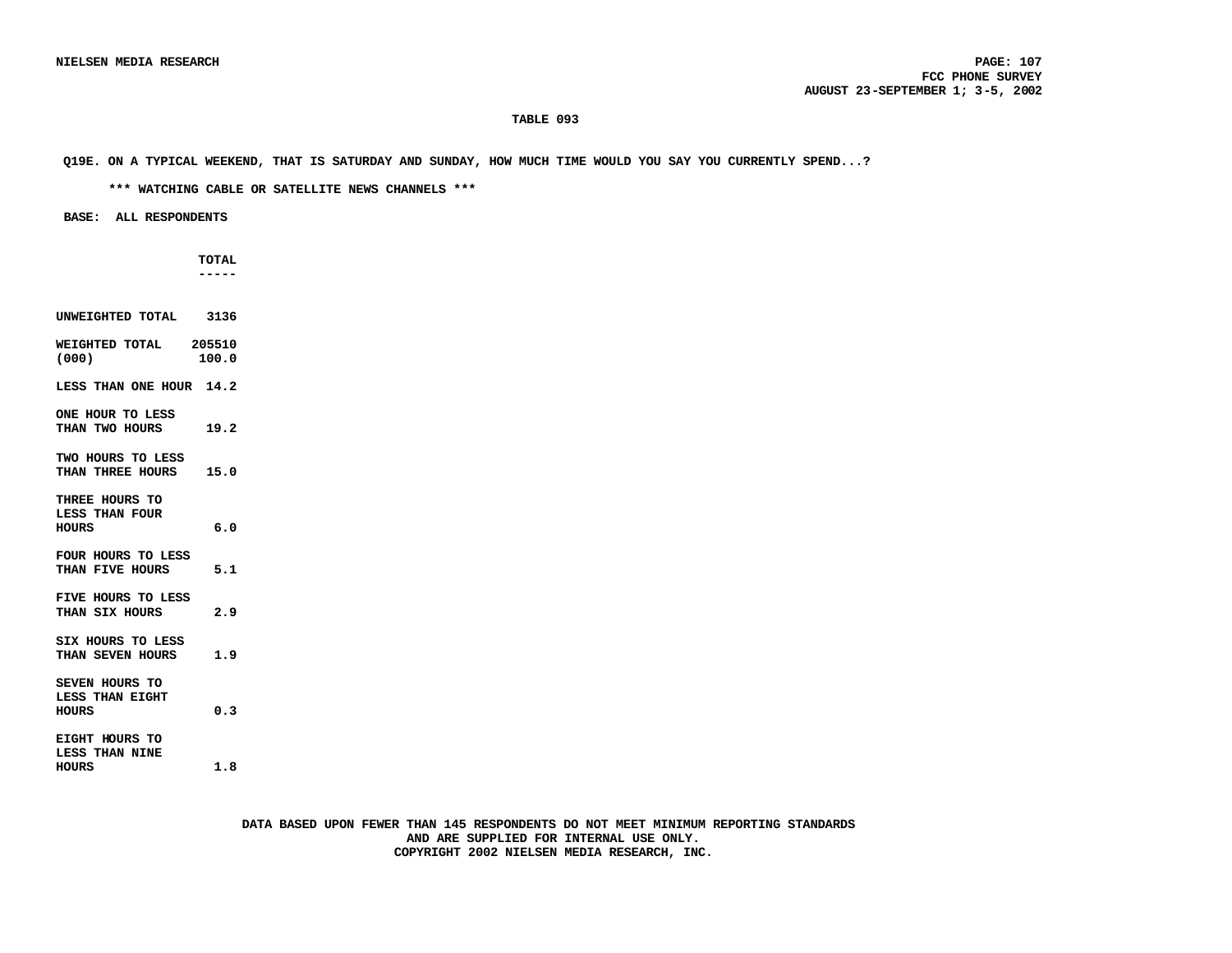### **TABLE 093 (continued)**

### **Q19E. ON A TYPICAL WEEKEND, THAT IS SATURDAY AND SUNDAY, HOW MUCH TIME WOULD YOU SAY YOU CURRENTLY SPEND...?**

 **\*\*\* WATCHING CABLE OR SATELLITE NEWS CHANNELS \*\*\***

 **BASE: ALL RESPONDENTS**

 **TOTAL -----**

**NINE HOURS TO LESS THAN TEN HOURS 0.1 TEN HOURS TO LESS THAN ELEVEN HOURS 1.1 ELEVEN HOURS TO LESS THAN TWELVE HOURS 0.1 TWELVE HOURS OR MORE 1.1 NONE 30.0 DON'T KNOW 0.5 REFUSE 0.5 MEAN 1.7**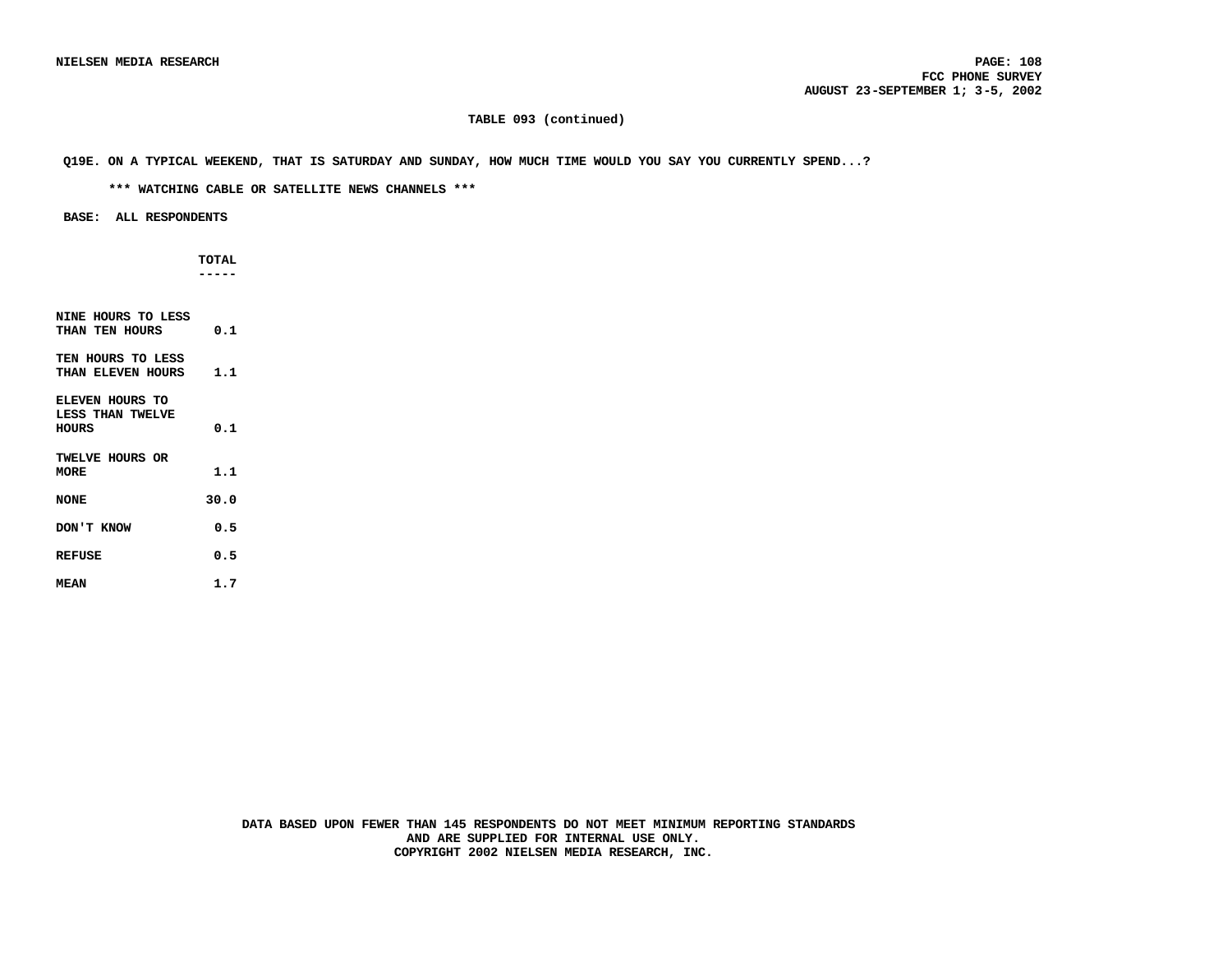#### **Q19F. ON A TYPICAL WEEKEND, THAT IS SATURDAY AND SUNDAY, HOW MUCH TIME WOULD YOU SAY YOU CURRENTLY SPEND...?**

 **\*\*\* READING A DAILY NEWSPAPER \*\*\***

 **BASE: ALL RESPONDENTS**

 **TOTAL -----**

**UNWEIGHTED TOTAL 3136 WEIGHTED TOTAL 205510 (000) 100.0 LESS THAN ONE HOUR 28.4 ONE HOUR TO LESS THAN TWO HOURS 29.0 TWO HOURS TO LESS THAN THREE HOURS 11.7 THREE HOURS TO LESS THAN FOUR HOURS 2.6 FOUR HOURS TO LESS THAN FIVE HOURS 1.1 FIVE HOURS TO LESS THAN SIX HOURS 0.2 SIX HOURS TO LESS THAN SEVEN HOURS 0.1 SEVEN HOURS TO LESS THAN EIGHT HOURS 0.0 EIGHT HOURS TO LESS THAN NINE**

**HOURS 0.0**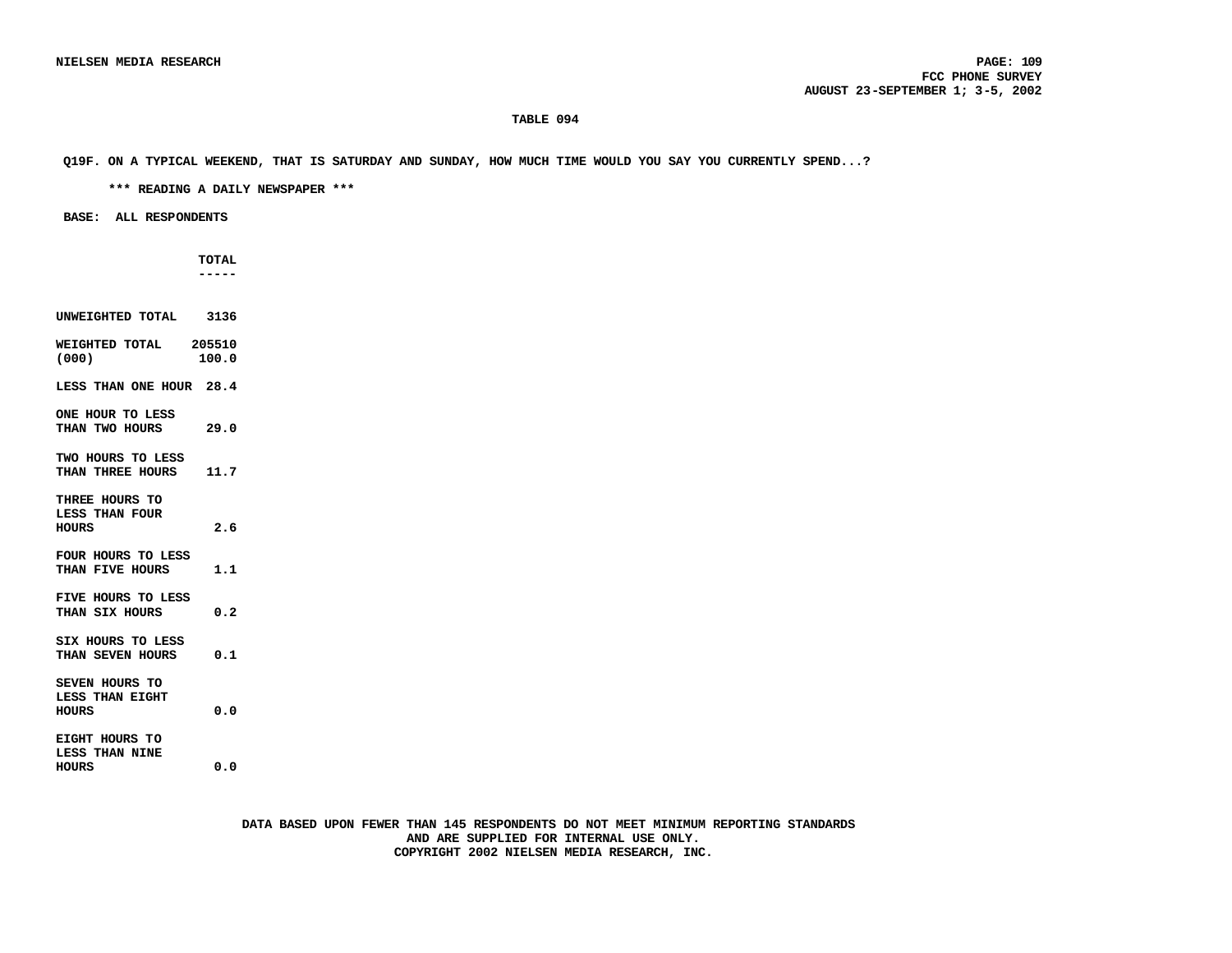### **TABLE 094 (continued)**

### **Q19F. ON A TYPICAL WEEKEND, THAT IS SATURDAY AND SUNDAY, HOW MUCH TIME WOULD YOU SAY YOU CURRENTLY SPEND...?**

 **\*\*\* READING A DAILY NEWSPAPER \*\*\***

 **BASE: ALL RESPONDENTS**

 **TOTAL -----**

**NINE HOURS TO LESS THAN TEN HOURS - TEN HOURS TO LESS THAN ELEVEN HOURS 0.1 ELEVEN HOURS TO LESS THAN TWELVE HOURS - TWELVE HOURS OR MORE - NONE 26.4 DON'T KNOW 0.1 REFUSE 0.3 MEAN 0.8**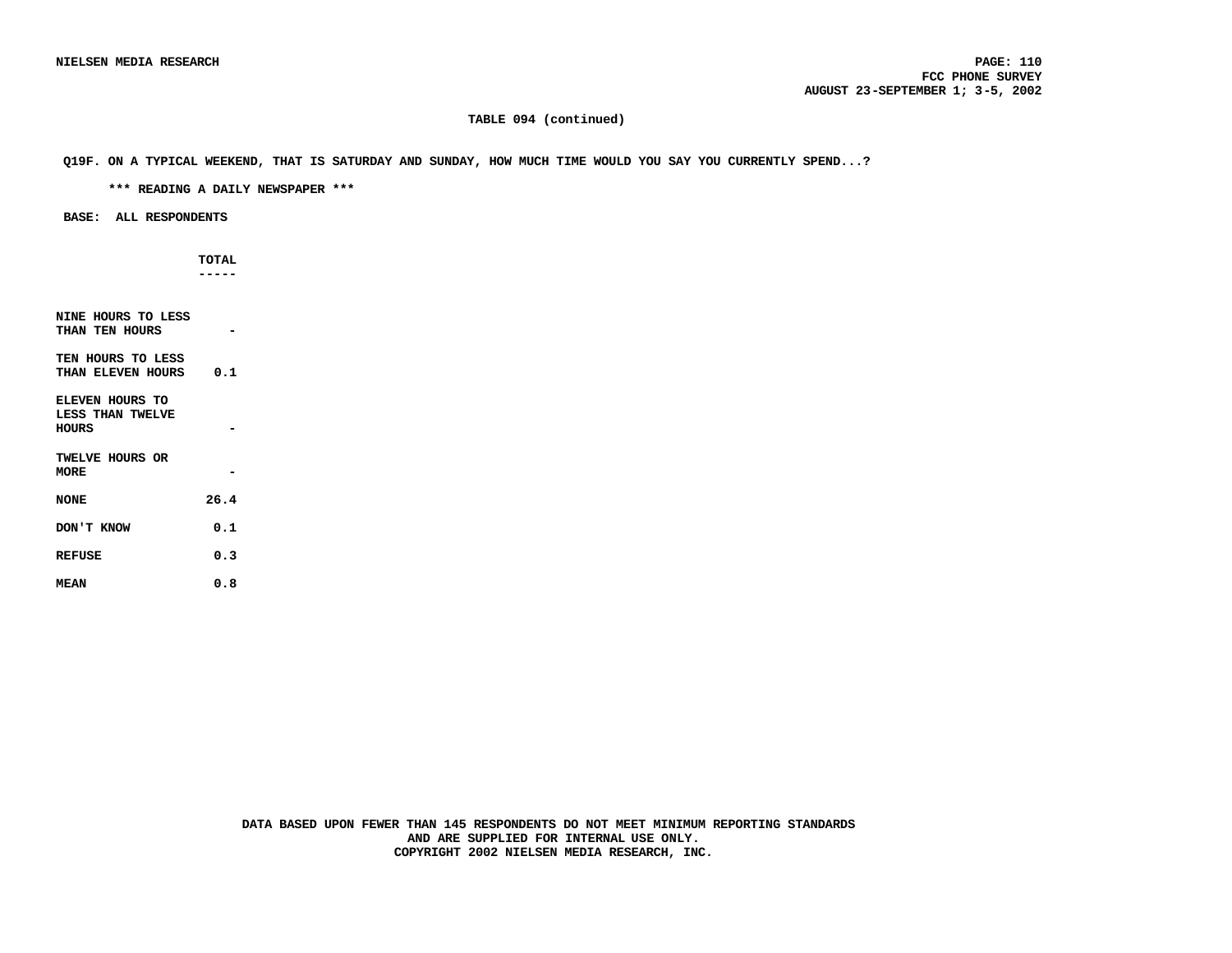**MEDIAN 44.0**

| Q20<br>RESPONDENT'S AGE      |                 |
|------------------------------|-----------------|
|                              |                 |
| <b>BASE: ALL RESPONDENTS</b> |                 |
|                              | <b>TOTAL</b>    |
|                              | ----            |
|                              |                 |
| UNWEIGHTED TOTAL             | 3136            |
| WEIGHTED TOTAL<br>(000)      | 205510<br>100.0 |
|                              |                 |
| $18 - 24$                    | 12.2            |
| $25 - 34$                    | 18.1            |
| $35 - 49$                    | 31.6            |
| $50 - 54$                    | 9.2             |
| $55 - 64$                    | 12.7            |
|                              |                 |
| $65+$                        | 16.2            |
| <b>MEAN</b>                  | 45.6            |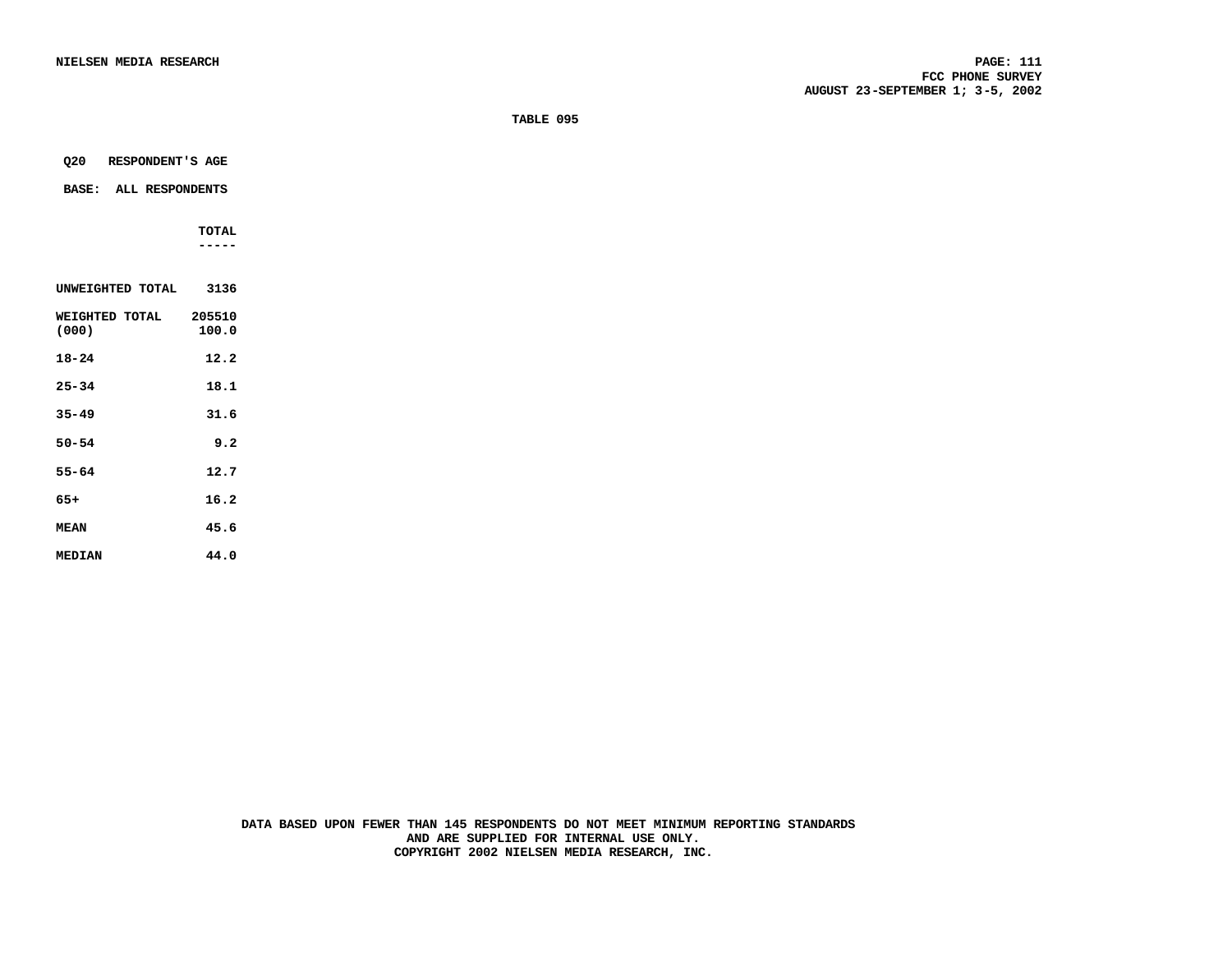#### **Q21. RESPONDENT'S GENDER**

### **BASE: ALL RESPONDENTS**

 **TOTAL -----**

| UNWEIGHTED TOTAL        | 3136            |
|-------------------------|-----------------|
| WEIGHTED TOTAL<br>(000) | 205510<br>100.0 |
| <b>MAT.F.</b>           | 47.9            |
| FFMAL F                 | 52.1            |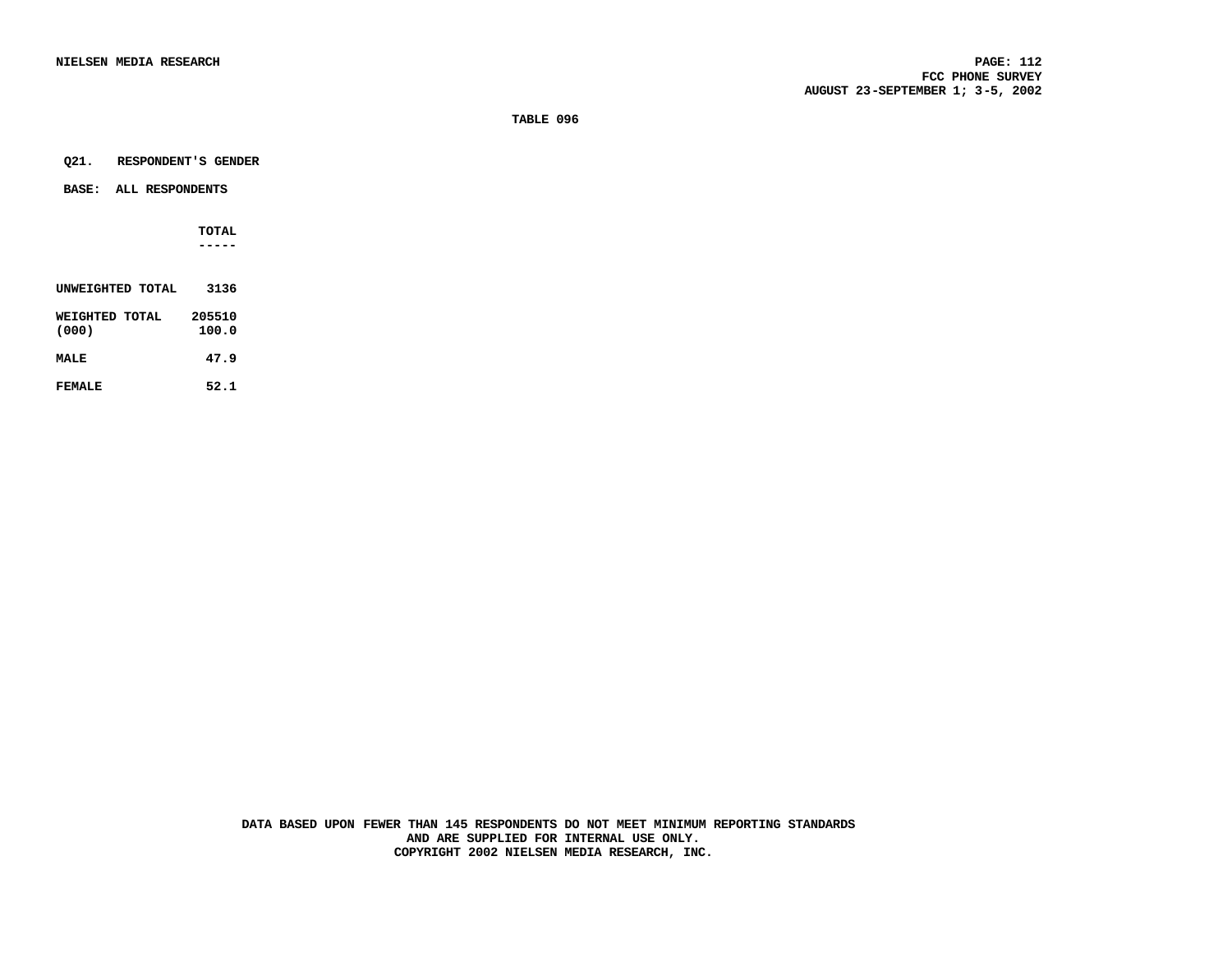### **TABLE 097 SUMMARY TABLE A: LOCAL NEWS**

 **Q1. WHAT SOURCES, IF ANY, HAVE YOU USED IN THE PAST 7 DAYS FOR LOCAL NEWS AND CURRENT AFFAIRS?**

 **Q2. IN THE PAST 7 DAYS, HAVE YOU USED...\*\*\*INSERT CHOICE\*\*\*FOR LOCAL NEWS AND CURRENT AFFAIRS?**

 **BASE: RESPONDENTS WHO HAVE ACCESSED LOCAL NEWS AND CURRENT AFFAIRS IN THE PAST 7 DAYS**

 **TOTAL -----**

**UNWEIGHTED TOTAL 3099 WEIGHTED TOTAL 202545**<br>(000) 100.0 **(000) 100.0 INTERNET 34.2 MAGAZINES 20.0** NEWSPAPER 78.7 **RADIO 67.9 TELEVISION 92.1**

> **DATA BASED UPON FEWER THAN 145 RESPONDENTS DO NOT MEET MINIMUM REPORTING STANDARDS AND ARE SUPPLIED FOR INTERNAL USE ONLY. RESPONSES MAY ADD TO MORE THAN 100% DUE TO MULTIPLE RESPONSES COPYRIGHT 2002 NIELSEN MEDIA RESEARCH, INC.**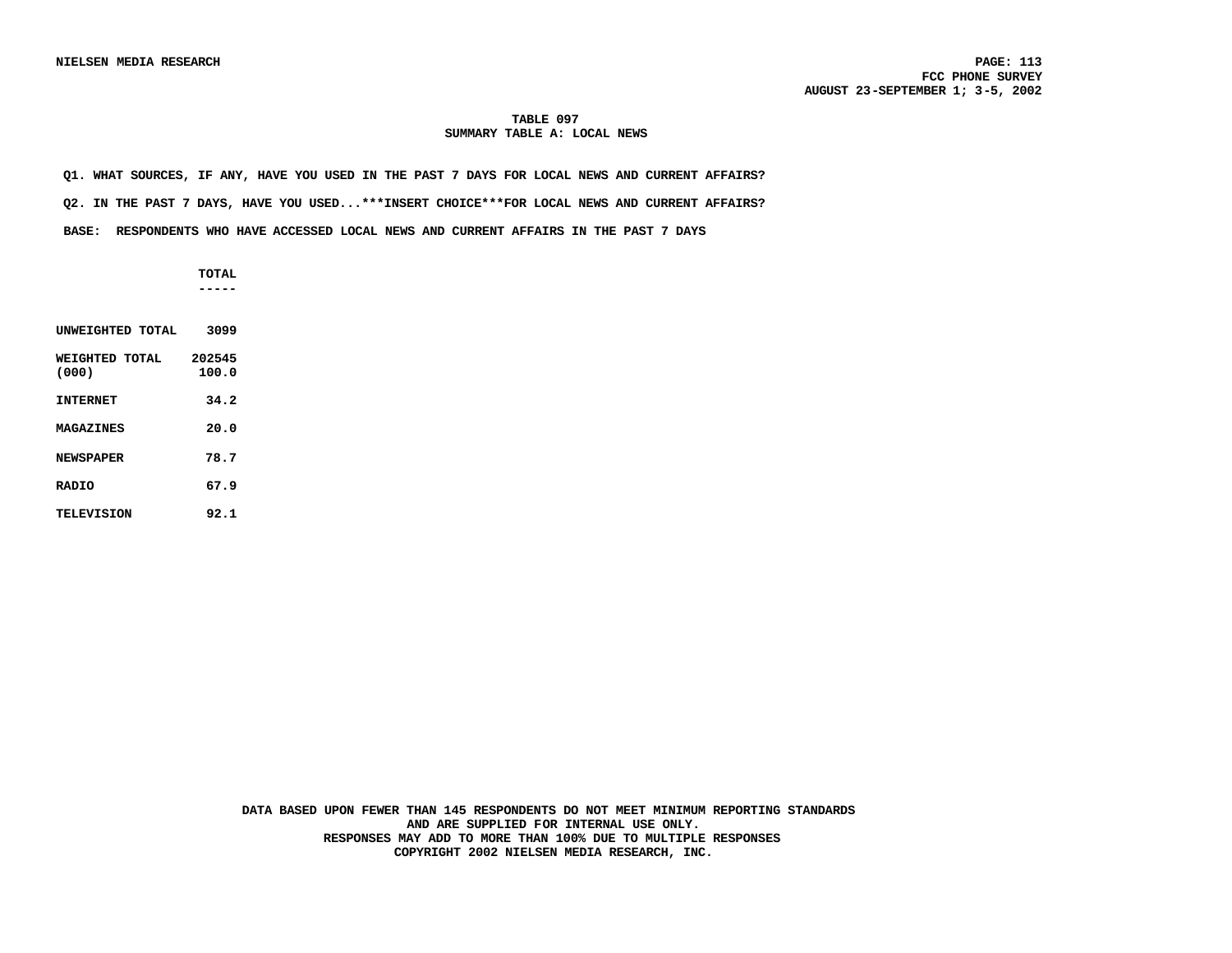### **TABLE 098 SUMMARY TABLE B: NATIONAL NEWS**

**Q4. WHAT SOURCES, IF ANY, HAVE YOU USED IN THE PAST 7 DAYS FOR NATIONAL NEWS AND CURRENT AFFAIRS?**

 **Q5. IN THE PAST 7 DAYS, HAVE YOU USED...\*\*\*INSERT CHOICE\*\*\*FOR NATIONAL NEWS AND CURRENT AFFAIRS?**

 **BASE: RESPONDENTS WHO HAVE ACCESSED NATIONAL NEWS AND CURRENT AFFAIRS IN THE PAST 7 DAYS**

 **TOTAL -----**

**UNWEIGHTED TOTAL 3063 WEIGHTED TOTAL 199344**<br>(000) 100.0 **(000) 100.0 INTERNET 32.2 MAGAZINES 19.6 NEWSPAPER 71.2 RADIO 56.0 TELEVISION 91.8**

> **DATA BASED UPON FEWER THAN 145 RESPONDENTS DO NOT MEET MINIMUM REPORTING STANDARDS AND ARE SUPPLIED FOR INTERNAL USE ONLY. RESPONSES MAY ADD TO MORE THAN 100% DUE TO MULTIPLE RESPONSES COPYRIGHT 2002 NIELSEN MEDIA RESEARCH, INC.**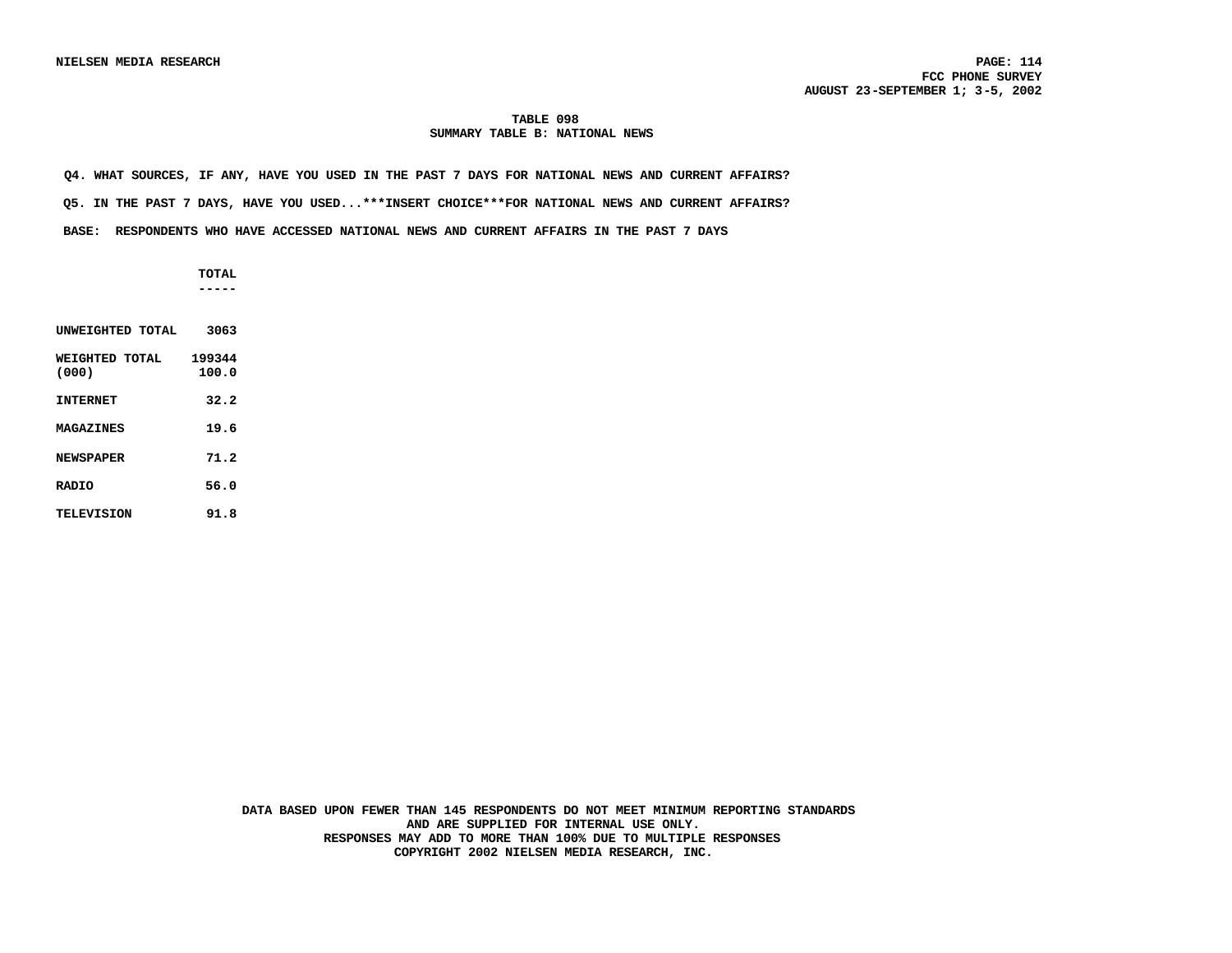NIELSEN MEDIA RESEARCH

# **FEDERAL COMMUNICATIONS COMMISSION TELEPHONE RECONTACT STUDY WEIGHTED DATA**

**AUGUST 23 – SEPTEMBER 1 and SEPTEMBER 3-5, 2002**

**ISSUED: SEPTEMBER 2002**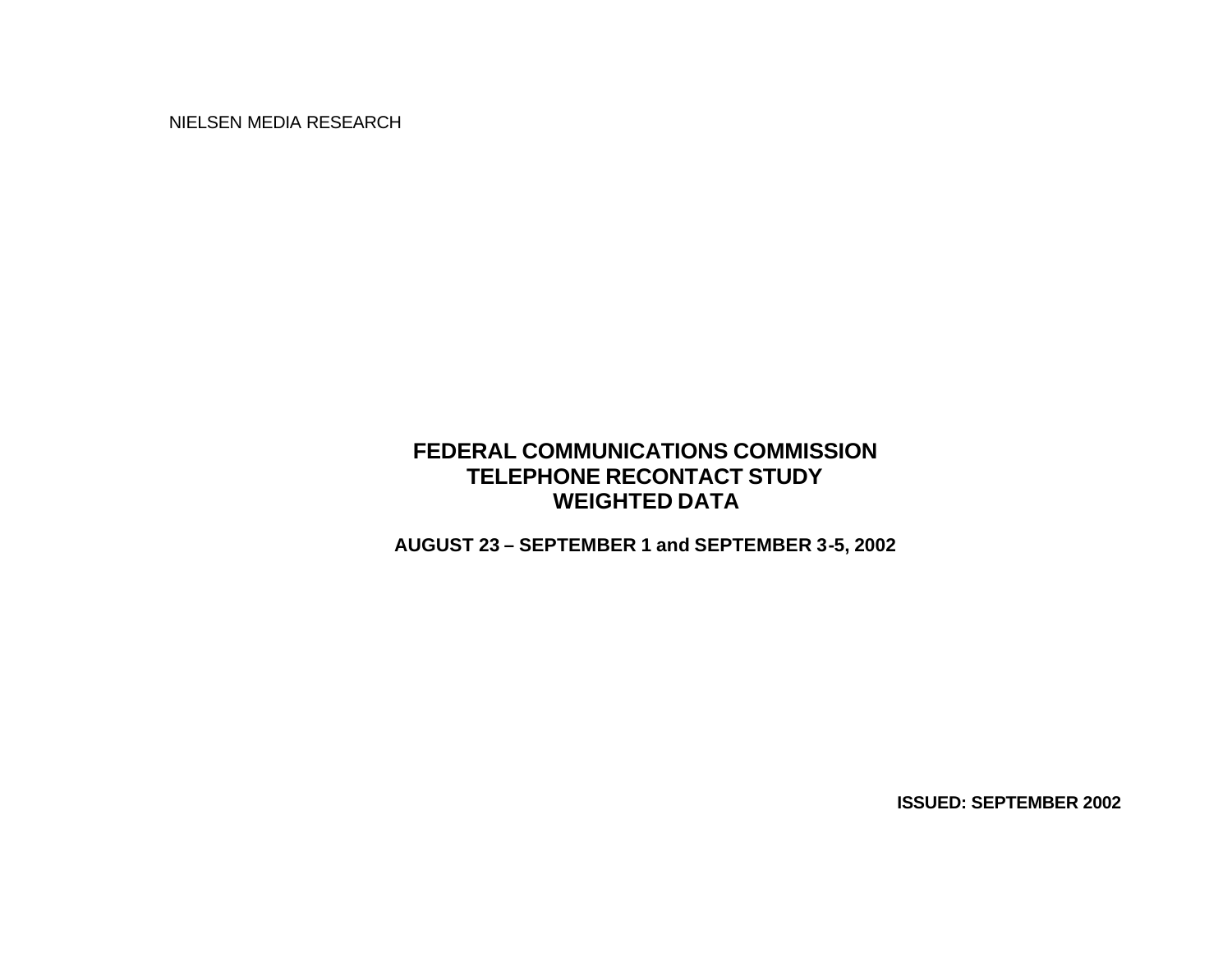NIELSEN MEDIA RESEARCH

Acceptance of this report constitutes acceptance and acknowledgment of the terms, conditions and restrictions set forth herein.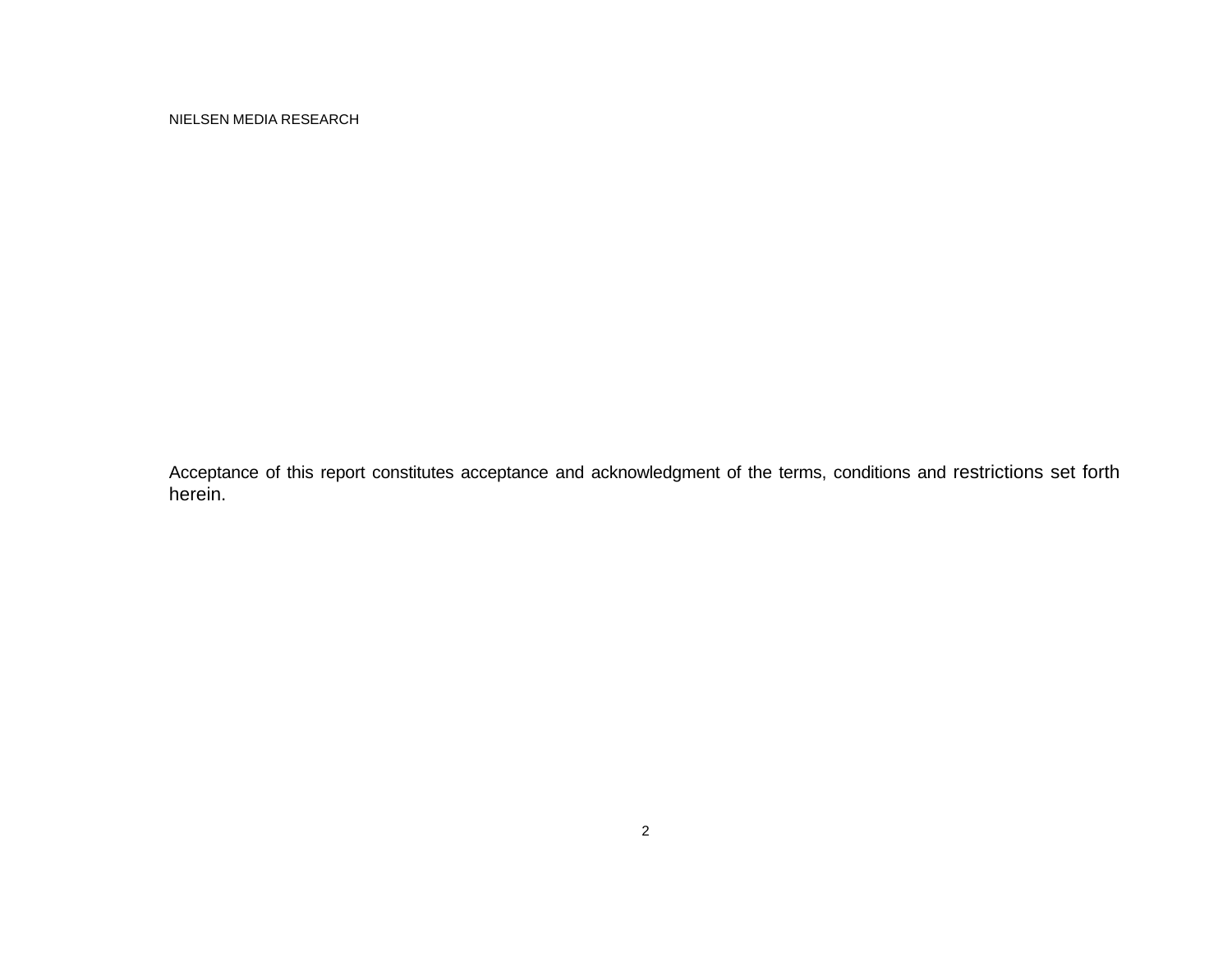## **TABLE OF CONTENTS**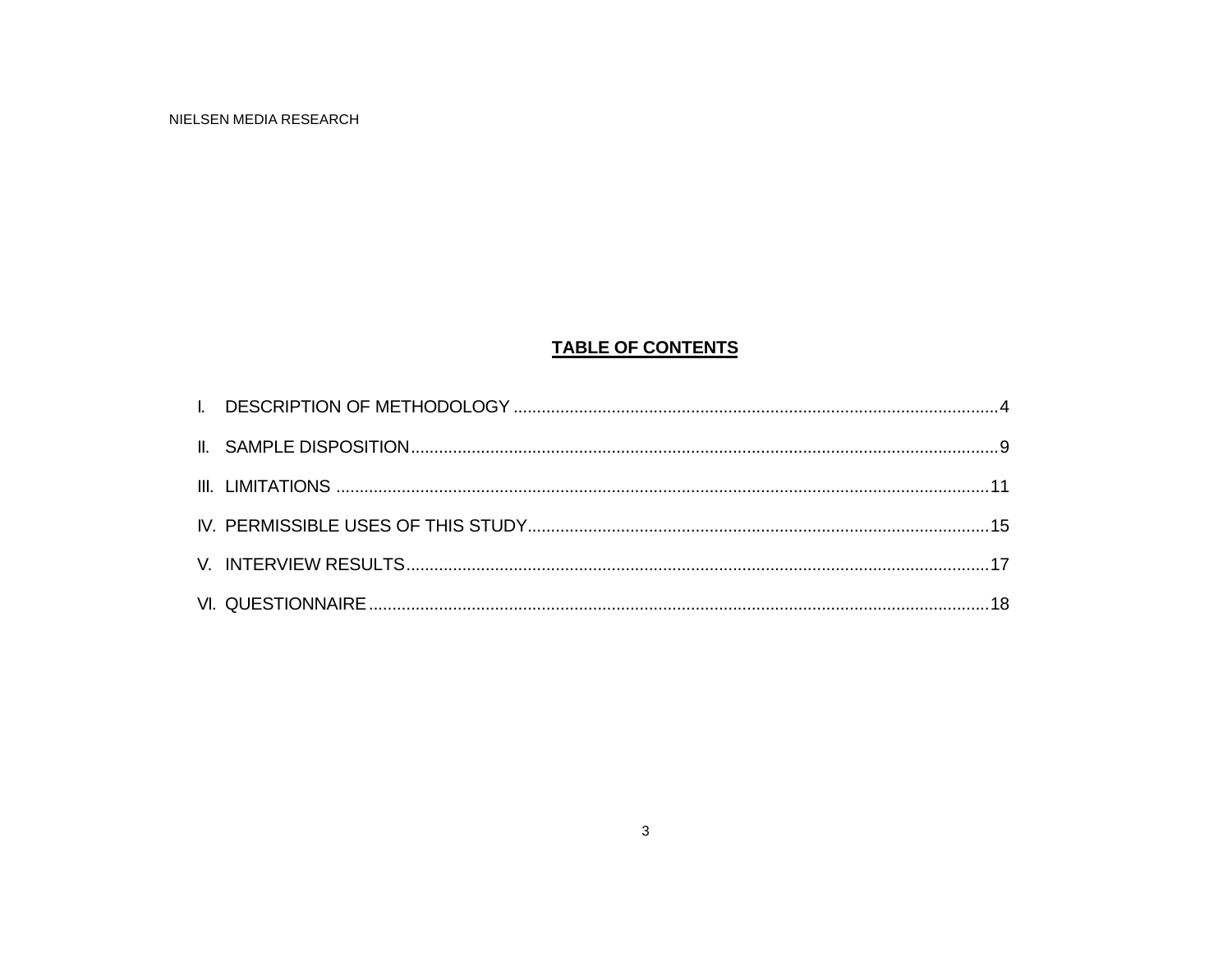NIELSEN MEDIA RESEARCH

## **I. DESCRIPTION OF METHODOLOGY**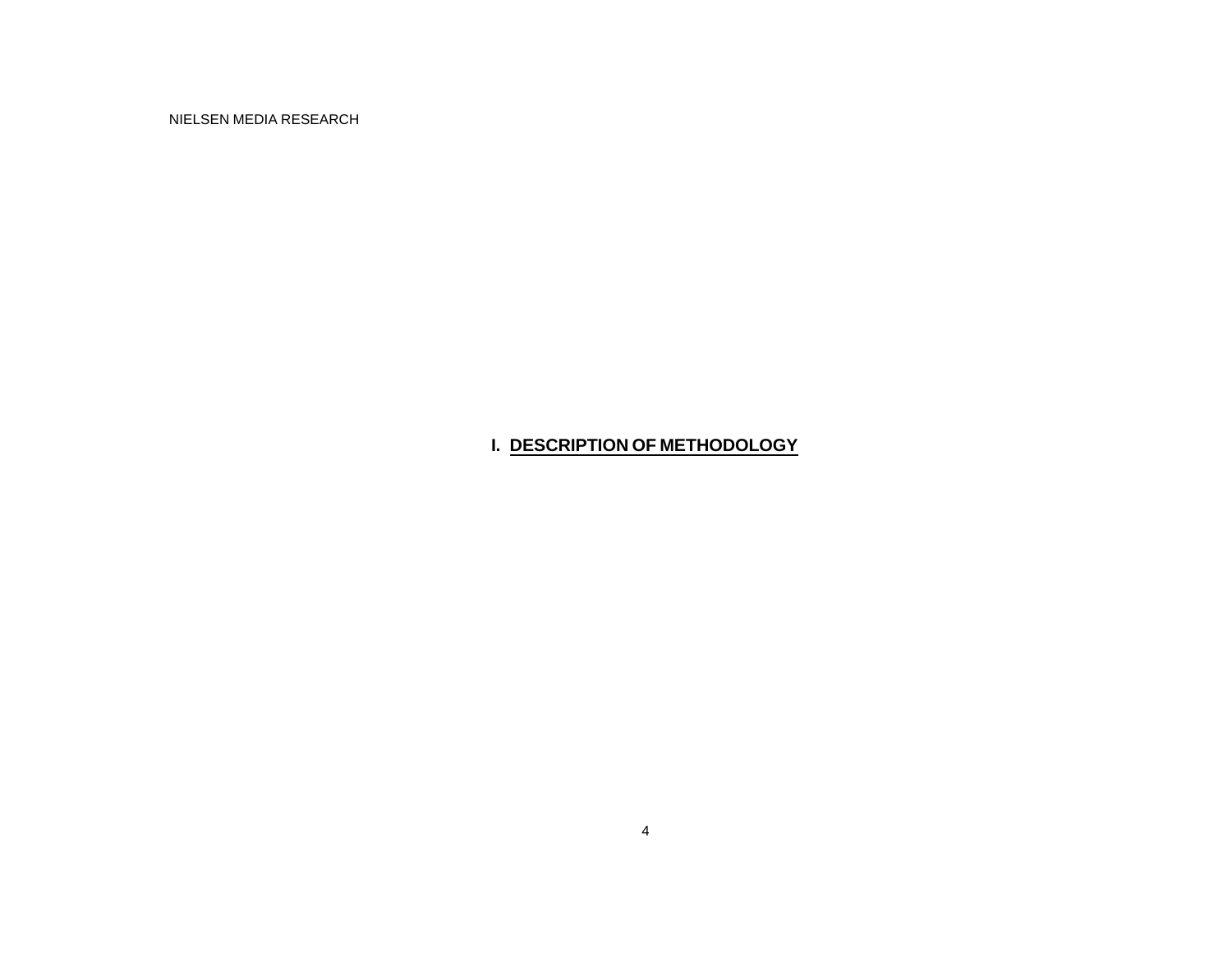## DESCRIPTION OF METHODOLOGY

## A. PURPOSE

The primary purpose of the study was to gain a deeper understanding of consumer's media usage patterns to assess how the FCC's media ownership policies could better reflect today's dynamic media market. The objectives of the study were to recontact persons 18 years of age or older in households in the United States who completed a Nielsen diary and collect information regarding their media usage patterns.

### B. SAMPLE

### 1. Sample Frame

The sample frame for this study consisted of NSI in-tab diary households in the United States with one or more household members 18 years of age or older who may or may not have viewed one or more quarter hours television during the NSI diary week. The sample was selected from the February 2002 and May 2002 NSI diary measurement periods.

### 2. Sample Design

First an equal probability sample of households was selected from the sample frame. Then a systematic sample of eligible persons 18 years of age or older was selected.

### 3. Sample Size

The sample disposition is provided in Section II. A gross sample of 14,735 households was selected. The sample was put into equal sized representative replicates of approximately 50 phone listings per replicate. Replicates were opened as needed. A total of 11,029 households were called for the study.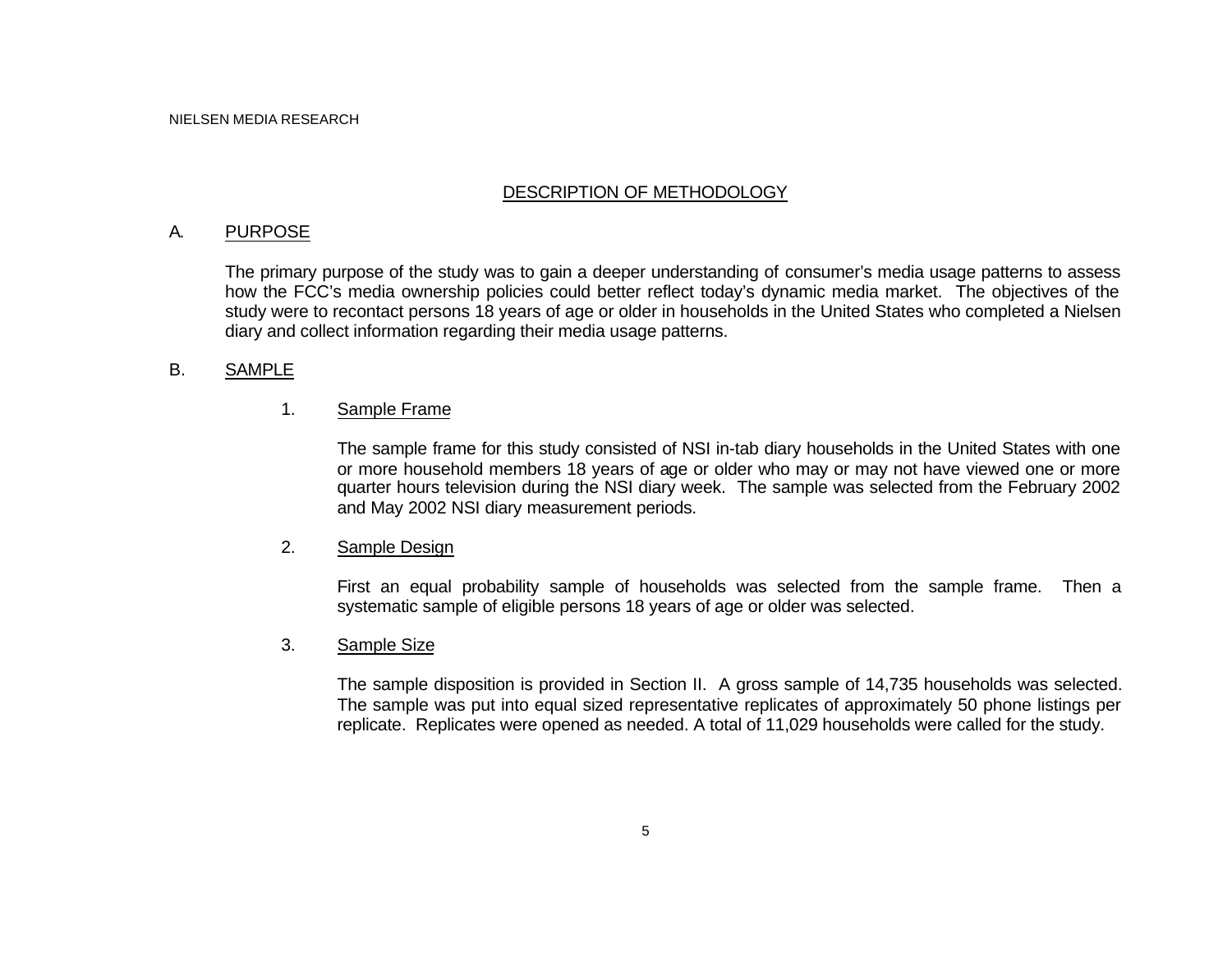## DESCRIPTION OF METHODOLOGY (cont'd)

## C. DATA COLLECTION PERIOD

The survey was conducted from August 23 – September 1, and September 3-5, 2002.

### D. DATA COLLECTION

Telephone interviews, using a computer assisted telephone interviewing system (CATI), were used to collect the information from the sample households. Interviews were conducted with a pre-designated member of the household. If the selected respondent was available, the interview was conducted; otherwise the interviewer attempted to arrange a callback. Up to eight attempts were made to interview the selected respondent.

Interviews were done by trained, experienced interviewers from a supervised phone center with facilities for monitoring interviews. Interviewers were given detailed instructions on procedures.

The CATI Callback Scheduling system controlled callbacks to non-contacted households and ensured that each sample household received up to eight (8) attempts over a minimum of three (3) days. The CATI system also controlled the flow of the interview by controlling skip patterns and by built-in logic checks (e.g., such as for valid codes).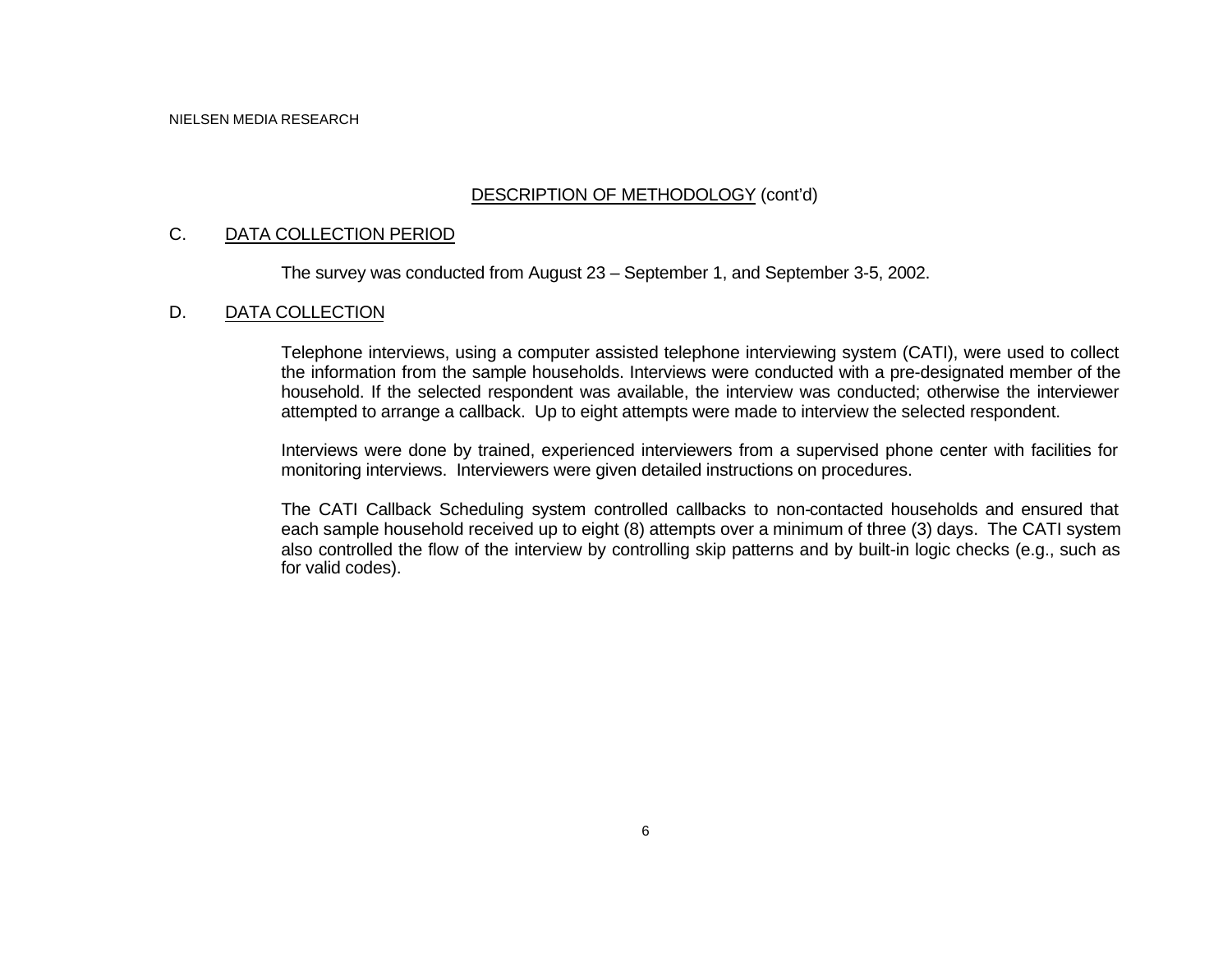## DESCRIPTION OF METHODOLOGY (cont'd)

### E. WEIGHTING OF DATA

These weights sum to an estimated projection of persons 18 years of age or older who may or may not have viewed television during the February 2002 or May 2002 NSI measurement periods in the United States. Person projections were calculated in the following manner:

 $A_{aa} = \sum (DAF_{ii} \times HHWT_i)$  for all eligible persons in the frame.  $INTWT<sub>c</sub> = 1 \div \text{Prob}<sub>c</sub>$  $B_{aa} = \sum (INTWT_c)$  $\mathsf{FACTOR}_{ag} = (\mathsf{A}_{ag} \div \mathsf{B}_{ag})$  $FNLWT_c = (FACTOR_{aq} \times INTWT_c)$  rounded to whole number.

Where:

| $i$ = Household in frame.    | $j =$ Eligible person in a household. |                            |
|------------------------------|---------------------------------------|----------------------------|
| $a$ = Reported age category. | $g$ = Reported gender Category.       | $c =$ Completed Interview. |

A*ag* = Sum of every eligible person's DAF times their NSI household weight by age category and gender. DAF*ij* = Demographic Adjustment Factor for eligible person, *j*, in household, *i*. HHWT*i* = NSI Weight of household, *i*.

INTWT<sub>c</sub> = Initial weight for complete,  $c$ . Prob*c* = Probability of selection for complete, *c*.

B*ag* = Sum of initial weight of completes by age category and gender. FNLWT*c* = Final Person Projection of the completed interview, *c*, rounded to a whole number.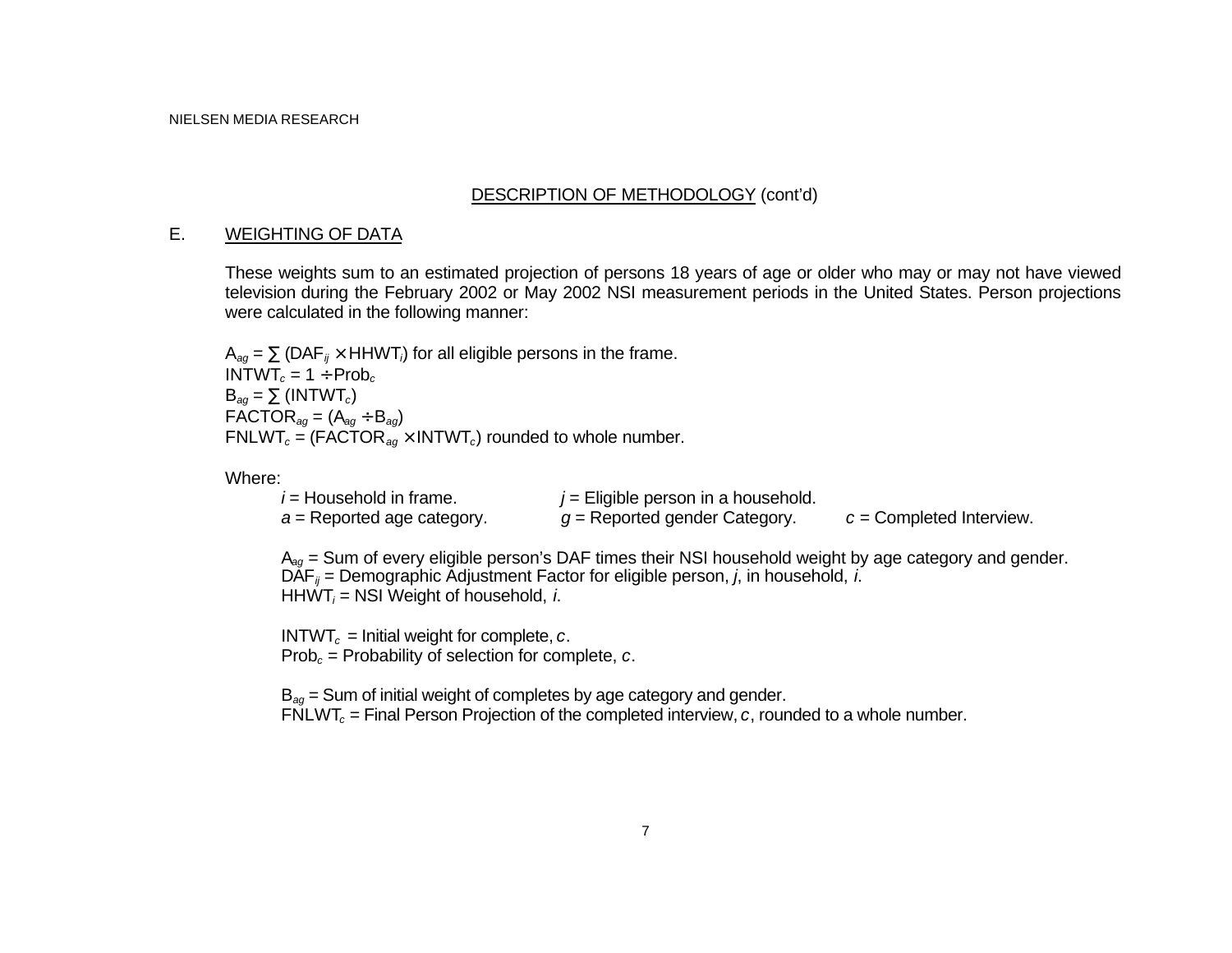.

## DESCRIPTION OF METHODOLOGY (cont'd)

## F. PRESENTATION OF RESULTS

Each table provides the unweighted base, weighted base and weighted percentages for the various bases and responses to the question specified on each table. Percentages may add to more to 100% due to multiple responses.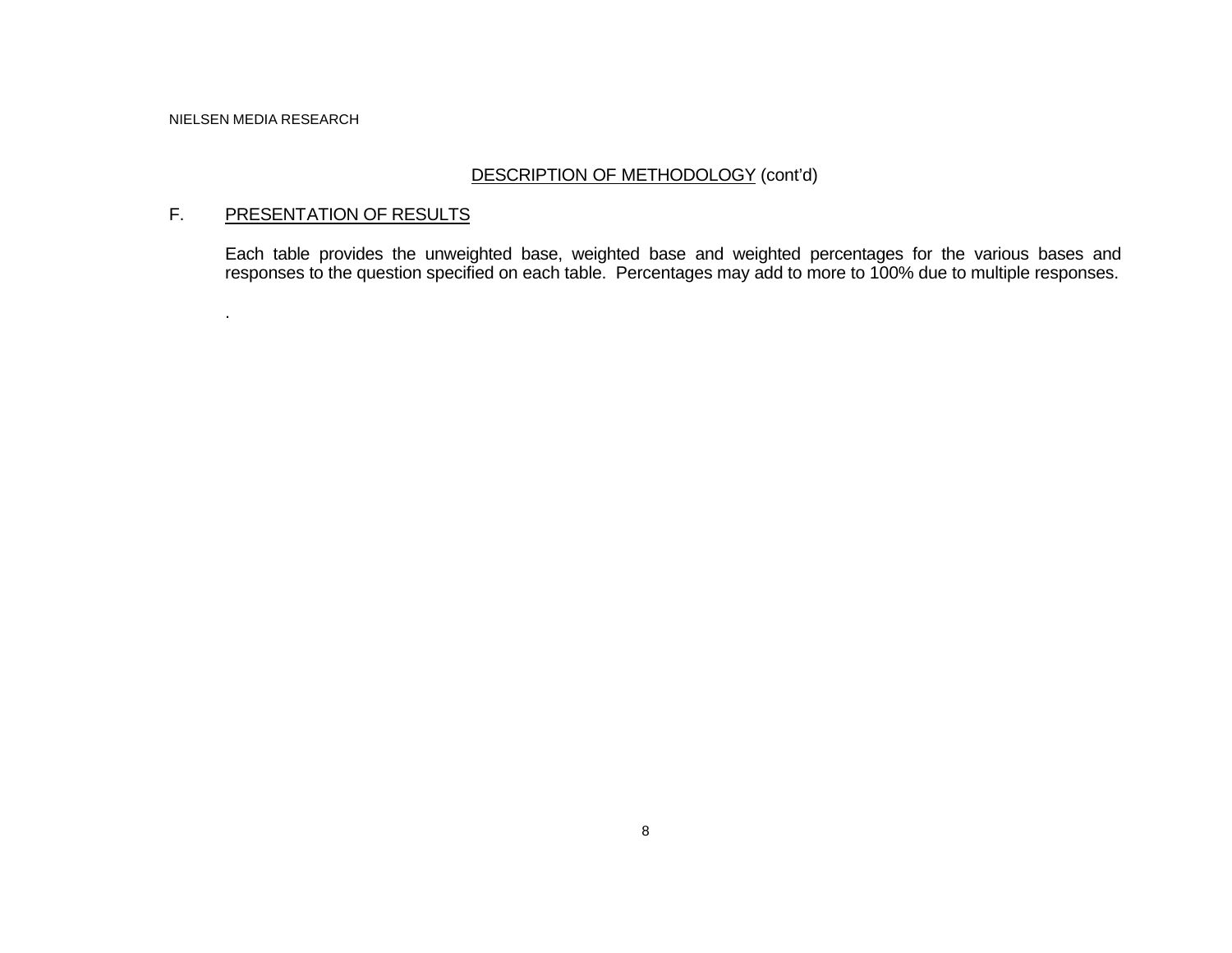NIELSEN MEDIA RESEARCH

## **II. SAMPLE DISPOSITION**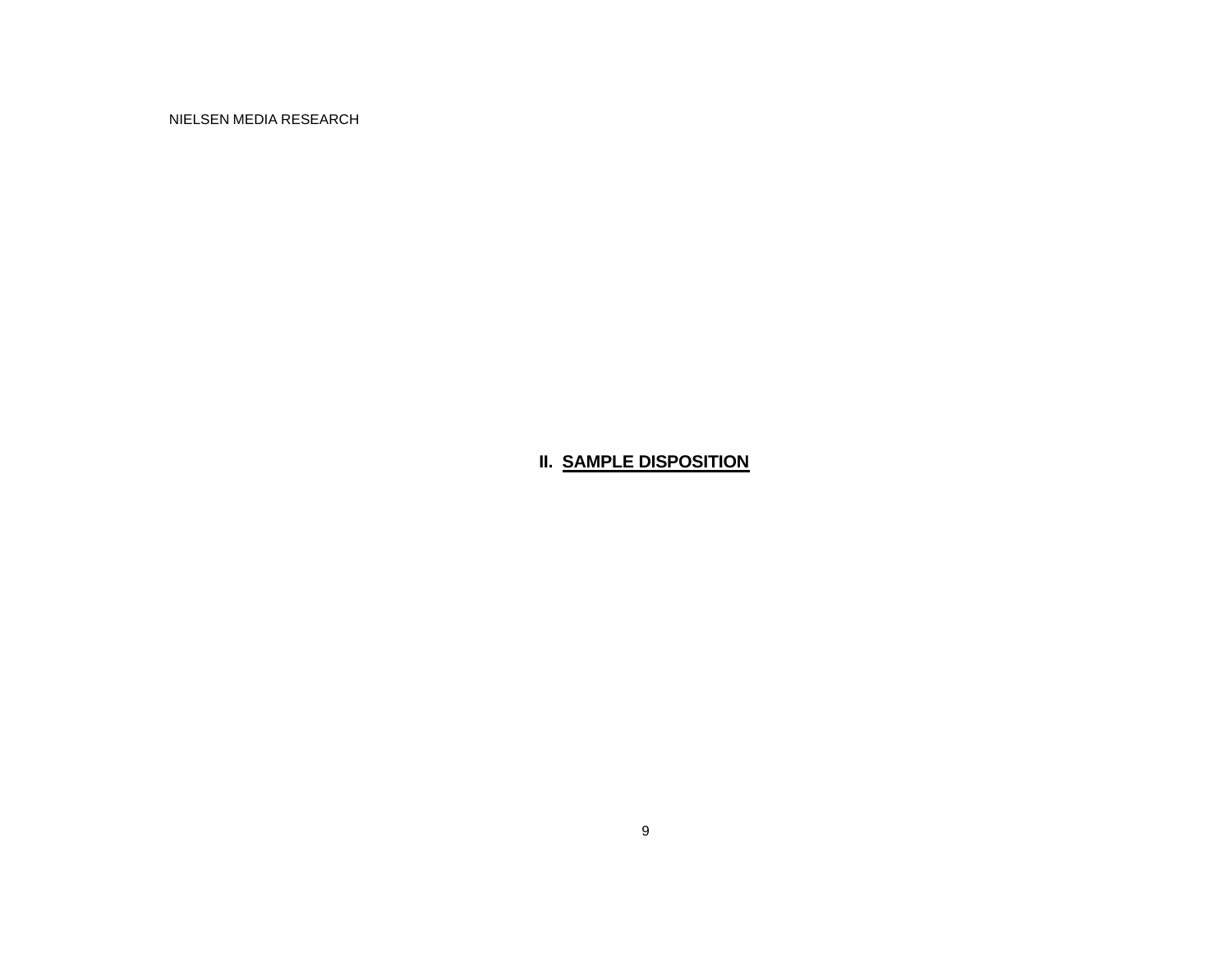## **OVERALL SAMPLE DISPOSITION**

| <b>TOTAL SAMPLE</b>                |       | 11029 | 100.0% |
|------------------------------------|-------|-------|--------|
| <b>TOTAL COMPLETED INTERVIEWS</b>  |       | 3,136 | 28.4%  |
| TOTAL NON-COMPLETED INTERVIEWS     |       | 5,508 | 49.9%  |
| <b>REFUSAL</b>                     | 3,226 |       |        |
| <b>RESPONDENT UNAVAILABLE</b>      | 498   |       |        |
| NO ELIGIBLE IND IVIDUAL            | 447   |       |        |
| MISCELLANEOUS NON-COMPLETED        | 1,337 |       |        |
| TOTAL NON-CONTACTED                |       | 1,032 | 9.4%   |
| NON-WORKING NUMBER                 | 821   |       |        |
| <b>MISCELLANEOUS</b>               | 211   |       |        |
| <b>ELIGIBILITY NOT ESTABLISHED</b> |       | 1,353 | 12.3%  |
| <b>NO ANSWER</b>                   | 434   |       |        |
| <b>BUSY</b>                        | 20    |       |        |
| <b>ANSWERING MACHINE</b>           | 899   |       |        |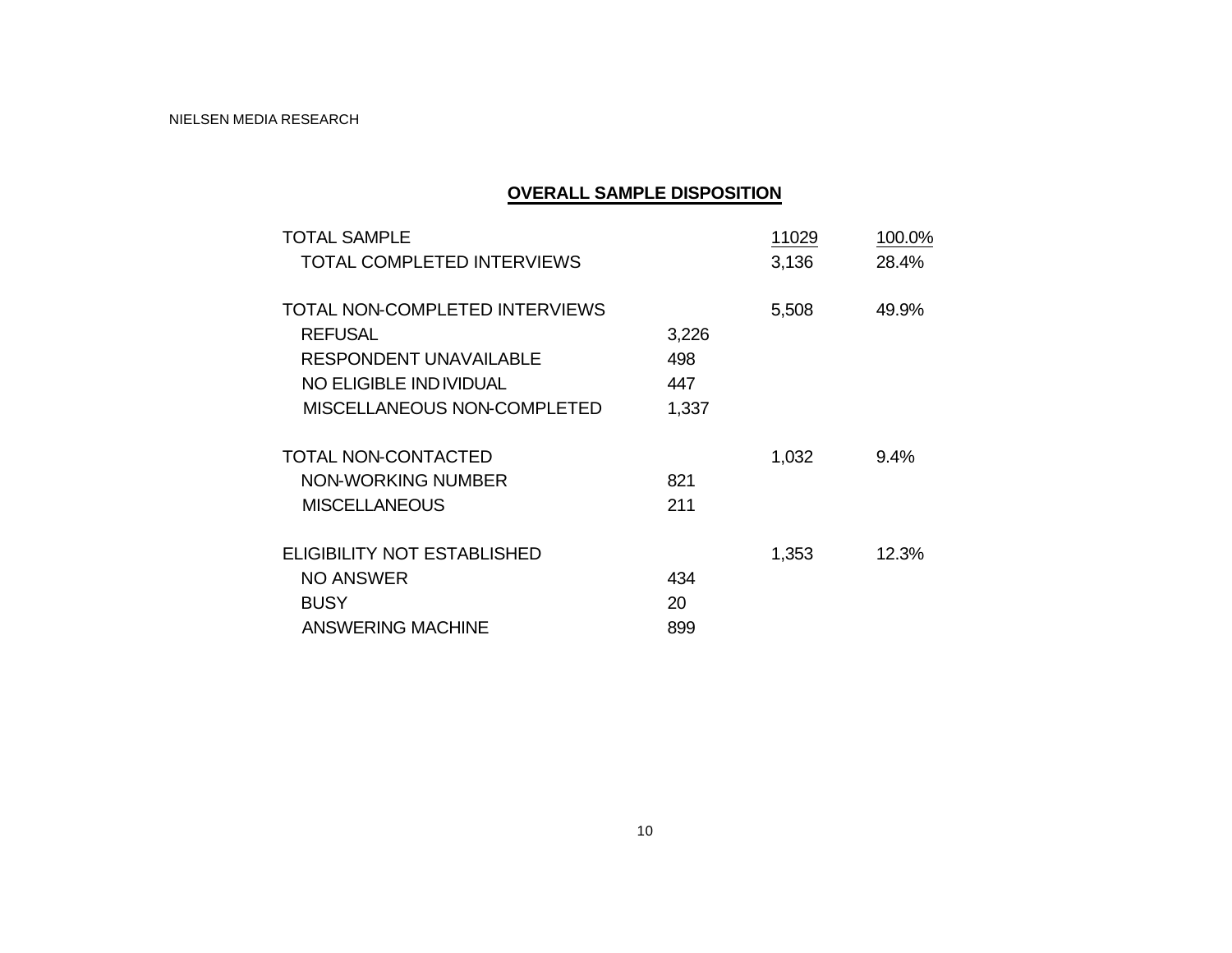NIELSEN MEDIA RESEARCH

# **III. LIMITATIONS**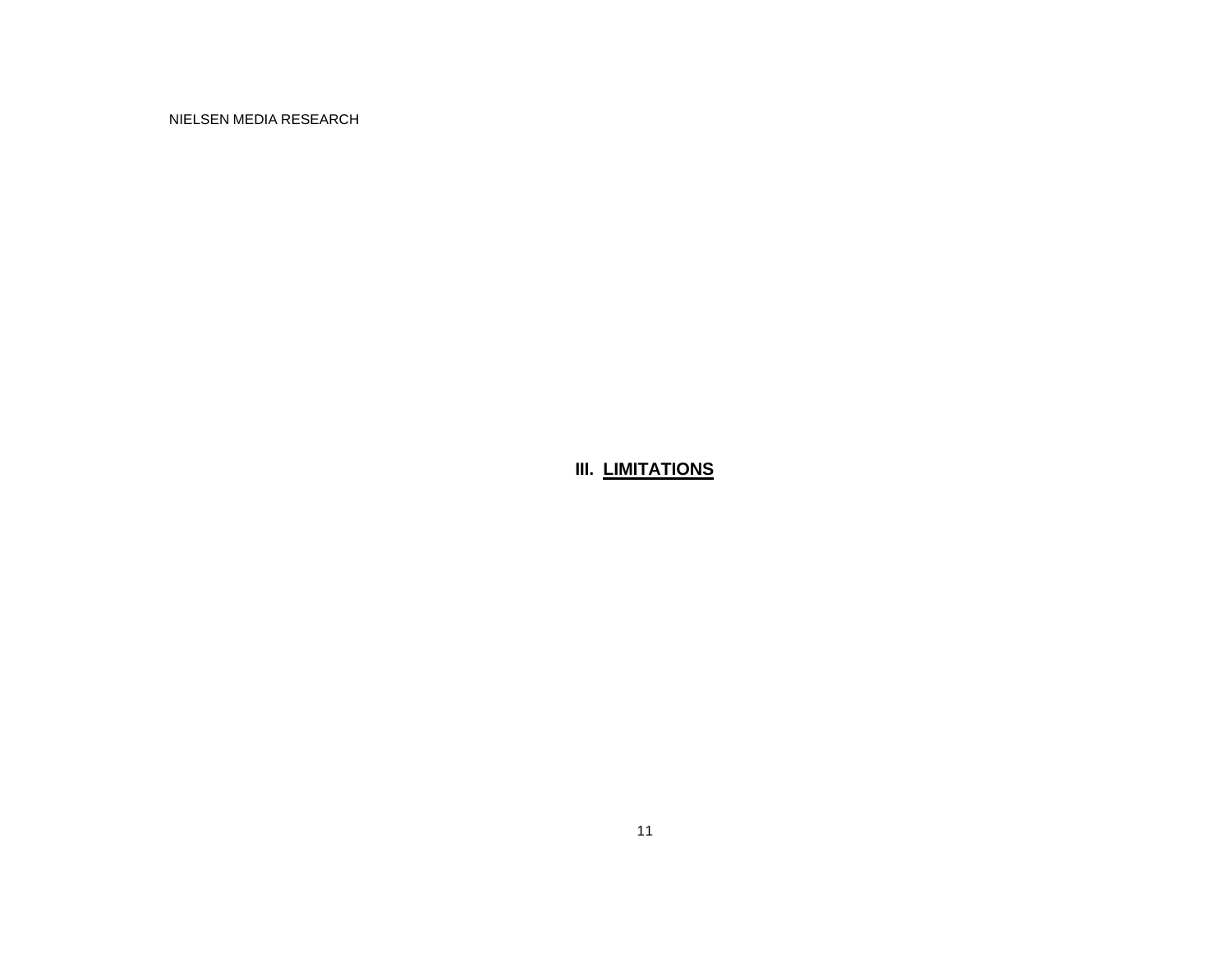## **LIMITATIONS**

## A. UNIVERSE

Estimates in this report apply to the following universe: Persons 18 years of age or older living in television households located in the United States.

### B. SAMPLING ERROR

Because the estimates in this report came from a sample selected from the sampling frame described in Section B.1 of the methodology section, they will differ from a census of the universe using the same methods. No estimates of sampling error are provided in this report.

## C. NON-SAMPLING ERROR

## 1. NON-COVERAGE ERROR

Households not included in the sampling frame include, but are not limited to, non-television households, nontelephone households, households not returning an NSI diary and households selected for other special surveys.

## 2. NON-RESPONSE ERROR

The achieved sample is not a perfect probability sample because the sample excluded households that were not contacted or that refused to participate in the survey. The characteristics of non-contacted and noncooperating households may differ from the households used for this report.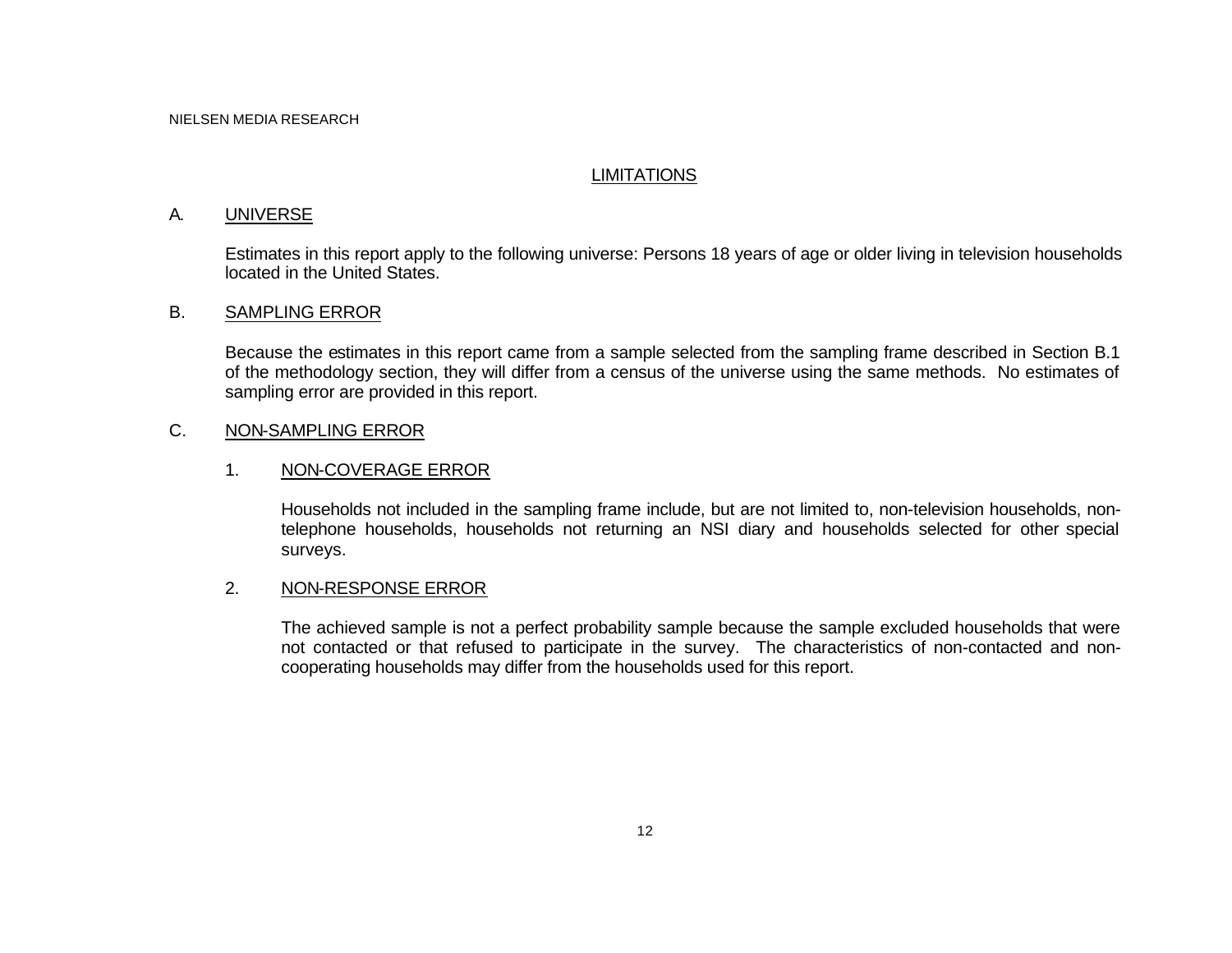## LIMITATIONS (cont'd)

## C. NON-SAMPLING ERROR (cont'd)

## 3. RESPONSE ERROR

Some persons may not provide accurate information because they are unable or unwilling to do so or because they are unable to recall information. Despite efforts to maintain homogeneity in the interviewer technique, interviewers may have influenced responses. Questionnaires, telephone interviewer monitoring and supervision were designed to minimize such response error. The extent to which such error occurred in this study is unknown.

## 4. PROCESSING ERRORS

Although substantial efforts were made to ensure quality in the processing of the data collected, some deviations from instructions may have occurred.

## 5. RECALL DATA

Data collected using recall methodology is dependent upon the respondents memory and on the subjects importance to the respondent.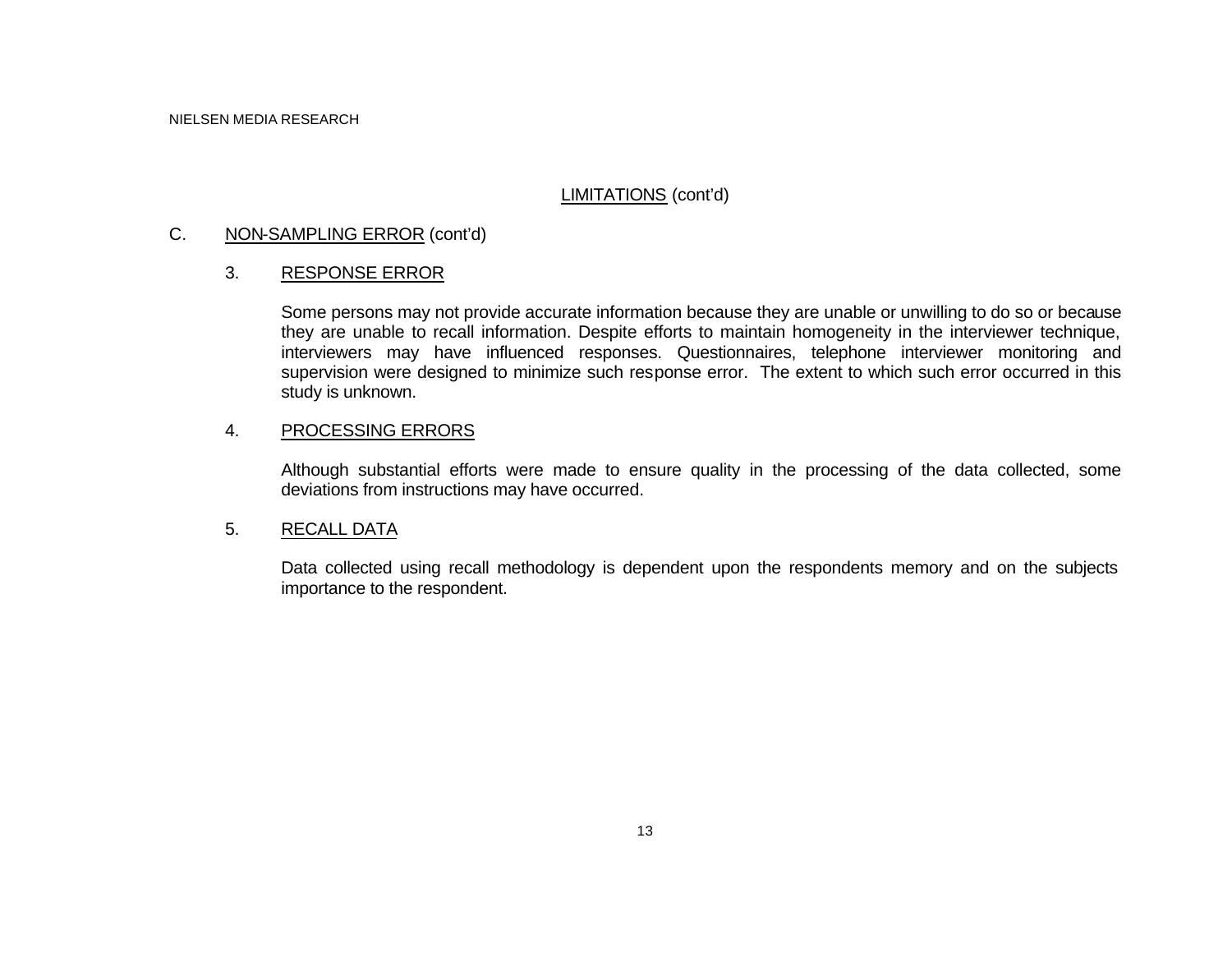## LIMITATIONS (cont'd)

### D. LIABILITY

Nielsen Media Research shall not be responsible or liable in contract, tort or otherwise and Client expressly waives any claims against Nielsen Media Research for any loss, injury or damage of any kind, present or prospective, including without limitation any direct, special, incidental or consequential damages (including without limitation lost profits and loss of or damage to goodwill) whether suffered by Client or any third party even if Nielsen Media Research is advised or has knowledge of the possibility thereof, directly or indirectly resulting from any errors or inaccuracies in this report or from any action or inaction whether or not negligent of Nielsen Media Research or any officer, agent or employee of Nielsen Media Research in compiling or publishing this report or in delivering or communicating the same to Client or others, or from the use of publication of the same by Client or others. If any material errors or inaccuracies should occur in this report, it will be Nielsen Media Research's policy, if feasible, to furnish appropriate correction notices which Client shall accept as its sole and exclusive remedy at law or in equity. In all other cases, in the event of the occurrence of any of the foregoing, Client shall accept as its sole and exclusive remedy at law or in equity an appropriate refund of any amount therefore paid or credited (at Nielsen Media Research's option) with respect to this report.

Nielsen Media Research is a subsidiary of VNU, Inc. which also includes BPI Communications, Inc., Bill Communications, Inc., SRDS and VNU Marketing Information, Inc. VNU, Inc. one of the world's leading publishing and information companies.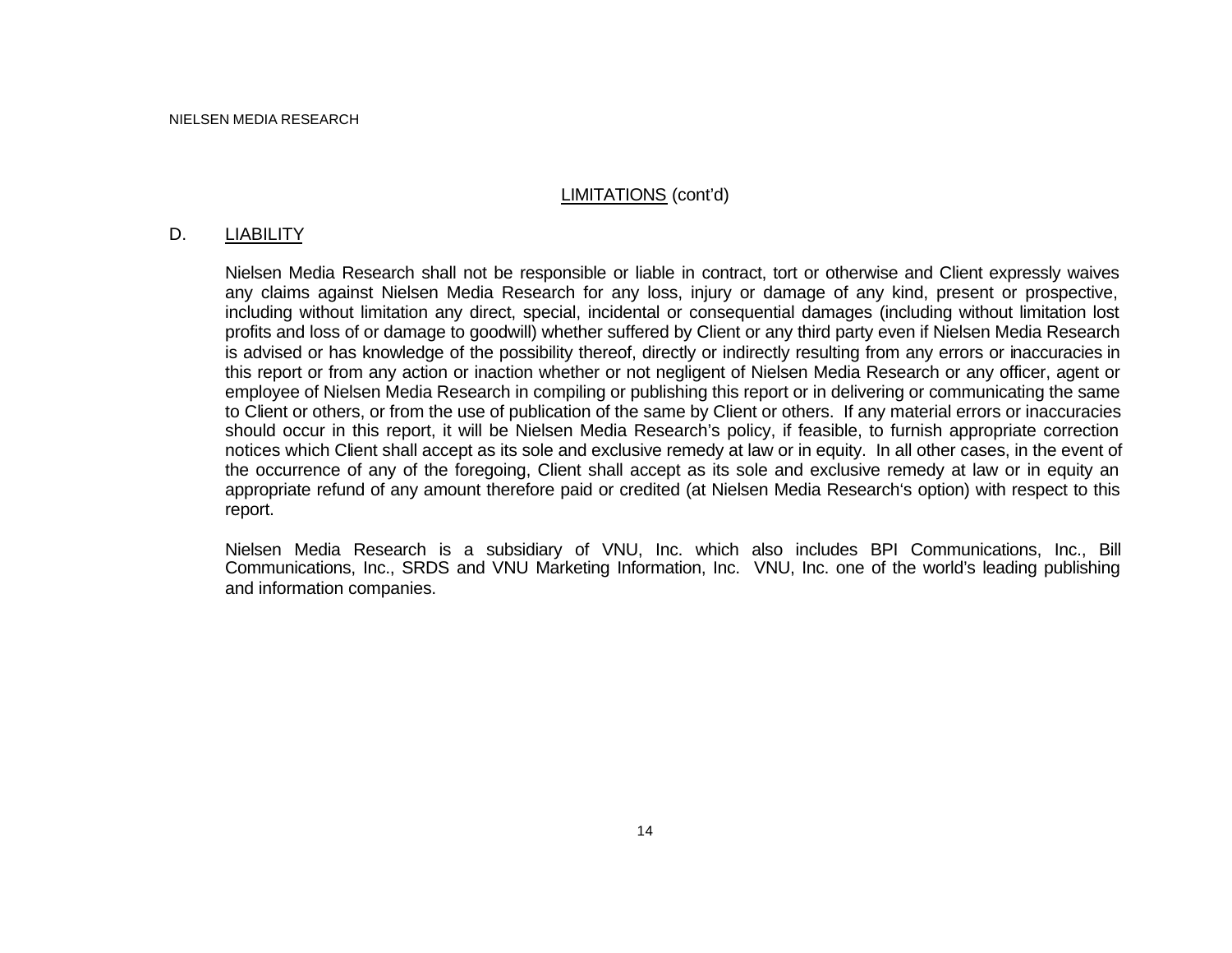NIELSEN MEDIA RESEARCH

# **IV. PERMISSIBLE USES OF THIS STUDY**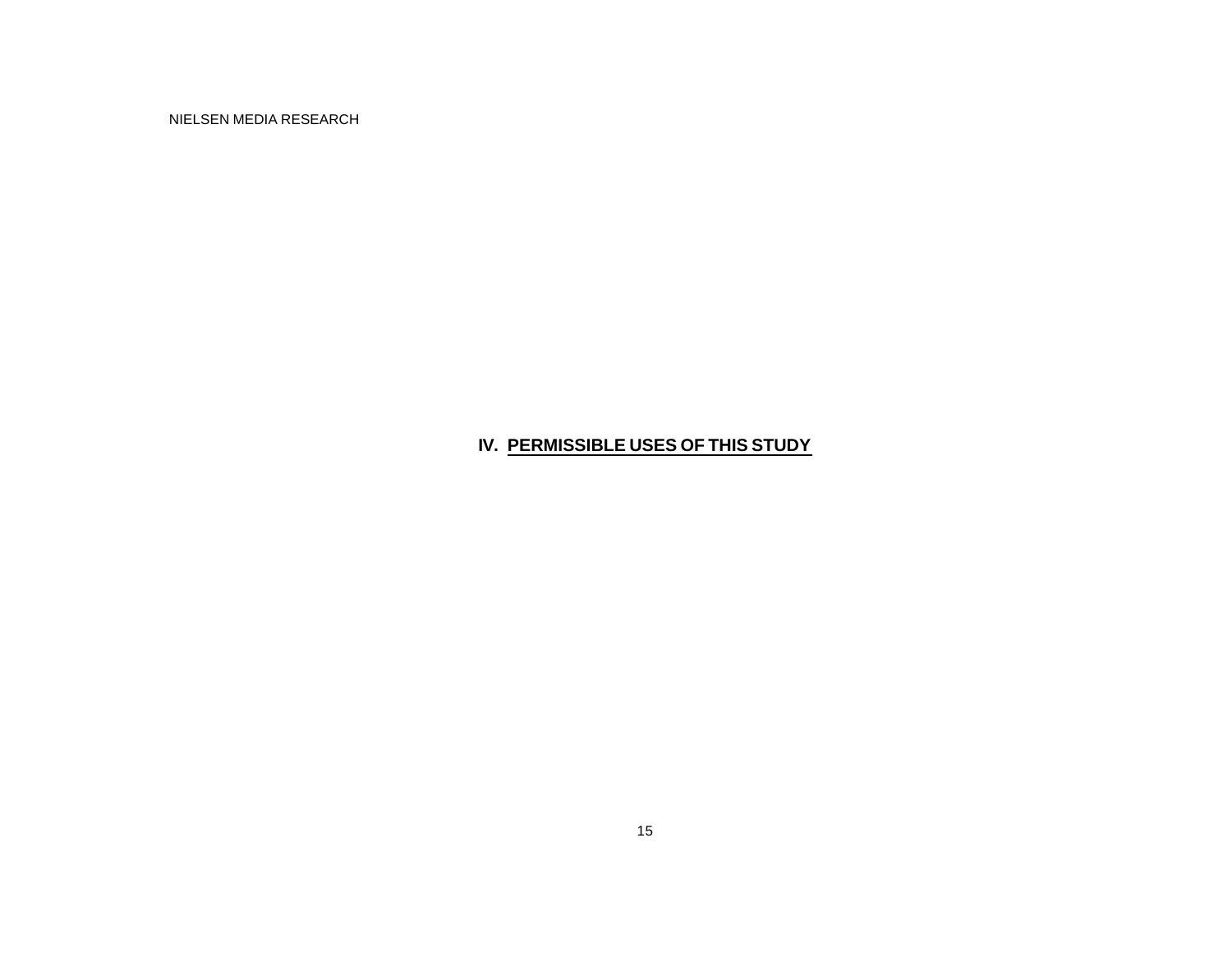NIELSEN MEDIA RESEARCH

### PERMISSIBLE USES

The results of this study are being furnished for the use of The Federal Communications Commission. Nielsen Media Research's prior written approval is required for publication of estimates from this study in advertising, promotion or press releases, or in any publication of any kind. Such approval may be withheld unless the quotation is in accordance with Nielsen Media Research's policies as may be indicated to the client in writing from time to time. No officer or employee of Nielsen Media Research is authorized to give oral approval of any form of publication. The client may not use nor permit or allow the use of all or any portion of these data in any legal proceedings. Nielsen Media Research will require the immediate return of the report plus all copies, summaries and abstracts in the event that the permissible uses are violated.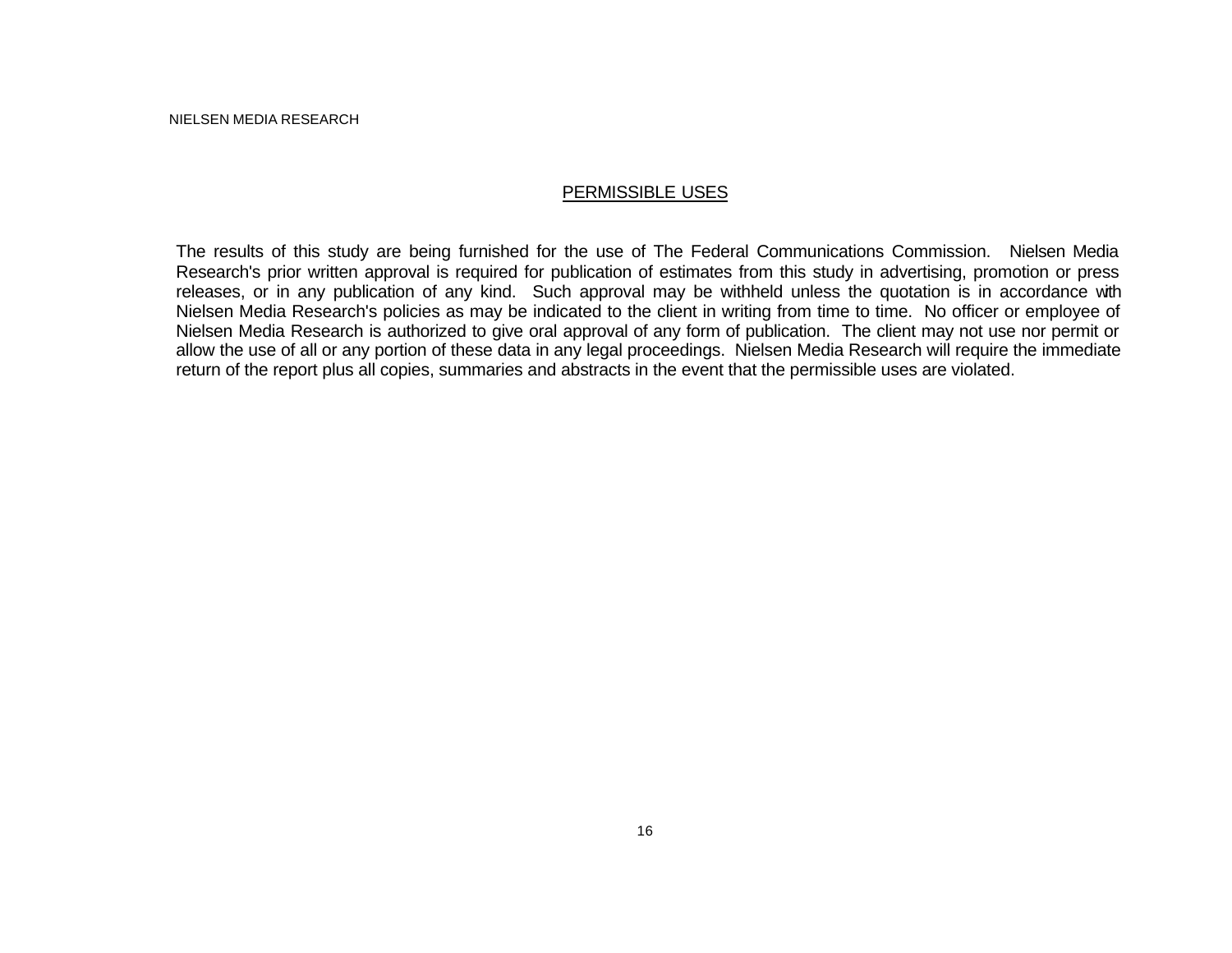NIELSEN MEDIA RESEARCH

## **V. INTERVIEW RESULTS**